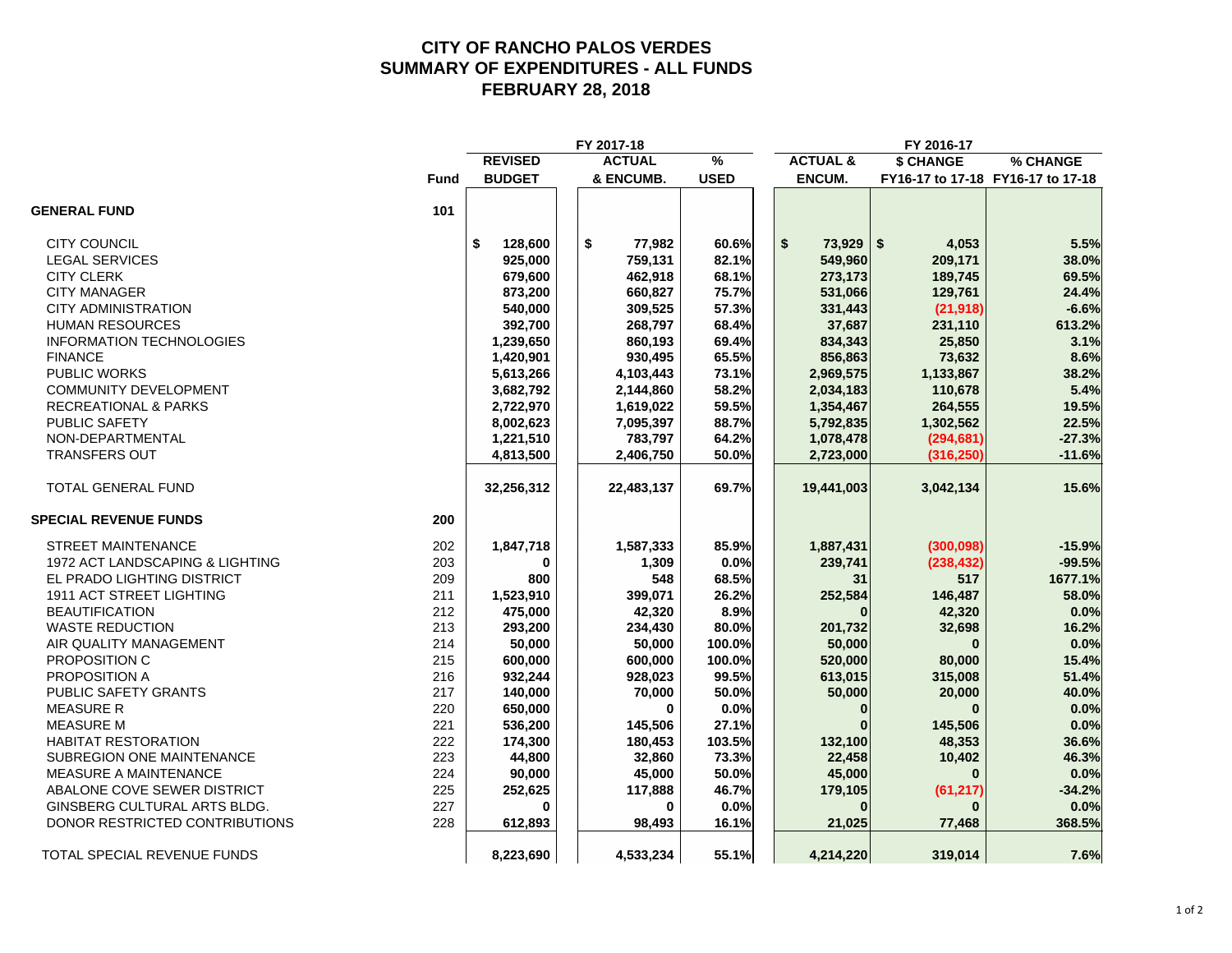#### **CITY OF RANCHO PALOS VERDES SUMMARY OF EXPENDITURES - ALL FUNDS FEBRUARY 28, 2018**

|                                             |      |                | FY 2017-18       |               |                     | FY 2016-17    |                                   |
|---------------------------------------------|------|----------------|------------------|---------------|---------------------|---------------|-----------------------------------|
|                                             |      | <b>REVISED</b> | <b>ACTUAL</b>    | $\frac{9}{6}$ | <b>ACTUAL &amp;</b> | \$ CHANGE     | % CHANGE                          |
|                                             | Fund | <b>BUDGET</b>  | & ENCUMB.        | <b>USED</b>   | ENCUM.              |               | FY16-17 to 17-18 FY16-17 to 17-18 |
| <b>CAPITAL PROJECTS FUNDS</b>               | 300  |                |                  |               |                     |               |                                   |
| COMMUNITY DEVELOPMENT BLOCK GRANT (CDBG)    | 310  | 165,760        | 237,850          | 143.5%        | 185,630             | 52,220        | 28.1%                             |
| <b>INFRASTRUCTURE IMPROVEMENTS</b>          | 330  | 10,116,864     | 9,330,260        | 92.2%         | 8,505,393           | 824,867       | 9.7%                              |
| <b>FEDERAL GRANTS</b>                       | 331  | 1,131,300      | 0                | 0.0%          |                     | $\bf{0}$      | 0.0%                              |
| <b>STATE GRANTS</b>                         | 332  | 1,086,369      | 0                | 0.0%          | $\Omega$            | $\bf{0}$      | 0.0%                              |
| <b>QUIMBY PARK DEVELOPMENT</b>              | 334  | 1,663,601      | 1,109,076        | 66.7%         |                     | 1,109,076     | 0.0%                              |
| LOW-MODERATE INCOME HOUSING                 | 336  | 0              |                  | 0.0%          |                     |               | 0.0%                              |
| AFFORDABLE HOUSING PROJECTS                 | 337  | $\mathbf 0$    |                  | 0.0%          |                     | $\bf{0}$      | 0.0%                              |
|                                             |      |                |                  |               |                     |               |                                   |
| DEVELOPMENT IMPACT MITIGATION (EET)         | 338  |                |                  | 0.0%          |                     |               | 0.0%                              |
| <b>BICYCLE &amp; PEDESTRIAN ACCESS</b>      | 340  | 82,500         | 37,681           | 45.7%         | $\bf{0}$            | 37,681        | 0.0%                              |
| TOTAL CAPITAL PROJECTS FUNDS                |      | 14,246,394     | 10,714,867       | 75.2%         | 8,691,023           | 2,023,844     | 23.3%                             |
|                                             |      |                |                  |               |                     |               |                                   |
| <b>ENTERPRISE FUNDS</b>                     | 500  |                |                  |               |                     |               |                                   |
| WATER QUALITY FLOOD PROTECTION              | 501  | 4,130,566      | 4,210,185        | 101.9%        | 1,797,058           | 2,413,126     | 134.3%                            |
| TOTAL ENTERPRISE FUNDS                      |      | 4,130,566      | 4,210,185        | 101.9%        | 1,797,058           | 2,413,126     | 134.3%                            |
| <b>INTERNAL SERVICE FUND</b>                | 600  |                |                  |               |                     |               |                                   |
| <b>EQUIPMENT REPLACEMENT</b>                | 681  |                |                  |               |                     |               | $-62.3%$                          |
|                                             | 685  | 2,103,365      | 324,849          | 15.4%         | 862,151             | (537, 301)    |                                   |
| <b>EMPLOYEE BENEFITS</b>                    |      | 0              | <sup>0</sup>     | 0.0%          | 610,533             | (610, 533)    | $-100.0%$                         |
| TOTAL INTERNAL SERVICE FUNDS                |      | 2,103,365      | 324,849          | 15.4%         | 1,472,684           | (1, 147, 834) | $-77.9%$                          |
| <b>REDEVELOPMENT AGENCY</b>                 |      |                |                  |               |                     |               |                                   |
| REDEVELOPMENT OBLIGATION                    |      | 0              | 13,067           | 0.0%          | 28,164              | (15,097)      | $-53.6%$                          |
| TOTAL REDEVELOPMENT AGENCY                  | 701  | 0              | 13,067           | 0.0%          | 28,164              | (15,097)      | $-53.6%$                          |
| <b>IMPROVEMENT AUTHORITIES</b>              |      |                |                  |               |                     |               |                                   |
| IA - PORTUGUESE BEND MAINTENANCE            | 285  | 155,720        | 108,810          | 69.9%         | 88,658              | 20,152        | 22.7%                             |
| IMPROVEMENT AUTHORITY - ABALONE COVE MAINT. | 795  | 92,100         | 45,097           | 49.0%         | 54,828              | (9,731)       | $-17.7%$                          |
|                                             |      |                |                  |               |                     |               |                                   |
| <b>TOTAL IMPROVEMENT AUTHORITIES</b>        |      | 247,820        | 153,907          | 62.1%         | 143,487             | 10,420        | 7.3%                              |
| <b>TOTAL EXPENDITURES ALL FUNDS</b>         |      | \$61,208,148   | 42,433,245<br>s. | 69.3%         | $$35,787,638$ \\$   | 6,645,607     | 18.6%                             |
|                                             |      |                |                  |               |                     |               |                                   |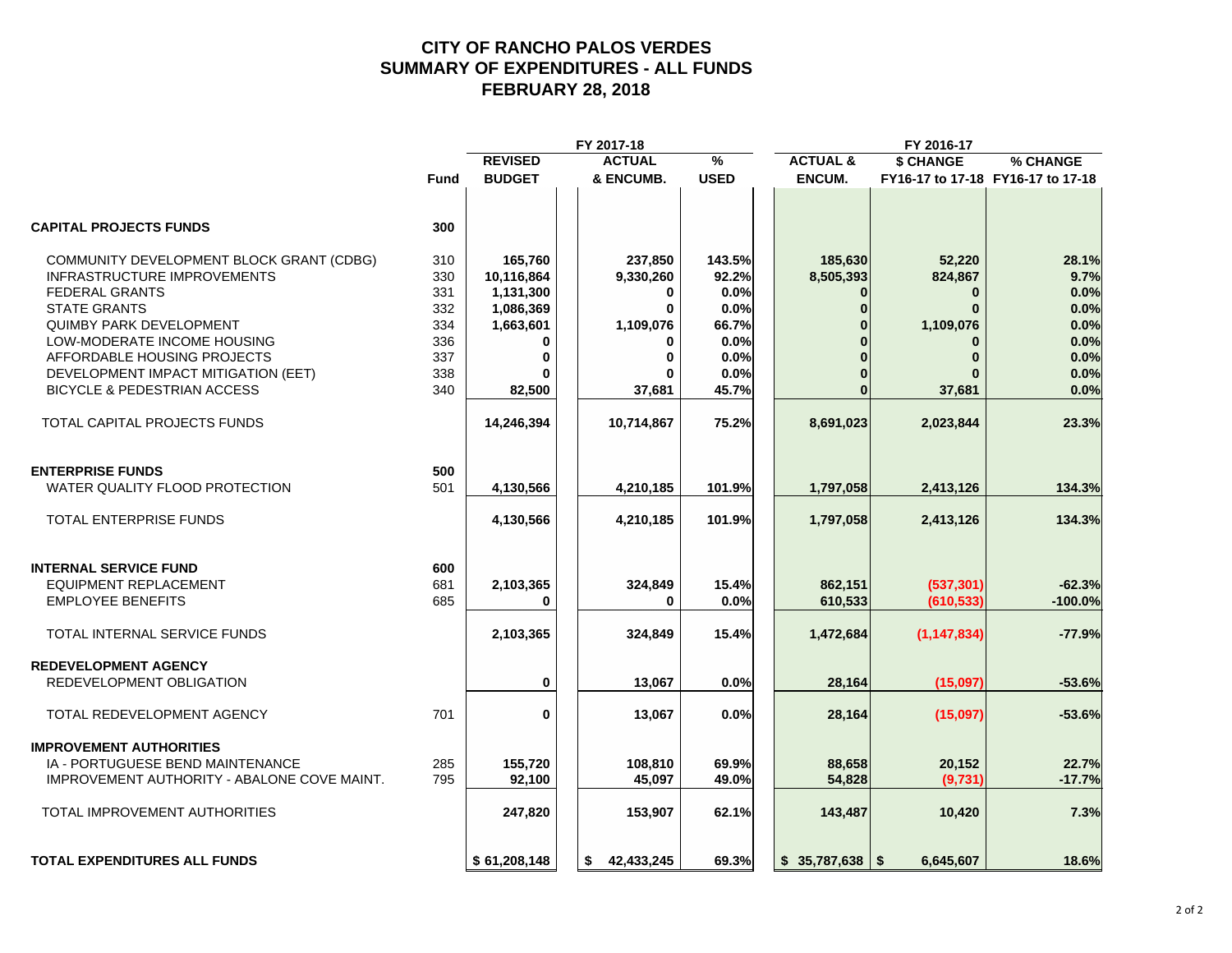| Account              |                                                                   | 2017-18 Revised               | Feb. 2018                      | Feb. 2018             |                                 | <b>YTD</b>       |                              |                  | FY 2016-17                    | Feb. 2017              | Feb. 2017            | FY16-17 YTD FY16-17 YTD       |                      | <b>Changes to</b>    | <b>Changes to</b>    |
|----------------------|-------------------------------------------------------------------|-------------------------------|--------------------------------|-----------------------|---------------------------------|------------------|------------------------------|------------------|-------------------------------|------------------------|----------------------|-------------------------------|----------------------|----------------------|----------------------|
| <b>Number</b><br>101 | <b>Account Desc</b><br><b>GENERAL FUND</b>                        | <b>Budget</b>                 | <b>Actuals</b><br>1.333.134.47 | <b>Encumbrances</b>   | <b>YTD Actuals</b> Encumbrances | 5.630.247.88     | <b>Available Budget</b>      | % Used           | <b>Revised Budget</b>         | <b>Actuals</b>         | <b>Encumbrances</b>  | <b>Actuals</b>                | <b>Encumbrances</b>  | <b>Actuals</b>       | Encum.<br>202.842.86 |
| 0000                 | <b>UNASSIGNED</b>                                                 | 32.256.312.79<br>4,813,500.00 | 0.00                           | (337, 297.21)<br>0.00 | 16.852.888.91<br>2,406,750.00   | 0.00             | 9,773,176.00<br>2,406,750.00 | 69.70%<br>50.00% | 31.459.210.00<br>5,446,000.00 | 1.681.327.92<br>0.00   | (540.140.07)<br>0.00 | 14.459.069.71<br>2,723,000.00 | 4.981.933.38<br>0.00 | (348.193.45)<br>0.00 | 0.00                 |
| 9222                 | <b>TRANSFER - HABITAT RESTORATION</b>                             | 0.00                          | 0.00                           | 0.00                  | 0.00                            | 0.00             | 0.00                         | 0.00%            | 0.00                          | 0.00                   | 0.00                 | 0.00                          | 0.00                 | 0.00                 | 0.00                 |
| 9223                 | <b>TRANSFER - SUBREGION 1 MAINT</b>                               | 41,500.00                     | 0.00                           | 0.00                  | 20,750.00                       | 0.00             | 20,750.00                    | 50.00%           | 0.00                          | 0.00                   | 0.00                 | 0.00                          | 0.00                 | 0.00                 | 0.00                 |
| 9225                 | <b>TRANSFER - ABALONE COVE SEWER</b>                              | 208,000.00                    | 0.00                           | 0.00                  | 104,000.00                      | 0.00             | 104,000.00                   | 50.00%           | 208,000.00                    | 0.00                   | 0.00                 | 104,000.00                    | 0.00                 | 0.00                 | 0.00                 |
| 9285                 | TRANSFER - IA PORTUGUESE BEND                                     | 0.00                          | 0.00                           | 0.00                  | 0.00                            | 0.00             | 0.00                         | 0.00%            | 0.00                          | 0.00                   | 0.00                 | 0.00                          | 0.00                 | 0.00                 | 0.00                 |
| 9310                 | <b>TRANSFER - CDBG</b>                                            | 0.00                          | 0.00                           | 0.00                  | 0.00                            | 0.00             | 0.00                         | 0.00%            | 0.00                          | 0.00                   | 0.00                 | 0.00                          | 0.00                 | 0.00                 | 0.00                 |
| 9330                 | <b>TRANSFER - INFRASTRUCTURE</b>                                  | 4,526,000.00                  | 0.00                           | 0.00                  | 2,263,000.00                    | 0.00             | 2,263,000.00                 | 50.00%           | 5,200,000.00                  | 0.00                   | 0.00                 | 2.600.000.00                  | 0.00                 | 0.00                 | 0.00                 |
| 9795                 | TRANSFER - IA ABALONE COVE                                        | 38,000.00                     | 0.00                           | 0.00                  | 19,000.00                       | 0.00             | 19,000.00                    | 50.00%           | 38,000.00                     | 0.00                   | 0.00                 | 19,000.00                     | 0.00                 | 0.00                 | 0.00                 |
| 9999                 | <b>CAL-CARD HOLDING EXPENSE</b>                                   | 0.00                          | 0.00                           | 0.00                  | 0.00                            | 0.00             | 0.00                         | 0.00%            | 0.00                          | 0.00                   | 0.00                 | 0.00                          | 0.00                 | 0.00                 | 0.00                 |
| 1110                 | <b>CITY COUNCIL</b>                                               | 128,600.00                    | 4,830.51                       | 0.00                  | 76,881.19                       | 1,101.00         | 50,617.81                    | 60.64%           | 115,700.00                    | 31,318.09              | 0.00                 | 73,929.11                     | 0.00                 | (26, 487.58)         | 0.00                 |
| 4102<br>4200         | <b>PART-TIME SALARIES</b>                                         | 24,000.00                     | 1,846.20                       | 0.00                  | 17,036.70                       | 0.00             | 6,963.30                     | 70.99%           | 24,000.00                     | 1,846.20               | 0.00                 | 15,323.46                     | 0.00                 | 0.00                 | 0.00                 |
| 4201                 | <b>EMPLOYEE BENEFITS</b><br><b>HEALTH/DENTAL/VISION INSURANCE</b> | 0.00<br>50.900.00             | 0.00<br>1,904.96               | 0.00<br>0.00          | 0.00<br>39,281.92               | 0.00<br>0.00     | 0.00<br>11,618.08            | 0.00%<br>77.17%  | 0.00<br>53,200.00             | 0.00<br>6.843.71       | 0.00<br>0.00         | 0.00<br>11.007.71             | 0.00<br>0.00         | 0.00<br>(4,938.75)   | 0.00<br>0.00         |
| 4202                 | <b>FICA/MEDICARE</b>                                              | 500.00                        | 152.04                         | 0.00                  | 1,207.92                        | 0.00             | (707.92)                     | 241.60%          | 0.00                          | 0.00                   | 0.00                 | 0.00                          | 0.00                 | 152.04               | 0.00                 |
| 4204                 | <b>WORKERS' COMPENSATION</b>                                      | 600.00                        | 66.86                          | 0.00                  | 374.81                          | 0.00             | 225.19                       | 62.50%           | 0.00                          | 0.00                   | 0.00                 | 0.00                          | 0.00                 | 66.86                | 0.00                 |
| 4205                 | <b>OTHER BENEFITS</b>                                             | 4.100.00                      | 8.37                           | 0.00                  | 62.20                           | 0.00             | 4,037.80                     | 1.51%            | 800.00                        | 1.141.53               | 0.00                 | 2.061.85                      | 0.00                 | (1, 133.16)          | 0.00                 |
| 4206                 | <b>H.S.A. CONTRIBUTION</b>                                        | 15,000.00                     | 230.76                         | 0.00                  | 7,500.36                        | 0.00             | 7,499.64                     | 50.00%           | 15,000.00                     | 15,926.22              | 0.00                 | 38,656.98                     | 0.00                 | (15,695.46)          | 0.00                 |
| 4310                 | <b>OPERATING MATERIALS &amp; SUPPLIES</b>                         | 3.500.00                      | 0.00                           | 0.00                  | 544.00                          | 56.00            | 2,900.00                     | 17.14%           | 3,500.00                      | 0.00                   | 0.00                 | 0.00                          | 0.00                 | 0.00                 | 0.00                 |
| 4311                 | <b>POSTAGE</b>                                                    | 0.00                          | 0.00                           | 0.00                  | 0.00                            | 0.00             | 0.00                         | 0.00%            | 0.00                          | 0.00                   | 0.00                 | 0.00                          | 0.00                 | 0.00                 | 0.00                 |
| 4601                 | <b>DUES &amp; MEMBERSHIPS</b>                                     | 0.00                          | 0.00                           | 0.00                  | 0.00                            | 0.00             | 0.00                         | 0.00%            | 0.00                          | 0.00                   | 0.00                 | 0.00                          | 0.00                 | 0.00                 | 0.00                 |
| 4701                 | <b>INSURANCE PREMIUM</b>                                          | 0.00                          | 0.00                           | 0.00                  | 0.00                            | 0.00             | 0.00                         | 0.00%            | (800.00)                      | 0.00                   | 0.00                 | 0.00                          | 0.00                 | 0.00                 | 0.00                 |
| 4901                 | <b>MISC. EXPENSES</b>                                             | 0.00                          | 0.00                           | 0.00                  | 0.00                            | 0.00             | 0.00                         | 0.00%            | 0.00                          | 0.00                   | 0.00                 | 0.00                          | 0.00                 | 0.00                 | 0.00                 |
| 5101<br>5102         | PROFESSIONAL/TECHNICAL SERVICE                                    | 0.00                          | 0.00                           | 0.00                  | 0.00                            | 0.00             | 0.00                         | 0.00%            | 0.00                          | 0.00                   | 0.00                 | 0.00                          | 0.00                 | 0.00                 | 0.00                 |
| 5103                 | <b>ADVERTISING</b><br><b>PRINTING/BINDING</b>                     | 0.00<br>0.00                  | 0.00<br>0.00                   | 0.00<br>0.00          | 0.00<br>0.00                    | 0.00<br>0.00     | 0.00<br>0.00                 | 0.00%<br>0.00%   | 0.00<br>0.00                  | 0.00<br>0.00           | 0.00<br>0.00         | 0.00<br>0.00                  | 0.00<br>0.00         | 0.00<br>0.00         | 0.00<br>0.00         |
| 6001                 | <b>MEETINGS &amp; CONFERENCES</b>                                 | 30,000.00                     | 621.32                         | 0.00                  | 10,873.28                       | 1,045.00         | 18,081.72                    | 39.73%           | 20,000.00                     | 5,560.43               | 0.00                 | 6,879.11                      | 0.00                 | (4,939.11)           | 0.00                 |
| 6002                 | TRAVEL/MILEAGE REIMBURSEMENT                                      | 0.00                          | 0.00                           | 0.00                  | 0.00                            | 0.00             | 0.00                         | 0.00%            | 0.00                          | 0.00                   | 0.00                 | 0.00                          | 0.00                 | 0.00                 | 0.00                 |
| 6101                 | <b>TRAINING</b>                                                   | 0.00                          | 0.00                           | 0.00                  | 0.00                            | 0.00             | 0.00                         | 0.00%            | 0.00                          | 0.00                   | 0.00                 | 0.00                          | 0.00                 | 0.00                 | 0.00                 |
| 6102                 | PUBLICATIONS/JOURNALS                                             | 0.00                          | 0.00                           | 0.00                  | 0.00                            | 0.00             | 0.00                         | 0.00%            | 0.00                          | 0.00                   | 0.00                 | 0.00                          | 0.00                 | 0.00                 | 0.00                 |
| 1210                 | <b>LEGAL SERVICES - CITY ADMIN</b>                                | 925,000.00                    | 110,828.30                     | 0.00                  | 758,130.72                      | 1,000.00         | 165,869.28                   | 82.07%           | 950,400.00                    | 111,679.24             | 0.00                 | 549,960.21                    | 0.00                 | (850.94)             | 0.00                 |
| 5101                 | PROFESSIONAL/TECHNICAL SERVICE                                    | 0.00                          | 38.26                          | 0.00                  | 12,476.13                       | 0.00             | (12, 476.13)                 | 100.00%          | 10,400.00                     | 3,950.10               | 0.00                 | 9,938.87                      | 0.00                 | (3,911.84)           | 0.00                 |
| 5107                 | <b>LEGAL SERVICES - GENERAL</b>                                   | 750.000.00                    | 92.291.26                      | 0.00                  | 633.897.47                      | 0.00             | 116.102.53                   | 84.52%           | 610.000.00                    | 55.846.11              | 0.00                 | 438.010.00                    | 0.00                 | 36.445.15            | 0.00                 |
| 5108                 | <b>LEGAL SERVICES - LABOR NEG</b>                                 | 60,000.00                     | 1,290.00                       | 0.00                  | 1,999.50                        | 0.00             | 58,000.50                    | 3.33%            | 60,000.00                     | 0.00                   | 0.00                 | 5,912.50                      | 0.00                 | 1,290.00             | 0.00                 |
| 5109                 | <b>LEGAL SERVICES - LITIGATION</b>                                | 55,000.00                     | 6,815.50                       | 0.00                  | 40,999.20                       | 1,000.00         | 13,000.80                    | 76.36%           | 245,000.00                    | 50,076.98              | 0.00                 | 83,025.72                     | 0.00                 | (43, 261.48)         | 0.00                 |
| 5110<br>1310         | <b>LEGAL SERVICES - CODE ENFORCE</b>                              | 60.000.00                     | 10.393.28                      | 0.00                  | 68.758.42                       | 0.00             | (8.758.42)                   | 114.60%          | 25.000.00                     | 1.806.05               | 0.00                 | 13.073.12                     | 0.00                 | 8.587.23             | 0.00                 |
| 4101                 | <b>CITY CLERK ADMINISTRATION</b><br><b>FULL-TIME SALARIES</b>     | 549,600.00<br>345,000.00      | 35,467.85<br>25,828.69         | 116.96<br>0.00        | 330,601.93<br>217,735.54        | 3,920.54<br>0.00 | 215,077.53<br>127,264.46     | 60.87%<br>63.11% | 625,900.00<br>329,300.00      | 34,225.27<br>17,387.68 | (428.00)<br>0.00     | 265,156.06<br>161,928.21      | 8,017.20<br>0.00     | 1,242.58<br>8,441.01 | 544.96<br>0.00       |
| 4102                 | <b>PART-TIME SALARIES</b>                                         | 0.00                          | 0.00                           | 0.00                  | 880.56                          | 0.00             | (880.56)                     | 100.00%          | 0.00                          | 0.00                   | 0.00                 | 0.00                          | 0.00                 | 0.00                 | 0.00                 |
| 4103                 | <b>OVER-TIME SALARIES</b>                                         | 0.00                          | 239.51                         | 0.00                  | 4,614.63                        | 0.00             | (4,614.63)                   | 100.00%          | 2,400.00                      | 0.00                   | 0.00                 | 0.00                          | 0.00                 | 239.51               | 0.00                 |
| 4104                 | <b>EMPLOYEE BONUSES</b>                                           | 0.00                          | 0.00                           | 0.00                  | 0.00                            | 0.00             | 0.00                         | 0.00%            | 0.00                          | 0.00                   | 0.00                 | 0.00                          | 0.00                 | 0.00                 | 0.00                 |
| 4200                 | <b>EMPLOYEE BENEFITS</b>                                          | 0.00                          | 0.00                           | 0.00                  | 0.00                            | 0.00             | 0.00                         | 0.00%            | 0.00                          | 0.00                   | 0.00                 | 0.00                          | 0.00                 | 0.00                 | 0.00                 |
| 4201                 | <b>HEALTH/DENTAL/VISION INSURANCE</b>                             | 50,000.00                     | 3.758.40                       | 0.00                  | 32.082.67                       | 0.00             | 17,917.33                    | 64.17%           | 52.100.00                     | 4.222.22               | 0.00                 | 4.222.22                      | 0.00                 | (463.82)             | 0.00                 |
| 4202                 | <b>FICA/MEDICARE</b>                                              | 5,000.00                      | 333.93                         | 0.00                  | 2,829.01                        | 0.00             | 2,170.99                     | 56.58%           | 0.00                          | 0.00                   | 0.00                 | 0.00                          | 0.00                 | 333.93               | 0.00                 |
| 4203                 | <b>CALPERS RETIREMENT</b>                                         | 31,500.00                     | 2,358.90                       | 0.00                  | 19,807.27                       | 0.00             | 11,692.73                    | 62.88%           | 61,400.00                     | 957.95                 | 0.00                 | 15,477.13                     | 0.00                 | 1,400.95             | 0.00                 |
| 4204<br>4205         | <b>WORKERS' COMPENSATION</b>                                      | 7.500.00                      | 602.32                         | 0.00                  | 4.972.89                        | 0.00             | 2.527.11                     | 66.31%           | 0.00                          | 0.00                   | 0.00                 | 3.799.66                      | 0.00                 | 602.32               | 0.00                 |
| 4206                 | <b>OTHER BENEFITS</b><br><b>H.S.A. CONTRIBUTION</b>               | 12,500.00<br>17,700.00        | 851.73<br>1,130.76             | 0.00<br>0.00          | 10,583.06<br>5,100.28           | 0.00<br>0.00     | 1,916.94<br>12,599.72        | 84.66%<br>28.81% | 18,200.00<br>17,700.00        | 540.96<br>0.00         | 0.00<br>0.00         | 14,789.63<br>7,500.00         | 0.00<br>0.00         | 31077<br>1,130.76    | 0.00<br>0.00         |
| 4207                 | <b>CALPERS UNFUNDED LIABILITIES</b>                               | 28,100.00                     | 0.00                           | 0.00                  | 28,100.00                       | 0.00             | 0.00                         | 100.00%          | 0.00                          | 0.00                   | 0.00                 | 41,427.63                     | 0.00                 | 0.00                 | 0.00                 |
| 4310                 | <b>OPERATING MATERIALS &amp; SUPPLIES</b>                         | 1,500.00                      | 350.61                         | 116.96                | 800.89                          | 531.34           | 167.77                       | 88.80%           | 1,378.33                      | 0.00                   | 0.00                 | 898.68                        | 740.08               | 350.61               | 116.96               |
| 4311                 | <b>POSTAGE</b>                                                    | 0.00                          | 0.00                           | 0.00                  | 0.00                            | 0.00             | 0.00                         | 0.00%            | 6,840.00                      | 6,840.00               | 0.00                 | 6,840.00                      | 0.00                 | (6,840.00)           | 0.00                 |
| 4601                 | <b>DUES &amp; MEMBERSHIPS</b>                                     | 1,300.00                      | 0.00                           | 0.00                  | 711.18                          | 0.00             | 588.82                       | 54.69%           | 600.00                        | 0.00                   | 0.00                 | 720.00                        | 0.00                 | 0.00                 | 0.00                 |
| 4701                 | <b>INSURANCE PREMIUM</b>                                          | 0.00                          | 0.00                           | 0.00                  | 0.00                            | 0.00             | 0.00                         | 0.00%            | 0.00                          | 0.00                   | 0.00                 | 0.00                          | 0.00                 | 0.00                 | 0.00                 |
| 4901                 | <b>MISC. EXPENSES</b>                                             | 0.00                          | 0.00                           | 0.00                  | 0.00                            | 0.00             | 0.00                         | 0.00%            | 0.00                          | 0.00                   | 0.00                 | 0.00                          | 0.00                 | 0.00                 | 0.00                 |
| 5101                 | PROFESSIONAL/TECHNICAL SERVICE                                    | 20,000.00                     | 0.00                           | 0.00                  | (2,960.00)                      | 0.00             | 22,960.00                    | -14.80%          | 108,104.00                    | 0.00                   | 0.00                 | 143.43                        | 1,000.00             | 0.00                 | 0.00                 |
| 5102                 | <b>ADVERTISING</b>                                                | 6.000.00                      | 0.00                           | 0.00                  | 1,151.32                        | 1.348.68         | 3.500.00                     | 41.67%           | 5.500.00                      | 428.00                 | (428.00)             | 1.493.91                      | 1.632.54             | (428.00)             | 428.00               |
| 5103                 | PRINTING/BINDING                                                  | 1,000.00                      | 0.00                           | 0.00                  | 274.70                          | 270.30           | 455.00                       | 54.50%           | 1,177.67                      | 0.00                   | 0.00                 | 65.40                         | 177.67               | 0.00                 | 0.00                 |
| 6001                 | <b>MEETINGS &amp; CONFERENCES</b>                                 | 3,000.00                      | 13.00                          | 0.00                  | 13.00                           | 0.00             | 2,987.00                     | 0.43%            | 3,000.00                      | 0.00                   | 0.00                 | 666.00                        | 0.00                 | 13.00                | 0.00                 |
| 6002                 | <b>TRAVEL/MILEAGE REIMBURSEMENT</b>                               | 600.00                        | 0.00                           | 0.00                  | 0.00                            | 0.00             | 600.00                       | 0.00%            | 600.00                        | 0.00                   | 0.00                 | 33.19                         | 0.00                 | 0.00                 | 0.00                 |
| 6101<br>6102         | <b>TRAINING</b><br><b>PUBLICATIONS/JOURNALS</b>                   | 7,000.00<br>5,500.00          | 0.00<br>0.00                   | 0.00<br>0.00          | 0.00<br>704.93                  | 0.00<br>1,770.22 | 7,000.00<br>3,024.85         | 0.00%<br>45.00%  | 7,000.00<br>5,000.00          | 0.00<br>3,848.46       | 0.00<br>0.00         | 216.50<br>4,934.47            | 2,300.00<br>2,166.91 | 0.00<br>(3,848.46)   | 0.00<br>0.00         |
| 6201                 | <b>EQUIPMENT REPLACEMENT CHARGES</b>                              | 6.400.00                      | 0.00                           | 0.00                  | 3.200.00                        | 0.00             | 3.200.00                     | 50.00%           | 5.600.00                      | 0.00                   | 0.00                 | 0.00                          | 0.00                 | 0.00                 | 0.00                 |
| 8101                 | <b>EQUIPMENT &amp; FURNITURE</b>                                  | 0.00                          | 0.00                           | 0.00                  | 0.00                            | 0.00             | 0.00                         | 0.00%            | 0.00                          | 0.00                   | 0.00                 | 0.00                          | 0.00                 | 0.00                 | 0.00                 |
| 1311                 | <b>CITY CLERK ELECTION</b>                                        | 130,000.00                    | 72.26                          | 0.00                  | 125,645.98                      | 2,749.93         | 1,604.09                     | 98.77%           | 0.00                          | 0.00                   | 0.00                 | 0.00                          | 0.00                 | 72.26                | 0.00                 |
| 4311                 | <b>POSTAGE</b>                                                    | 0.00                          | 0.00                           | 0.00                  | 0.00                            | 0.00             | 0.00                         | 0.00%            | 0.00                          | 0.00                   | 0.00                 | 0.00                          | 0.00                 | 0.00                 | 0.00                 |
| 5101                 | PROFESSIONAL/TECHNICAL SERVICE                                    | 126.500.00                    | 72.26                          | 0.00                  | 122.622.05                      | 147.24           | 3.730.71                     | 97.05%           | 0.00                          | 0.00                   | 0.00                 | 0.00                          | 0.00                 | 72.26                | 0.00                 |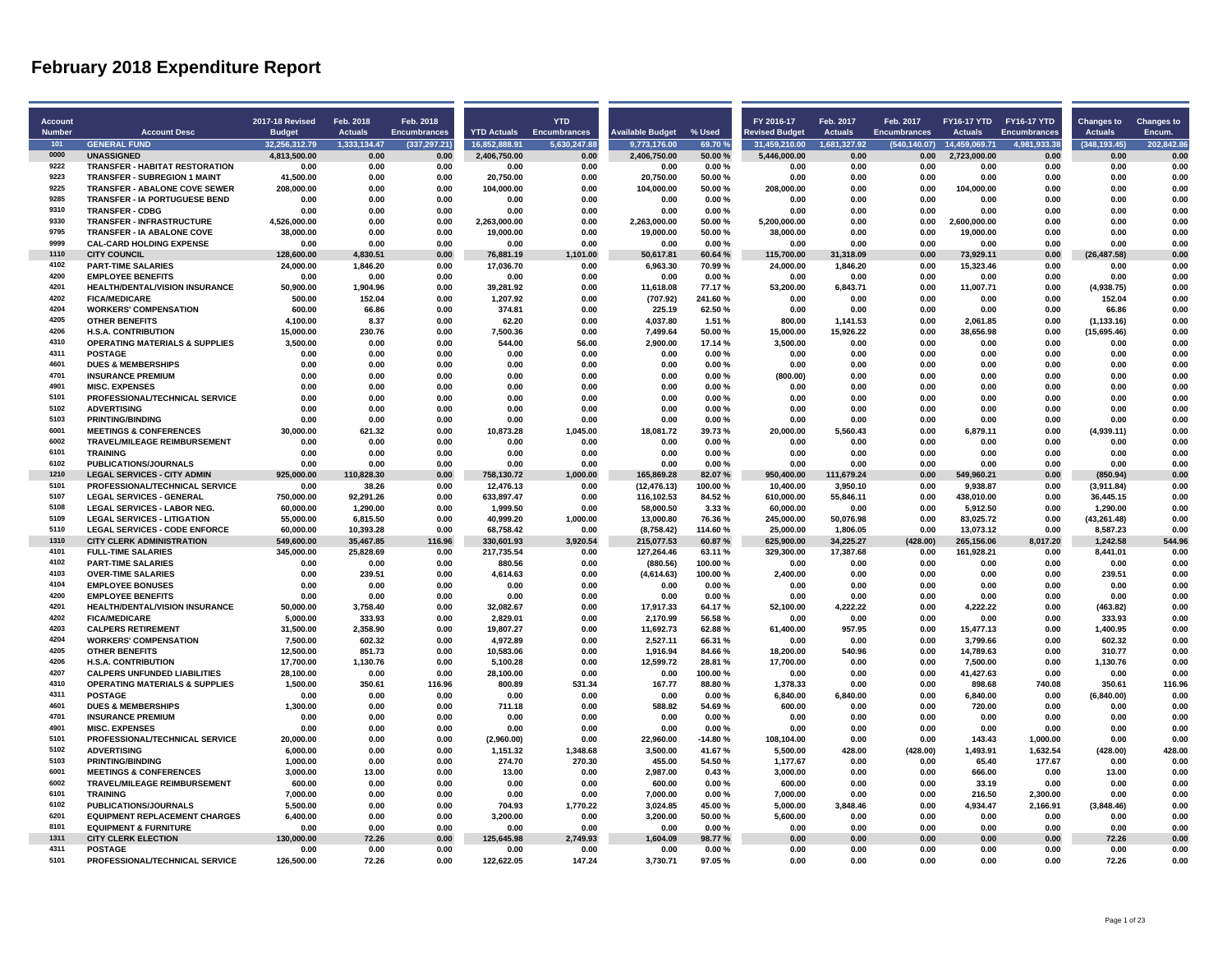| <b>Account</b> |                                                                          | <b>2017-18 Revised</b> | Feb. 2018        | Feb. 2018           |                    | <b>YTD</b>        |                         |                    | FY 2016-17            | Feb. 2017        | Feb. 2017           |                   | FY16-17 YTD FY16-17 YTD | <b>Changes to</b> | <b>Changes to</b>    |
|----------------|--------------------------------------------------------------------------|------------------------|------------------|---------------------|--------------------|-------------------|-------------------------|--------------------|-----------------------|------------------|---------------------|-------------------|-------------------------|-------------------|----------------------|
| <b>Number</b>  | <b>Account Desc</b>                                                      | <b>Budget</b>          | <b>Actuals</b>   | <b>Encumbrances</b> | <b>YTD Actuals</b> | Encumbrances      | <b>Available Budget</b> | % Used             | <b>Revised Budget</b> | <b>Actuals</b>   | <b>Encumbrances</b> | <b>Actuals</b>    | <b>Encumbrances</b>     | <b>Actuals</b>    | Encum.               |
| 5102           | <b>ADVERTISING</b>                                                       | 3.500.00               | 0.00             | 0.00                | 3.023.93           | 2.602.69          | (2.126.62)              | 160.77%            | 0.00                  | 0.00             | 0.00                | 0.00              | 0.00                    | 0.00              | 0.00                 |
| 1410           | <b>CITY MANAGER</b>                                                      | 873,200.00             | 61,193.75        | (5,599.08)          | 576,132.38         | 84,694.18         | 212,373.44              | 75.68%             | 785,700.00            | 58,100.10        | 19,518.74           | 474,984.04        | 56,081.64               | 3,093.65          | (25, 117.82)         |
| 4101           | <b>FULL-TIME SALARIES</b>                                                | 572,450.00             | 37,510.53        | 0.00                | 370,752.78         | 0.00              | 201,697.22              | 64.77%             | 555,500.00            | 44,979.21        | 0.00                | 355,010.39        | 0.00                    | (7,468.68)        | 0.00                 |
| 4102           | <b>PART-TIME SALARIES</b>                                                | 0.00                   | 0.00             | 0.00                | 0.00               | 0.00              | 0.00                    | 0.00%              | 0.00                  | 0.00             | 0.00                | 0.00              | 0.00                    | 0.00              | 0.00                 |
| 4103           | <b>OVER-TIME SALARIES</b>                                                | 0.00                   | 0.00             | 0.00                | 0.00               | 0.00              | 0.00                    | 0.00%              | 1,000.00              | 0.00             | 0.00                | 0.00              | 0.00                    | 0.00              | 0.00                 |
| 4104           | <b>EMPLOYEE BONUSES</b>                                                  | 0.00                   | 0.00             | 0.00                | 0.00               | 0.00              | 0.00                    | 0.00%              | 0.00                  | 0.00             | 0.00                | 0.00              | 0.00                    | 0.00              | 0.00                 |
| 4200           | <b>EMPLOYEE BENEFITS</b>                                                 | 0.00                   | 0.00             | 0.00                | 0.00               | 0.00              | 0.00                    | 0.00%              | 0.00                  | 0.00             | 0.00                | 0.00              | 0.00                    | 0.00              | 0.00                 |
| 4201           | <b>HEALTH/DENTAL/VISION INSURANCE</b>                                    | 56.700.00              | 5.770.63         | 0.00                | 40.512.87          | 0.00              | 16.187.13               | 71.45%             | 51.000.00             | 2.718.22         | 0.00                | 4.632.22          | 0.00                    | 3.052.41          | 0.00                 |
| 4202           | <b>FICA/MEDICARE</b>                                                     | 8,100.00               | 573.69           | 0.00                | 4,810.02           | 0.00              | 3,289.98                | 59.38%             | 0.00                  | 0.00             | 0.00                | 0.00              | 0.00                    | 573.69            | 0.00                 |
| 4203           | <b>CALPERS RETIREMENT</b>                                                | 43,500.00              | 3,324.04         | 0.00                | 28,834.41          | 0.00              | 14,665.59               | 66.29%             | 57,800.00             | 4,041.32         | 0.00                | 28,931.31         | 0.00                    | (717.28)          | 0.00                 |
| 4204           | <b>WORKERS' COMPENSATION</b>                                             | 12,400.00              | 1,007.84         | 0.00                | 8,309.21           | 0.00              | 4,090.79                | 67.01%             | 0.00                  | 0.00             | 0.00                | 6,349.42          | 0.00                    | 1,007.84          | 0.00                 |
| 4205           | <b>OTHER BENEFITS</b>                                                    | 25.487.50              | 1,560.12         | 0.00                | 12,165.22          | 0.00              | 13.322.28               | 47.73%             | 28,000.00             | 660.00           | 0.00                | 10,455.15         | 0.00                    | 900.12            | 0.00                 |
| 4206           | <b>H.S.A. CONTRIBUTION</b>                                               | 19,800.00              | 946.16           | 0.00                | 10,939.01          | 0.00              | 8,860.99                | 55.25 %            | 13,800.00             | 0.00             | 0.00                | 15,692.76         | 0.00                    | 946.16            | 0.00                 |
| 4207           | <b>CALPERS UNFUNDED LIABILITIES</b>                                      | 16,000.00              | 0.00             | 0.00                | 16,000.00          | 0.00              | 0.00                    | 100.00%            | 0.00                  | 0.00             | 0.00                | 21,498.74         | 0.00                    | 0.00              | 0.00                 |
| 4310           | <b>OPERATING MATERIALS &amp; SUPPLIES</b>                                | 10.000.00              | 0.00             | 0.00                | 391.80             | 4.660.60          | 4.947.60                | 50.52%             | 5.000.00              | 0.00             | 0.00                | 69.86             | 4.930.14                | 0.00              | 0.00                 |
| 4311           | <b>POSTAGE</b>                                                           | 100.00                 | 0.00             | 0.00                | 0.00               | 0.00              | 100.00                  | 0.00%              | 100.00                | 0.00             | 0.00                | 0.00              | 0.00                    | 0.00              | 0.00                 |
| 4601           | <b>DUES &amp; MEMBERSHIPS</b>                                            | 3,600.00               | 1,368.00         | 0.00                | 8,978.00           | 0.00              | (5,378.00)              | 249.39%            | 3,600.00              | 0.00             | 0.00                | 425.00            | 0.00                    | 1,368.00          | 0.00                 |
| 4701           | <b>INSURANCE PREMIUM</b>                                                 | 15,300.00              | 0.00             | 0.00                | 0.00               | 0.00              | 15,300.00               | 0.00%              | 0.00                  | 0.00             | 0.00                | 0.00              | 0.00                    | 0.00              | 0.00                 |
| 4901<br>5100   | <b>MISC. EXPENSES</b>                                                    | 0.00                   | 0.00             | 0.00                | 0.00               | 0.00              | 0.00                    | 0.00%              | 0.00                  | 0.00             | 0.00                | 0.00              | 0.00                    | 0.00              | 0.00                 |
|                | PROFESSIONAL/TECHNICAL SERVICE                                           | 0.00                   | 0.00             | 0.00                | 0.00               | 0.00              | 0.00                    | 0.00%              | 0.00                  | 0.00             | 0.00                | 0.00              | 0.00                    | 0.00              | 0.00                 |
| 5101<br>5102   | PROFESSIONAL/TECHNICAL SERVICE<br><b>ADVERTISING</b>                     | 59,062.50<br>0.00      | 5,050.00<br>0.00 | (5,050.00)<br>0.00  | 53,501.76<br>37.53 | 79,560.74<br>0.00 | (74,000.00)<br>(37.53)  | 225.29%<br>100.00% | 50,000.00<br>0.00     | 4,664.00<br>0.00 | 19,336.00<br>0.00   | 25,060.74<br>0.00 | 50,968.76<br>0.00       | 386.00<br>0.00    | (24, 386.00)<br>0.00 |
| 5103           | <b>PRINTING/BINDING</b>                                                  | 600.00                 | 0.00             | 0.00                | 178.08             | 421.92            | 0.00                    | 100.00%            | 600.00                | 177.26           | 182.74              | 177.26            | 182.74                  | (177.26)          | (182.74)             |
| 5301           | <b>TELEPHONE</b>                                                         | 0.00                   | 0.00             | 0.00                | 0.00               | 0.00              | 0.00                    | 0.00%              | 0.00                  | 0.00             | 0.00                | 38.01             | 0.00                    | 0.00              | 0.00                 |
| 6001           | <b>MEETINGS &amp; CONFERENCES</b>                                        | 15,000.00              | 4,069.44         | (549.08)            | 13,053.97          | 50.92             | 1,895.11                | 87.37%             | 10,000.00             | 403.15           | 0.00                | 6,128.20          | 0.00                    | 3,666.29          | (549.08)             |
| 6002           | <b>TRAVEL/MILEAGE REIMBURSEMENT</b>                                      | 500.00                 | 13.30            | 0.00                | 257.05             | 0.00              | 242.95                  | 51.40%             | 500.00                | 0.00             | 0.00                | 58.04             | 0.00                    | 13.30             | 0.00                 |
| 6101           | <b>TRAINING</b>                                                          | 0.00                   | 0.00             | 0.00                | 0.00               | 0.00              | 0.00                    | 0.00%              | 0.00                  | 0.00             | 0.00                | 0.00              | 0.00                    | 0.00              | 0.00                 |
| 6102           | PUBLICATIONS/JOURNALS                                                    | 400.00                 | 0.00             | 0.00                | 310.67             | 0.00              | 89.33                   | 77.75%             | 400.00                | 456.94           | 0.00                | 456.94            | 0.00                    | (456.94)          | 0.00                 |
| 6201           | <b>EQUIPMENT REPLACEMENT CHARGES</b>                                     | 14,200.00              | 0.00             | 0.00                | 7,100.00           | 0.00              | 7,100.00                | 50.00%             | 8,400.00              | 0.00             | 0.00                | 0.00              | 0.00                    | 0.00              | 0.00                 |
| 8803           | LAND                                                                     | 0.00                   | 0.00             | 0.00                | 0.00               | 0.00              | 0.00                    | 0.00%              | 0.00                  | 0.00             | 0.00                | 0.00              | 0.00                    | 0.00              | 0.00                 |
| 1420           | <b>COMMUNITY OUTREACH</b>                                                | 87,500.00              | 16,938.98        | (86.08)             | 53,754.46          | 10,500.85         | 23,244.69               | 73.43%             | 76,500.00             | 1,301.66         | 0.00                | 62,828.30         | 7,462.52                | 15,637.32         | (86.08)              |
| 4101           | <b>FULL-TIME SALARIES</b>                                                | 0.00                   | 0.00             | 0.00                | 0.00               | 0.00              | 0.00                    | 0.00%              | 0.00                  | 0.00             | 0.00                | 0.00              | 0.00                    | 0.00              | 0.00                 |
| 4102           | <b>PART-TIME SALARIES</b>                                                | 0.00                   | 0.00             | 0.00                | 0.00               | 0.00              | 0.00                    | 0.00%              | 0.00                  | 0.00             | 0.00                | 0.00              | 0.00                    | 0.00              | 0.00                 |
| 4103           | <b>OVER-TIME SALARIES</b>                                                | 0.00                   | 0.00             | 0.00                | 0.00               | 0.00              | 0.00                    | 0.00%              | 0.00                  | 0.00             | 0.00                | 0.00              | 0.00                    | 0.00              | 0.00                 |
| 4200           | <b>EMPLOYEE BENEFITS</b>                                                 | 0.00                   | 0.00             | 0.00                | 0.00               | 0.00              | 0.00                    | 0.00%              | 0.00                  | 0.00             | 0.00                | 0.00              | 0.00                    | 0.00              | 0.00                 |
| 4310           | <b>OPERATING MATERIALS &amp; SUPPLIES</b>                                | 4.200.00               | 1,374.04         | 0.00                | 9.126.32           | 505.21            | (5,431.53)              | 229.33%            | 4,200.00              | 19.84            | 0.00                | 624.01            | 71.14                   | 1.354.20          | 0.00                 |
| 4311           | <b>POSTAGE</b>                                                           | 8,400.00               | 0.00             | 0.00                | 0.00               | 8,400.00          | 0.00                    | 100.00%            | 8,400.00              | 0.00             | 0.00                | 8,308.00          | 0.00                    | 0.00              | 0.00                 |
| 4601           | <b>DUES &amp; MEMBERSHIPS</b>                                            | 45,800.00              | 15,152.00        | 0.00                | 31,603.36          | 0.00              | 14,196.64               | 69.00%             | 45,800.00             | 0.00             | 0.00                | 35,395.65         | 0.00                    | 15,152.00         | 0.00                 |
| 4701           | <b>INSURANCE PREMIUM</b>                                                 | 0.00                   | 0.00             | 0.00                | 0.00               | 0.00              | 0.00                    | 0.00%              | 0.00                  | 0.00             | 0.00                | 0.00              | 0.00                    | 0.00              | 0.00                 |
| 4901           | <b>MISC. EXPENSES</b>                                                    | 0.00                   | 0.00             | 0.00                | 0.00               | 0.00              | 0.00                    | 0.00%              | 0.00                  | 0.00             | 0.00                | 0.00              | 0.00                    | 0.00              | 0.00                 |
| 5101           | PROFESSIONAL/TECHNICAL SERVICE                                           | 0.00                   | 0.00             | 0.00                | 0.00               | 0.00              | 0.00                    | 0.00%              | 0.00                  | 0.00             | 0.00                | 0.00              | 0.00                    | 0.00              | 0.00                 |
| 5102           | <b>ADVERTISING</b>                                                       | 0.00                   | 0.00             | 0.00                | 0.00               | 0.00              | 0.00                    | 0.00%              | 0.00                  | 0.00             | 0.00                | 0.00              | 0.00                    | 0.00              | 0.00                 |
| 5103           | <b>PRINTING/BINDING</b>                                                  | 15.000.00              | 0.00             | 0.00                | 4.647.21           | 352.79            | 10,000.00               | 33.33%             | 10,000.00             | 0.00             | 0.00                | 5,468.89          | 4,431.12                | 0.00              | 0.00                 |
| 5106           | <b>RENTS &amp; LEASES</b>                                                | 0.00                   | 0.00             | 0.00                | 0.00               | 0.00              | 0.00                    | 0.00%              | 0.00                  | 0.00             | 0.00                | 0.00              | 0.00                    | 0.00              | 0.00                 |
| 5201           | <b>REPAIR &amp; MAINTENANCE SERVICES</b>                                 | 1,100.00               | 86.08            | (86.08)             | 757.15             | 242.85            | 100.00                  | 90.91%             | 0.00                  | 0.00             | 0.00                | 0.00              | 0.00                    | 86.08             | (86.08)              |
| 6001<br>6002   | <b>MEETINGS &amp; CONFERENCES</b><br><b>TRAVEL/MILEAGE REIMBURSEMENT</b> | 13,000.00              | 326.86<br>0.00   | 0.00<br>0.00        | 7,620.42           | 1,000.00          | 4,379.58<br>0.00        | 66.31%             | 7,000.00<br>100.00    | 1,281.82<br>0.00 | 0.00<br>0.00        | 13,211.34<br>0.00 | 2,530.67                | (954.96)<br>0.00  | 0.00<br>0.00         |
| 6101           | <b>TRAINING</b>                                                          | 0.00<br>0.00           | 0.00             | 0.00                | 0.00<br>0.00       | 0.00<br>0.00      | 0.00                    | 0.00%<br>0.00%     | 0.00                  | 0.00             | 0.00                | (750.00)          | 0.00<br>0.00            | 0.00              | 0.00                 |
| 6102           | PUBLICATIONS/JOURNALS                                                    | 0.00                   | 0.00             | 0.00                | 0.00               | 0.00              | 0.00                    | 0.00%              | 1,000.00              | 0.00             | 0.00                | 570.41            | 429.59                  | 0.00              | 0.00                 |
| 6201           | <b>EQUIPMENT REPLACEMENT CHARGES</b>                                     | 0.00                   | 0.00             | 0.00                | 0.00               | 0.00              | 0.00                    | 0.00%              | 0.00                  | 0.00             | 0.00                | 0.00              | 0.00                    | 0.00              | 0.00                 |
| 1430           | <b>EMERGENCY PREPAREDNESS</b>                                            | 189,300.00             | 8,306.87         | 0.00                | 81,716.45          | 1,378.28          | 106,205.27              | 43.90%             | 205,079.00            | 32,179.69        | 450.00              | 99,974.06         | 1,616.01                | (23, 872.82)      | (450.00)             |
| 4101           | <b>FULL-TIME SALARIES</b>                                                | 80,100.00              | 6,108.11         | 0.00                | 44,363.87          | 0.00              | 35,736.13               | 55.39%             | 77,500.00             | 5,842.28         | 0.00                | 48,912.19         | 0.00                    | 265.83            | 0.00                 |
| 4102           | <b>PART-TIME SALARIES</b>                                                | 0.00                   | 0.00             | 0.00                | 0.00               | 0.00              | 0.00                    | 0.00%              | 0.00                  | 0.00             | 0.00                | 0.00              | 0.00                    | 0.00              | 0.00                 |
| 4103           | <b>OVER-TIME SALARIES</b>                                                | 0.00                   | 0.00             | 0.00                | 0.00               | 0.00              | 0.00                    | 0.00%              | 0.00                  | 0.00             | 0.00                | 0.00              | 0.00                    | 0.00              | 0.00                 |
| 4200           | <b>EMPLOYEE BENEFITS</b>                                                 | 0.00                   | 0.00             | 0.00                | 0.00               | 0.00              | 0.00                    | 0.00%              | 0.00                  | 0.00             | 0.00                | 0.00              | 0.00                    | 0.00              | 0.00                 |
| 4201           | <b>HEALTH/DENTAL/VISION INSURANCE</b>                                    | 18,000.00              | 962.32           | 0.00                | 7,519.37           | 0.00              | 10,480.63               | 41.77%             | 18,000.00             | 1,568.34         | 0.00                | 1,568.34          | 0.00                    | (606.02)          | 0.00                 |
| 4202           | <b>FICA/MEDICARE</b>                                                     | 1.200.00               | 80.62            | 0.00                | 565.96             | 0.00              | 634.04                  | 47.17%             | 0.00                  | 0.00             | 0.00                | 0.00              | 0.00                    | 80.62             | 0.00                 |
| 4203           | <b>CALPERS RETIREMENT</b>                                                | 8,100.00               | 617.54           | 0.00                | 4,469.62           | 0.00              | 3,630.38                | 55.19%             | 14,500.00             | 4,225.23         | 0.00                | 8,634.72          | 0.00                    | (3,607.69)        | 0.00                 |
| 4204           | <b>WORKERS' COMPENSATION</b>                                             | 1,700.00               | 141.08           | 0.00                | 2,424.19           | 0.00              | (724.19)                | 142.59%            | 0.00                  | 0.00             | 0.00                | 899.92            | 0.00                    | 141.08            | 0.00                 |
| 4205           | OTHER RENEFITS                                                           | 2,500.00               | 166.02           | 0.00                | 683.38             | 0.00              | 1,816.62                | 27.32%             | 4,100.00              | 157.89           | 0.00                | 1,420.99          | 0.00                    | 8.13              | 0.00                 |
| 4206           | <b>H.S.A. CONTRIBUTION</b>                                               | 0.00                   | 0.00             | 0.00                | 0.00               | 0.00              | 0.00                    | 0.00%              | 0.00                  | 0.00             | 0.00                | 807.66            | 0.00                    | 0.00              | 0.00                 |
| 4207           | <b>CALPERS UNFUNDED LIABILITIES</b>                                      | 9.900.00               | 0.00             | 0.00                | 9,900.00           | 0.00              | 0.00                    | 100.00%            | 0.00                  | 0.00             | 0.00                | 9,885.20          | 0.00                    | 0.00              | 0.00                 |
| 4310           | <b>OPERATING MATERIALS &amp; SUPPLIES</b>                                | 19.800.00              | 0.00             | 0.00                | 1,185.41           | 1,378.28          | 17,236.31               | 12.95%             | 17.939.00             | 253.75           | 0.00                | 5,092.55          | 206.01                  | (253.75)          | 0.00                 |
| 4311           | <b>POSTAGE</b>                                                           | 0.00                   | 0.00             | 0.00                | 0.00               | 0.00              | 0.00                    | $0.00 \%$          | 0.00                  | 0.00             | 0.00                | 0.00              | 0.00                    | 0.00              | 0.00                 |
| 4601           | <b>DUES &amp; MEMBERSHIPS</b>                                            | 11,400.00              | 18.00            | 0.00                | 7,592.00           | 0.00              | 3,808.00                | 66.60%             | 11,400.00             | 0.00             | 0.00                | 415.00            | 0.00                    | 18.00             | 0.00                 |
| 4701           | <b>INSURANCE PREMIUM</b>                                                 | 2,300.00               | 0.00             | 0.00                | 0.00               | 0.00              | 2,300.00                | 0.00%              | 0.00                  | 0.00             | 0.00                | 0.00              | 0.00                    | 0.00              | 0.00                 |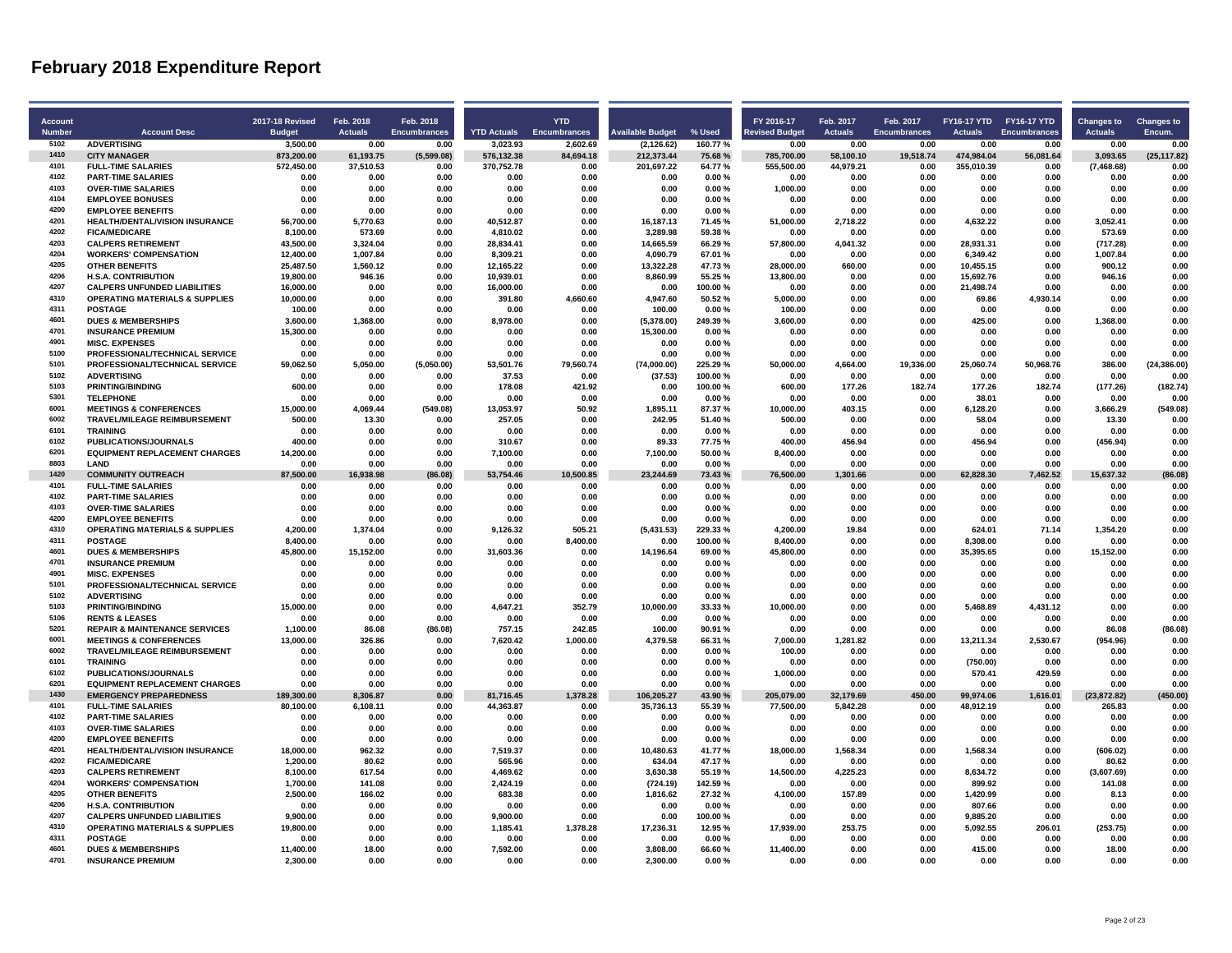| Account       |                                                               | 2017-18 Revised       | Feb. 2018          | Feb. 2018    |                       | <b>YTD</b>   |                         |                  | FY 2016-17            | Feb. 2017        | Feb. 2017           | FY16-17 YTD FY16-17 YTD |                     | <b>Changes to</b>  | <b>Changes to</b> |
|---------------|---------------------------------------------------------------|-----------------------|--------------------|--------------|-----------------------|--------------|-------------------------|------------------|-----------------------|------------------|---------------------|-------------------------|---------------------|--------------------|-------------------|
| <b>Number</b> | <b>Account Desc</b>                                           | <b>Budget</b>         | <b>Actuals</b>     | Encumbrances | <b>YTD Actuals</b>    | Encumbrances | <b>Available Budget</b> | % Used           | <b>Revised Budget</b> | <b>Actuals</b>   | <b>Encumbrances</b> | <b>Actuals</b>          | <b>Encumbrances</b> | <b>Actuals</b>     | Encum.            |
| 4901          | <b>MISC. EXPENSES</b>                                         | 0.00                  | 0.00               | 0.00         | 0.00                  | 0.00         | 0.00                    | 0.00%            | 0.00                  | 0.00             | 0.00                | 0.00                    | 0.00                | 0.00               | 0.00              |
| 5101          | PROFESSIONAL/TECHNICAL SERVICE                                | 13,500.00             | 0.00               | 0.00         | 0.00                  | 0.00         | 13,500.00               | 0.00%            | 36,840.00             | 19,959.00        | 0.00                | 20,699.00               | 960.00              | (19,959.00)        | 0.00              |
| 5102          | <b>ADVERTISING</b>                                            | 0.00                  | 0.00               | 0.00         | 0.00                  | 0.00         | 0.00                    | 0.00%            | 0.00                  | 0.00             | 450.00              | 0.00                    | 450.00              | 0.00               | (450.00)          |
| 5103          | <b>PRINTING/BINDING</b>                                       | 500.00                | 0.00               | 0.00         | 0.00                  | 0.00         | 500.00                  | 0.00%            | 500.00                | 0.00             | 0.00                | 0.00                    | 0.00                | 0.00               | 0.00              |
| 5301          | <b>TELEPHONE</b>                                              | 3.000.00              | 213.18             | 0.00         | 1.912.65              | 0.00         | 1.087.35                | 63.77%           | 2.700.00              | 173.20           | 0.00                | 828.56                  | 0.00                | 39.98              | 0.00              |
| 6001          | <b>MEETINGS &amp; CONFERENCES</b>                             | 4.800.00              | 0.00               | 0.00         | 0.00                  | 0.00         | 4,800.00                | 0.00%            | 4,800.00              | 0.00             | 0.00                | 485.63                  | 0.00                | 0.00               | 0.00              |
| 6002          | TRAVEL/MILEAGE REIMBURSEMENT                                  | 200.00                | 0.00               | 0.00         | 0.00                  | 0.00         | 200.00                  | 0.00%            | 200.00                | 0.00             | 0.00                | 324.30                  | 0.00                | 0.00               | 0.00              |
| 6101          | <b>TRAINING</b>                                               | 10,100.00             | 0.00               | 0.00         | 0.00                  | 0.00         | 10,100.00               | 0.00%            | 9,100.00              | 0.00             | 0.00                | 0.00                    | 0.00                | 0.00               | 0.00              |
| 6102          | <b>PUBLICATIONS/JOURNALS</b>                                  | 0.00                  | 0.00               | 0.00         | 0.00                  | 0.00         | 0.00                    | 0.00%            | 0.00                  | 0.00             | 0.00                | 0.00                    | 0.00                | 0.00               | 0.00              |
| 6201          | <b>EQUIPMENT REPLACEMENT CHARGES</b>                          | 2,200.00              | 0.00               | 0.00         | 1,100.00              | 0.00         | 1,100.00                | 50.00%           | 7,500.00              | 0.00             | 0.00                | 0.00                    | 0.00                | 0.00               | 0.00              |
| 1440          | <b>RPV TV</b>                                                 | 263,200.00            | 16,306.10          | 3,445.00     | 125,810.18            | 36,365.00    | 101,024.82              | 61.62%           | 228,353.00            | 13,333.02        | (1,733.02)          | 103,974.28              | 55,588.22           | 2,973.08           | 5,178.02          |
| 4102          | <b>PART-TIME SALARIES</b>                                     | 39,000.00             | 3,307.50           | 0.00         | 20,947.50             | 0.00         | 18,052.50               | 53.71%           | 0.00                  | 0.00             | 0.00                | 0.00                    | 0.00                | 3,307.50           | 0.00              |
| 4200          | <b>EMPLOYEE BENEFITS</b>                                      | 0.00                  | 0.00               | 0.00         | 0.00                  | 0.00         | 0.00                    | 0.00%            | 0.00                  | 0.00             | 0.00                | 0.00                    | 0.00                | 0.00               | 0.00              |
| 4201          | HEALTH/DENTAL/VISION INSURANCE                                | 0.00                  | 1,106.50           | 0.00         | 4,320.64              | 0.00         | (4,320.64)              | 100.00%          | 0.00                  | 0.00             | 0.00                | 0.00                    | 0.00                | 1,106.50           | 0.00              |
| 4202          | <b>FICA/MEDICARE</b>                                          | 0.00                  | 44.96              | 0.00         | 284.68                | 0.00         | (284.68)                | 100.00%          | 0.00                  | 0.00             | 0.00                | 0.00                    | 0.00                | 44.96              | 0.00              |
| 4203          | <b>CALPERS RETIREMENT</b>                                     | 0.00                  | 216.07             | 0.00         | 1,368.47              | 0.00         | (1,368.47)              | 100.00%          | 0.00                  | 0.00             | 0.00                | 0.00                    | 0.00                | 216.07             | 0.00              |
| 4204          | <b>WORKERS' COMPENSATION</b>                                  | 0.00                  | 76.07              | 0.00         | 493.89                | 0.00         | (493.89)                | 100.00%          | 0.00                  | 0.00             | 0.00                | 0.00                    | 0.00                | 76.07              | 0.00              |
| 4205          | <b>OTHER BENEFITS</b>                                         | 16,000.00             | 0.00               | 0.00         | 0.00                  | 0.00         | 16,000.00               | 0.00%            | 0.00                  | 0.00             | 0.00                | 0.00                    | 0.00                | 0.00               | 0.00              |
| 4310          | <b>OPERATING MATERIALS &amp; SUPPLIES</b>                     | 20,000.00             | 0.00               | 0.00         | 0.00                  | 0.00         | 20,000.00               | 0.00%            | 19,953.00             | 703.02           | (103.02)            | 2,024.28                | 15,028.22           | (703.02)           | 103.02            |
| 4601          | <b>DUES &amp; MEMBERSHIPS</b>                                 | 700.00                | 0.00               | 0.00         | 0.00                  | 0.00         | 700.00                  | 0.00%            | 700.00                | 0.00             | 0.00                | 0.00                    | 0.00                | 0.00               | 0.00              |
| 5101          | PROFESSIONAL/TECHNICAL SERVICE                                | 182.200.00            | 11,555.00          | 3.445.00     | 95.745.00             | 36.365.00    | 50,090.00               | 72.51%           | 203,000.00            | 12,630.00        | (1,630.00)          | 101,950.00              | 40,560.00           | (1,075.00)         | 5,075.00          |
| 6201          | <b>EQUIPMENT REPLACEMENT CHARGES</b>                          | 5,300.00              | 0.00               | 0.00         | 2,650.00              | 0.00         | 2,650.00                | 50.00%           | 4,700.00              | 0.00             | 0.00                | 0.00                    | 0.00                | 0.00               | 0.00              |
| 1450          | <b>PERSONNEL</b>                                              | 392,700.00            | 18,452.65          | (978.31)     | 248,193.50            | 20,603.19    | 123,903.31              | 68.45%           | 389,955.00            | 19,905.83        | (309.50)            | 209,520.77              | 25,209.54           | (1,453.18)         | (668.81)          |
| 4101          | <b>FULL-TIME SALARIES</b>                                     | 258,900.00            | 12,515.88          | 0.00         | 145,905.73            | 0.00         | 112,994.27              | 56.36%           | 245,500.00            | 15,949.32        | 0.00                | 147,908.54              | 0.00                | (3, 433.44)        | 0.00              |
| 4102          | <b>PART-TIME SALARIES</b>                                     | 0.00                  | 0.00               | 0.00         | 0.00                  | 0.00         | 0.00                    | 0.00%            | 0.00                  | 0.00             | 0.00                | 0.00                    | 0.00                | 0.00               | 0.00              |
| 4103<br>4104  | <b>OVER-TIME SALARIES</b>                                     | 0.00                  | 0.00               | 0.00         | 0.00                  | 0.00         | 0.00                    | 0.00%            | 300.00                | 0.00             | 0.00                | 0.00                    | 0.00                | 0.00               | 0.00              |
|               | <b>EMPLOYEE BONUSES</b>                                       | 0.00                  | 750.00             | 0.00         | 750.00                | 0.00         | (750.00)                | 100.00%          | 0.00                  | 0.00             | 0.00                | 0.00                    | 0.00                | 750.00             | 0.00              |
| 4200<br>4201  | <b>EMPLOYEE BENEFITS</b>                                      | 0.00                  | 0.00               | 0.00         | 0.00                  | 0.00         | 0.00                    | 0.00%            | 0.00                  | 0.00             | 0.00                | 0.00                    | 0.00                | 0.00               | 0.00              |
| 4202          | <b>HEALTH/DENTAL/VISION INSURANCE</b><br><b>FICA/MEDICARE</b> | 21.700.00<br>3,800.00 | 3.514.68<br>263.49 | 0.00<br>0.00 | 13.131.66<br>2,042.11 | 0.00<br>0.00 | 8.568.34<br>1,757.89    | 60.52%<br>53.74% | 30.300.00<br>0.00     | (705.56)         | 0.00<br>0.00        | 1.544.44<br>0.00        | 0.00<br>0.00        | 4.220.24<br>263.49 | 0.00<br>0.00      |
| 4203          | <b>CALPERS RETIREMENT</b>                                     |                       |                    |              |                       | 0.00         |                         | 58.14%           |                       | 0.00             |                     |                         | 0.00                |                    | 0.00              |
| 4204          | <b>WORKERS' COMPENSATION</b>                                  | 18,400.00<br>5.600.00 | 1,353.86<br>453.91 | 0.00<br>0.00 | 10,697.85<br>3,163.42 | 0.00         | 7,702.15<br>2,436.58    | 56.48%           | 22,200.00<br>0.00     | 1,110.14<br>0.00 | 0.00<br>0.00        | 11,293.84<br>2,799.74   | 0.00                | 243.72<br>453.91   | 0.00              |
| 4205          | <b>OTHER BENEFITS</b>                                         | 8.400.00              | 679.07             | 0.00         | 4,576.17              | 0.00         | 3.823.83                | 54.48%           | 15.000.00             | 2,042.75         | 0.00                | 7.364.92                | 0.00                | (1,363.68)         | 0.00              |
| 4206          | <b>H.S.A. CONTRIBUTION</b>                                    | 1,500.00              | 0.00               | 0.00         | 0.00                  | 0.00         | 1,500.00                | 0.00%            | 4,500.00              | 0.00             | 0.00                | 1,269.18                | 0.00                | 0.00               | 0.00              |
| 4207          | <b>CALPERS UNFUNDED LIABILITIES</b>                           | 0.00                  | 0.00               | 0.00         | 0.00                  | 0.00         | 0.00                    | 0.00%            | 0.00                  | 0.00             | 0.00                | 5,127.67                | 0.00                | 0.00               | 0.00              |
| 4310          | <b>OPERATING MATERIALS &amp; SUPPLIES</b>                     | 7.000.00              | 697.81             | (109.31)     | 1.216.38              | 1.290.98     | 4.492.64                | 35.81%           | 13.679.70             | 0.00             | 0.00                | 7.461.75                | 3.787.44            | 697.81             | (109.31           |
| 4311          | <b>POSTAGE</b>                                                | 0.00                  | 0.00               | 0.00         | 0.00                  | 0.00         | 0.00                    | 0.00%            | 0.00                  | 0.00             | 0.00                | 0.00                    | 0.00                | 0.00               | 0.00              |
| 4601          | <b>DUES &amp; MEMBERSHIPS</b>                                 | 1,300.00              | 194.00             | 0.00         | 808.00                | 0.00         | 492.00                  | 62.15%           | 1,000.00              | 175.00           | 0.00                | 275.00                  | 0.00                | 19.00              | 0.00              |
| 4701          | <b>INSURANCE PREMIUM</b>                                      | 9,400.00              | 0.00               | 0.00         | 0.00                  | 0.00         | 9,400.00                | 0.00%            | 0.00                  | 0.00             | 0.00                | 0.00                    | 0.00                | 0.00               | 0.00              |
| 4901          | <b>MISC. EXPENSES</b>                                         | 0.00                  | (3.444.00)         | 0.00         | 0.00                  | 0.00         | 0.00                    | 0.00%            | 2.600.00              | 8.69             | 0.00                | 2.589.11                | 0.00                | (3.452.69)         | 0.00              |
| 5101          | PROFESSIONAL/TECHNICAL SERVICE                                | 30,000.00             | 869.00             | (869.00)     | 50,556.98             | 13,598.02    | (34, 155.00)            | 213.85%          | 31,275.30             | 447.50           | (309.50)            | 15,085.19               | 21,422.10           | 421.50             | (559.50)          |
| 5102          | <b>ADVERTISING</b>                                            | 0.00                  | 0.00               | 0.00         | 0.00                  | 0.00         | 0.00                    | 0.00%            | 10,000.00             | 0.00             | 0.00                | 450.00                  | 0.00                | 0.00               | 0.00              |
| 5103          | <b>PRINTING/BINDING</b>                                       | 1,000.00              | 0.00               | 0.00         | 0.00                  | 0.00         | 1,000.00                | 0.00%            | 1,000.00              | 0.00             | 0.00                | 0.00                    | 0.00                | 0.00               | 0.00              |
| 5117          | <b>RECRUITMENT ACTIVITIES</b>                                 | 5,900.00              | 112.79             | 0.00         | 6,857.48              | 0.00         | (957.48)                | 116.22%          | 0.00                  | 0.00             | 0.00                | 0.00                    | 0.00                | 112.79             | 0.00              |
| 6001          | <b>MEETINGS &amp; CONFERENCES</b>                             | 4,500.00              | 214.00             | 0.00         | 2,872.01              | 0.00         | 1,627.99                | 63.82%           | 4,500.00              | 807.99           | 0.00                | 2,237.70                | 0.00                | (593.99)           | 0.00              |
| 6002          | <b>TRAVEL/MILEAGE REIMBURSEMENT</b>                           | 500.00                | 0.00               | 0.00         | 0.00                  | 0.00         | 500.00                  | 0.00%            | 200.00                | 0.00             | 0.00                | 65.77                   | 0.00                | 0.00               | 0.00              |
| 6101          | <b>TRAINING</b>                                               | 5,500.00              | 0.00               | 0.00         | 3,695.00              | 0.00         | 1,805.00                | 67.18%           | 5,000.00              | 70.00            | 0.00                | 4,047.92                | 0.00                | (70.00)            | 0.00              |
| 6102          | <b>PUBLICATIONS/JOURNALS</b>                                  | 1,000.00              | 250.00             | 0.00         | 494.22                | 0.00         | 505.78                  | 49.40%           | 1,000.00              | 0.00             | 0.00                | 0.00                    | 0.00                | 250.00             | 0.00              |
| 6104          | <b>RISK/SAFETY ACTIVITIES</b>                                 | 6,500.00              | 28.16              | 0.00         | 526.49                | 5,714.19     | 259.32                  | 96.02%           | 0.00                  | 0.00             | 0.00                | 0.00                    | 0.00                | 28.16              | 0.00              |
| 6201          | <b>EQUIPMENT REPLACEMENT CHARGES</b>                          | 1,800.00              | 0.00               | 0.00         | 900.00                | 0.00         | 900.00                  | 50.00%           | 1,900.00              | 0.00             | 0.00                | 0.00                    | 0.00                | 0.00               | 0.00              |
| 1460          | <b>RISK MANAGEMENT</b>                                        | 0.00                  | 0.00               | 0.00         | 0.00                  | 0.00         | 0.00                    | 0.00%            | 0.00                  | 0.00             | 0.00                | (197, 043.50)           | 0.00                | 0.00               | 0.00              |
| 4101          | <b>FULL-TIME SALARIES</b>                                     | 0.00                  | 0.00               | 0.00         | 0.00                  | 0.00         | 0.00                    | 0.00%            | 0.00                  | 0.00             | 0.00                | 0.00                    | 0.00                | 0.00               | 0.00              |
| 4102          | <b>PART-TIME SALARIES</b>                                     | 0.00                  | 0.00               | 0.00         | 0.00                  | 0.00         | 0.00                    | 0.00%            | 0.00                  | 0.00             | 0.00                | 0.00                    | 0.00                | 0.00               | 0.00              |
| 4103          | <b>OVER-TIME SALARIES</b>                                     | 0.00                  | 0.00               | 0.00         | 0.00                  | 0.00         | 0.00                    | 0.00%            | 0.00                  | 0.00             | 0.00                | 0.00                    | 0.00                | 0.00               | 0.00              |
| 4200          | <b>EMPLOYEE BENEFITS</b>                                      | 0.00                  | 0.00               | 0.00         | 0.00                  | 0.00         | 0.00                    | 0.00%            | 0.00                  | 0.00             | 0.00                | 0.00                    | 0.00                | 0.00               | 0.00              |
| 4310          | <b>OPERATING MATERIALS &amp; SUPPLIES</b>                     | 0.00                  | 0.00               | 0.00         | 0.00                  | 0.00         | 0.00                    | 0.00%            | 0.00                  | 0.00             | 0.00                | 0.00                    | 0.00                | 0.00               | 0.00              |
| 4311          | <b>POSTAGE</b>                                                | 0.00                  | 0.00               | 0.00         | 0.00                  | 0.00         | 0.00                    | 0.00%            | 0.00                  | 0.00             | 0.00                | 0.00                    | 0.00                | 0.00               | 0.00              |
| 4601          | <b>DUES &amp; MEMBERSHIPS</b>                                 | 0.00                  | 0.00               | 0.00         | 0.00                  | 0.00         | 0.00                    | 0.00%            | 0.00                  | 0.00             | 0.00                | 0.00                    | 0.00                | 0.00               | 0.00              |
| 4701          | <b>INSURANCE PREMIUM</b>                                      | 0.00                  | 0.00               | 0.00         | 0.00                  | 0.00         | 0.00                    | 0.00%            | 0.00                  | 0.00             | 0.00                | (197, 043.50)           | 0.00                | 0.00               | 0.00              |
| 4901          | <b>MISC. EXPENSES</b>                                         | 0.00                  | 0.00               | 0.00         | 0.00                  | 0.00         | 0.00                    | 0.00%            | 0.00                  | 0.00             | 0.00                | 0.00                    | 0.00                | 0.00               | 0.00              |
| 5101          | PROFESSIONAL/TECHNICAL SERVICE                                | 0.00                  | 0.00               | 0.00         | 0.00                  | 0.00         | 0.00                    | 0.00%            | 0.00                  | 0.00             | 0.00                | 0.00                    | 0.00                | 0.00               | 0.00              |
| 5102          | <b>ADVERTISING</b>                                            | 0.00                  | 0.00               | 0.00         | 0.00                  | 0.00         | 0.00                    | 0.00%            | 0.00                  | 0.00             | 0.00                | 0.00                    | 0.00                | 0.00               | 0.00              |
| 5103          | <b>PRINTING/BINDING</b>                                       | 0.00                  | 0.00               | 0.00         | 0.00                  | 0.00         | 0.00                    | 0.00%            | 0.00                  | 0.00             | 0.00                | 0.00                    | 0.00                | 0.00               | 0.00              |
| 6001          | <b>MEETINGS &amp; CONFERENCES</b>                             | 0.00                  | 0.00               | 0.00         | 0.00                  | 0.00         | 0.00                    | 0.00%            | 0.00                  | 0.00             | 0.00                | 0.00                    | 0.00                | 0.00               | 0.00              |
| 6002          | TRAVEL/MILEAGE REIMBURSEMENT                                  | 0.00                  | 0.00               | 0.00         | 0.00                  | 0.00         | 0.00                    | 0.00%            | 0.00                  | 0.00             | 0.00                | 0.00                    | 0.00                | 0.00               | 0.00              |
| 6101          | <b>TRAINING</b>                                               | 0.00                  | 0.00               | 0.00         | 0.00                  | 0.00         | 0.00                    | 0.00%            | 0.00                  | 0.00             | 0.00                | 0.00                    | 0.00                | 0.00               | 0.00              |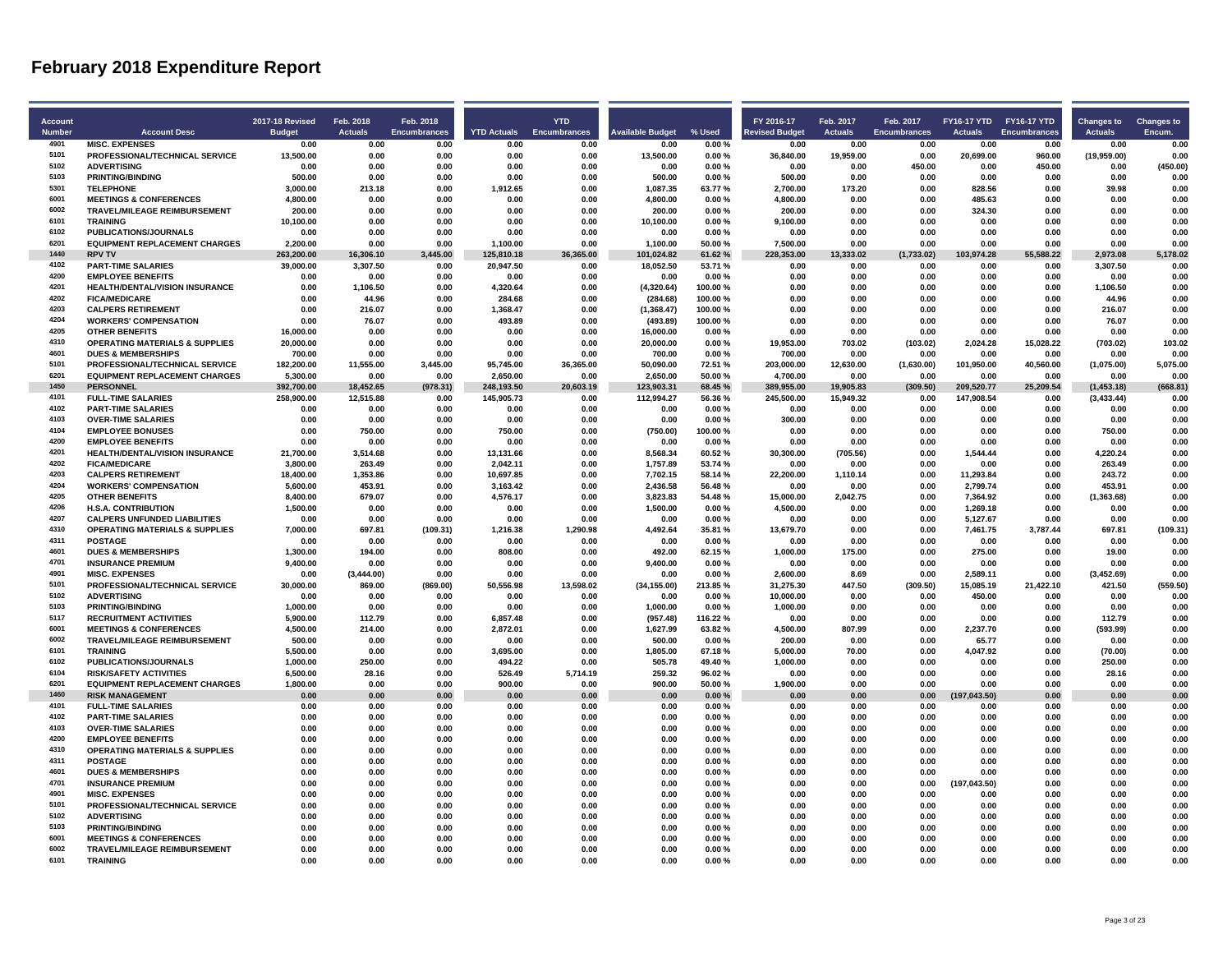| <b>Account</b><br><b>Number</b> | <b>Account Desc</b>                                                        | <b>2017-18 Revised</b><br><b>Budget</b> | Feb. 2018<br><b>Actuals</b> | Feb. 2018<br><b>Encumbrances</b> | <b>YTD Actuals</b>  | <b>YTD</b><br><b>Encumbrances</b> | <b>Available Budget</b> | % Used           | FY 2016-17<br><b>Revised Budget</b> | Feb. 2017<br><b>Actuals</b> | Feb. 2017<br><b>Encumbrances</b> | FY16-17 YTD FY16-17 YTD<br><b>Actuals</b> | Encumbrances     | <b>Changes to</b><br><b>Actuals</b> | <b>Changes to</b><br>Encum. |
|---------------------------------|----------------------------------------------------------------------------|-----------------------------------------|-----------------------------|----------------------------------|---------------------|-----------------------------------|-------------------------|------------------|-------------------------------------|-----------------------------|----------------------------------|-------------------------------------------|------------------|-------------------------------------|-----------------------------|
| 6102                            | <b>PUBLICATIONS/JOURNALS</b>                                               | 0.00                                    | 0.00                        | 0.00                             | 0.00                | 0.00                              | 0.00                    | 0.00%            | 0.00                                | 0.00                        | 0.00                             | 0.00                                      | 0.00             | 0.00                                | 0.00                        |
| 1470                            | <b>INFORMATION TECHNOLOGY - DATA</b>                                       | 1,136,650.00                            | 52,234.32                   | (27, 772.58)                     | 615,468.53          | 173,598.69                        | 347,582.78              | 69.42%           | 1,089,064.00                        | 51,212.61                   | (24, 653.85)                     | 630,192.40                                | 143,723.21       | 1,021.71                            | (3, 118.73)                 |
| 4101                            | <b>FULL-TIME SALARIES</b>                                                  | 214,000.00                              | 9,124.64                    | 0.00                             | 138,113.42          | 0.00                              | 75,886.58               | 64.54%           | 200,200.00                          | 15,602.16                   | 0.00                             | 123,477.18                                | 0.00             | (6, 477.52)                         | 0.00                        |
| 4102                            | <b>PART-TIME SALARIES</b>                                                  | 25.750.00                               | 2.007.00                    | 0.00                             | 9.995.83            | 0.00                              | 15.754.17               | 38.82%           | 15.900.00                           | 0.00                        | 0.00                             | 10.896.41                                 | 0.00             | 2.007.00                            | 0.00                        |
| 4103                            | <b>OVER-TIME SALARIES</b>                                                  | 0.00                                    | 0.00                        | 0.00                             | 1,038.30            | 0.00                              | (1,038.30)              | 100.00%          | 0.00                                | 0.00                        | 0.00                             | 0.00                                      | 0.00             | 0.00                                | 0.00                        |
| 4200                            | <b>EMPLOYEE BENEFITS</b>                                                   | 0.00                                    | 0.00                        | 0.00                             | 0.00                | 0.00                              | 0.00                    | 0.00%            | 0.00                                | 0.00                        | 0.00                             | 0.00                                      | 0.00             | 0.00                                | 0.00                        |
| 4201                            | HEALTH/DENTAL/VISION INSURANCE                                             | 27.600.00                               | 2,017.70                    | 0.00                             | 20.089.74           | 0.00                              | 7,510.26                | 72.79%           | 28,700.00                           | 1,901.82                    | 0.00                             | 1.901.82                                  | 0.00             | 115.88                              | 0.00                        |
| 4202                            | <b>FICA/MEDICARE</b>                                                       | 3.300.00                                | 363.34                      | 0.00                             | 2.634.72            | 0.00                              | 665.28                  | 79.85%           | 0.00                                | 0.00                        | 0.00                             | 0.00                                      | 0.00             | 363.34                              | 0.00                        |
| 4203                            | <b>CALPERS RETIREMENT</b>                                                  | 14,800.00                               | 1,122.80                    | 0.00                             | 9,514.13            | 0.00                              | 5,285.87                | 64.28%           | 14,300.00                           | 833.85                      | 0.00                             | 8,805.86                                  | 0.00             | 288.95                              | 0.00                        |
| 4204                            | <b>WORKERS' COMPENSATION</b>                                               | 5,000.00                                | 421.24                      | 0.00                             | 4,311.27            | 0.00                              | 688.73                  | 86.22%           | 0.00                                | 0.00                        | 0.00                             | 2,449.78                                  | 0.00             | 421.24                              | 0.00                        |
| 4205                            | <b>OTHER BENEFITS</b>                                                      | 7.700.00                                | 577.42                      | 0.00                             | 3.822.38            | 0.00                              | 3.877.62                | 49.64%           | 14.000.00                           | 816.57                      | 0.00                             | 4.602.38                                  | 0.00             | (239.15)                            | 0.00                        |
| 4206                            | <b>H.S.A. CONTRIBUTION</b>                                                 | 9,000.00                                | 692.30                      | 0.00                             | 5,884.78            | 0.00                              | 3,115.22                | 65.39%           | 9,000.00                            | 0.00                        | 0.00                             | 9,096.26                                  | 0.00             | 692.30                              | 0.00                        |
| 4207<br>4310                    | <b>CALPERS UNFUNDED LIABILITIES</b>                                        | 0.00<br>55.000.00                       | 0.00                        | 0.00                             | 0.00                | 0.00<br>10.622.55                 | 0.00                    | 0.00%            | 0.00                                | 0.00                        | 0.00                             | 0.00                                      | 0.00<br>1.000.00 | 0.00                                | 0.00                        |
| 4601                            | <b>OPERATING MATERIALS &amp; SUPPLIES</b><br><b>DUES &amp; MEMBERSHIPS</b> | 1.000.00                                | 6,033.87<br>0.00            | (1, 223.31)<br>0.00              | 29,121.44<br>290.00 | 0.00                              | 15,256.01<br>710.00     | 72.26%<br>29.00% | 135,774.00<br>3.500.00              | 1,757.15<br>0.00            | 1,000.00<br>0.00                 | 20,450.78<br>624.00                       | 0.00             | 4,276.72<br>0.00                    | (2, 223.31)<br>0.00         |
| 4701                            |                                                                            |                                         |                             |                                  |                     |                                   |                         |                  |                                     |                             |                                  |                                           |                  |                                     |                             |
| 4901                            | <b>INSURANCE PREMIUM</b><br><b>MISC. EXPENSES</b>                          | 9,100.00<br>0.00                        | 0.00<br>0.00                | 0.00<br>0.00                     | 0.00<br>0.00        | 0.00<br>0.00                      | 9,100.00<br>0.00        | 0.00%<br>0.00%   | 0.00<br>0.00                        | 0.00<br>0.00                | 0.00<br>0.00                     | 0.00<br>0.00                              | 0.00<br>0.00     | 0.00<br>0.00                        | 0.00<br>0.00                |
| 5101                            | PROFESSIONAL/TECHNICAL SERVICE                                             | 280.000.00                              | 14.485.00                   | (14, 485.00)                     | 120.165.00          | 95.933.00                         | 63,902.00               | 77.18%           | 253.022.00                          | 19.090.00                   | (20, 930.00)                     | 142.680.00                                | 76.654.49        | (4,605.00)                          | 6.445.00                    |
| 5103                            | <b>PRINTING/BINDING</b>                                                    | 0.00                                    | 0.00                        | 0.00                             | 0.00                | 0.00                              | 0.00                    | 0.00%            | 300.00                              | 0.00                        | 0.00                             | 94.83                                     | 205.17           | 0.00                                | 0.00                        |
| 5201                            | <b>REPAIR &amp; MAINTENANCE SERVICES</b>                                   | 425,000.00                              | 10,428.21                   | (8,544.27)                       | 235,121.27          | 63,808.14                         | 126,070.59              | 70.34%           | 396,968.00                          | 11,194.57                   | (4,723.85)                       | 268,965.84                                | 65,863.55        | (766.36)                            | (3,820.42)                  |
| 6001                            | <b>MEETINGS &amp; CONFERENCES</b>                                          | 6.000.00                                | 0.00                        | 0.00                             | 6.060.31            | 0.00                              | (60.31)                 | 101.00%          | 5.000.00                            | 20.98                       | 0.00                             | 1.767.54                                  | 0.00             | (20.98)                             | 0.00                        |
| 6002                            | <b>TRAVEL/MILEAGE REIMBURSEMENT</b>                                        | 600.00                                  | 11.77                       | 0.00                             | 203.52              | 0.00                              | 396.48                  | 34.00%           | 300.00                              | 0.00                        | 0.00                             | 669.37                                    | 0.00             | 11.77                               | 0.00                        |
| 6101                            | <b>TRAINING</b>                                                            | 10,000.00                               | 4,949.03                    | (3,520.00)                       | 7,952.42            | 3,235.00                          | (1, 187.42)             | 111.87%          | 10,000.00                           | (4.49)                      | 0.00                             | 5,593.80                                  | 0.00             | 4,953.52                            | (3,520.00)                  |
| 6102                            | PUBLICATIONS/JOURNALS                                                      | 500.00                                  | 0.00                        | 0.00                             | 0.00                | 0.00                              | 500.00                  | 0.00%            | 200.00                              | 0.00                        | 0.00                             | 0.00                                      | 0.00             | 0.00                                | 0.00                        |
| 6201                            | <b>EQUIPMENT REPLACEMENT CHARGES</b>                                       | 42.300.00                               | 0.00                        | 0.00                             | 21.150.00           | 0.00                              | 21.150.00               | 50.00%           | 1.900.00                            | 0.00                        | 0.00                             | 0.00                                      | 0.00             | 0.00                                | 0.00                        |
| 8101                            | <b>EQUIPMENT &amp; FURNITURE</b>                                           | 0.00                                    | 0.00                        | 0.00                             | 0.00                | 0.00                              | 0.00                    | $0.00 \%$        | 0.00                                | 0.00                        | 0.00                             | 28,116.55                                 | 0.00             | 0.00                                | 0.00                        |
| 1480                            | <b>INFORMATION TECHNOLOGY - VOICE</b>                                      | 103,000.00                              | 5,272.97                    | 0.00                             | 66,125.70           | 5,000.00                          | 31,874.30               | 69.05%           | 105,000.00                          | 7,158.41                    | 0.00                             | 60,427.37                                 | 0.00             | (1,885.44)                          | 0.00                        |
| 4101                            | <b>FULL-TIME SALARIES</b>                                                  | 0.00                                    | 0.00                        | 0.00                             | 0.00                | 0.00                              | 0.00                    | 0.00%            | 0.00                                | 0.00                        | 0.00                             | 0.00                                      | 0.00             | 0.00                                | 0.00                        |
| 4102                            | <b>PART-TIME SALARIES</b>                                                  | 0.00                                    | 0.00                        | 0.00                             | 0.00                | 0.00                              | 0.00                    | 0.00%            | 0.00                                | 0.00                        | 0.00                             | 0.00                                      | 0.00             | 0.00                                | 0.00                        |
| 4103                            | <b>OVER-TIME SALARIES</b>                                                  | 0.00                                    | 0.00                        | 0.00                             | 0.00                | 0.00                              | 0.00                    | 0.00%            | 0.00                                | 0.00                        | 0.00                             | 0.00                                      | 0.00             | 0.00                                | 0.00                        |
| 4200                            | <b>EMPLOYEE BENEFITS</b>                                                   | 0.00                                    | 0.00                        | 0.00                             | 0.00                | 0.00                              | 0.00                    | 0.00%            | 0.00                                | 0.00                        | 0.00                             | 0.00                                      | 0.00             | 0.00                                | 0.00                        |
| 4310                            | <b>OPERATING MATERIALS &amp; SUPPLIES</b>                                  | 5.000.00                                | 0.00                        | 0.00                             | 13,139.77           | 0.00                              | (8, 139.77)             | 262.80%          | 5.000.00                            | 0.00                        | 0.00                             | 0.00                                      | 0.00             | 0.00                                | 0.00                        |
| 4311                            | <b>POSTAGE</b>                                                             | 0.00                                    | 0.00                        | 0.00                             | 0.00                | 0.00                              | 0.00                    | 0.00%            | 0.00                                | 0.00                        | 0.00                             | 0.00                                      | 0.00             | 0.00                                | 0.00                        |
| 4601                            | <b>DUES &amp; MEMBERSHIPS</b>                                              | 0.00                                    | 0.00                        | 0.00                             | 159.00              | 0.00                              | (159.00)                | 100.00%          | 0.00                                | 0.00                        | 0.00                             | 0.00                                      | 0.00             | 0.00                                | 0.00                        |
| 4701                            | <b>INSURANCE PREMIUM</b>                                                   | 0.00                                    | 0.00                        | 0.00                             | 0.00                | 0.00                              | 0.00                    | 0.00%            | 0.00                                | 0.00                        | 0.00                             | 0.00                                      | 0.00             | 0.00                                | 0.00                        |
| 4901                            | <b>MISC. EXPENSES</b>                                                      | 0.00                                    | 0.00                        | 0.00                             | 0.00                | 0.00                              | 0.00                    | 0.00%            | 0.00                                | 0.00                        | 0.00                             | 0.00                                      | 0.00             | 0.00                                | 0.00                        |
| 5101                            | PROFESSIONAL/TECHNICAL SERVICE                                             | 0.00                                    | 0.00                        | 0.00                             | 0.00                | 0.00                              | 0.00                    | 0.00%            | 0.00                                | 0.00                        | 0.00                             | 0.00                                      | 0.00             | 0.00                                | 0.00                        |
| 5102                            | <b>ADVERTISING</b>                                                         | 0.00                                    | 0.00                        | 0.00                             | 0.00                | 0.00                              | 0.00                    | 0.00%            | 0.00                                | 0.00                        | 0.00                             | 0.00                                      | 0.00             | 0.00                                | 0.00                        |
| 5103                            | <b>PRINTING/BINDING</b>                                                    | 0.00                                    | 0.00                        | 0.00                             | 0.00                | 0.00                              | 0.00                    | 0.00%            | 0.00                                | 0.00                        | 0.00                             | 0.00                                      | 0.00             | 0.00                                | 0.00                        |
| 5201                            | <b>REPAIR &amp; MAINTENANCE SERVICES</b>                                   | 13,000.00                               | 0.00                        | 0.00                             | 7,135.25            | 5,000.00                          | 864.75                  | 93.35%           | 10,000.00                           | 0.00                        | 0.00                             | 0.00                                      | 0.00             | 0.00                                | 0.00                        |
| 5301                            | <b>TELEPHONE</b>                                                           | 85.000.00                               | 5.272.97                    | 0.00                             | 43.696.35           | 0.00                              | 41,303.65               | 51.41%           | 90,000.00                           | 7,158.41                    | 0.00                             | 60,427.37                                 | 0.00             | (1.885.44)                          | 0.00                        |
| 6001<br>6002                    | <b>MEETINGS &amp; CONFERENCES</b>                                          | 0.00                                    | 0.00                        | 0.00                             | 1,978.26            | 0.00                              | (1,978.26)              | 100.00%          | 0.00                                | 0.00                        | 0.00                             | 0.00                                      | 0.00             | 0.00                                | 0.00                        |
| 6101                            | <b>TRAVEL/MILEAGE REIMBURSEMENT</b>                                        | 0.00                                    | 0.00                        | 0.00                             | 0.00                | 0.00                              | 0.00                    | 0.00%            | 0.00                                | 0.00                        | 0.00                             | 0.00                                      | 0.00             | 0.00                                | 0.00                        |
| 6102                            | <b>TRAINING</b><br><b>PUBLICATIONS/JOURNALS</b>                            | 0.00<br>0.00                            | 0.00<br>0.00                | 0.00<br>0.00                     | 17.07<br>0.00       | 0.00<br>0.00                      | (17.07)<br>0.00         | 100.00%<br>0.00% | 0.00<br>0.00                        | 0.00<br>0.00                | 0.00<br>0.00                     | 0.00<br>0.00                              | 0.00<br>0.00     | 0.00<br>0.00                        | 0.00<br>0.00                |
| 6201                            | <b>EQUIPMENT REPLACEMENT CHARGES</b>                                       | 0.00                                    | 0.00                        | 0.00                             | 0.00                | 0.00                              | 0.00                    | 0.00%            | 0.00                                | 0.00                        | 0.00                             | 0.00                                      | 0.00             | 0.00                                | 0.00                        |
| 2110                            | <b>FINANCE ADMINISTRATION</b>                                              | 1,420,900.88                            | 112,302.87                  | (16, 292.20)                     | 888,328.22          | 42,166.82                         | 490,405.84              | 65.49%           | 1,296,900.00                        | 115,490.26                  | (567.21)                         | 828,439.21                                | 28,423.75        | (3, 187.39)                         | (15, 724.99)                |
| 4101                            | <b>FULL-TIME SALARIES</b>                                                  | 836,700.00                              | 61.894.89                   | 0.00                             | 554.908.62          | 0.00                              | 281,791.38              | 66.32%           | 803,200.00                          | 58,514.42                   | 0.00                             | 480,492.76                                | 0.00             | 3.380.47                            | 0.00                        |
| 4102                            | <b>PART-TIME SALARIES</b>                                                  | 49.000.00                               | 6,150.60                    | 0.00                             | 47,427.71           | 0.00                              | 1.572.29                | 96.79%           | 37,300.00                           | 3,971.35                    | 0.00                             | 32,905.37                                 | 0.00             | 2.179.25                            | 0.00                        |
| 4103                            | <b>OVER-TIME SALARIES</b>                                                  | 700.00                                  | 0.00                        | 0.00                             | 597.56              | 0.00                              | 102.44                  | 85.43%           | 0.00                                | 0.00                        | 0.00                             | 0.00                                      | 0.00             | 0.00                                | 0.00                        |
| 4104                            | <b>EMPLOYEE BONUSES</b>                                                    | 0.00                                    | 1.250.00                    | 0.00                             | 1.250.00            | 0.00                              | (1,250.00)              | 100.00%          | 0.00                                | 0.00                        | 0.00                             | 0.00                                      | 0.00             | 1,250.00                            | 0.00                        |
| 4200                            | <b>EMPLOYEE BENEFITS</b>                                                   | 0.00                                    | 0.00                        | 0.00                             | 0.00                | 0.00                              | 0.00                    | 0.00%            | 0.00                                | 0.00                        | 0.00                             | 0.00                                      | 0.00             | 0.00                                | 0.00                        |
| 4201                            | <b>HEALTH/DENTAL/VISION INSURANCE</b>                                      | 93,900.00                               | 8,140.22                    | 0.00                             | 66,819.10           | 0.00                              | 27,080.90               | 71.16%           | 95,200.00                           | 13,035.57                   | 0.00                             | 15,285.57                                 | 0.00             | (4,895.35)                          | 0.00                        |
| 4202                            | <b>FICA/MEDICARE</b>                                                       | 12,900.00                               | 894.26                      | 0.00                             | 7,650.54            | 0.00                              | 5,249.46                | 59.31%           | 0.00                                | 0.00                        | 0.00                             | 0.00                                      | 0.00             | 894.26                              | 0.00                        |
| 4203                            | <b>CALPERS RETIREMENT</b>                                                  | 68,300.00                               | 5,381.83                    | 0.00                             | 46,465.79           | 0.00                              | 21,834.21               | 68.03%           | 81,200.00                           | 6,440.43                    | 0.00                             | 42,295.74                                 | 0.00             | (1,058.60)                          | 0.00                        |
| 4204                            | <b>WORKERS' COMPENSATION</b>                                               | 19,400.00                               | 1.600.86                    | 0.00                             | 12,216.06           | 0.00                              | 7,183.94                | 62.97%           | 0.00                                | 0.00                        | 0.00                             | 9,599.14                                  | 0.00             | 1,600.86                            | 0.00                        |
| 4205                            | <b>OTHER BENEFITS</b>                                                      | 26,900.00                               | 2,132.92                    | 0.00                             | 14,259.67           | 0.00                              | 12,640.33               | 53.01%           | 47,400.00                           | 1,960.18                    | 0.00                             | 17,910.35                                 | 0.00             | 172.74                              | 0.00                        |
| 4206                            | <b>H.S.A. CONTRIBUTION</b>                                                 | 24,000.00                               | 1,846.12                    | 0.00                             | 15,692.72           | 0.00                              | 8,307.28                | 65.39%           | 21,000.00                           | 0.00                        | 0.00                             | 17,077.02                                 | 0.00             | 1,846.12                            | 0.00                        |
| 4207                            | <b>CALPERS UNFUNDED LIABILITIES</b>                                        | 23.900.00                               | 0.00                        | 0.00                             | 23.900.00           | 0.00                              | 0.00                    | 100.00%          | 0.00                                | 0.00                        | 0.00                             | 25.304.65                                 | 0.00             | 0.00                                | 0.00                        |
| 4310                            | <b>OPERATING MATERIALS &amp; SUPPLIES</b>                                  | 10,000.00                               | 710.53                      | (92.53)                          | 2,854.49            | 1,788.85                          | 5,356.66                | 46.43%           | 10,000.00                           | 0.00                        | 0.00                             | 851.71                                    | 2,013.35         | 710.53                              | (92.53)                     |
| 4311                            | <b>POSTAGE</b>                                                             | 0.00                                    | 0.00                        | 0.00                             | 0.00                | 0.00                              | 0.00                    | 0.00%            | 0.00                                | 0.00                        | 0.00                             | 0.00                                      | 0.00             | 0.00                                | 0.00                        |
| 4601                            | <b>DUES &amp; MEMBERSHIPS</b>                                              | 2.000.00                                | 0.00                        | 0.00                             | 1.434.18            | 0.00                              | 565.82                  | 71.70%           | 2.500.00                            | 0.00                        | 0.00                             | 635.00                                    | 0.00             | 0.00                                | 0.00                        |
| 4701                            | <b>INSURANCE PREMIUM</b>                                                   | 28,200.00                               | 0.00                        | 0.00                             | 0.00                | 0.00                              | 28,200.00               | 0.00%            | 0.00                                | 0.00                        | 0.00                             | 0.00                                      | 0.00             | 0.00                                | 0.00                        |
| 4901                            | <b>MISC. EXPENSES</b>                                                      | 40,000.00                               | 5,587.00                    | 0.00                             | 30,880.09           | 85.72                             | 9,034.19                | 77.42%           | 40,000.00                           | 5,014.03                    | 0.00                             | 26,360.79                                 | 0.00             | 572.97                              | 0.00                        |
| 5101                            | PROFESSIONAL/TECHNICAL SERVICE                                             | 125.300.88                              | 16,500.00                   | (16,000.00)                      | 37,380.77           | 33,220.02                         | 54,700.09               | 56.35%           | 112,000.00                          | 22,806.64                   | 1,671.36                         | 143,566.06                                | 21,533.37        | (6,306.64)                          | (17, 671.36)                |
| 5102                            | <b>ADVERTISING</b>                                                         | 1.000.00                                | 0.00                        | 0.00                             | 0.00                | 0.00                              | 1.000.00                | 0.00%            | 1.000.00                            | 269.64                      | (269.64)                         | 487.92                                    | 330.36           | (269.64)                            | 269.64                      |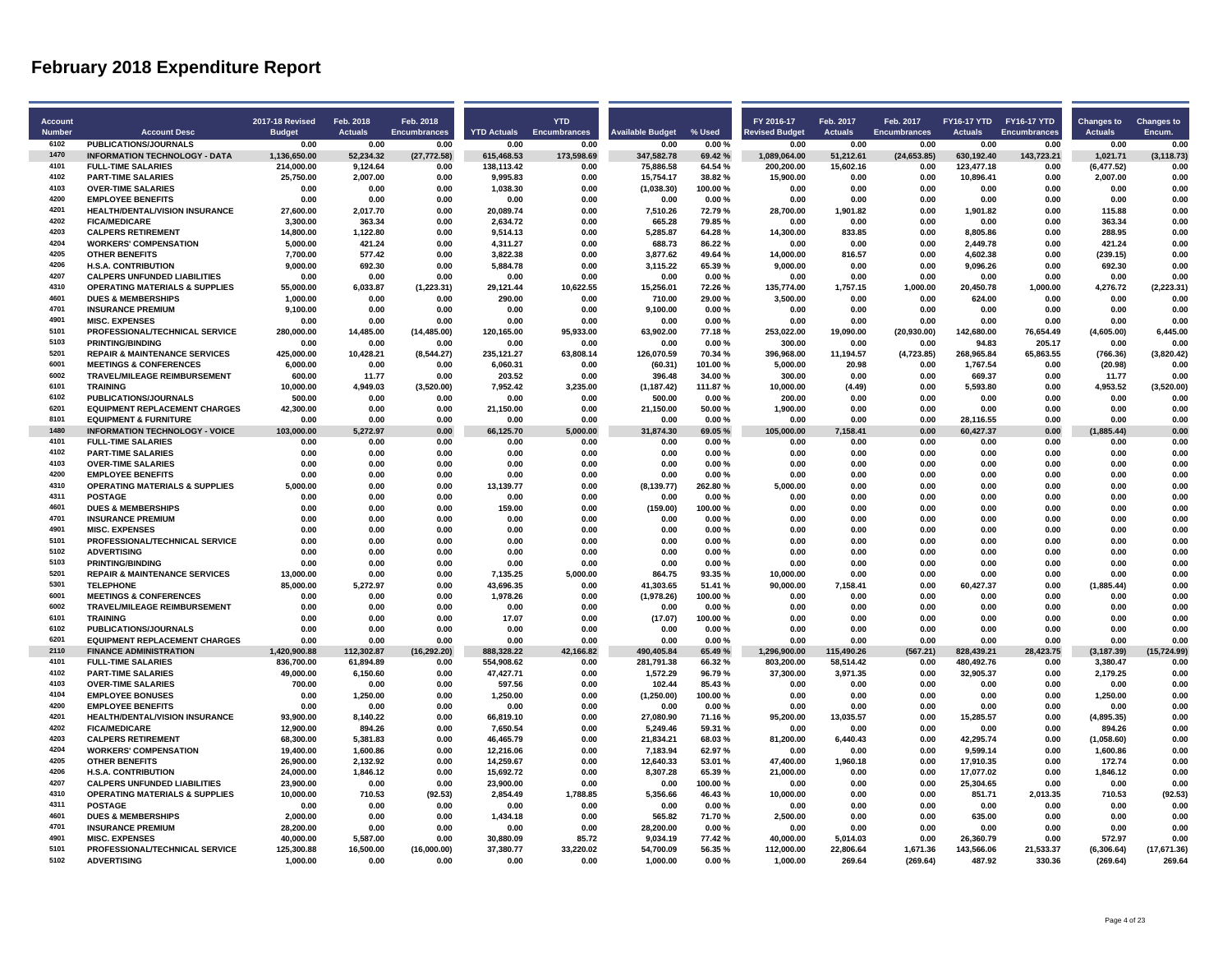| <b>Account</b> |                                                           | <b>2017-18 Revised</b> | Feb. 2018         | Feb. 2018           |                    | <b>YTD</b>          |                         |                  | FY 2016-17            | Feb. 2017        | Feb. 2017           | FY16-17 YTD FY16-17 YTD |              | <b>Changes to</b>  | <b>Changes to</b> |
|----------------|-----------------------------------------------------------|------------------------|-------------------|---------------------|--------------------|---------------------|-------------------------|------------------|-----------------------|------------------|---------------------|-------------------------|--------------|--------------------|-------------------|
| <b>Number</b>  | <b>Account Desc</b>                                       | <b>Budget</b>          | <b>Actuals</b>    | <b>Encumbrances</b> | <b>YTD Actuals</b> | <b>Encumbrances</b> | <b>Available Budget</b> | % Used           | <b>Revised Budget</b> | <b>Actuals</b>   | <b>Encumbrances</b> | <b>Actuals</b>          | Encumbrances | <b>Actuals</b>     | Encum.            |
| 5103           | <b>PRINTING/BINDING</b>                                   | 5.300.00               | 0.00              | 0.00                | 3.463.23           | 4.036.77            | (2.200.00)              | 141.51%          | 5.000.00              | 1.958.23         | (1.374.00)          | 4.970.13                | 1.334.16     | (1,958.23)         | 1.374.00          |
| 5106           | <b>RENTS &amp; LEASES</b>                                 | 2,500.00               | 199.67            | (199.67)            | 1,789.54           | 710.46              | 0.00                    | 100.00%          | 2,500.00              | 594.93           | (594.93)            | 1,787.49                | 3,212.51     | (395.26)           | 395.26            |
| 6001           | <b>MEETINGS &amp; CONFERENCES</b>                         | 15,000.00              | 13.97             | 0.00                | 3,319.99           | 2,325.00            | 9,355.01                | 37.63%           | 20,000.00             | 924.84           | 0.00                | 6,793.49                | 0.00         | (910.87)           | 0.00              |
| 6002           | <b>TRAVEL/MILEAGE REIMBURSEMENT</b>                       | 1.000.00               | 0.00              | 0.00                | 135.46             | 0.00                | 864.54                  | 13.50%           | 1.000.00              | 0.00             | 0.00                | 312.79                  | 0.00         | 0.00               | 0.00              |
| 6101           | <b>TRAINING</b>                                           | 5.000.00               | 0.00              | 0.00                | 984.76             | 0.00                | 4.015.24                | 19.70%           | 5.000.00              | 0.00             | 0.00                | 1.629.29                | 0.00         | 0.00               | 0.00              |
| 6102<br>6201   | PUBLICATIONS/JOURNALS                                     | 500.00                 | 0.00              | 0.00                | 197.94             | 0.00                | 302.06                  | 39.60%           | 500.00                | 0.00             | 0.00                | 173.94                  | 0.00         | 0.00               | 0.00              |
| 8101           | <b>EQUIPMENT REPLACEMENT CHARGES</b>                      | 29.400.00              | 0.00              | 0.00                | 14.700.00          | 0.00                | 14,700.00               | 50.00%           | 12.100.00             | 0.00             | 0.00                | 0.00                    | 0.00         | 0.00               | 0.00              |
| 2999           | <b>EQUIPMENT &amp; FURNITURE</b>                          | 0.00                   | 0.00              | 0.00                | 0.00               | 0.00                | 0.00                    | 0.00%            | 0.00                  | 0.00             | 0.00                | 0.00                    | 0.00         | 0.00               | 0.00              |
| 4105           | NON-DEPARTMENTAL                                          | 1,221,509.90           | 99,054.41         | (10, 905.54)        | 732,471.84         | 51,324.96           | 437,713.10              | 64.17%           | 2,173,450.00          | 48,142.10        | (4,233.11)          | 1,042,614.06            | 35,863.98    | 50,912.31          | (6,672.43)        |
| 4199           | <b>LEAVE BUYOUT</b><br><b>HOLDING ACCOUNT FOR SALARY</b>  | 50,000.00<br>0.00      | 94,555.18<br>0.00 | 0.00<br>0.00        | 112,436.42<br>0.00 | 0.00<br>0.00        | (62, 436.42)<br>0.00    | 224.87%<br>0.00% | 50,000.00<br>0.00     | 0.00<br>0.00     | 0.00<br>0.00        | 30,527.01<br>0.00       | 0.00<br>0.00 | 94,555.18<br>0.00  | 0.00<br>0.00      |
| 4201           | <b>HEALTH/DENTAL/VISION INSURANCE</b>                     | 0.00                   | 301.26            | 0.00                | 735.65             | 0.00                |                         | 100.00%          | 0.00                  | 20,855.99        | 0.00                | 20,855.99               | 0.00         | (20, 554.73)       | 0.00              |
| 4203           | <b>CALPERS RETIREMENT</b>                                 | 0.00                   | 0.00              | 0.00                | 33,048.96          | 0.00                | (735.65)<br>(33,048.96) | 100.00%          | 0.00                  | 0.00             | 0.00                | 0.00                    | 0.00         | 0.00               | 0.00              |
| 4205           | <b>OTHER BENEFITS</b>                                     | 0.00                   | (5, 261.62)       | 0.00                | 12.140.44          | 0.00                | (12, 140.44)            | 100.00%          | 0.00                  | 9.652.69         | 0.00                | 9.652.69                | 0.00         | (14, 914.31)       | 0.00              |
| 4207           | <b>CALPERS UNFUNDED LIABILITIES</b>                       | 0.00                   | 0.00              | 0.00                | 121.274.00         | 0.00                | (121, 274.00)           | 100.00%          | 0.00                  | 0.00             | 0.00                | 86.00                   | 0.00         | 0.00               | 0.00              |
| 4310           | <b>OPERATING MATERIALS &amp; SUPPLIES</b>                 | 125,000.00             | 4,023.78          | (4,046.78)          | 18,588.68          | 25,014.98           | 81,396.34               | 34.88%           | 126,000.00            | 4,472.98         | (4,472.98)          | 11,255.87               | 20,040.82    | (449.20)           | 426.20            |
| 4311           | <b>POSTAGE</b>                                            | 35,000.00              | 95.91             | 0.00                | 14,779.90          | 0.00                | 20,220.10               | 42.23%           | 34,000.00             | 5,933.91         | 0.00                | 19,175.27               | 0.00         | (5,838.00)         | 0.00              |
| 4701           | <b>INSURANCE PREMIUM</b>                                  | 585.900.00             | 0.00              | 0.00                | 272.392.41         | 0.00                | 313.507.59              | 46.49%           | 448.700.00            | 0.00             | 0.00                | 450,072.00              | 0.00         | 0.00               | 0.00              |
| 4703           | <b>CLAIM SETTLEMENTS</b>                                  | 7,609.90               | 0.00              | 0.00                | 30,288.31          | 0.00                | (22, 678.41)            | 398.00%          | 0.00                  | 0.00             | 0.00                | 0.00                    | 0.00         | 0.00               | 0.00              |
| 4901           | <b>MISC. EXPENSES</b>                                     | 150,000.00             | 2,912.57          | 0.00                | 8,962.57           | 0.00                | 141,037.43              | 5.98%            | 1,401,250.00          | 155.01           | 0.00                | 467,220.40              | 0.00         | 2,757.56           | 0.00              |
| 5101           | PROFESSIONAL/TECHNICAL SERVICE                            | 159.000.00             | 3.306.00          | (3.306.00)          | 86.706.00          | 22.794.00           | 49.500.00               | 68.87%           | 49.600.00             | 3.150.00         | (3.150.00)          | 9.750.00                | 3.150.00     | 156.00             | (156.00)          |
| 5201           | <b>REPAIR &amp; MAINTENANCE SERVICES</b>                  | 8.500.00               | (878.67)          | (3,552.76)          | 3,881.74           | 3,515.98            | 1,102.28                | 87.04%           | 37,400.00             | 3,649.92         | 3,389.87            | 22,497.05               | 12,673.16    | (4,528.59)         | (6,942.63)        |
| 5304           | <b>ELETRIC</b>                                            | 0.00                   | 0.00              | 0.00                | 0.00               | 0.00                | 0.00                    | 0.00%            | 0.00                  | 271.60           | 0.00                | 271.60                  | 0.00         | (271.60)           | 0.00              |
| 6001           | <b>MEETINGS &amp; CONFERENCES</b>                         | 5.000.00               | 0.00              | 0.00                | 1,986.76           | 0.00                | 3,013.24                | 39.74%           | 1.500.00              | 0.00             | 0.00                | 1.250.18                | 0.00         | 0.00               | 0.00              |
| 6101           | <b>TRAINING</b>                                           | 40.000.00              | 0.00              | 0.00                | 0.00               | 0.00                | 40.000.00               | 0.00%            | 0.00                  | 0.00             | 0.00                | 0.00                    | 0.00         | 0.00               | 0.00              |
| 6201           | <b>EQUIPMENT REPLACEMENT CHARGES</b>                      | 30,500.00              | 0.00              | 0.00                | 15,250.00          | 0.00                | 15,250.00               | 50.00%           | 0.00                  | 0.00             | 0.00                | 0.00                    | 0.00         | 0.00               | 0.00              |
| 8803           | LAND                                                      | 25,000.00              | 0.00              | 0.00                | 0.00               | 0.00                | 25,000.00               | 0.00%            | 25,000.00             | 0.00             | 0.00                | 0.00                    | 0.00         | 0.00               | 0.00              |
| 3110           | <b>PUBLIC WORKS ADMINISTRATION</b>                        | 2.976.424.60           | 133,140.54        | (19, 572.03)        | 1,415,365.72       | 205.338.01          | 1.355.720.87            | 54.45%           | 2.289.900.00          | 153.747.58       | (14, 303.31)        | 1,239,493.40            | 144.844.66   | (20, 607.04)       | (5,268.72)        |
| 5118           | <b>REIMBURSABLE SERVICES</b>                              | 0.00                   | 0.00              | 0.00                | 0.00               | 0.00                | 0.00                    | 0.00%            | 0.00                  | 0.00             | 0.00                | 0.00                    | 0.00         | 0.00               | 0.00              |
| 4101           | <b>FULL-TIME SALARIES</b>                                 | 1,637,000.00           | 42,132.81         | 0.00                | 787,706.05         | 0.00                | 849,293.95              | 48.12%           | 1,361,800.00          | 102,955.96       | 0.00                | 821,498.37              | 0.00         | (60, 823.15)       | 0.00              |
| 4102           | <b>PART-TIME SALARIES</b>                                 | 0.00                   | 2,613.60          | 0.00                | 19,077.58          | 0.00                | (19,077.58)             | 100.00%          | 25,200.00             | 1,936.36         | 0.00                | 15,621.72               | 0.00         | 677.24             | 0.00              |
| 4103           | <b>OVER-TIME SALARIES</b>                                 | 22.200.00              | 291.09            | 0.00                | 6.911.25           | 0.00                | 15,288.75               | 31.13%           | 18.900.00             | 0.00             | 0.00                | 0.00                    | 0.00         | 291.09             | 0.00              |
| 4104           | <b>EMPLOYEE BONUSES</b>                                   | 0.00                   | 5,518.71          | 0.00                | 7,413.71           | 0.00                | (7, 413.71)             | 100.00%          | 0.00                  | 0.00             | 0.00                | 0.00                    | 0.00         | 5,518.71           | 0.00              |
| 4200           | <b>EMPLOYEE BENEFITS</b>                                  | 0.00                   | 0.00              | 0.00                | 0.00               | 0.00                | 0.00                    | 0.00%            | 0.00                  | 0.00             | 0.00                | 0.00                    | 0.00         | 0.00               | 0.00              |
| 4201           | <b>HEALTH/DENTAL/VISION INSURANCE</b>                     | 178.600.00             | 10.391.69         | 0.00                | 97.375.54          | 0.00                | 81.224.46               | 54.52%           | 192.600.00            | 14.586.84        | 0.00                | 17.505.24               | 0.00         | (4.195.15)         | 0.00              |
| 4202           | <b>FICA/MEDICARE</b>                                      | 24,800.00              | 1,389.07          | 0.00                | 12,273.29          | 0.00                | 12,526.71               | 49.49%           | 0.00                  | 0.00             | 0.00                | 0.00                    | 0.00         | 1,389.07           | 0.00              |
| 4203           | <b>CALPERS RETIREMENT</b>                                 | 129,200.00             | 6,258.32          | 0.00                | 61,016.29          | 0.00                | 68,183.71               | 47.23%           | 159,000.00            | 4,574.45         | 0.00                | 59,823.22               | 0.00         | 1,683.87           | 0.00              |
| 4204           | <b>WORKERS' COMPENSATION</b>                              | 36.900.00              | 2.141.07          | 0.00                | 18.193.36          | 0.00                | 18.706.64               | 49.30%           | 0.00                  | 0.00             | 0.00                | 17.248.44               | 0.00         | 2.141.07           | 0.00              |
| 4205           | <b>OTHER BENEFITS</b>                                     | 56,100.00              | 2.574.57          | 0.00                | 19,439.23          | 0.00                | 36.660.77               | 34.65%           | 85.800.00             | 1,951.51         | 0.00                | 28.350.34               | 0.00         | 623.06             | 0.00              |
| 4206           | <b>H.S.A. CONTRIBUTION</b>                                | 50,600.00              | 2,971.96          | 0.00                | 25,508.72          | 0.00                | 25,091.28               | 50.41%           | 41,700.00             | 0.00             | 0.00                | 30,943.42               | 0.00         | 2,971.96           | 0.00              |
| 4207<br>4310   | <b>CALPERS UNFUNDED LIABILITIES</b>                       | 54.900.00              | 0.00              | 0.00                | 54,900.00          | 0.00                | 0.00                    | 100.00%          | 0.00                  | 0.00             | 0.00                | 64.841.39               | 0.00         | 0.00               | 0.00              |
| 4311           | <b>OPERATING MATERIALS &amp; SUPPLIES</b>                 | 13.000.00              | 325.75            | (325.75)            | 6.010.02           | 7.723.41            | (733.43)                | 105.64%          | 12.000.00             | 546.86           | (10, 358.97)        | 3,999.12                | (1,963.61)   | (221.11)           | 10.033.22<br>0.00 |
| 4601           | <b>POSTAGE</b>                                            | 0.00<br>5,000.00       | 0.00              | 0.00<br>0.00        | 0.00               | 0.00<br>0.00        | 0.00                    | 0.00%            | 0.00                  | 0.00             | 0.00<br>0.00        | 0.00                    | 0.00<br>0.00 | 0.00               | 0.00              |
| 4701           | <b>DUES &amp; MEMBERSHIPS</b><br><b>INSURANCE PREMIUM</b> | 51.300.00              | 271.25<br>0.00    | 0.00                | 661.25<br>0.00     | 0.00                | 4,338.75<br>51,300.00   | 13.22%<br>0.00%  | 5,000.00<br>0.00      | 3,135.00<br>0.00 | 0.00                | 4,291.95<br>0.00        | 0.00         | (2,863.75)<br>0.00 | 0.00              |
| 4901           | <b>MISC. EXPENSES</b>                                     | 0.00                   | 0.00              | 0.00                | 0.00               | 0.00                | 0.00                    | 0.00%            | 0.00                  | 99.00            | 0.00                | 99.00                   | 0.00         | (99.00)            | 0.00              |
| 5101           | PROFESSIONAL/TECHNICAL SERVICE                            | 562,324.60             | 48,114.75         | (18, 131.75)        | 238,315.29         | 165,260.11          | 158,749.20              | 71.77%           | 250,000.00            | 12,054.92        | 2,735.08            | 117,757.52              | 104,329.98   | 36,059.83          | (20, 866.83)      |
| 5102           | <b>ADVERTISING</b>                                        | 60.000.00              | 0.00              | 0.00                | 19.612.45          | 17,387.55           | 23.000.00               | 61.67%           | 59,465.00             | 5,984.34         | (5,984.34)          | 22,115.12               | 29.384.88    | (5,984.34)         | 5.984.34          |
| 5103           | <b>PRINTING/BINDING</b>                                   | 25.000.00              | 726.59            | (726.59)            | 7,183.45           | 12.854.88           | 4.961.67                | 80.15%           | 22,000.00             | 459.52           | (459.52)            | 9,342.36                | 10,657.64    | 267.07             | (267.07)          |
| 5106           | <b>RENTS &amp; LEASES</b>                                 | 7,300.00               | 387.94            | (387.94)            | 3,487.94           | 1,512.06            | 2,300.00                | 68.49%           | 7,300.00              | 770.56           | (770.56)            | 3,279.72                | 1,720.28     | (382.62)           | 382.62            |
| 5301           | <b>TELEPHONE</b>                                          | 5.000.00               | 1,168.64          | 0.00                | 3.807.28           | 0.00                | 1,192.72                | 76.14%           | 4.000.00              | 314.81           | 0.00                | 2.364.08                | 0.00         | 853.83             | 0.00              |
| 6001           | <b>MEETINGS &amp; CONFERENCES</b>                         | 15.000.00              | 3.512.73          | 0.00                | 8.295.58           | 0.00                | 6.704.42                | 55.31%           | 12.000.00             | 4.235.78         | 0.00                | 7.825.06                | 0.00         | (723.05)           | 0.00              |
| 6002           | TRAVEL/MILEAGE REIMBURSEMENT                              | 1,500.00               | 0.00              | 0.00                | 323.44             | 0.00                | 1,176.56                | 21.53%           | 1,500.00              | 141.67           | 0.00                | 356.50                  | 0.00         | (141.67)           | 0.00              |
| 6101           | <b>TRAINING</b>                                           | 8,000.00               | 2,350.00          | 0.00                | 2,375.00           | 0.00                | 5,625.00                | 29.69%           | 9,000.00              | 0.00             | 0.00                | 2,394.00                | 0.00         | 2,350.00           | 0.00              |
| 6102           | <b>PUBLICATIONS/JOURNALS</b>                              | 1.800.00               | 0.00              | 0.00                | 29.00              | 600.00              | 1,171.00                | 34.94%           | 2,035.00              | 0.00             | 535.00              | 257.32                  | 535.00       | 0.00               | (535.00)          |
| 6201           | <b>EQUIPMENT REPLACEMENT CHARGES</b>                      | 30,900.00              | 0.00              | 0.00                | 15,450.00          | 0.00                | 15,450.00               | 50.00%           | 20,600.00             | 0.00             | 0.00                | 0.00                    | 0.00         | 0.00               | 0.00              |
| 8101           | <b>EQUIPMENT &amp; FURNITURE</b>                          | 0.00                   | 0.00              | 0.00                | 0.00               | 0.00                | 0.00                    | 0.00%            | 0.00                  | 0.00             | 0.00                | 0.00                    | 0.00         | 0.00               | 0.00              |
| 8201           | <b>VEHICLES</b>                                           | 0.00                   | 0.00              | 0.00                | 0.00               | 0.00                | 0.00                    | 0.00%            | 0.00                  | 0.00             | 0.00                | 9,579.51                | 180.49       | 0.00               | 0.00              |
| 3120           | <b>TRAFFIC SAFETY</b>                                     | 441.825.57             | 55.039.28         | (54, 832.25)        | 145.373.68         | 276.270.38          | 20.181.51               | 95.43%           | 347.648.00            | 1.222.56         | (26, 808.24)        | 93.406.08               | 182.284.43   | 53.816.72          | (28, 024.01)      |
| 4101           | <b>FULL-TIME SALARIES</b>                                 | 0.00                   | 0.00              | 0.00                | 0.00               | 0.00                | 0.00                    | 0.00%            | 0.00                  | 0.00             | 0.00                | 0.00                    | 0.00         | 0.00               | 0.00              |
| 4102           | <b>PART-TIME SALARIES</b>                                 | 0.00                   | 0.00              | 0.00                | 0.00               | 0.00                | 0.00                    | 0.00%            | 0.00                  | 0.00             | 0.00                | 0.00                    | 0.00         | 0.00               | 0.00              |
| 4200           | <b>EMPLOYEE BENEFITS</b>                                  | 0.00                   | 0.00              | 0.00                | 0.00               | 0.00                | 0.00                    | 0.00%            | 0.00                  | 0.00             | 0.00                | 0.00                    | 0.00         | 0.00               | 0.00              |
| 4310           | <b>OPERATING MATERIALS &amp; SUPPLIES</b>                 | 0.00                   | 0.00              | 0.00                | 0.00               | 0.00                | 0.00                    | 0.00%            | 0.00                  | 0.00             | 0.00                | 0.00                    | 0.00         | 0.00               | 0.00              |
| 5101           | PROFESSIONAL/TECHNICAL SERVICE                            | 308,825.57             | 35,839.80         | (35, 632.77)        | 104,424.59         | 187,370.91          | 17,030.07               | 94.49%           | 205,000.00            | 1,222.56         | (26, 222.56)        | 55,527.93               | 121,412.34   | 34,617.24          | (9,410.21)        |
| 5102           | <b>ADVERTISING</b>                                        | 0.00                   | 0.00              | 0.00                | 0.00               | 0.00                | 0.00                    | 0.00%            | 0.00                  | 0.00             | 0.00                | 0.00                    | 0.00         | 0.00               | 0.00              |
| 5103           | <b>PRINTING/BINDING</b>                                   | 0.00                   | 0.00              | 0.00                | 0.00               | 0.00                | 0.00                    | 0.00%            | 2.000.00              | 0.00             | 0.00                | 0.00                    | 0.00         | 0.00               | 0.00              |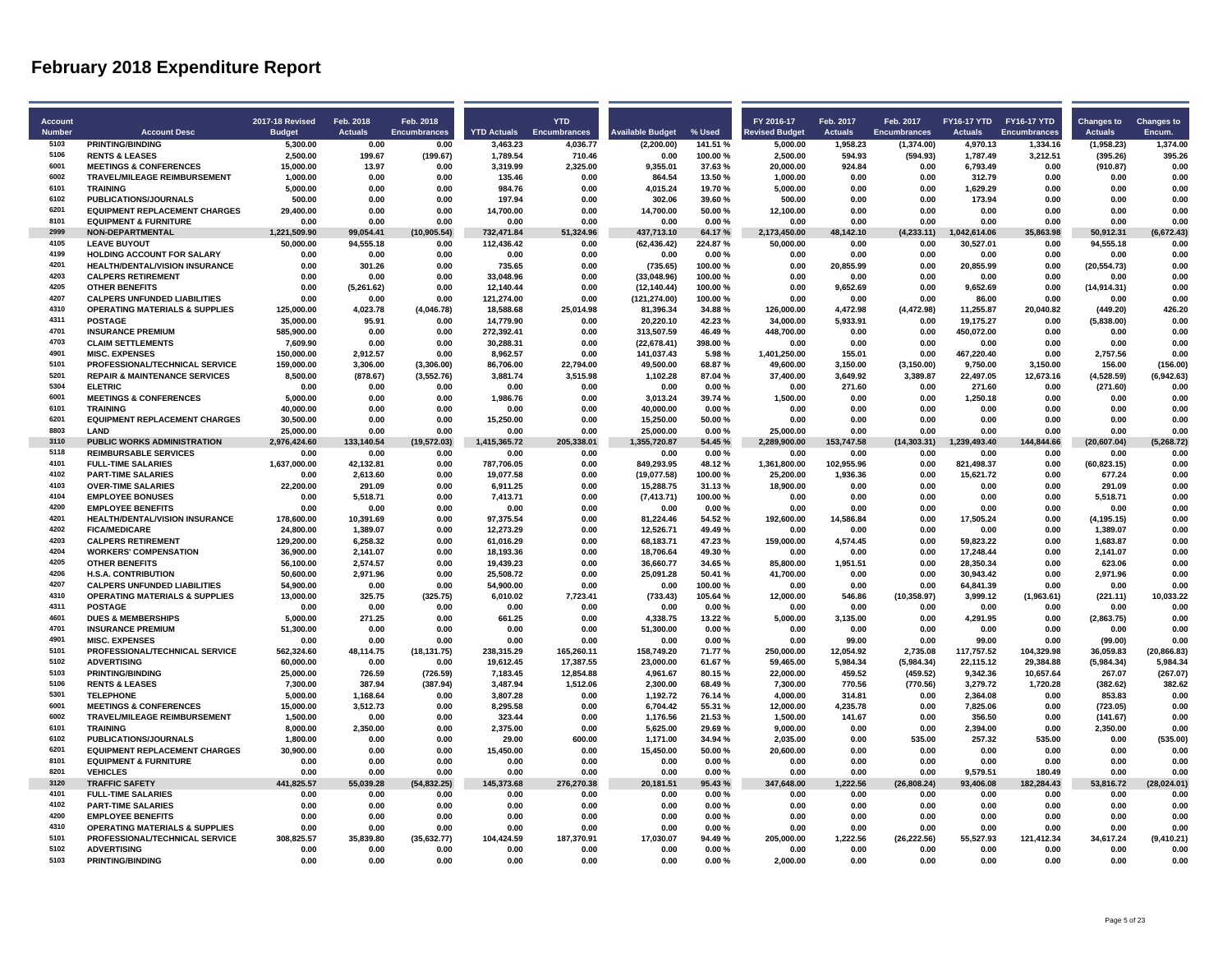| <b>Account</b> |                                                                       | 2017-18 Revised    | Feb. 2018         | Feb. 2018            |                    | <b>YTD</b>          |                         |                 | FY 2016-17            | Feb. 2017         | Feb. 2017            | FY16-17 YTD FY16-17 YTD |                    | <b>Changes to</b>    | <b>Changes to</b> |
|----------------|-----------------------------------------------------------------------|--------------------|-------------------|----------------------|--------------------|---------------------|-------------------------|-----------------|-----------------------|-------------------|----------------------|-------------------------|--------------------|----------------------|-------------------|
| <b>Number</b>  | <b>Account Desc</b>                                                   | <b>Budget</b>      | <b>Actuals</b>    | Encumbrances         | <b>YTD Actuals</b> | <b>Encumbrances</b> | <b>Available Budget</b> | % Used          | <b>Revised Budget</b> | <b>Actuals</b>    | <b>Encumbrances</b>  | <b>Actuals</b>          | Encumbrances       | <b>Actuals</b>       | Encum.            |
| 5201           | <b>REPAIR &amp; MAINTENANCE SERVICES</b>                              | 133.000.00         | 19.199.48         | (19, 199.48)         | 40.949.09          | 88.899.47           | 3.151.44                | 97.63%          | 140.648.00            | 0.00              | (585.68)             | 37.878.15               | 60.872.09          | 19.199.48            | (18, 613.80)      |
| 8802           | <b>OTHER IMPROVEMENTS</b>                                             | 0.00               | 0.00              | 0.00                 | 0.00               | 0.00                | 0.00                    | 0.00%           | 0.00                  | 0.00              | 0.00                 | 0.00                    | 0.00               | 0.00                 | 0.00              |
| 3130           | <b>STORM WATER QUALITY</b>                                            | 683,115.83         | 41,959.48         | (41, 794.48)         | 206,251.62         | 355,133.01          | 121,731.20              | 82.18%          | 587,100.00            | 55,234.35         | (55, 234.35)         | (38,034.72)             | 499,127.12         | (13, 274.87)         | 13,439.87         |
| 4101           | <b>FULL-TIME SALARIES</b>                                             | 0.00               | 0.00              | 0.00                 | 0.00               | 0.00                | 0.00                    | 0.00%           | 0.00                  | 0.00              | 0.00                 | 0.00                    | 0.00               | 0.00                 | 0.00              |
| 4102           | <b>PART-TIME SALARIES</b>                                             | 0.00               | 0.00              | 0.00                 | 0.00               | 0.00                | 0.00                    | 0.00%           | 0.00                  | 0.00              | 0.00                 | 0.00                    | 0.00               | 0.00                 | 0.00              |
| 4200           | <b>EMPLOYEE BENEFITS</b>                                              | 0.00               | 0.00              | 0.00                 | 0.00               | 0.00                | 0.00                    | 0.00%           | 0.00                  | 0.00              | 0.00                 | 0.00                    | 0.00               | 0.00                 | 0.00              |
| 4310           | <b>OPERATING MATERIALS &amp; SUPPLIES</b>                             | 2,000.00           | 0.00              | 0.00                 | 600.15             | 0.00                | 1,399.85                | 30.00%          | 2,000.00              | 0.00              | 0.00                 | 0.00                    | 0.00               | 0.00                 | 0.00              |
| 4311<br>4601   | <b>POSTAGE</b>                                                        | 0.00               | 0.00              | 0.00                 | 0.00               | 0.00                | 0.00                    | 0.00%           | 0.00                  | 0.00              | 0.00                 | 0.00                    | 0.00               | 0.00                 | 0.00              |
| 5101           | <b>DUES &amp; MEMBERSHIPS</b><br>PROFESSIONAL/TECHNICAL SERVICE       | 0.00<br>560,015.83 | 0.00<br>32,639.98 | 0.00                 | 0.00<br>128,756.47 | 0.00<br>311,263.01  | 0.00<br>119,996.35      | 0.00%<br>78.57% | 0.00<br>469,500.00    | 0.00<br>44,155.85 | 0.00                 | 0.00<br>(43, 688.47)    | 0.00<br>448,221.12 | 0.00<br>(11, 515.87) | 0.00<br>11,515.87 |
| 5102           | <b>ADVERTISING</b>                                                    | 0.00               | 0.00              | (32, 639.98)<br>0.00 | 0.00               | 0.00                | 0.00                    | 0.00%           | 0.00                  | 0.00              | (44, 155.85)<br>0.00 | 0.00                    | 0.00               | 0.00                 | 0.00              |
| 5107           | <b>LEGAL SERVICES - GENERAL</b>                                       | 0.00               | 0.00              | 0.00                 | 0.00               | 0.00                | 0.00                    | 0.00%           | 0.00                  | 0.00              | 0.00                 | 0.00                    | 0.00               | 0.00                 | 0.00              |
| 5201           | <b>REPAIR &amp; MAINTENANCE SERVICES</b>                              | 121,100.00         | 9,319.50          | (9, 154.50)          | 76,895.00          | 43,870.00           | 335.00                  | 99.72%          | 115,600.00            | 11,078.50         | (11,078.50)          | 5,653.75                | 50,906.00          | (1,759.00)           | 1,924.00          |
| 6001           | <b>MEETINGS &amp; CONFERENCES</b>                                     | 0.00               | 0.00              | 0.00                 | 0.00               | 0.00                | 0.00                    | 0.00%           | 0.00                  | 0.00              | 0.00                 | 0.00                    | 0.00               | 0.00                 | 0.00              |
| 6002           | <b>TRAVEL/MILEAGE REIMBURSEMENT</b>                                   | 0.00               | 0.00              | 0.00                 | 0.00               | 0.00                | 0.00                    | 0.00%           | 0.00                  | 0.00              | 0.00                 | 0.00                    | 0.00               | 0.00                 | 0.00              |
| 6101           | <b>TRAINING</b>                                                       | 0.00               | 0.00              | 0.00                 | 0.00               | 0.00                | 0.00                    | 0.00%           | 0.00                  | 0.00              | 0.00                 | 0.00                    | 0.00               | 0.00                 | 0.00              |
| 6102           | PUBLICATIONS/JOURNALS                                                 | 0.00               | 0.00              | 0.00                 | 0.00               | 0.00                | 0.00                    | 0.00%           | 0.00                  | 0.00              | 0.00                 | 0.00                    | 0.00               | 0.00                 | 0.00              |
| 6201           | <b>EQUIPMENT REPLACEMENT CHARGES</b>                                  | 0.00               | 0.00              | 0.00                 | 0.00               | 0.00                | 0.00                    | 0.00%           | 0.00                  | 0.00              | 0.00                 | 0.00                    | 0.00               | 0.00                 | 0.00              |
| 3140           | <b>BUILDING MAINTENANCE</b>                                           | 653.300.00         | 57,563.49         | (42, 165.69)         | 349,045.00         | 184,562.76          | 119,692.24              | 81.68%          | 653,083.00            | 52,001.64         | (27, 613.29)         | 283,250.04              | 156,349.55         | 5,561.85             | (14, 552.40)      |
| 4101           | <b>FULL-TIME SALARIES</b>                                             | 0.00               | 0.00              | 0.00                 | 0.00               | 0.00                | 0.00                    | 0.00%           | 0.00                  | 0.00              | 0.00                 | 0.00                    | 0.00               | 0.00                 | 0.00              |
| 4102           | <b>PART-TIME SALARIES</b>                                             | 0.00               | 0.00              | 0.00                 | 0.00               | 0.00                | 0.00                    | 0.00%           | 0.00                  | 0.00              | 0.00                 | 0.00                    | 0.00               | 0.00                 | 0.00              |
| 4103<br>4200   | <b>OVER-TIME SALARIES</b>                                             | 0.00               | 0.00              | 0.00                 | 0.00               | 0.00                | 0.00                    | 0.00%           | 0.00                  | 0.00              | 0.00                 | 0.00<br>0.00            | 0.00<br>0.00       | 0.00                 | 0.00              |
| 4310           | <b>EMPLOYEE BENEFITS</b>                                              | 0.00               | 0.00              | 0.00                 | 0.00               | 0.00                | 0.00                    | 0.00%           | 0.00                  | 0.00              | 0.00                 |                         |                    | 0.00                 | 0.00<br>(441.38)  |
| 4901           | <b>OPERATING MATERIALS &amp; SUPPLIES</b><br><b>MISC. EXPENSES</b>    | 95,000.00<br>0.00  | 3,059.84<br>0.00  | (1,064.25)<br>0.00   | 37,128.13<br>0.00  | 22,689.12<br>0.00   | 35,182.75<br>0.00       | 62.97%<br>0.00% | 88,500.00<br>0.00     | 6,474.09<br>0.00  | (622.87)<br>0.00     | 50,113.46<br>0.00       | 24,263.90<br>0.00  | (3, 414.25)<br>0.00  | 0.00              |
| 5101           | PROFESSIONAL/TECHNICAL SERVICE                                        | 2,500.00           | 0.00              | 0.00                 | 0.00               | 0.00                | 2,500.00                | 0.00%           | 6,000.00              | 0.00              | 0.00                 | 1,437.63                | 562.37             | 0.00                 | 0.00              |
| 5106           | <b>RENTS &amp; LEASES</b>                                             | 5,000.00           | 0.00              | 0.00                 | 3,894.05           | 1,414.00            | (308.05)                | 106.16%         | 10,000.00             | 0.00              | 0.00                 | 4,486.00                | 514.00             | 0.00                 | 0.00              |
| 5201           | <b>REPAIR &amp; MAINTENANCE SERVICES</b>                              | 420,900.00         | 46,492.44         | (41, 101.44)         | 241,858.58         | 160,459.64          | 18,581.78               | 95.59%          | 420,883.00            | 38,420.42         | (26,990.42)          | 166,889.47              | 131,009.28         | 8,072.02             | (14, 111.02)      |
| 5302           | <b>WATER</b>                                                          | 15,000.00          | 1,661.17          | 0.00                 | 10,343.74          | 0.00                | 4,656.26                | 68.96%          | 10,000.00             | 448.68            | 0.00                 | 4,047.89                | 0.00               | 1,212.49             | 0.00              |
| 5303           | <b>GAS</b>                                                            | 1,900.00           | 85.80             | 0.00                 | 927.24             | 0.00                | 972.76                  | 48.79%          | 1,900.00              | 650.31            | 0.00                 | 1,055.76                | 0.00               | (564.51)             | 0.00              |
| 5304           | <b>ELECTRIC</b>                                                       | 113,000.00         | 6,264.24          | 0.00                 | 54,893.26          | 0.00                | 58,106.74               | 48.58%          | 113,000.00            | 6,008.14          | 0.00                 | 55,219.83               | 0.00               | 256.10               | 0.00              |
| 6201           | <b>EQUIPMENT REPLACEMENT CHARGES</b>                                  | 0.00               | 0.00              | 0.00                 | 0.00               | 0.00                | 0.00                    | 0.00%           | 2,800.00              | 0.00              | 0.00                 | 0.00                    | 0.00               | 0.00                 | 0.00              |
| 3150           | <b>TRAILS &amp; OPEN SPACE MAINT</b>                                  | 748.100.00         | 124,627.09        | (105, 018.63)        | 624.943.02         | 299,410.16          | (176, 253.18)           | 123.56%         | 979,483.00            | 38,994.16         | (4, 428.36)          | 334,044.21              | 60,960.79          | 85,632.93            | (100, 590.27)     |
| 4101           | <b>FULL-TIME SALARIES</b>                                             | 0.00               | 0.00              | 0.00                 | 0.00               | 0.00                | 0.00                    | 0.00%           | 0.00                  | 0.00              | 0.00                 | 0.00                    | 0.00               | 0.00                 | 0.00              |
| 4102           | <b>PART-TIME SALARIES</b>                                             | 0.00               | 0.00              | 0.00                 | 0.00               | 0.00                | 0.00                    | 0.00%           | 0.00                  | 0.00              | 0.00                 | 0.00                    | 0.00               | 0.00                 | 0.00              |
| 4103<br>4200   | <b>OVER-TIME SALARIES</b>                                             | 0.00               | 0.00              | 0.00                 | 0.00               | 0.00                | 0.00                    | 0.00%           | 0.00                  | 0.00              | 0.00                 | 0.00                    | 0.00               | 0.00                 | 0.00              |
| 4310           | <b>EMPLOYEE BENEFITS</b><br><b>OPERATING MATERIALS &amp; SUPPLIES</b> | 0.00<br>102.000.00 | 0.00<br>3,871.22  | 0.00<br>(1,662.32)   | 0.00<br>50.898.26  | 0.00<br>12,116.92   | 0.00<br>38.984.82       | 0.00%<br>61.78% | 0.00<br>82.600.00     | 0.00<br>10,106.39 | 0.00<br>(1,374.16)   | 0.00<br>30,119.62       | 0.00<br>3,427.23   | 0.00<br>(6, 235.17)  | 0.00<br>(288.16)  |
| 4601           | <b>DUES &amp; MEMBERSHIPS</b>                                         | 0.00               | 0.00              | 0.00                 | 0.00               | 0.00                | 0.00                    | 0.00%           | 0.00                  | 0.00              | 0.00                 | 0.00                    | 0.00               | 0.00                 | 0.00              |
| 4901           | <b>MISC. EXPENSES</b>                                                 | 116,000.00         | 0.00              | 0.00                 | 67,202.37          | 0.00                | 48,797.63               | 57.93%          | 116,000.00            | 0.00              | 0.00                 | 48,270.48               | 0.00               | 0.00                 | 0.00              |
| 5101           | PROFESSIONAL/TECHNICAL SERVICE                                        | 35,000.00          | 9,666.00          | (9, 166.00)          | 25,582.00          | 6,249.00            | 3,169.00                | 90.95%          | 9,550.00              | 0.00              | 0.00                 | 4,166.00                | 0.00               | 9,666.00             | (9, 166.00)       |
| 5106           | <b>RENTS &amp; LEASES</b>                                             | 0.00               | 0.00              | 0.00                 | 0.00               | 0.00                | 0.00                    | 0.00%           | 14,000.00             | 1,054.40          | (1,054.40)           | 7,926.64                | 12,366.36          | (1,054.40)           | 1,054.40          |
| 5201           | <b>REPAIR &amp; MAINTENANCE SERVICES</b>                              | 402.100.00         | 94.190.31         | (94, 190.31)         | 372.236.98         | 281,044.24          | (251, 181.22)           | 162.47%         | 679,333.00            | 23.577.80         | (1,999.80)           | 199,167.50              | 45,167.20          | 70,612.51            | (92, 190.51)      |
| 5302           | <b>WATER</b>                                                          | 90,000.00          | 16,836.75         | 0.00                 | 108,618.75         | 0.00                | (18, 618.75)            | 120.69%         | 75,000.00             | 4,191.04          | 0.00                 | 43,924.92               | 0.00               | 12,645.71            | 0.00              |
| 5303           | <b>GAS</b>                                                            | 1,500.00           | 0.00              | 0.00                 | 0.00               | 0.00                | 1,500.00                | 0.00%           | 1,500.00              | 0.00              | 0.00                 | 0.00                    | 0.00               | 0.00                 | 0.00              |
| 5304           | <b>ELECTRIC</b>                                                       | 1.500.00           | 62.81             | 0.00                 | 404.66             | 0.00                | 1.095.34                | 27.00%          | 1,500.00              | 64.53             | 0.00                 | 469.05                  | 0.00               | (1.72)               | 0.00              |
| 6201<br>8802   | <b>EQUIPMENT REPLACEMENT CHARGES</b>                                  | 0.00               | 0.00              | 0.00                 | 0.00               | 0.00                | 0.00                    | 0.00%           | 0.00                  | 0.00              | 0.00                 | 0.00                    | 0.00               | 0.00                 | 0.00              |
| 3151           | <b>OTHER IMPROVEMENTS</b><br><b>PARKS MAINTENANCE</b>                 | 0.00<br>0.00       | 0.00<br>0.00      | 0.00<br>0.00         | 0.00<br>0.00       | 0.00<br>0.00        | 0.00<br>0.00            | 0.00%<br>0.00%  | 0.00<br>0.00          | 0.00<br>0.00      | 0.00<br>0.00         | 0.00<br>0.00            | 0.00<br>0.00       | 0.00<br>0.00         | 0.00<br>0.00      |
| 4310           | <b>OPERATING MATERIALS &amp; SUPPLIES</b>                             | 0.00               | 0.00              | 0.00                 | 0.00               | 0.00                | 0.00                    | 0.00%           | 0.00                  | 0.00              | 0.00                 | 0.00                    | 0.00               | 0.00                 | 0.00              |
| 4601           | <b>DUES &amp; MEMBERSHIPS</b>                                         | 0.00               | 0.00              | 0.00                 | 0.00               | 0.00                | 0.00                    | 0.00%           | 0.00                  | 0.00              | 0.00                 | 0.00                    | 0.00               | 0.00                 | 0.00              |
| 4901           | <b>MISC. EXPENSES</b>                                                 | 0.00               | 0.00              | 0.00                 | 0.00               | 0.00                | 0.00                    | 0.00%           | 0.00                  | 0.00              | 0.00                 | 0.00                    | 0.00               | 0.00                 | 0.00              |
| 5101           | PROFESSIONAL/TECHNICAL SERVICE                                        | 0.00               | 0.00              | 0.00                 | 0.00               | 0.00                | 0.00                    | 0.00%           | 0.00                  | 0.00              | 0.00                 | 0.00                    | 0.00               | 0.00                 | 0.00              |
| 5106           | <b>RENTS &amp; LEASES</b>                                             | 0.00               | 0.00              | 0.00                 | 0.00               | 0.00                | 0.00                    | 0.00%           | 0.00                  | 0.00              | 0.00                 | 0.00                    | 0.00               | 0.00                 | 0.00              |
| 5201           | <b>REPAIR &amp; MAINTENANCE SERVICES</b>                              | 0.00               | 0.00              | 0.00                 | 0.00               | 0.00                | 0.00                    | 0.00%           | 0.00                  | 0.00              | 0.00                 | 0.00                    | 0.00               | 0.00                 | 0.00              |
| 5302           | <b>WATER</b>                                                          | 0.00               | 0.00              | 0.00                 | 0.00               | 0.00                | 0.00                    | 0.00%           | 0.00                  | 0.00              | 0.00                 | 0.00                    | 0.00               | 0.00                 | 0.00              |
| 5303           | <b>GAS</b>                                                            | 0.00               | 0.00              | 0.00                 | 0.00               | 0.00                | 0.00                    | 0.00%           | 0.00                  | 0.00              | 0.00                 | 0.00                    | 0.00               | 0.00                 | 0.00              |
| 5304           | <b>ELETRIC</b>                                                        | 0.00               | 0.00              | 0.00                 | 0.00               | 0.00                | 0.00                    | 0.00%           | 0.00                  | 0.00              | 0.00                 | 0.00                    | 0.00               | 0.00                 | 0.00              |
| 3160           | <b>SEWER MAINTENANCE</b>                                              | 69,000.00          | 0.00              | 0.00                 | 527.00             | 4,072.83            | 64,400.17               | 6.67%           | 69,000.00             | 0.00              | 0.00                 | (504.54)                | 14,354.25          | 0.00                 | 0.00              |
| 4101<br>4103   | <b>FULL-TIME SALARIES</b>                                             | 0.00               | 0.00              | 0.00                 | 0.00               | 0.00                | 0.00                    | 0.00%           | 0.00                  | 0.00              | 0.00                 | 0.00                    | 0.00               | 0.00                 | 0.00              |
| 4200           | <b>OVER-TIME SALARIES</b><br><b>EMPLOYEE BENEFITS</b>                 | 0.00<br>0.00       | 0.00<br>0.00      | 0.00<br>0.00         | 0.00<br>0.00       | 0.00<br>0.00        | 0.00<br>0.00            | 0.00%<br>0.00%  | 0.00<br>0.00          | 0.00<br>0.00      | 0.00<br>0.00         | 0.00<br>0.00            | 0.00<br>0.00       | 0.00<br>0.00         | 0.00<br>0.00      |
| 5101           | PROFESSIONAL/TECHNICAL SERVICE                                        | 59,000.00          | 0.00              | 0.00                 | 527.00             | 4,072.83            | 54,400.17               | 7.80%           | 59,000.00             | 0.00              | 0.00                 | (504.54)                | 14,354.25          | 0.00                 | 0.00              |
| 5201           | <b>REPAIR &amp; MAINTENANCE SERVICES</b>                              | 10.000.00          | 0.00              | 0.00                 | 0.00               | 0.00                | 10.000.00               | 0.00%           | 10.000.00             | 0.00              | 0.00                 | 0.00                    | 0.00               | 0.00                 | 0.00              |
| 6201           | <b>EQUIPMENT REPLACEMENT CHARGES</b>                                  | 0.00               | 0.00              | 0.00                 | 0.00               | 0.00                | 0.00                    | 0.00%           | 0.00                  | 0.00              | 0.00                 | 0.00                    | 0.00               | 0.00                 | 0.00              |
| 3240           | <b>VEHICLES MAINTENANCE</b>                                           | 41,500.00          | 4,326.28          | 1,991.85             | 25,357.91          | 11,791.49           | 4,350.60                | 89.52%          | 0.00                  | 0.00              | 0.00                 | 0.00                    | 0.00               | 4,326.28             | 1,991.85          |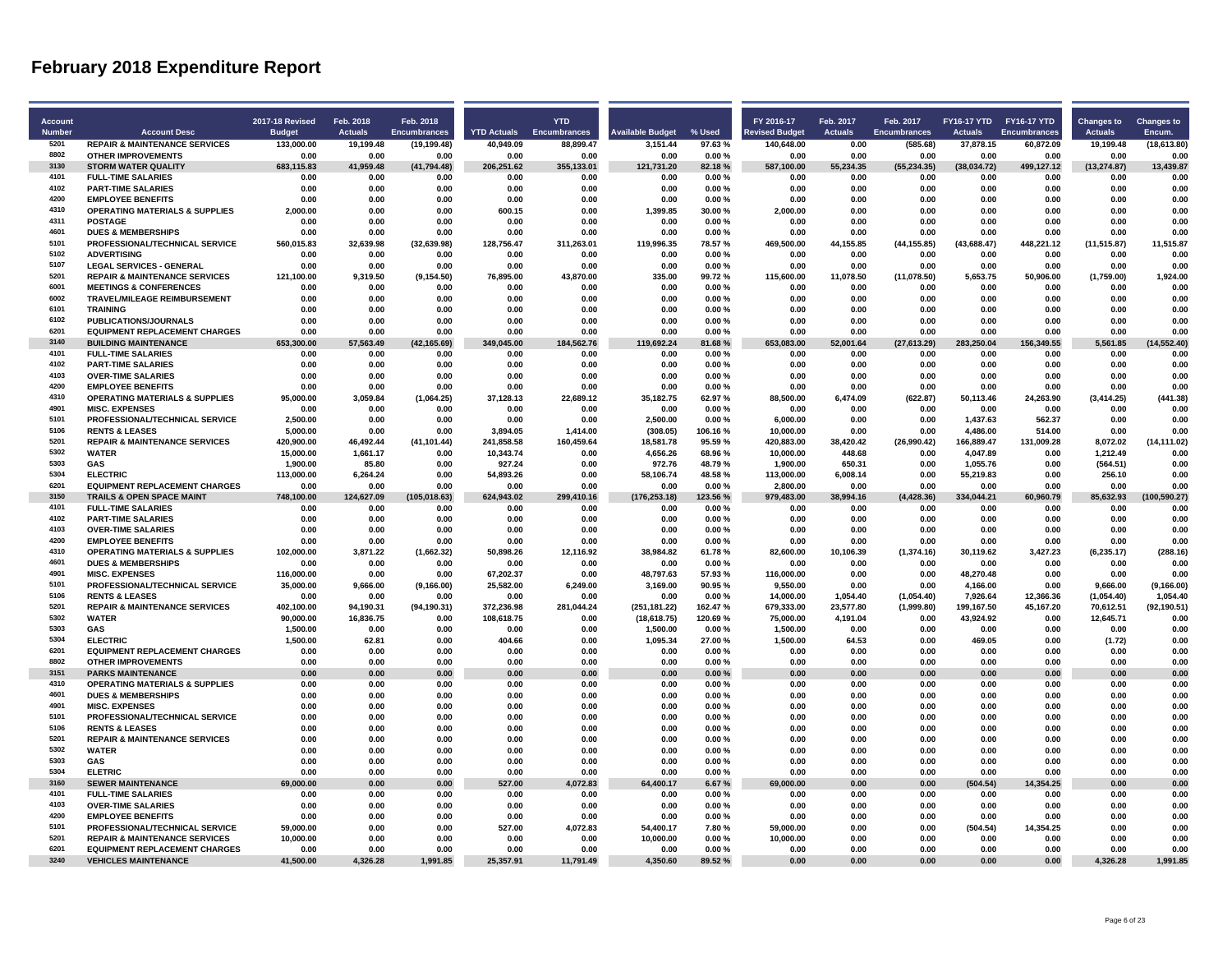| <b>Account</b>        |                                           | <b>2017-18 Revised</b> | Feb. 2018      | Feb. 2018           |                    | <b>YTD</b>          |                         |         | FY 2016-17            | Feb. 2017      | Feb. 2017           | FY16-17 YTD FY16-17 YTD |                     | <b>Changes to</b> | <b>Changes to</b> |
|-----------------------|-------------------------------------------|------------------------|----------------|---------------------|--------------------|---------------------|-------------------------|---------|-----------------------|----------------|---------------------|-------------------------|---------------------|-------------------|-------------------|
| <b>Number</b><br>4310 | <b>Account Desc</b>                       | <b>Budget</b>          | <b>Actuals</b> | <b>Encumbrances</b> | <b>YTD Actuals</b> | <b>Encumbrances</b> | <b>Available Budget</b> | % Used  | <b>Revised Budget</b> | <b>Actuals</b> | <b>Encumbrances</b> | <b>Actuals</b>          | <b>Encumbrances</b> | <b>Actuals</b>    | Encum.            |
|                       | <b>OPERATING MATERIALS &amp; SUPPLIES</b> | 3,500.00               | 0.00           | 0.00                | 2,765.80           | 0.00                | 734.20                  | 79.03%  | 0.00                  | 0.00           | 0.00                | 0.00                    | 0.00                | 0.00              | 0.00              |
| 4313<br>5201          | <b>FUELS/GASOLINE</b>                     | 10,000.00              | 2,017.50       | 0.00                | 9,587.29           | 0.00                | 412.71                  | 95.87%  | 0.00                  | 0.00           | 0.00                | 0.00                    | 0.00                | 2,017.50          | 0.00              |
| 5305                  | <b>REPAIR &amp; MAINTENANCE SERVICES</b>  | 23.000.00              | 2.099.78       | 1.991.85            | 11.798.50          | 8.889.99            | 2.311.51                | 89.95%  | 0.00                  | 0.00           | 0.00                | 0.00                    | 0.00                | 2.099.78          | 1.991.85          |
| 4110                  | <b>WIRELESS</b>                           | 5,000.00               | 209.00         | 0.00                | 1,206.32           | 2,901.50            | 892.18                  | 82.16%  | 0.00                  | 0.00           | 0.00                | 0.00                    | 0.00                | 209.00            | 0.00              |
|                       | <b>COMMUNITY DEVELOPMENT ADMIN</b>        | 604,500.00             | 162,096.13     | 42,000.00           | 357,362.33         | 42,000.00           | 205, 137.67             | 66.06%  | 0.00                  | 0.00           | 0.00                | 0.00                    | 0.00                | 162,096.13        | 42.000.00         |
| 5118                  | <b>REIMBURSABLE SERVICES</b>              | 0.00                   | 0.00           | 42,000.00           | 0.00               | 42,000.00           | (42,000.00)             | 100.00% | 0.00                  | 0.00           | 0.00                | 0.00                    | 0.00                | 0.00              | 42,000.00         |
| 4101<br>4102          | <b>FULL-TIME SALARIES</b>                 | 376.700.00             | 130,824.87     | 0.00                | 224.576.98         | 0.00                | 152,123.02              | 59.62%  | 0.00                  | 0.00           | 0.00                | 0.00                    | 0.00                | 130.824.87        | 0.00              |
|                       | <b>PART-TIME SALARIES</b>                 | 8,100.00               | 20.88          | 0.00                | 20.88              | 0.00                | 8,079.12                | 0.26%   | 0.00                  | 0.00           | 0.00                | 0.00                    | 0.00                | 20.88             | 0.00              |
| 4103                  | <b>OVER-TIME SALARIES</b>                 | 1.100.00               | 4,439.84       | 0.00                | 4,439.84           | 0.00                | (3,339.84)              | 403.64% | 0.00                  | 0.00           | 0.00                | 0.00                    | 0.00                | 4,439.84          | 0.00              |
| 4104                  | <b>EMPLOYEE BONUSES</b>                   | 0.00                   | 1.000.00       | 0.00                | 2.000.00           | 0.00                | (2.000.00)              | 100.00% | 0.00                  | 0.00           | 0.00                | 0.00                    | 0.00                | 1.000.00          | 0.00              |
| 4201                  | <b>HEALTH/DENTAL/VISION INSURANCE</b>     | 42,100.00              | 3,090.54       | 0.00                | 14,005.63          | 0.00                | 28,094.37               | 33.27%  | 0.00                  | 0.00           | 0.00                | 0.00                    | 0.00                | 3,090.54          | 0.00              |
| 4202                  | <b>FICA/MEDICARE</b>                      | 5,600.00               | 409.60         | 0.00                | 1,637.32           | 0.00                | 3,962.68                | 29.23%  | 0.00                  | 0.00           | 0.00                | 0.00                    | 0.00                | 409.60            | 0.00              |
| 4203                  | <b>CALPERS RETIREMENT</b>                 | 37.900.00              | 14.030.54      | 0.00                | 22.523.18          | 0.00                | 15.376.82               | 59.43%  | 0.00                  | 0.00           | 0.00                | 0.00                    | 0.00                | 14.030.54         | 0.00              |
| 4204                  | <b>WORKERS' COMPENSATION</b>              | 8.500.00               | 727.50         | 0.00                | 2.671.71           | 0.00                | 5.828.29                | 31.44%  | 0.00                  | 0.00           | 0.00                | 0.00                    | 0.00                | 727.50            | 0.00              |
| 4205                  | <b>OTHER BENEFITS</b>                     | 10,700.00              | 1,783.34       | 0.00                | 3,806.33           | 0.00                | 6,893.67                | 35.57%  | 0.00                  | 0.00           | 0.00                | 0.00                    | 0.00                | 1,783.34          | 0.00              |
| 4206                  | <b>H.S.A. CONTRIBUTION</b>                | 15.000.00              | 5,769.02       | 0.00                | 9,230.46           | 0.00                | 5,769.54                | 61.53%  | 0.00                  | 0.00           | 0.00                | 0.00                    | 0.00                | 5,769.02          | 0.00              |
| 4207                  | <b>CALPERS UNFUNDED LIABILITIES</b>       | 46.100.00              | 0.00           | 0.00                | 46.100.00          | 0.00                | 0.00                    | 100.00% | 0.00                  | 0.00           | 0.00                | 0.00                    | 0.00                | 0.00              | 0.00              |
| 4310                  | <b>OPERATING MATERIALS &amp; SUPPLIES</b> | 0.00                   | 0.00           | 0.00                | 0.00               | 0.00                | 0.00                    | 0.00%   | 0.00                  | 0.00           | 0.00                | 0.00                    | 0.00                | 0.00              | 0.00              |
| 4311                  | <b>POSTAGE</b>                            | 0.00                   | 0.00           | 0.00                | 0.00               | 0.00                | 0.00                    | 0.00%   | 0.00                  | 0.00           | 0.00                | 0.00                    | 0.00                | 0.00              | 0.00              |
| 5103                  | <b>PRINTING/BINDING</b>                   | 0.00                   | 0.00           | 0.00                | 0.00               | 0.00                | 0.00                    | 0.00%   | 0.00                  | 0.00           | 0.00                | 0.00                    | 0.00                | 0.00              | 0.00              |
| 5106                  | <b>RENTS &amp; LEASES</b>                 | 0.00                   | 0.00           | 0.00                | 0.00               | 0.00                | 0.00                    | 0.00%   | 0.00                  | 0.00           | 0.00                | 0.00                    | 0.00                | 0.00              | 0.00              |
| 5301                  | <b>TELEPHONE</b>                          | 0.00                   | 0.00           | 0.00                | 0.00               | 0.00                | 0.00                    | 0.00%   | 0.00                  | 0.00           | 0.00                | 0.00                    | 0.00                | 0.00              | 0.00              |
| 6201                  | <b>EQUIPMENT REPLACEMENT CHARGES</b>      | 52,700.00              | 0.00           | 0.00                | 26,350.00          | 0.00                | 26,350.00               | 50.00%  | 0.00                  | 0.00           | 0.00                | 0.00                    | 0.00                | 0.00              | 0.00              |
| 4120                  | <b>PLANNING</b>                           | 1.048.080.73           | (74.778.25)    | (3.932.73)          | 480.202.89         | 51.793.26           | 516.084.58              | 50.76%  | 1.545.625.00          | 124.312.34     | 111.367.98          | 777.555.23              | 151.048.30          | (199.090.59)      | (115.300.71)      |
| 4101                  | <b>FULL-TIME SALARIES</b>                 | 607,500.00             | (77,065.20)    | 0.00                | 276,465.36         | 0.00                | 331,034.64              | 45.51%  | 929,500.00            | 62,475.58      | 0.00                | 506,221.14              | 0.00                | (139, 540.78)     | 0.00              |
| 4102                  | <b>PART-TIME SALARIES</b>                 | 0.00                   | 4,996.70       | 0.00                | 14,371.81          | 0.00                | (14, 371.81)            | 100.00% | 0.00                  | 1,779.10       | 0.00                | 12,464.73               | 0.00                | 3,217.60          | 0.00              |
| 4103                  | <b>OVER-TIME SALARIES</b>                 | 13,700.00              | (3,966.64)     | 0.00                | 11,723.87          | 0.00                | 1,976.13                | 85.58%  | 0.00                  | 0.00           | 0.00                | 0.00                    | 0.00                | (3,966.64)        | 0.00              |
| 4104                  | <b>EMPLOYEE BONUSES</b>                   | 0.00                   | 0.00           | 0.00                | 3,347.42           | 0.00                | (3,347.42)              | 100.00% | 0.00                  | 0.00           | 0.00                | 0.00                    | 0.00                | 0.00              | 0.00              |
| 4200                  | <b>EMPLOYEE BENEFITS</b>                  | 0.00                   | 0.00           | 0.00                | 0.00               | 0.00                | 0.00                    | 0.00%   | 0.00                  | 0.00           | 0.00                | 0.00                    | 0.00                | 0.00              | 0.00              |
| 4201                  | HEALTH/DENTAL/VISION INSURANCE            | 80,700.00              | 6,580.92       | 0.00                | 42,961.43          | 0.00                | 37,738.57               | 53.24 % | 125,900.00            | 7,410.12       | 0.00                | 7,410.12                | 0.00                | (829.20)          | 0.00              |
| 4202                  | <b>FICA/MEDICARE</b>                      | 9.000.00               | 861.27         | 0.00                | 6.277.96           | 0.00                | 2.722.04                | 69.76%  | 0.00                  | 0.00           | 0.00                | 0.00                    | 0.00                | 861.27            | 0.00              |
| 4203                  | <b>CALPERS RETIREMENT</b>                 | 48,400.00              | (8,881.14)     | 0.00                | 21,287.84          | 0.00                | 27,112.16               | 43.98%  | 115,200.00            | 4,570.44       | 0.00                | 45,062.83               | 0.00                | (13, 451.58)      | 0.00              |
| 4204                  | <b>WORKERS' COMPENSATION</b>              | 13,200.00              | 980.59         | 0.00                | 9,167.05           | 0.00                | 4,032.95                | 69.45%  | 0.00                  | 0.00           | 0.00                | 10,849.02               | 0.00                | 980.59            | 0.00              |
| 4205                  | <b>OTHER BENEFITS</b>                     | 21,700.00              | (200.02)       | 0.00                | 6,387.82           | 0.00                | 15,312.18               | 29.44 % | 52,800.00             | 1,823.68       | 0.00                | 15,933.13               | 0.00                | (2,023.70)        | 0.00              |
| 4206                  | <b>H.S.A. CONTRIBUTION</b>                | 18,000.00              | (3,731.09)     | 0.00                | 11,423.90          | 0.00                | 6,576.10                | 63.47%  | 27,000.00             | 0.00           | 0.00                | 35,365.86               | 0.00                | (3,731.09)        | 0.00              |
| 4207                  | <b>CALPERS UNFUNDED LIABILITIES</b>       | 25,800.00              | 0.00           | 0.00                | 25,800.00          | 0.00                | 0.00                    | 100.00% | 0.00                  | 0.00           | 0.00                | 67,651.80               | 0.00                | 0.00              | 0.00              |
| 4310                  | <b>OPERATING MATERIALS &amp; SUPPLIES</b> | 11,486.49              | 543.01         | (543.01)            | 4,821.31           | 5,127.15            | 1,538.03                | 86.61%  | 16,304.49             | 145.36         | (114.92)            | 10,525.31               | 4,247.02            | 397.65            | (428.09)          |
| 4311                  | <b>POSTAGE</b>                            | 0.00                   | 0.00           | 0.00                | 0.00               | 0.00                | 0.00                    | 0.00%   | 0.00                  | 0.00           | 0.00                | 0.00                    | 0.00                | 0.00              | 0.00              |
| 4400                  | <b>NON-CAPITAL EQUIPMENT</b>              | 0.00                   | 0.00           | 0.00                | 0.00               | 0.00                | 0.00                    | 0.00%   | 0.00                  | 0.00           | 0.00                | 0.00                    | 0.00                | 0.00              | 0.00              |
| 4601                  | <b>DUES &amp; MEMBERSHIPS</b>             | 5,200.00               | 252.00         | 0.00                | 3,011.00           | 0.00                | 2,189.00                | 57.90%  | 4,800.00              | 175.00         | 0.00                | 2,085.00                | 0.00                | 77.00             | 0.00              |
| 4701                  | <b>INSURANCE PREMIUM</b>                  | 31,100.00              | 0.00           | 0.00                | 0.00               | 0.00                | 31,100.00               | 0.00%   | 0.00                  | 0.00           | 0.00                | 0.00                    | 0.00                | 0.00              | 0.00              |
| 4901                  | <b>MISC. EXPENSES</b>                     | 0.00                   | 0.00           | 0.00                | 0.00               | 0.00                | 0.00                    | 0.00%   | 0.00                  | 0.00           | 0.00                | 0.00                    | 0.00                | 0.00              | 0.00              |
| 5101                  | PROFESSIONAL/TECHNICAL SERVICE            | 86,194.24              | 0.00           | 0.00                | 18,613.62          | 23,617.62           | 43,963.00               | 49.00%  | 176,695.51            | 36,475.50      | 113,524.50          | 39,835.50               | 115,664.50          | (36, 475.50)      | (113, 524.50)     |
| 5102                  | <b>ADVERTISING</b>                        | 25,000.00              | 3,066.69       | (3,066.69)          | 15,130.91          | 8,369.09            | 1,500.00                | 94.00%  | 25,000.00             | 1,848.96       | (1,848.96)          | 9,399.13                | 15,710.70           | 1,217.73          | (1, 217.73)       |
| 5103                  | <b>PRINTING/BINDING</b>                   | 25,000.00              | 323.03         | (323.03)            | 1,434.20           | 10,582.27           | 12,983.53               | 48.06%  | 25,025.00             | 0.00           | 0.00                | 2,451.91                | 3,856.00            | 323.03            | (323.03)          |
| 5106                  | <b>RENTS &amp; LEASES</b>                 | 5,300.00               | 0.00           | 0.00                | 1,202.88           | 4,097.13            | (0.01)                  | 100.00% | 3,500.00              | 192.64         | (192.64)            | 1,929.92                | 1,570.08            | (192.64)          | 192.64            |
| 5301                  | <b>TELEPHONE</b>                          | 0.00                   | 0.00           | 0.00                | 0.00               | 0.00                | 0.00                    | 0.00%   | 0.00                  | 0.00           | 0.00                | 0.00                    | 0.00                | 0.00              | 0.00              |
| 6001                  | <b>MEETINGS &amp; CONFERENCES</b>         | 9,000.00               | 144.40         | 0.00                | 2,229.42           | 0.00                | 6,770.58                | 24.77%  | 9,000.00              | 7,314.00       | 0.00                | 9,150.37                | 0.00                | (7, 169.60)       | 0.00              |
| 6002                  | TRAVEL/MILEAGE REIMBURSEMENT              | 600.00                 | 0.00           | 0.00                | 202.36             | 0.00                | 397.64                  | 33.67%  | 800.00                | 101.96         | 0.00                | 204.46                  | 0.00                | (101.96)          | 0.00              |
| 6101                  | <b>TRAINING</b>                           | 10,000.00              | 595.00         | 0.00                | 2,694.33           | 0.00                | 7,305.67                | 26.94%  | 17,000.00             | 0.00           | 0.00                | 242.00                  | 0.00                | 595.00            | 0.00              |
| 6102                  | <b>PUBLICATIONS/JOURNALS</b>              | 1,200.00               | 722.23         | 0.00                | 1,648.40           | 0.00                | (448.40)                | 137.33% | 1,200.00              | 0.00           | 0.00                | 773.00                  | 0.00                | 722.23            | 0.00              |
| 6201                  | <b>EQUIPMENT REPLACEMENT CHARGES</b>      | 0.00                   | 0.00           | 0.00                | 0.00               | 0.00                | 0.00                    | 0.00%   | 15,900.00             | 0.00           | 0.00                | 0.00                    | 0.00                | 0.00              | 0.00              |
| 8101                  | <b>EQUIPMENT &amp; FURNITURE</b>          | 0.00                   | 0.00           | 0.00                | 0.00               | 0.00                | 0.00                    | 0.00%   | 0.00                  | 0.00           | 0.00                | 0.00                    | 10,000.00           | 0.00              | 0.00              |
| 8201                  | <b>VEHICLES</b>                           | 0.00                   | 0.00           | 0.00                | 0.00               | 0.00                | 0.00                    | 0.00%   | 0.00                  | 0.00           | 0.00                | 0.00                    | 0.00                | 0.00              | 0.00              |
| 4130                  | <b>BUILDING &amp; SAFETY</b>              | 991,211.25             | 55,960.12      | (25, 120.16)        | 509,276.29         | 39,215.29           | 442,719.67              | 55.34 % | 886,800.00            | 59,720.85      | (19, 402.98)        | 451,939.50              | 90,353.32           | (3,760.73)        | (5,717.18)        |
| 4101                  | <b>FULL-TIME SALARIES</b>                 | 482,300.00             | 23,797.71      | 0.00                | 199,040.38         | 0.00                | 283,259.62              | 41.27%  | 455,400.00            | 30,074.11      | 0.00                | 249,405.81              | 0.00                | (6, 276.40)       | 0.00              |
| 4102                  | <b>PART-TIME SALARIES</b>                 | 28,500.00              | 10,167.93      | 0.00                | 21,069.72          | 0.00                | 7,430.28                | 73.93%  | 25,200.00             | 1,751.28       | 0.00                | 17,433.91               | 0.00                | 8,416.65          | 0.00              |
| 4103                  | <b>OVER-TIME SALARIES</b>                 | 1,900.00               | 0.00           | 0.00                | 183.38             | 0.00                | 1,716.62                | 9.63%   | 0.00                  | 0.00           | 0.00                | 0.00                    | 0.00                | 0.00              | 0.00              |
| 4200                  | <b>EMPLOYEE BENEFITS</b>                  | 0.00                   | 0.00           | 0.00                | 0.00               | 0.00                | 0.00                    | 0.00%   | 0.00                  | 0.00           | 0.00                | 0.00                    | 0.00                | 0.00              | 0.00              |
| 4201                  | HEALTH/DENTAL/VISION INSURANCE            | 74,500.00              | 3,582.52       | 0.00                | 50,184.26          | 0.00                | 24,315.74               | 67.36%  | 73,800.00             | 6,027.90       | 0.00                | 6,027.90                | 0.00                | (2, 445.38)       | 0.00              |
| 4202                  | <b>FICA/MEDICARE</b>                      | 7.400.00               | 452.18         | 0.00                | 2,863.59           | 0.00                | 4,536.41                | 38.70%  | 0.00                  | 0.00           | 0.00                | 0.00                    | 0.00                | 452.18            | 0.00              |
| 4203                  | <b>CALPERS RETIREMENT</b>                 | 43.900.00              | 2.514.16       | 0.00                | 17,273.46          | 0.00                | 26.626.54               | 39.35%  | 63.600.00             | 1,532.86       | 0.00                | 21.631.87               | 0.00                | 981.30            | 0.00              |
| 4204                  | <b>WORKERS' COMPENSATION</b>              | 11,200.00              | 787.32         | 0.00                | 4,813.31           | 0.00                | 6,386.69                | 42.97%  | 0.00                  | 0.00           | 0.00                | 5,199.52                | 0.00                | 787.32            | 0.00              |
| 4205                  | <b>OTHER BENEFITS</b>                     | 19,200.00              | 616.18         | 0.00                | 4,376.05           | 0.00                | 14,823.95               | 22.79%  | 26,100.00             | 761.55         | 0.00                | 10,718.88               | 0.00                | (145.37)          | 0.00              |
| 4206                  | <b>H.S.A. CONTRIBUTION</b>                | 27,000.00              | 1,384.60       | 0.00                | 16,846.40          | 0.00                | 10,153.60               | 62.39%  | 24,000.00             | 0.00           | 0.00                | 24,923.46               | 0.00                | 1,384.60          | 0.00              |
| 4207                  | <b>CALPERS UNFUNDED LIABILITIES</b>       | 35.000.00              | 0.00           | 0.00                | 35.000.00          | 0.00                | 0.00                    | 100.00% | 0.00                  | 0.00           | 0.00                | 34,509.59               | 0.00                | 0.00              | 0.00              |
|                       |                                           |                        |                |                     |                    |                     |                         |         |                       |                |                     |                         |                     |                   |                   |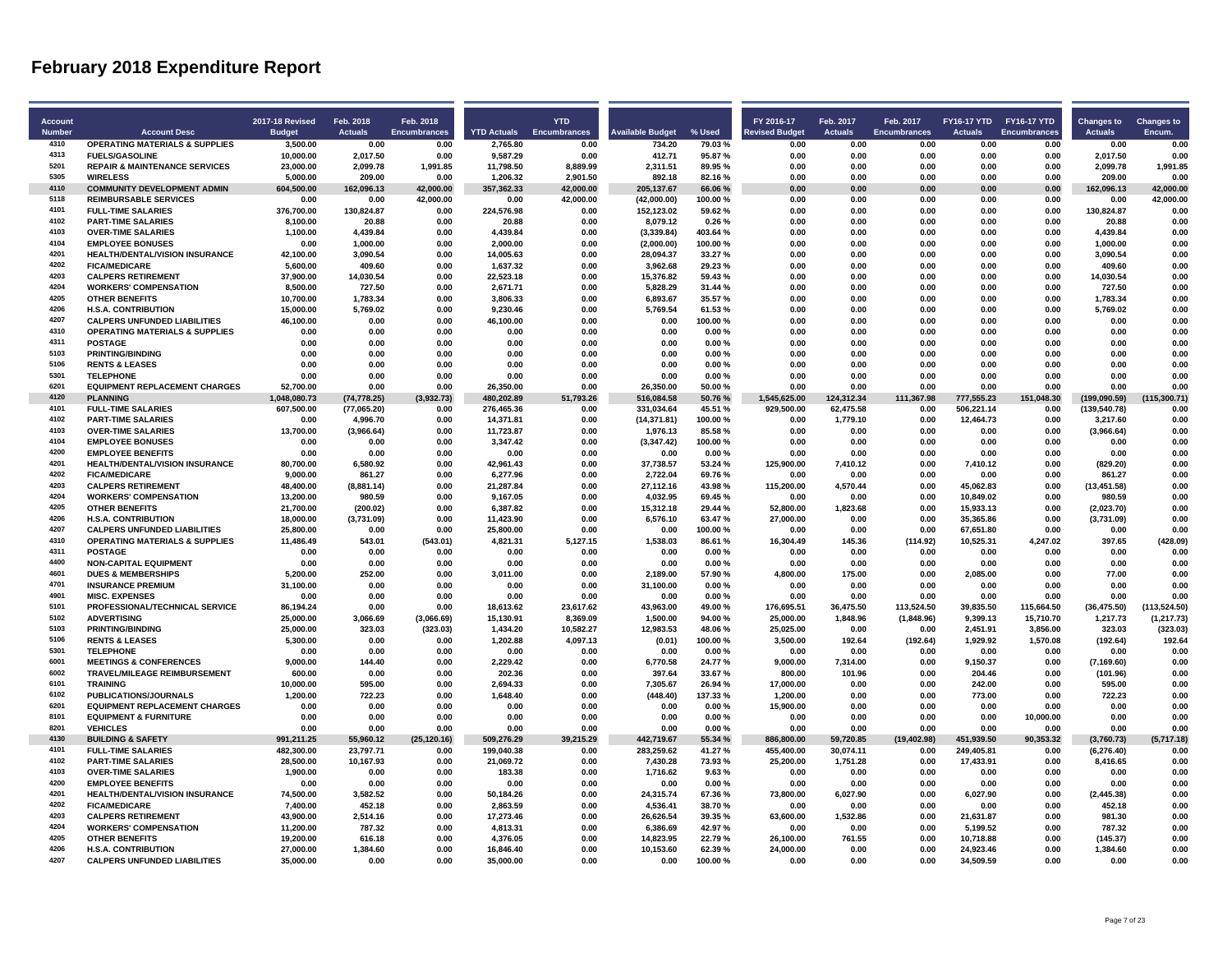| <b>Account</b> |                                                           | <b>2017-18 Revised</b>   | Feb. 2018              | Feb. 2018           |                          | <b>YTD</b>          |                         |                  | FY 2016-17               | Feb. 2017              | Feb. 2017           | FY16-17 YTD FY16-17 YTD  |                     | <b>Changes to</b>   | <b>Changes to</b> |
|----------------|-----------------------------------------------------------|--------------------------|------------------------|---------------------|--------------------------|---------------------|-------------------------|------------------|--------------------------|------------------------|---------------------|--------------------------|---------------------|---------------------|-------------------|
| <b>Number</b>  | <b>Account Desc</b>                                       | <b>Budget</b>            | <b>Actuals</b>         | <b>Encumbrances</b> | <b>YTD Actuals</b>       | <b>Encumbrances</b> | <b>Available Budget</b> | % Used           | <b>Revised Budget</b>    | <b>Actuals</b>         | <b>Encumbrances</b> | <b>Actuals</b>           | <b>Encumbrances</b> | <b>Actuals</b>      | Encum.            |
| 4310           | <b>OPERATING MATERIALS &amp; SUPPLIES</b>                 | 3.500.00                 | 177.22                 | (135.74)            | 781.77                   | 1.281.81            | 1.436.42                | 58.97%           | 3.500.00                 | 0.00                   | 0.00                | 364.12                   | 1.743.32            | 177.22              | (135.74)          |
| 4311<br>4601   | <b>POSTAGE</b>                                            | 0.00                     | 0.00                   | 0.00                | 0.00                     | 0.00                | 0.00                    | 0.00%            | 0.00                     | 0.00                   | 0.00                | 0.00                     | 0.00                | 0.00                | 0.00              |
| 4701           | <b>DUES &amp; MEMBERSHIPS</b><br><b>INSURANCE PREMIUM</b> | 900.00<br>15.700.00      | 0.00<br>0.00           | 0.00<br>0.00        | 0.00<br>0.00             | 0.00<br>0.00        | 900.00<br>15.700.00     | 0.00%<br>0.00%   | 700.00<br>0.00           | 0.00<br>0.00           | 0.00<br>0.00        | 0.00<br>0.00             | 0.00<br>0.00        | 0.00<br>0.00        | 0.00<br>0.00      |
| 5101           | PROFESSIONAL/TECHNICAL SERVICE                            | 223.111.25               | 10.702.50              | (24, 847.50)        | 151.315.00               | 35.081.50           | 36.714.75               | 83.54%           | 195.000.00               | 19.267.00              | (19, 267.00)        | 73.629.00                | 87.164.75           | (8,564.50)          | (5,580.50)        |
| 5102           | <b>ADVERTISING</b>                                        | 0.00                     | 0.00                   | 0.00                | 0.00                     | 0.00                | 0.00                    | 0.00%            | 0.00                     | 0.00                   | 0.00                | 0.00                     | 0.00                | 0.00                | 0.00              |
| 5103           | <b>PRINTING/BINDING</b>                                   | 1.000.00                 | 0.00                   | 0.00                | 0.00                     | 500.00              | 500.00                  | 50.00%           | 1.000.00                 | 0.00                   | 0.00                | 318.34                   | 734.64              | 0.00                | 0.00              |
| 5106           | <b>RENTS &amp; LEASES</b>                                 | 3.600.00                 | 136.92                 | (136.92)            | 1.248.02                 | 2.351.98            | 0.00                    | 100.00%          | 1.800.00                 | 135.98                 | (135.98)            | 1.089.39                 | 710.61              | 0.94                | (0.94)            |
| 5301           | <b>TELEPHONE</b>                                          | 5,000.00                 | 860.88                 | 0.00                | 2,427.07                 | 0.00                | 2,572.93                | 48.54 %          | 4,000.00                 | 170.17                 | 0.00                | 1,195.22                 | 0.00                | 690.71              | 0.00              |
| 6001           | <b>MEETINGS &amp; CONFERENCES</b>                         | 0.00                     | 0.00                   | 0.00                | 20.14                    | 0.00                | (20.14)                 | 100.00%          | 0.00                     | 0.00                   | 0.00                | 208.17                   | 0.00                | 0.00                | 0.00              |
| 6002           | <b>TRAVEL/MILEAGE REIMBURSEMENT</b>                       | 900.00                   | 0.00                   | 0.00                | 31.03                    | 0.00                | 868.97                  | 3.44 %           | 700.00                   | 0.00                   | 0.00                | 241.81                   | 0.00                | 0.00                | 0.00              |
| 6101           | <b>TRAINING</b>                                           | 4,800.00                 | 780.00                 | 0.00                | 1,650.67                 | 0.00                | 3,149.33                | 34.40%           | 4,000.00                 | 0.00                   | 0.00                | 2,164.00                 | 0.00                | 780.00              | 0.00              |
| 6102           | PUBLICATIONS/JOURNALS                                     | 1,800.00                 | 0.00                   | 0.00                | 152.04                   | 0.00                | 1,647.96                | 8.44 %           | 1,500.00                 | 0.00                   | 0.00                | 2,878.51                 | 0.00                | 0.00                | 0.00              |
| 6201           | <b>EQUIPMENT REPLACEMENT CHARGES</b>                      | 0.00                     | 0.00                   | 0.00                | 0.00                     | 0.00                | 0.00                    | 0.00%            | 6,500.00                 | 0.00                   | 0.00                | 0.00                     | 0.00                | 0.00                | 0.00              |
| 4140           | <b>CODE ENFORCEMENT</b>                                   | 321.000.00               | 5.641.22               | 0.00                | 106.536.97               | 6,123.30            | 208.339.73              | 35.10%           | 159.900.00               | 7.606.66               | 0.00                | 77.800.19                | 0.00                | (1,965.44)          | 0.00              |
| 4101           | <b>FULL-TIME SALARIES</b>                                 | 147,700.00               | 10,798.94              | 0.00                | 64,273.43                | 0.00                | 83,426.57               | 43.52%           | 87,900.00                | 5,851.74               | 0.00                | 49,680.30                | 0.00                | 4,947.20            | 0.00              |
| 4102           | <b>PART-TIME SALARIES</b>                                 | 40,400.00                | (11, 251.40)           | 0.00                | (1,770.27)               | 0.00                | 42,170.27               | $-4.38%$         | 15,500.00                | 0.00                   | 0.00                | 0.00                     | 0.00                | (11, 251.40)        | 0.00              |
| 4103           | <b>OVER-TIME SALARIES</b>                                 | 3.400.00                 | 50.99                  | 0.00                | 876.33                   | 0.00                | 2.523.67                | 25.76%           | 0.00                     | 0.00                   | 0.00                | 0.00                     | 0.00                | 50.99               | 0.00              |
| 4104           | <b>EMPLOYEE BONUSES</b>                                   | 0.00                     | 1,112.70               | 0.00                | 1,112.70                 | 0.00                | (1, 112.70)             | 100.00%          | 0.00                     | 0.00                   | 0.00                | 0.00                     | 0.00                | 1,112.70            | 0.00              |
| 4200           | <b>EMPLOYEE BENEFITS</b>                                  | 0.00                     | 0.00                   | 0.00                | 0.00                     | 0.00                | 0.00                    | 0.00%            | 1,500.00                 | 0.00                   | 0.00                | 0.00                     | 0.00                | 0.00                | 0.00              |
| 4201           | <b>HEALTH/DENTAL/VISION INSURANCE</b>                     | 19.600.00                | 1.083.58               | 0.00                | 10.613.97                | 0.00                | 8.986.03                | 54.15%           | 10.400.00                | 948.12                 | 0.00                | 948.12                   | 0.00                | 135.46              | 0.00              |
| 4202           | <b>FICA/MEDICARE</b>                                      | 2.800.00                 | (55.56)                | 0.00                | 961.61                   | 0.00                | 1.838.39                | 34.36%           | 0.00                     | 0.00                   | 0.00                | 0.00                     | 0.00                | (55.56)             | 0.00              |
| 4203           | <b>CALPERS RETIREMENT</b>                                 | 15,100.00                | 425.62                 | 0.00                | 6,013.10                 | 0.00                | 9,086.90                | 39.82%           | 16,500.00                | 345.08                 | 0.00                | 4,753.56                 | 0.00                | 80.54               | 0.00              |
| 4204           | <b>WORKERS' COMPENSATION</b>                              | 4.100.00                 | 272.17                 | 0.00                | 1,997.93                 | 0.00                | 2,102.07                | 48.73%           | 0.00                     | 0.00                   | 0.00                | 999.90                   | 0.00                | 272.17              | 0.00              |
| 4205           | <b>OTHER BENEFITS</b>                                     | 6.200.00                 | 204.18                 | 0.00                | 1.429.86                 | 0.00                | 4.770.14                | 23.06%           | 4.700.00                 | 353.63                 | 0.00                | 2.092.01                 | 0.00                | (149.45)            | 0.00              |
| 4206           | <b>H.S.A. CONTRIBUTION</b>                                | 6,000.00                 | 3,000.00               | 0.00                | 4,153.92                 | 0.00                | 1,846.08                | 69.23%           | 3,000.00                 | 0.00                   | 0.00                | 2,653.92                 | 0.00                | 3,000.00            | 0.00              |
| 4207           | <b>CALPERS UNFUNDED LIABILITIES</b>                       | 10,200.00                | 0.00                   | 0.00                | 10,200.00                | 0.00                | 0.00                    | 100.00%          | 0.00                     | 0.00                   | 0.00                | 9,901.21                 | 0.00                | 0.00                | 0.00              |
| 4311           | <b>POSTAGE</b>                                            | 0.00                     | 0.00                   | 0.00                | 0.00                     | 0.00                | 0.00                    | 0.00%            | 0.00                     | 0.00                   | 0.00                | 0.00                     | 0.00                | 0.00                | 0.00              |
| 4601           | <b>DUES &amp; MEMBERSHIPS</b>                             | 400.00                   | 0.00                   | 0.00                | 95.00                    | 0.00                | 305.00                  | 23.75%           | 400.00                   | 85.00                  | 0.00                | 85.00                    | 0.00                | (85.00)             | 0.00              |
| 4701           | <b>INSURANCE PREMIUM</b>                                  | 2.700.00                 | 0.00                   | 0.00                | 0.00                     | 0.00                | 2,700.00                | 0.00%            | 0.00                     | 0.00                   | 0.00                | 0.00                     | 0.00                | 0.00                | 0.00              |
| 5101           | PROFESSIONAL/TECHNICAL SERVICE                            | 55.000.00                | 0.00                   | 0.00                | 5,733.33                 | 5,840.42            | 43,426.25               | 21.04%           | 10,001.00                | 8.09                   | 0.00                | 8.09                     | 0.00                | (8.09)              | 0.00              |
| 5102           | <b>ADVERTISING</b>                                        | 0.00                     | 0.00                   | 0.00                | 0.00                     | 0.00                | 0.00                    | 0.00%            | 0.00                     | 0.00                   | 0.00                | 0.00                     | 0.00                | 0.00                | 0.00              |
| 5103           | <b>PRINTING/BINDING</b>                                   | 1,000.00                 | 0.00                   | 0.00                | 717.12                   | 282.88              | 0.00                    | 100.00%          | 500.00                   | 0.00                   | 0.00                | 0.00                     | 0.00                | 0.00                | 0.00              |
| 5106           | <b>RENTS &amp; LEASES</b>                                 | 0.00                     | 0.00                   | 0.00                | 0.00                     | 0.00                | 0.00                    | 0.00%            | 6.599.00                 | 0.00                   | 0.00                | 6.598.50                 | 0.00                | 0.00                | 0.00              |
| 5301           | <b>TELEPHONE</b>                                          | 3.000.00                 | 0.00                   | 0.00                | 0.00                     | 0.00                | 3.000.00                | 0.00%            | 0.00                     | 0.00                   | 0.00                | 0.00                     | 0.00                | 0.00                | 0.00              |
| 6001           | <b>MEETINGS &amp; CONFERENCES</b>                         | 2,000.00                 | 0.00                   | 0.00                | 86.00                    | 0.00                | 1,914.00                | 4.30%            | 1,000.00                 | 15.00                  | 0.00                | 15.00                    | 0.00                | (15.00)             | 0.00              |
| 6002           | TRAVEL/MILEAGE REIMBURSEMENT                              | 400.00                   | 0.00                   | 0.00                | 42.94                    | 0.00                | 357.06                  | 10.75%           | 0.00                     | 0.00                   | 0.00                | 64.58                    | 0.00                | 0.00                | 0.00              |
| 6101           | <b>TRAINING</b>                                           | 1.000.00                 | 0.00                   | 0.00                | 0.00                     | 0.00                | 1.000.00                | 0.00%            | 0.00                     | 0.00                   | 0.00                | 0.00                     | 0.00                | 0.00                | 0.00              |
| 6102<br>6201   | <b>PUBLICATIONS/JOURNALS</b>                              | 0.00                     | 0.00                   | 0.00                | 0.00                     | 0.00                | 0.00                    | 0.00%            | 0.00                     | 0.00                   | 0.00                | 0.00                     | 0.00                | 0.00                | 0.00              |
| 4150           | <b>EQUIPMENT REPLACEMENT CHARGES</b>                      | 0.00                     | 0.00                   | 0.00                | 0.00                     | 0.00                | 0.00                    | 0.00%            | 1,900.00                 | 0.00                   | 0.00                | 0.00                     | 0.00                | 0.00                | 0.00              |
| 4101           | <b>VIEW RESTORATION</b><br><b>FULL-TIME SALARIES</b>      | 357.000.00<br>206.100.00 | 23.867.64<br>15,215.45 | (2,975.74)<br>0.00  | 214.198.13<br>129,557.69 | 22,601.81<br>0.00   | 120.200.06<br>76,542.31 | 66.33%<br>62.86% | 347.200.00<br>208.200.00 | 21,573.94<br>15,260.81 | (2,843.75)<br>0.00  | 177,972.65<br>124,868.14 | 27.293.75<br>0.00   | 2,293.70<br>(45.36) | (131.99)<br>0.00  |
| 4102           | <b>PART-TIME SALARIES</b>                                 |                          |                        | 0.00                |                          | 0.00                |                         | 0.00%            | 0.00                     | 0.00                   | 0.00                | 0.00                     | 0.00                | 0.00                | 0.00              |
| 4103           | <b>OVER-TIME SALARIES</b>                                 | 0.00<br>600.00           | 0.00<br>0.00           | 0.00                | 0.00<br>843.52           | 0.00                | 0.00<br>(243.52)        | 140.67%          | 0.00                     | 0.00                   | 0.00                | 0.00                     | 0.00                | 0.00                | 0.00              |
| 4104           | <b>EMPLOYEE BONUSES</b>                                   | 0.00                     | 0.00                   | 0.00                | 1.000.00                 | 0.00                | (1,000.00)              | 100.00%          | 0.00                     | 0.00                   | 0.00                | 0.00                     | 0.00                | 0.00                | 0.00              |
| 4200           | <b>EMPLOYEE BENEFITS</b>                                  | 0.00                     | 0.00                   | 0.00                | 0.00                     | 0.00                | 0.00                    | 0.00%            | 0.00                     | 0.00                   | 0.00                | 0.00                     | 0.00                | 0.00                | 0.00              |
| 4201           | HEALTH/DENTAL/VISION INSURANCE                            | 32,500.00                | 1,298.36               | 0.00                | 18,337.24                | 0.00                | 14,162.76               | 56.42%           | 34,300.00                | 2,461.89               | 0.00                | 2,461.89                 | 0.00                | (1, 163.53)         | 0.00              |
| 4202           | <b>FICA/MEDICARE</b>                                      | 3.000.00                 | 197.91                 | 0.00                | 1.621.68                 | 0.00                | 1.378.32                | 54.07%           | 0.00                     | 0.00                   | 0.00                | 0.00                     | 0.00                | 197.91              | 0.00              |
| 4203           | <b>CALPERS RETIREMENT</b>                                 | 17.300.00                | 1,720.90               | 0.00                | 10.909.60                | 0.00                | 6.390.40                | 63.06%           | 39.100.00                | 748.54                 | 0.00                | 10.280.22                | 0.00                | 972.36              | 0.00              |
| 4204           | <b>WORKERS' COMPENSATION</b>                              | 4,500.00                 | 350.14                 | 0.00                | 2,712.63                 | 0.00                | 1,787.37                | 60.29%           | 0.00                     | 0.00                   | 0.00                | 2,399.78                 | 0.00                | 350.14              | 0.00              |
| 4205           | <b>OTHER BENEFITS</b>                                     | 6.200.00                 | 454.79                 | 0.00                | 3.171.18                 | 0.00                | 3.028.82                | 51.15%           | 10,800.00                | 258.95                 | 0.00                | 3.581.26                 | 0.00                | 195.84              | 0.00              |
| 4206           | <b>H.S.A. CONTRIBUTION</b>                                | 12.000.00                | 1.654.35               | 0.00                | 7.846.40                 | 0.00                | 4.153.60                | 65.38%           | 6.000.00                 | 0.00                   | 0.00                | 3.461.64                 | 0.00                | 1.654.35            | 0.00              |
| 4207           | <b>CALPERS UNFUNDED LIABILITIES</b>                       | 13,800.00                | 0.00                   | 0.00                | 13,800.00                | 0.00                | 0.00                    | 100.00%          | 0.00                     | 0.00                   | 0.00                | 14,213.47                | 0.00                | 0.00                | 0.00              |
| 4310           | <b>OPERATING MATERIALS &amp; SUPPLIES</b>                 | 2,000.00                 | 135.74                 | (135.74)            | 718.19                   | 1,281.81            | 0.00                    | 100.00%          | 2,000.00                 | 0.00                   | 0.00                | 0.00                     | 0.00                | 135.74              | (135.74)          |
| 4601           | <b>DUES &amp; MEMBERSHIPS</b>                             | 0.00                     | 0.00                   | 0.00                | 0.00                     | 0.00                | 0.00                    | 0.00%            | 0.00                     | 0.00                   | 0.00                | 0.00                     | 0.00                | 0.00                | 0.00              |
| 4701           | <b>INSURANCE PREMIUM</b>                                  | 6.000.00                 | 0.00                   | 0.00                | 0.00                     | 0.00                | 6.000.00                | 0.00%            | 0.00                     | 0.00                   | 0.00                | 0.00                     | 0.00                | 0.00                | 0.00              |
| 5101           | PROFESSIONAL/TECHNICAL SERVICE                            | 53,000.00                | 2,840.00               | (2,840.00)          | 23,680.00                | 21,320.00           | 8,000.00                | 84.91%           | 44,000.00                | 2,843.75               | (2,843.75)          | 16,706.25                | 27,293.75           | (3.75)              | 3.75              |
| 5201           | <b>REPAIR &amp; MAINTENANCE SERVICES</b>                  | 0.00                     | 0.00                   | 0.00                | 0.00                     | 0.00                | 0.00                    | 0.00%            | 0.00                     | 0.00                   | 0.00                | 0.00                     | 0.00                | 0.00                | 0.00              |
| 6001           | <b>MEETINGS &amp; CONFERENCES</b>                         | 0.00                     | 0.00                   | 0.00                | 0.00                     | 0.00                | 0.00                    | 0.00%            | 0.00                     | 0.00                   | 0.00                | 0.00                     | 0.00                | 0.00                | 0.00              |
| 6002           | TRAVEL/MILEAGE REIMBURSEMENT                              | 0.00                     | 0.00                   | 0.00                | 0.00                     | 0.00                | 0.00                    | 0.00%            | 0.00                     | 0.00                   | 0.00                | 0.00                     | 0.00                | 0.00                | 0.00              |
| 6101           | <b>TRAINING</b>                                           | 0.00                     | 0.00                   | 0.00                | 0.00                     | 0.00                | 0.00                    | 0.00%            | 0.00                     | 0.00                   | 0.00                | 0.00                     | 0.00                | 0.00                | 0.00              |
| 6201           | <b>EQUIPMENT REPLACEMENT CHARGES</b>                      | 0.00                     | 0.00                   | 0.00                | 0.00                     | 0.00                | 0.00                    | 0.00%            | 2.800.00                 | 0.00                   | 0.00                | 0.00                     | 0.00                | 0.00                | 0.00              |
| 4160           | <b>NCCP</b>                                               | 75,000.00                | 0.00                   | 0.00                | 0.00                     | 0.00                | 75,000.00               | 0.00%            | 75,000.00                | 0.00                   | 0.00                | 0.00                     | 0.00                | 0.00                | 0.00              |
| 4101           | <b>FULL-TIME SALARIES</b>                                 | 0.00                     | 0.00                   | 0.00                | 0.00                     | 0.00                | 0.00                    | 0.00%            | 0.00                     | 0.00                   | 0.00                | 0.00                     | 0.00                | 0.00                | 0.00              |
| 4102           | <b>PART-TIME SALARIES</b>                                 | 0.00                     | 0.00                   | 0.00                | 0.00                     | 0.00                | 0.00                    | 0.00%            | 0.00                     | 0.00                   | 0.00                | 0.00                     | 0.00                | 0.00                | 0.00              |
| 4103           | <b>OVER-TIME SALARIES</b>                                 | 0.00                     | 0.00                   | 0.00                | 0.00                     | 0.00                | 0.00                    | 0.00%            | 0.00                     | 0.00                   | 0.00                | 0.00                     | 0.00                | 0.00                | 0.00              |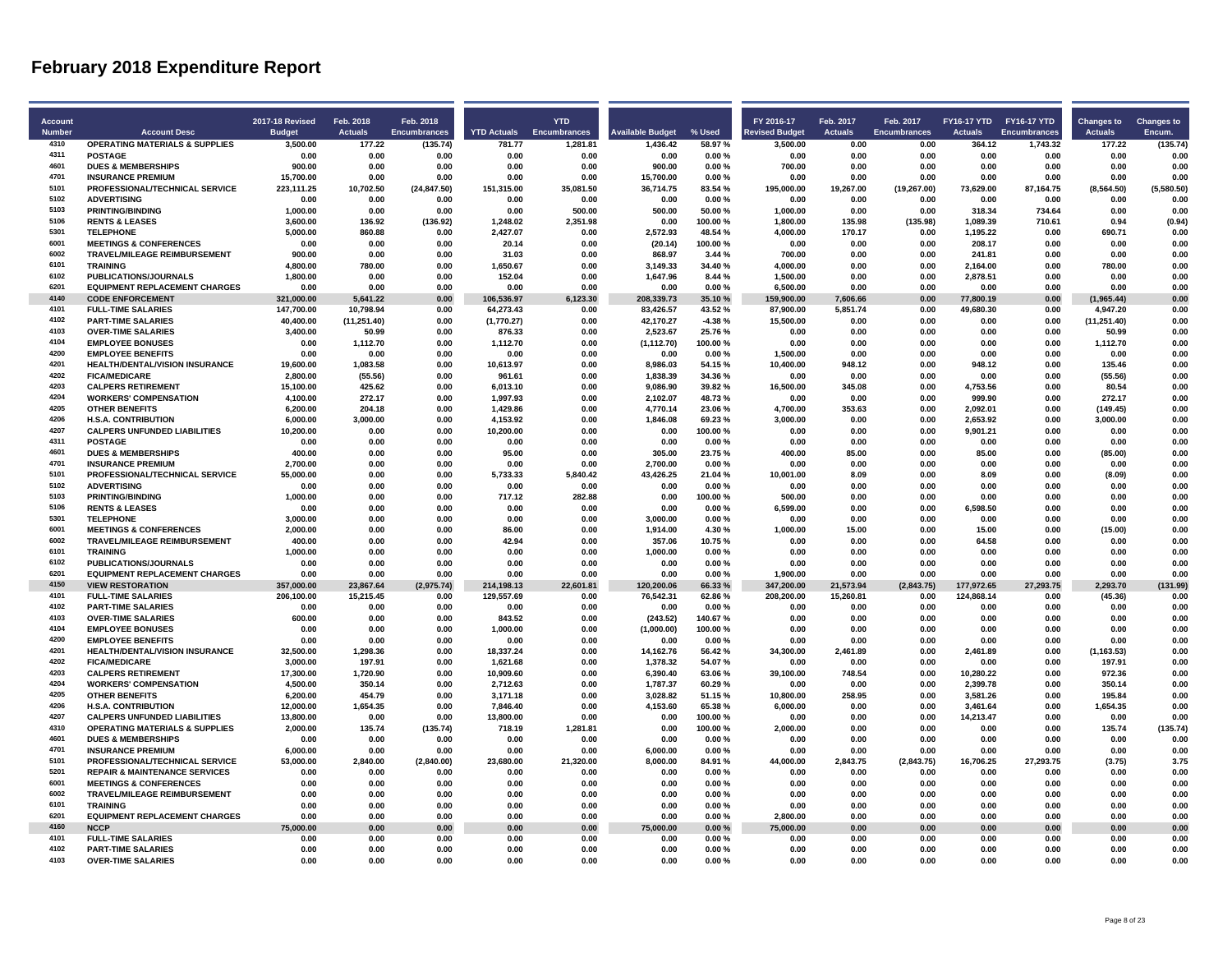| <b>Account</b> |                                                            | <b>2017-18 Revised</b> | Feb. 2018          | Feb. 2018           |                       | <b>YTD</b>          |                         |                   | FY 2016-17              | Feb. 2017         | Feb. 2017           | FY16-17 YTD FY16-17 YTD |                     | <b>Changes to</b>        | <b>Changes to</b>  |
|----------------|------------------------------------------------------------|------------------------|--------------------|---------------------|-----------------------|---------------------|-------------------------|-------------------|-------------------------|-------------------|---------------------|-------------------------|---------------------|--------------------------|--------------------|
| <b>Number</b>  | <b>Account Desc</b>                                        | <b>Budget</b>          | <b>Actuals</b>     | <b>Encumbrances</b> | <b>YTD Actuals</b>    | <b>Encumbrances</b> | <b>Available Budget</b> | % Used            | <b>Revised Budget</b>   | <b>Actuals</b>    | <b>Encumbrances</b> | <b>Actuals</b>          | <b>Encumbrances</b> | <b>Actuals</b>           | Encum.             |
| 4200           | <b>EMPLOYEE BENEFITS</b>                                   | 0.00                   | 0.00               | 0.00                | 0.00                  | 0.00                | 0.00                    | 0.00%             | 0.00                    | 0.00              | 0.00                | 0.00                    | 0.00                | 0.00                     | 0.00               |
| 5101           | PROFESSIONAL/TECHNICAL SERVICE                             | 75,000.00              | 0.00               | 0.00                | 0.00                  | 0.00                | 75.000.00               | 0.00%             | 75,000.00               | 0.00              | 0.00                | 0.00                    | 0.00                | 0.00                     | 0.00               |
| 4170           | <b>GEOLOGY</b>                                             | 150.000.00             | 14.145.00          | 0.00                | 63.677.50             | 100.466.50          | (14, 144.00)            | 109.43%           | 150.000.00              | 14.200.00         | (14.200.00)         | 79.847.50               | 70.152.50           | (55.00)                  | 14.200.00          |
| 5101           | PROFESSIONAL/TECHNICAL SERVICE                             | 150,000.00             | 14,145.00          | 0.00                | 63,677.50             | 100,466.50          | (14, 144.00)            | 109.43%           | 150,000.00              | 14,200.00         | (14, 200.00)        | 79,847.50               | 70,152.50           | (55.00)                  | 14,200.00          |
| 4180           | <b>ANIMAL CONTROL</b>                                      | 0.00                   | 0.00               | 0.00                | 0.00                  | 0.00                | 0.00                    | 0.00%             | 0.00                    | 0.00              | 0.00                | 0.00                    | 0.00                | 0.00                     | 0.00               |
| 4701           | <b>GENERAL LIABILITIES PREMIUM</b>                         | 0.00                   | 0.00               | 0.00                | 0.00                  | 0.00                | 0.00                    | 0.00%             | 0.00                    | 0.00              | 0.00                | 0.00                    | 0.00                | 0.00                     | 0.00               |
| 5101           | PROFESSIONAL/TECHNICAL SERVICE                             | 0.00                   | 0.00               | 0.00                | 0.00                  | 0.00                | 0.00                    | 0.00%             | 0.00                    | 0.00              | 0.00                | 0.00                    | 0.00                | 0.00                     | 0.00               |
| 5110           | <b>RECREATION ADMINISTRATION</b>                           | 1,214,291.08           | 54,654.57          | (1, 248.47)         | 666,635.05            | 5,810.30            | 541,845.73              | 55.38%            | 938,940.00              | 61,553.71         | (490.58)            | 487,627.81              | 58,747.12           | (6,899.14)               | (757.89)           |
| 5118           | <b>REIMBURSABLE SERVICES</b>                               | 0.00                   | 0.00               | 0.00                | 0.00                  | 0.00                | 0.00                    | 0.00%             | 0.00                    | 0.00              | 0.00                | 0.00                    | 0.00                | 0.00                     | 0.00               |
| 4101           | <b>FULL-TIME SALARIES</b>                                  | 624.300.00             | 26.174.94          | 0.00                | 327.950.75            | 0.00                | 296.349.25              | 52.53%            | 489.900.00              | 41.660.88         | 0.00                | 333.447.43              | 0.00                | (15.485.94)              | 0.00               |
| 4102           | <b>PART-TIME SALARIES</b>                                  | 102.600.00             | 7,510.12           | 0.00                | 50,312.65             | 0.00                | 52.287.35               | 49.04%            | 82,200.00               | 4,315.19          | 0.00                | 39,372.96               | 0.00                | 3,194.93                 | 0.00               |
| 4103           | <b>OVER-TIME SALARIES</b>                                  | 200.00                 | 0.00               | 0.00                | 500.10                | 0.00                | (300.10)                | 250.00%           | 1,300.00                | 0.00              | 0.00                | 0.00                    | 0.00                | 0.00                     | 0.00               |
| 4104<br>4200   | <b>EMPLOYEE BONUSES</b>                                    | 0.00                   | 2,530.90           | 0.00                | 2,530.90              | 0.00                | (2,530.90)              | 100.00%           | 0.00                    | 0.00              | 0.00                | 0.00                    | 0.00                | 2,530.90                 | 0.00               |
| 4201           | <b>EMPLOYEE BENEFITS</b><br>HEALTH/DENTAL/VISION INSURANCE | 0.00<br>74.300.00      | 0.00               | 0.00<br>0.00        | 0.00                  | 0.00<br>0.00        | 0.00                    | 0.00%             | 0.00                    | 0.00              | 0.00<br>0.00        | 0.00<br>11,653.88       | 0.00                | 0.00                     | 0.00<br>0.00       |
| 4202           | <b>FICA/MEDICARE</b>                                       | 10,500.00              | 4,828.84<br>773.52 | 0.00                | 54,080.21<br>5,567.42 | 0.00                | 20,219.79<br>4,932.58   | 72.79%<br>53.02%  | 51,200.00<br>0.00       | 7,872.68<br>0.00  | 0.00                | 0.00                    | 0.00<br>0.00        | (3,043.84)<br>773.52     | 0.00               |
| 4203           | <b>CALPERS RETIREMENT</b>                                  | 60,100.00              | 4,195.78           | 0.00                | 32,354.92             | 0.00                | 27,745.08               | 53.84%            | 76,200.00               | 2,211.90          | 0.00                | 31,205.79               | 0.00                | 1,983.88                 | 0.00               |
| 4204           | <b>WORKERS' COMPENSATION</b>                               | 16,000.00              | 1,193.89           | 0.00                | 8,415.21              | 0.00                | 7,584.79                | 52.59%            | 0.00                    | 0.00              | 0.00                | 6,549.44                | 0.00                | 1,193.89                 | 0.00               |
| 4205           | <b>OTHER BENEFITS</b>                                      | 24,900.00              | 1,325.62           | 0.00                | 10,103.90             | 0.00                | 14,796.10               | 40.58%            | 31,200.00               | 849.09            | 0.00                | 10,734.36               | 0.00                | 476.53                   | 0.00               |
| 4206           | <b>H.S.A. CONTRIBUTION</b>                                 | 14,000.00              | 911.54             | 0.00                | 4,431.12              | 0.00                | 9,568.88                | 31.65%            | 1,000.00                | 0.00              | 0.00                | 9,115.50                | 0.00                | 911.54                   | 0.00               |
| 4207           | <b>CALPERS UNFUNDED LIABILITIES</b>                        | 52.400.00              | 0.00               | 0.00                | 52.400.00             | 0.00                | 0.00                    | 100.00%           | 0.00                    | 0.00              | 0.00                | 38.974.51               | 0.00                | 0.00                     | 0.00               |
| 4310           | <b>OPERATING MATERIALS &amp; SUPPLIES</b>                  | 18.000.00              | 1,125.38           | (475.40)            | 6,305.45              | 2.514.12            | 9,180.43                | 49.00%            | 16.000.00               | 923.68            | (525.18)            | 7,307.70                | 3.062.55            | 201.70                   | 49.78              |
| 4311           | <b>POSTAGE</b>                                             | 0.00                   | 0.00               | 0.00                | 0.00                  | 0.00                | 0.00                    | 0.00%             | 0.00                    | 0.00              | 0.00                | 0.00                    | 0.00                | 0.00                     | 0.00               |
| 4601           | <b>DUES &amp; MEMBERSHIPS</b>                              | 3,600.00               | 989.00             | (720.00)            | 1,989.00              | 951.00              | 660.00                  | 81.67%            | 2,100.00                | 0.00              | 0.00                | 1,125.00                | 780.00              | 989.00                   | (720.00)           |
| 4701           | <b>INSURANCE PREMIUM</b>                                   | 18.100.00              | 0.00               | 0.00                | 0.00                  | 0.00                | 18,100.00               | 0.00%             | 0.00                    | 0.00              | 0.00                | 0.00                    | 0.00                | 0.00                     | 0.00               |
| 5101           | PROFESSIONAL/TECHNICAL SERVICE                             | 33,500.00              | 53.07              | (53.07)             | 20,725.79             | 819.51              | 11,954.70               | 64.31%            | 35,000.00               | 0.00              | 100.00              | (27, 143.80)            | 11,031.57           | 53.07                    | (153.07)           |
| 5102           | <b>ADVERTISING</b>                                         | 21.000.00              | 0.00               | 0.00                | 8.974.33              | 525.67              | 11.500.00               | 45.24%            | 1.000.00                | 0.00              | 0.00                | 0.00                    | 0.00                | 0.00                     | 0.00               |
| 5103           | <b>PRINTING/BINDING</b>                                    | 2.000.00               | 0.00               | 0.00                | 0.00                  | 0.00                | 2,000.00                | 0.00%             | 17,540.00               | 65.40             | (65.40)             | 6,522.69                | 5.973.00            | (65.40)                  | 65.40              |
| 5104           | <b>MERCHANT FEES</b>                                       | 14,000.00              | 1,344.93           | 0.00                | 8,117.33              | 0.00                | 5,882.67                | 57.98%            | 14,000.00               | 1,132.97          | 0.00                | 7,685.63                | 0.00                | 211.96                   | 0.00               |
| 5301           | <b>TELEPHONE</b>                                           | 4,000.00               | 0.00               | 0.00                | 0.00                  | 0.00                | 4,000.00                | 0.00%             | 0.00                    | 0.00              | 0.00                | 0.00                    | 0.00                | 0.00                     | 0.00               |
| 6001           | <b>MEETINGS &amp; CONFERENCES</b>                          | 14.200.00              | 1,412.54           | 0.00                | 8,424.03              | 1,000.00            | 4,775.97                | 66.37%            | 11,000.00               | 2,145.67          | 0.00                | 8,976.97                | 0.00                | (733.13)                 | 0.00               |
| 6002           | <b>TRAVEL/MILEAGE REIMBURSEMENT</b>                        | 2.000.00               | 284.50             | 0.00                | 2.495.36              | 0.00                | (495.36)                | 124.75%           | 2,000.00                | 376.25            | 0.00                | 1,591.77                | 0.00                | (91.75)                  | 0.00               |
| 6101           | <b>TRAINING</b>                                            | 1,500.00               | 0.00               | 0.00                | 325.00                | 0.00                | 1,175.00                | 21.67%            | 1,500.00                | 0.00              | 0.00                | 50.00                   | 0.00                | 0.00                     | 0.00               |
| 6102           | PUBLICATIONS/JOURNALS                                      | 500.00                 | 0.00               | 0.00                | 290.50                | 0.00                | 209.50                  | 58.00%            | 400.00                  | 0.00              | 0.00                | 457.98                  | 0.00                | 0.00                     | 0.00               |
| 6201           | <b>EQUIPMENT REPLACEMENT CHARGES</b>                       | 84.500.00              | 0.00               | 0.00                | 42.250.00             | 0.00                | 42.250.00               | 50.00%            | 6.500.00                | 0.00              | 0.00                | 0.00                    | 0.00                | 0.00                     | 0.00               |
| 8101<br>8201   | <b>EQUIPMENT &amp; FURNITURE</b>                           | 0.00                   | 0.00               | 0.00                | 0.00                  | 0.00                | 0.00                    | $0.00 \%$         | 0.00                    | 0.00              | 0.00                | 0.00                    | 0.00                | 0.00                     | 0.00               |
| 5120           | <b>VEHICLES</b><br>OTHER RECREATIONAL FACILITIES           | 18,091.08              | 0.00               | 0.00                | 18,091.08             | 0.00                | 0.00<br>53,656.07       | 100.00%           | 98,900.00               | 0.00<br>10,387.65 | 0.00                | 0.00                    | 37,900.00           | 0.00                     | 0.00               |
| 4101           | <b>FULL-TIME SALARIES</b>                                  | 79,600.00<br>0.00      | 2,775.25<br>0.00   | (2, 419.00)<br>0.00 | 25,161.64<br>4.620.44 | 782.29<br>0.00      | (4.620.44)              | 32.59%<br>100.00% | 181,550.00<br>54.000.00 | 1.002.42          | 1,500.00<br>0.00    | 93,173.99<br>8.319.25   | 7,542.78<br>0.00    | (7,612.40)<br>(1,002.42) | (3,919.00)<br>0.00 |
| 4102           | <b>PART-TIME SALARIES</b>                                  | 55,300.00              | 101.39             | 0.00                | 11,086.64             | 0.00                | 44,213.36               | 20.05%            | 66,000.00               | 8,075.68          | 0.00                | 60,227.63               | 0.00                | (7,974.29)               | 0.00               |
| 4103           | <b>OVER-TIME SALARIES</b>                                  | 0.00                   | 0.00               | 0.00                | 0.00                  | 0.00                | 0.00                    | 0.00%             | 0.00                    | 0.00              | 0.00                | 0.00                    | 0.00                | 0.00                     | 0.00               |
| 4200           | <b>EMPLOYEE BENEFITS</b>                                   | 0.00                   | 0.00               | 0.00                | 0.00                  | 0.00                | 0.00                    | 0.00%             | 2,950.00                | 0.00              | 0.00                | 0.00                    | 0.00                | 0.00                     | 0.00               |
| 4201           | <b>HEALTH/DENTAL/VISION INSURANCE</b>                      | 0.00                   | 0.00               | 0.00                | (1, 353.28)           | 0.00                | 1,353.28                | 100.00%           | 0.00                    | 0.00              | 0.00                | 0.00                    | 0.00                | 0.00                     | 0.00               |
| 4202           | <b>FICA/MEDICARE</b>                                       | 800.00                 | 7.76               | 0.00                | 1,987.91              | 0.00                | (1, 187.91)             | 248.50%           | 0.00                    | 0.00              | 0.00                | 0.00                    | 0.00                | 7.76                     | 0.00               |
| 4203           | <b>CALPERS RETIREMENT</b>                                  | 0.00                   | 0.00               | 0.00                | 1,274.11              | 0.00                | (1, 274.11)             | 100.00%           | 27,500.00               | 335.19            | 0.00                | 3,061.89                | 0.00                | (335.19)                 | 0.00               |
| 4204           | <b>WORKERS' COMPENSATION</b>                               | 1.300.00               | 2.33               | 0.00                | 922.69                | 0.00                | 377.31                  | 71.00%            | 0.00                    | 0.00              | 0.00                | 1.899.82                | 0.00                | 2.33                     | 0.00               |
| 4205           | <b>OTHER BENEFITS</b>                                      | 3.400.00               | 0.00               | 0.00                | 112.68                | 0.00                | 3,287.32                | 3.32%             | 10,700.00               | 374.65            | 0.00                | 3,357.03                | 0.00                | (374.65)                 | 0.00               |
| 4206           | <b>H.S.A. CONTRIBUTION</b>                                 | 0.00                   | 0.00               | 0.00                | 0.24                  | 0.00                | (0.24)                  | 100.00%           | 0.00                    | 0.00              | 0.00                | 0.00                    | 0.00                | 0.00                     | 0.00               |
| 4207           | <b>CALPERS UNFUNDED LIABILITIES</b>                        | 0.00                   | 0.00               | 0.00                | 0.00                  | 0.00                | 0.00                    | 0.00%             | 0.00                    | 0.00              | 0.00                | 3,944.14                | 0.00                | 0.00                     | 0.00               |
| 4310           | <b>OPERATING MATERIALS &amp; SUPPLIES</b>                  | 2.500.00               | 244 77             | 0.00                | 1,088.31              | 728.21              | 683.48                  | 72.68%            | 17,946.21               | 492.95            | 1,500.00            | 9,777.37                | 5,142.78            | (248.18)                 | (1,500.00)         |
| 4311           | <b>POSTAGE</b>                                             | 0.00                   | 0.00               | 0.00                | 0.00                  | 0.00                | 0.00                    | 0.00%             | 0.00                    | 0.00              | 0.00                | 0.00                    | 0.00                | 0.00                     | 0.00               |
| 4701           | <b>INSURANCE PREMIUM</b>                                   | 6,900.00               | 0.00               | 0.00                | 0.00                  | 0.00                | 6,900.00                | 0.00%             | 0.00                    | 0.00              | 0.00                | 0.00                    | 0.00                | 0.00                     | 0.00               |
| 5102           | <b>ADVERTISING</b>                                         | 0.00                   | 0.00               | 0.00                | 550.00                | 0.00                | (550.00)                | 100.00%           | 0.00                    | 0.00              | 0.00                | 0.00                    | 0.00                | 0.00                     | 0.00               |
| 5103           | <b>PRINTING/BINDING</b>                                    | 4,500.00               | 0.00               | 0.00                | 0.00                  | 0.00                | 4,500.00                | 0.00%             | 0.00                    | 0.00              | 0.00                | 2,158.20                | 0.00                | 0.00                     | 0.00               |
| 5106           | <b>RENTS &amp; LEASES</b>                                  | 4,900.00               | 2,419.00           | (2, 419.00)         | 4,764.92              | 54.08               | 81.00                   | 98.35%            | 2,400.00                | 0.00              | 0.00                | 0.00                    | 2,400.00            | 2,419.00                 | (2, 419.00)        |
| 5301<br>6201   | <b>TELEPHONE</b>                                           | 0.00                   | 0.00               | 0.00                | 106.98                | 0.00                | (106.98)                | 100.00%           | 53.79                   | 106.76            | 0.00                | 428.66                  | 0.00                | (106.76)                 | 0.00               |
| 5121           | <b>EQUIPMENT REPLACEMENT CHARGES</b>                       | 0.00                   | 0.00               | 0.00                | 0.00                  | 0.00                | 0.00                    | 0.00%             | 0.00                    | 0.00              | 0.00                | 0.00                    | 0.00                | 0.00                     | 0.00               |
| 4102           | <b>EASTVIEW PARK</b><br><b>PART-TIME SALARIES</b>          | 5,000.00<br>0.00       | 2,572.03           | (2,034.56)<br>0.00  | 3,097.97<br>0.00      | 1,737.85<br>0.00    | 164.18<br>0.00          | 96.72%            | 0.00<br>0.00            | 0.00<br>0.00      | 0.00<br>0.00        | 0.00<br>0.00            | 0.00<br>0.00        | 2,572.03<br>0.00         | (2,034.56)<br>0.00 |
| 4202           | <b>FICA/MEDICARE</b>                                       | 0.00                   | 0.00<br>0.00       | 0.00                | 0.00                  | 0.00                | 0.00                    | 0.00%<br>0.00%    | 0.00                    | 0.00              | 0.00                | 0.00                    | 0.00                | 0.00                     | 0.00               |
| 4203           | <b>CALPERS RETIREMENT</b>                                  | 0.00                   | 0.00               | 0.00                | 0.00                  | 0.00                | 0.00                    | 0.00%             | 0.00                    | 0.00              | 0.00                | 0.00                    | 0.00                | 0.00                     | 0.00               |
| 4204           | <b>WORKERS' COMPENSATION</b>                               | 0.00                   | 0.00               | 0.00                | 0.00                  | 0.00                | 0.00                    | 0.00%             | 0.00                    | 0.00              | 0.00                | 0.00                    | 0.00                | 0.00                     | 0.00               |
| 4310           | <b>OPERATING MATERIALS &amp; SUPPLIES</b>                  | 5,000.00               | 2,572.03           | (2,034.56)          | 3,097.97              | 1,737.85            | 164.18                  | 96.72%            | 0.00                    | 0.00              | 0.00                | 0.00                    | 0.00                | 2,572.03                 | (2,034.56)         |
| 5106           | <b>RENTS &amp; LEASES</b>                                  | 0.00                   | 0.00               | 0.00                | 0.00                  | 0.00                | 0.00                    | 0.00%             | 0.00                    | 0.00              | 0.00                | 0.00                    | 0.00                | 0.00                     | 0.00               |
| 5122           | <b>OPEN SPACE MANAGEMENT</b>                               | 148,600.00             | 7,081.90           | 0.00                | 55,718.60             | 6,743.13            | 86,138.27               | 42.03%            | 0.00                    | 0.00              | 0.00                | 0.00                    | 0.00                | 7,081.90                 | 0.00               |
| 4101           | <b>FULL-TIME SALARIES</b>                                  | 0.00                   | 0.00               | 0.00                | 0.00                  | 0.00                | 0.00                    | 0.00%             | 0.00                    | 0.00              | 0.00                | 0.00                    | 0.00                | 0.00                     | 0.00               |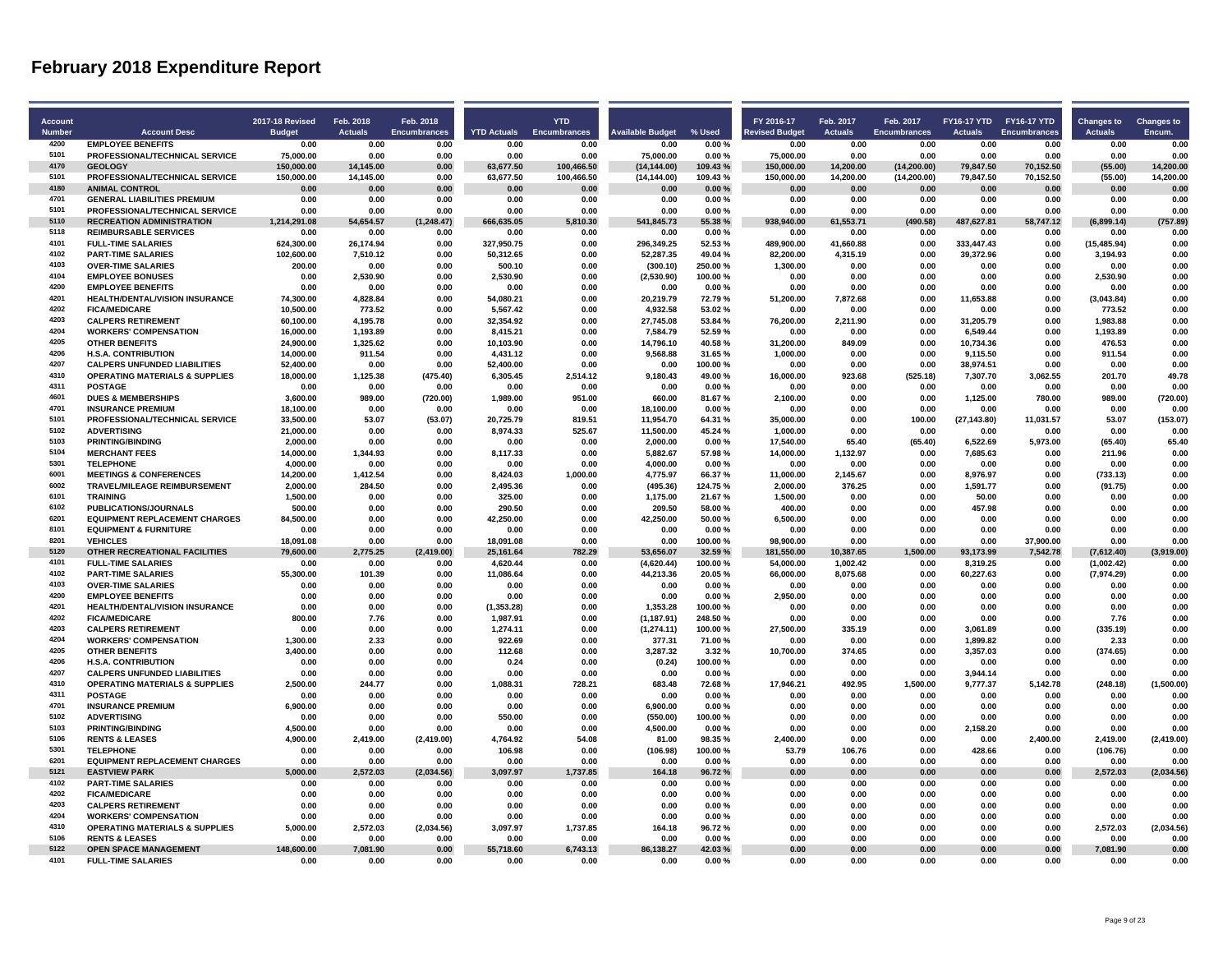| <b>Account</b> |                                                                   |                                         | Feb. 2018       | Feb. 2018           |                    | <b>YTD</b>          |                         |                   | FY 2016-17            | Feb. 2017      |                                  | FY16-17 YTD FY16-17 YTD |                     |                                     |                             |
|----------------|-------------------------------------------------------------------|-----------------------------------------|-----------------|---------------------|--------------------|---------------------|-------------------------|-------------------|-----------------------|----------------|----------------------------------|-------------------------|---------------------|-------------------------------------|-----------------------------|
| <b>Number</b>  | <b>Account Desc</b>                                               | <b>2017-18 Revised</b><br><b>Budget</b> | <b>Actuals</b>  | <b>Encumbrances</b> | <b>YTD Actuals</b> | <b>Encumbrances</b> | <b>Available Budget</b> | % Used            | <b>Revised Budget</b> | <b>Actuals</b> | Feb. 2017<br><b>Encumbrances</b> | <b>Actuals</b>          | <b>Encumbrances</b> | <b>Changes to</b><br><b>Actuals</b> | <b>Changes to</b><br>Encum. |
| 4102           | <b>PART-TIME SALARIES</b>                                         | 103.600.00                              | 4.800.98        | 0.00                | 44.612.63          | 0.00                | 58.987.37               | 43.06%            | 0.00                  | 0.00           | 0.00                             | 0.00                    | 0.00                | 4.800.98                            | 0.00                        |
| 4103           | <b>OVER-TIME SALARIES</b>                                         | 0.00                                    | 0.00            | 0.00                | 0.00               | 0.00                | 0.00                    | 0.00%             | 0.00                  | 0.00           | 0.00                             | 0.00                    | 0.00                | 0.00                                | 0.00                        |
| 4201           | HEALTH/DENTAL/VISION INSURANCE                                    | 0.00                                    | 0.00            | 0.00                | 0.00               | 0.00                | 0.00                    | 0.00%             | 0.00                  | 0.00           | 0.00                             | 0.00                    | 0.00                | 0.00                                | 0.00                        |
| 4202           | <b>FICA/MEDICARE</b>                                              | 1.500.00                                | 260.85          | 0.00                | 1.085.24           | 0.00                | 414.76                  | 72.33%            | 0.00                  | 0.00           | 0.00                             | 0.00                    | 0.00                | 260.85                              | 0.00                        |
| 4203           | <b>CALPERS RETIREMENT</b>                                         | 1.500.00                                | 110.52          | 0.00                | 438.96             | 0.00                | 1.061.04                | 29.27%            | 0.00                  | 0.00           | 0.00                             | 0.00                    | 0.00                | 110.52                              | 0.00                        |
| 4204           | <b>WORKERS' COMPENSATION</b>                                      | 2,400.00                                | 110.42          | 0.00                | 453.41             | 0.00                | 1,946.59                | 18.88%            | 0.00                  | 0.00           | 0.00                             | 0.00                    | 0.00                | 110.42                              | 0.00                        |
| 4205           | <b>OTHER BENEFITS</b>                                             | 4.900.00                                | 0.00            | 0.00                | 0.00               | 0.00                | 4.900.00                | 0.00%             | 0.00                  | 0.00           | 0.00                             | 0.00                    | 0.00                | 0.00                                | 0.00                        |
| 4206           | <b>H.S.A. CONTRIBUTION</b>                                        | 0.00                                    | 0.00            | 0.00                | 0.00               | 0.00                | 0.00                    | 0.00%             | 0.00                  | 0.00           | 0.00                             | 0.00                    | 0.00                | 0.00                                | 0.00                        |
| 4207           | <b>CALPERS UNFUNDED LIABILITIES</b>                               | 0.00                                    | 0.00            | 0.00                | 0.00               | 0.00                | 0.00                    | 0.00%             | 0.00                  | 0.00           | 0.00                             | 0.00                    | 0.00                | 0.00                                | 0.00                        |
| 4310           | <b>OPERATING MATERIALS &amp; SUPPLIES</b>                         | 31,000.00                               | 1,799.13        | 0.00                | 9,128.36           | 6,743.13            | 15,128.51               | 51.20%            | 0.00                  | 0.00           | 0.00                             | 0.00                    | 0.00                | 1,799.13                            | 0.00                        |
| 5101           | PROFESSIONAL/TECHNICAL SERVICE                                    | 1.200.00                                | 0.00            | 0.00                | 0.00               | 0.00                | 1.200.00                | 0.00%             | 0.00                  | 0.00           | 0.00                             | 0.00                    | 0.00                | 0.00                                | 0.00                        |
| 5103           | <b>PRINTING/BINDING</b>                                           | 2,500.00                                | 0.00            | 0.00                | 0.00               | 0.00                | 2,500.00                | 0.00%             | 0.00                  | 0.00           | 0.00                             | 0.00                    | 0.00                | 0.00                                | 0.00                        |
| 5130           | FRED HESSE JR. PARK                                               | 206,579.27                              | 16,642.99       | 222.61              | 137,687.93         | 701.67              | 68,189.67               | 66.99%            | 186,900.00            | 10,317.57      | 0.00                             | 98,591.70               | 197.03              | 6,325.42                            | 222.61                      |
| 4101           | <b>FULL-TIME SALARIES</b>                                         | 32,400.00                               | 2,100.00        | 0.00                | 22,770.93          | 0.00                | 9,629.07                | 70.28%            | 31,000.00             | 2,365.21       | 0.00                             | 19,621.41               | 0.00                | (265.21)                            | 0.00                        |
| 4102           | <b>PART-TIME SALARIES</b>                                         | 129,000.00                              | 11,896.02       | 0.00                | 89,389.20          | 0.00                | 39,610.80               | 69.29%            | 116,700.00            | 6,678.63       | 0.00                             | 63,054.45               | 0.00                | 5,217.39                            | 0.00                        |
| 4103           | <b>OVER-TIME SALARIES</b>                                         | 100.00                                  | 0.00            | 0.00                | 0.00               | 0.00                | 100.00                  | 0.00%             | 0.00                  | 0.00           | 0.00                             | 0.00                    | 0.00                | 0.00                                | 0.00                        |
| 4104           | <b>EMPLOYEE BONUSES</b>                                           | 0.00                                    | 0.00            | 0.00                | 0.00               | 0.00                | 0.00                    | 0.00%             | 0.00                  | 0.00           | 0.00                             | 0.00                    | 0.00                | 0.00                                | 0.00                        |
| 4200           | <b>EMPLOYEE BENEFITS</b>                                          | 0.00                                    | 0.00            | 0.00                | 0.00               | 0.00                | 0.00                    | 0.00%             | 0.00                  | 0.00           | 0.00                             | 0.00                    | 0.00                | 0.00                                | 0.00                        |
| 4201           | HEALTH/DENTAL/VISION INSURANCE                                    | 3,400.00                                | 747.02          | 0.00                | 3,624.86           | 0.00                | (224.86)                | 106.62%           | 3,400.00              | 365.96         | 0.00                             | 365.96                  | 0.00                | 381.06                              | 0.00                        |
| 4202           | <b>FICA/MEDICARE</b>                                              | 2,300.00                                | 431.61          | 0.00                | 3,118.76           | 0.00                | (818.76)                | 135.61%           | 0.00                  | 0.00           | 0.00                             | 0.00                    | 0.00                | 431.61                              | 0.00                        |
| 4203           | <b>CALPERS RETIREMENT</b>                                         | 5.400.00                                | 711.90          | 0.00                | 5.817.79           | 0.00                | (417.79)                | 107.74%           | 16.500.00             | 320.34         | 0.00                             | 3.934.73                | 0.00                | 391.56                              | 0.00                        |
| 4204           | <b>WORKERS' COMPENSATION</b>                                      | 3.700.00                                | 321.97          | 0.00                | 2,316.77           | 0.00                | 1,383.23                | 62.62%            | 0.00                  | 0.00           | 0.00                             | 1,699.84                | 0.00                | 321.97                              | 0.00                        |
| 4205           | <b>OTHER BENEFITS</b>                                             | 7,100.00                                | 24.27           | 0.00                | 520.09             | 0.00                | 6,579.91                | 7.32%             | 9,800.00              | 373.49         | 0.00                             | 3,679.75                | 0.00                | (349.22)                            | 0.00                        |
| 4206           | <b>H.S.A. CONTRIBUTION</b>                                        | 1.100.00                                | 0.00            | 0.00                | 161.53             | 0.00                | 938.47                  | 14.73%            | 1,100.00              | 0.00           | 0.00                             | 0.00                    | 0.00                | 0.00                                | 0.00                        |
| 4207           | <b>CALPERS UNFUNDED LIABILITIES</b>                               | 4.700.00                                | 0.00            | 0.00                | 4,700.00           | 0.00                | 0.00                    | 100.00%           | 0.00                  | 0.00           | 0.00                             | 5.070.01                | 0.00                | 0.00                                | 0.00                        |
| 4310           | <b>OPERATING MATERIALS &amp; SUPPLIES</b>                         | 10,979.27                               | 410.20          | 222.61              | 5,268.00           | 701.67              | 5,009.60                | 54.38%            | 6,500.00              | 213.94         | 0.00                             | 1,165.55                | 197.03              | 196.26                              | 222.61                      |
| 4701           | <b>INSURANCE PREMIUM</b>                                          | 6,400.00                                | 0.00            | 0.00                | 0.00               | 0.00                | 6,400.00                | 0.00%             | 0.00                  | 0.00           | 0.00                             | 0.00                    | 0.00                | 0.00                                | 0.00                        |
| 6201           | <b>EQUIPMENT REPLACEMENT CHARGES</b>                              | 0.00                                    | 0.00            | 0.00                | 0.00               | 0.00                | 0.00                    | 0.00%             | 1.900.00              | 0.00           | 0.00                             | 0.00                    | 0.00                | 0.00                                | 0.00                        |
| 5140           | <b>ROBERT E. RYAN PARK</b>                                        | 120,000.00                              | 5,740.40        | 152.25              | 60,486.94          | 341.96              | 59,171.10               | 50.69%            | 110,600.00            | 7,226.55       | 1,350.58                         | 63,291.33               | 1,618.09            | (1,486.15)                          | (1, 198.33)                 |
| 4101           | <b>FULL-TIME SALARIES</b>                                         | 18,500.00                               | 1,200.00        | 0.00                | 13,291.42          | 0.00                | 5,208.58                | 71.84%            | 17,700.00             | 1,351.54       | 0.00                             | 11,549.87               | 0.00                | (151.54)                            | 0.00                        |
| 4102           | <b>PART-TIME SALARIES</b>                                         | 76,600.00                               | 3,317.09        | 0.00                | 34,495.03          | 0.00                | 42,104.97               | 45.03%            | 70,700.00             | 4,949.10       | 0.00                             | 38,190.31               | 0.00                | (1,632.01)                          | 0.00                        |
| 4103           | <b>OVER-TIME SALARIES</b>                                         | 100.00                                  | 0.00            | 0.00                | 27.92              | 0.00                | 72.08                   | 28.00%            | 0.00                  | 0.00           | 0.00                             | 0.00                    | 0.00                | 0.00                                | 0.00                        |
| 4104           | <b>EMPLOYEE BONUSES</b>                                           | 0.00                                    | 0.00            | 0.00                | 0.00               | 0.00                | 0.00                    | 0.00%             | 0.00                  | 0.00           | 0.00                             | 0.00                    | 0.00                | 0.00                                | 0.00                        |
| 4200           | <b>EMPLOYEE BENEFITS</b>                                          | 0.00                                    | 0.00            | 0.00                | 0.00               | 0.00                | 0.00                    | 0.00%             | 0.00                  | 0.00           | 0.00                             | 0.00                    | 0.00                | 0.00                                | 0.00                        |
| 4201           | <b>HEALTH/DENTAL/VISION INSURANCE</b>                             | 2.000.00                                | 234.80          | 0.00                | 1.879.30           | 0.00                | 120.70                  | 93.95%            | 2.500.00              | 209.12         | 0.00                             | 209.12                  | 0.00                | 25.68                               | 0.00                        |
| 4202<br>4203   | <b>FICA/MEDICARE</b>                                              | 1,400.00                                | 122.40          | 0.00                | 1,419.63           | 0.00                | (19.63)                 | 101.43%           | 0.00                  | 0.00           | 0.00                             | 0.00                    | 0.00                | 122.40                              | 0.00                        |
| 4204           | <b>CALPERS RETIREMENT</b>                                         | 3,500.00                                | 289.12          | 0.00                | 2,743.97           | 0.00                | 756.03                  | 78.40%            | 11,100.00             | 351.42         | 0.00                             | 3,248.42                | 0.00                | (62.30)                             | 0.00                        |
| 4205           | <b>WORKERS' COMPENSATION</b><br><b>OTHER BENEFITS</b>             | 2.200.00<br>4.300.00                    | 103.92<br>13.87 | 0.00<br>0.00        | 1.030.51<br>293.95 | 0.00<br>0.00        | 1.169.49<br>4.006.05    | 46.86%<br>6.84 %  | 0.00<br>5,400.00      | 0.00<br>339.83 | 0.00<br>0.00                     | 999.90<br>2,059.26      | 0.00<br>0.00        | 103.92<br>(325.96)                  | 0.00<br>0.00                |
| 4206           |                                                                   |                                         |                 |                     |                    |                     |                         |                   |                       |                |                                  |                         |                     |                                     |                             |
| 4207           | <b>H.S.A. CONTRIBUTION</b><br><b>CALPERS UNFUNDED LIABILITIES</b> | 600.00<br>4.400.00                      | 0.00<br>0.00    | 0.00<br>0.00        | 92.30<br>4.400.00  | 0.00<br>0.00        | 507.70<br>0.00          | 15.33%<br>100.00% | 600.00<br>0.00        | 0.00<br>0.00   | 0.00<br>0.00                     | 1,500.00<br>5,296.93    | 0.00<br>0.00        | 0.00<br>0.00                        | 0.00<br>0.00                |
| 4310           | <b>OPERATING MATERIALS &amp; SUPPLIES</b>                         | 3.000.00                                | 459.20          | 152.25              | 812.91             | 341.96              | 1.845.13                | 38.50%            | 2.600.00              | 25.54          | 1,350.58                         | 237.52                  | 1.618.09            | 433.66                              | (1, 198.33)                 |
| 4701           | <b>INSURANCE PREMIUM</b>                                          | 3,400.00                                | 0.00            | 0.00                | 0.00               | 0.00                | 3,400.00                | 0.00%             | 0.00                  | 0.00           | 0.00                             | 0.00                    | 0.00                | 0.00                                | 0.00                        |
| 5150           | <b>LADERA LINDA COMMUNITY CENTER</b>                              | 99,100.00                               | 5,954.89        | 0.00                | 49,829.41          | 591.83              | 48,678.76               | 50.88%            | 90,600.00             | 5,715.93       | (12.10)                          | 45,317.05               | 106.39              | 238.96                              | 12.10                       |
| 4101           | <b>FULL-TIME SALARIES</b>                                         | 22.900.00                               | 1,712.40        | 0.00                | 16.017.30          | 0.00                | 6,882.70                | 69.94%            | 22,200.00             | 1,670.68       | 0.00                             | 13,882.79               | 0.00                | 41.72                               | 0.00                        |
| 4102           | <b>PART-TIME SALARIES</b>                                         | 51,700.00                               | 3,144.09        | 0.00                | 22,162.61          | 0.00                | 29,537.39               | 42.87%            | 46,400.00             | 1,944.94       | 0.00                             | 20,640.01               | 0.00                | 1,199.15                            | 0.00                        |
| 4103           | <b>OVER-TIME SALARIES</b>                                         | 100.00                                  | 0.00            | 0.00                | 0.00               | 0.00                | 100.00                  | 0.00%             | 0.00                  | 0.00           | 0.00                             | 0.00                    | 0.00                | 0.00                                | 0.00                        |
| 4104           | <b>EMPLOYEE BONUSES</b>                                           | 0.00                                    | 0.00            | 0.00                | 0.00               | 0.00                | 0.00                    | 0.00%             | 0.00                  | 0.00           | 0.00                             | 0.00                    | 0.00                | 0.00                                | 0.00                        |
| 4200           | <b>EMPLOYEE BENEFITS</b>                                          | 0.00                                    | 0.00            | 0.00                | 0.00               | 0.00                | 0.00                    | 0.00%             | 0.00                  | 0.00           | 0.00                             | 0.00                    | 0.00                | 0.00                                | 0.00                        |
| 4201           | HEALTH/DENTAL/VISION INSURANCE                                    | 4,400.00                                | 186.82          | 0.00                | 3,560.40           | 0.00                | 839.60                  | 80.91%            | 3,900.00              | 587.05         | 0.00                             | 587.05                  | 0.00                | (400.23)                            | 0.00                        |
| 4202           | <b>FICA/MEDICARE</b>                                              | 1.100.00                                | 104.94          | 0.00                | 647.99             | 0.00                | 452.01                  | 58.91%            | 0.00                  | 0.00           | 0.00                             | 0.00                    | 0.00                | 104.94                              | 0.00                        |
| 4203           | <b>CALPERS RETIREMENT</b>                                         | 4.700.00                                | 338.18          | 0.00                | 2.748.23           | 0.00                | 1.951.77                | 58.47%            | 9,700.00              | 1.028.48       | 0.00                             | 3.569.55                | 0.00                | (690.30)                            | 0.00                        |
| 4204           | <b>WORKERS' COMPENSATION</b>                                      | 1,700.00                                | 112.15          | 0.00                | 956.22             | 0.00                | 743.78                  | 56.24%            | 0.00                  | 0.00           | 0.00                             | 799.92                  | 0.00                | 112.15                              | 0.00                        |
| 4205           | <b>OTHER BENEFITS</b>                                             | 1,500.00                                | 49.78           | 0.00                | 346.09             | 0.00                | 1,153.91                | 23.07%            | 3,900.00              | 309.57         | 0.00                             | 966.41                  | 0.00                | (259.79)                            | 0.00                        |
| 4206           | <b>H.S.A. CONTRIBUTION</b>                                        | 1.500.00                                | 57.68           | 0.00                | 346.12             | 0.00                | 1,153.88                | 23.07%            | 0.00                  | 0.00           | 0.00                             | 0.00                    | 0.00                | 57.68                               | 0.00                        |
| 4207           | <b>CALPERS UNFUNDED LIABILITIES</b>                               | 2,700.00                                | 0.00            | 0.00                | 2,700.00           | 0.00                | 0.00                    | 100.00%           | 0.00                  | 0.00           | 0.00                             | 3.828.13                | 0.00                | 0.00                                | 0.00                        |
| 4310           | <b>OPERATING MATERIALS &amp; SUPPLIES</b>                         | 4,500.00                                | 248.85          | 0.00                | 344.45             | 591.83              | 3,563.72                | 20.80%            | 4,500.00              | 175.21         | (12.10)                          | 1,043.19                | 106.39              | 73.64                               | 12.10                       |
| 4701           | <b>INSURANCE PREMIUM</b>                                          | 2.300.00                                | 0.00            | 0.00                | 0.00               | 0.00                | 2,300.00                | 0.00%             | 0.00                  | 0.00           | 0.00                             | 0.00                    | 0.00                | 0.00                                | 0.00                        |
| 5160           | <b>ABALONE COVE SHORELINE PARK</b>                                | 98.300.00                               | 11.144.56       | (301.85)            | 88,735.41          | 3,484.52            | 6.080.07                | 93.81%            | 105.800.00            | 3.907.34       | 0.00                             | 50.900.74               | 319.86              | 7.237.22                            | (301.85)                    |
| 4102           | <b>PART-TIME SALARIES</b>                                         | 81,400.00                               | 9,349.92        | 0.00                | 74,392.93          | 0.00                | 7,007.07                | 91.39%            | 83,200.00             | 3,662.69       | 0.00                             | 44,260.56               | 0.00                | 5,687.23                            | 0.00                        |
| 4103           | <b>OVER-TIME SALARIES</b>                                         | 0.00                                    | 0.00            | 0.00                | 0.00               | 0.00                | 0.00                    | 0.00%             | 0.00                  | 0.00           | 0.00                             | 0.00                    | 0.00                | 0.00                                | 0.00                        |
| 4200           | <b>EMPLOYEE BENEFITS</b>                                          | 0.00                                    | 0.00            | 0.00                | 0.00               | 0.00                | 0.00                    | 0.00%             | 0.00                  | 0.00           | 0.00                             | 0.00                    | 0.00                | 0.00                                | 0.00                        |
| 4202           | <b>FICA/MEDICARE</b>                                              | 1,200.00                                | 582.91          | 0.00                | 4,537.67           | 0.00                | (3,337.67)              | 378.17%           | 0.00                  | 0.00           | 0.00                             | 0.00                    | 0.00                | 582.91                              | 0.00                        |
| 4203           | <b>CALPERS RETIREMENT</b>                                         | 2,500.00                                | 142.36          | 0.00                | 1,063.37           | 0.00                | 1,436.63                | 42.52%            | 12,600.00             | 132.29         | 0.00                             | 1,024.24                | 0.00                | 10.07                               | 0.00                        |
| 4204           | <b>WORKERS' COMPENSATION</b>                                      | 1.900.00                                | 215.05          | 0.00                | 1,594.83           | 0.00                | 305.17                  | 83.95%            | 0.00                  | 0.00           | 0.00                             | 949.92                  | 0.00                | 215.05                              | 0.00                        |
| 4205           | <b>OTHER BENEFITS</b>                                             | 2.900.00                                | 0.00            | 0.00                | 151.17             | 0.00                | 2.748.83                | 5.21%             | 4.100.00              | 97.14          | 0.00                             | 2.465.38                | 0.00                | (97.14)                             | 0.00                        |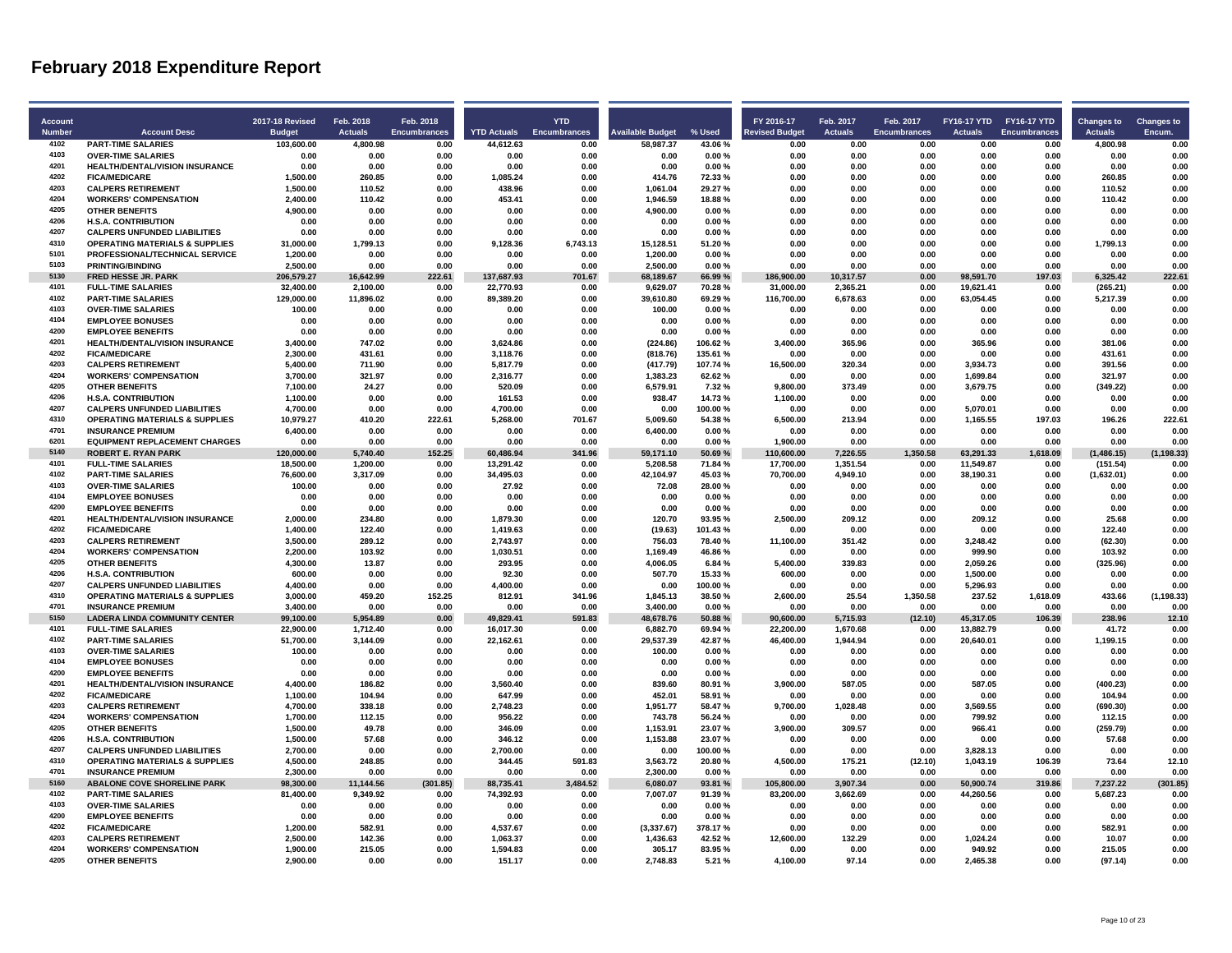| Account<br><b>Number</b> | <b>Account Desc</b>                                    | <b>2017-18 Revised</b><br><b>Budget</b> | Feb. 2018<br><b>Actuals</b> | Feb. 2018<br><b>Encumbrances</b> | <b>YTD Actuals</b>    | <b>YTD</b><br><b>Encumbrances</b> | vailable Budget    | % Used            | FY 2016-17<br><u>levised Budget</u> | Feb. 2017<br><b>Actuals</b> | Feb. 2017<br><b>Encumbrances</b> | <b>Actuals</b>        | FY16-17 YTD FY16-17 YTD<br><b>Encumbrances</b> | <b>Changes to</b><br><b>Actuals</b> | <b>Changes to</b><br>Encum. |
|--------------------------|--------------------------------------------------------|-----------------------------------------|-----------------------------|----------------------------------|-----------------------|-----------------------------------|--------------------|-------------------|-------------------------------------|-----------------------------|----------------------------------|-----------------------|------------------------------------------------|-------------------------------------|-----------------------------|
| 4207                     | <b>CALPERS UNFUNDED LIABILITIES</b>                    | 1,200.00                                | 0.00                        | 0.00                             | 1,200.00              | 0.00                              | 0.00               | 100.00%           | 0.00                                | 0.00                        | 0.00                             | 506.60                | 0.00                                           | 0.00                                | 0.00                        |
| 4310                     | <b>OPERATING MATERIALS &amp; SUPPLIES</b>              | 5.000.00                                | 637.68                      | (85.21)                          | 4,463.28              | 316.68                            | 220.04             | 95.60%            | 5.000.00                            | 15.22                       | 0.00                             | 1.694.04              | 319.86                                         | 622.46                              | (85.21)                     |
| 4701                     | <b>INSURANCE PREMIUM</b>                               | 2,200.00                                | 0.00                        | 0.00                             | 0.00                  | 0.00                              | 2,200.00           | 0.00%             | 0.00                                | 0.00                        | 0.00                             | 0.00                  | 0.00                                           | 0.00                                | 0.00                        |
| 5101                     | PROFESSIONAL/TECHNICAL SERVICE                         | 0.00                                    | 216.64                      | (216.64)                         | 1,332.16              | 3,167.84                          | (4,500.00)         | 100.00%           | 0.00                                | 0.00                        | 0.00                             | 0.00                  | 0.00                                           | 216.64                              | (216.64)                    |
| 6201                     | <b>EQUIPMENT REPLACEMENT CHARGES</b>                   | 0.00                                    | 0.00                        | 0.00                             | 0.00                  | 0.00                              | 0.00               | 0.00%             | 900.00                              | 0.00                        | 0.00                             | 0.00                  | 0.00                                           | 0.00                                | 0.00                        |
| 5170<br>4101             | <b>SPECIAL EVENTS &amp; PROGRAMS</b>                   | 218.000.00                              | 13.280.96                   | (4,664.47)                       | 118,842.15            | 19,736.70                         | 79,421.15          | 63.57%            | 214,700.00                          | 5,431.29                    | 6.869.12                         | 71.842.02             | 15,724.55                                      | 7,849.67                            | (11, 533.59)                |
| 4102                     | <b>FULL-TIME SALARIES</b>                              | 54,200.00                               | 4,159.61                    | 0.00                             | 32,364.71             | 0.00                              | 21,835.29          | 59.71%            | 52,300.00                           | 2,966.58                    | 0.00                             | 24,703.58             | 0.00                                           | 1,193.03                            | 0.00                        |
| 4103                     | <b>PART-TIME SALARIES</b><br><b>OVER-TIME SALARIES</b> | 36,800.00<br>100.00                     | 2,458.22<br>0.00            | 0.00<br>0.00                     | 13,858.09<br>136.56   | 0.00<br>0.00                      | 22,941.91          | 37.66%<br>137.00% | 10,300.00<br>100.00                 | 0.00<br>0.00                | 0.00<br>0.00                     | 3,971.57<br>0.00      | 0.00<br>0.00                                   | 2,458.22<br>0.00                    | 0.00<br>0.00                |
| 4104                     | <b>EMPLOYEE BONUSES</b>                                |                                         |                             |                                  |                       |                                   | (36.56)            |                   |                                     | 0.00                        |                                  |                       |                                                |                                     | 0.00                        |
| 4200                     | <b>EMPLOYEE BENEFITS</b>                               | 0.00<br>0.00                            | 0.00<br>0.00                | 0.00<br>0.00                     | 0.00<br>0.00          | 0.00<br>0.00                      | 0.00<br>0.00       | 0.00%<br>0.00%    | 0.00<br>0.00                        | 0.00                        | 0.00<br>0.00                     | 0.00<br>0.00          | 0.00<br>0.00                                   | 0.00<br>0.00                        | 0.00                        |
| 4201                     | HEALTH/DENTAL/VISION INSURANCE                         | 10.100.00                               | 550.48                      | 0.00                             | 8,300.30              | 0.00                              | 1,799.70           | 82.18%            | 8,200.00                            | 1,243.42                    | 0.00                             | 1,434.82              | 0.00                                           | (692.94)                            | 0.00                        |
| 4202                     | <b>FICA/MEDICARE</b>                                   | 1,300.00                                | 226.63                      | 0.00                             | 1,151.86              | 0.00                              | 148.14             | 88.62%            | 0.00                                | 0.00                        | 0.00                             | 0.00                  | 0.00                                           | 226.63                              | 0.00                        |
| 4203                     | <b>CALPERS RETIREMENT</b>                              | 5,900.00                                | 388.34                      | 0.00                             | 2,829.95              | 0.00                              | 3,070.05           | 47.97%            | 8,600.00                            | 177.98                      | 0.00                             | 2,213.30              | 0.00                                           | 210.36                              | 0.00                        |
| 4204                     | <b>WORKERS' COMPENSATION</b>                           | 2,000.00                                | 153.00                      | 0.00                             | 1,209.02              | 0.00                              | 790.98             | 60.45%            | 0.00                                | 0.00                        | 0.00                             | 699.94                | 0.00                                           | 153.00                              | 0.00                        |
| 4205                     | OTHER RENEFITS                                         | 3.500.00                                | 128.90                      | 0.00                             | 950.17                | 0.00                              | 2.549.83           | 27.14%            | 3,700.00                            | 101.06                      | 0.00                             | 1,204.38              | 0.00                                           | 27.84                               | 0.00                        |
| 4206                     | <b>H.S.A. CONTRIBUTION</b>                             | 2,900.00                                | 126.92                      | 0.00                             | 807.68                | 0.00                              | 2,092.32           | 27.86%            | 200.00                              | 0.00                        | 0.00                             | 0.00                  | 0.00                                           | 126.92                              | 0.00                        |
| 4207                     | <b>CALPERS UNFUNDED LIABILITIES</b>                    | 5.700.00                                | 0.00                        | 0.00                             | 5,700.00              | 0.00                              | 0.00               | 100.00%           | 0.00                                | 0.00                        | 0.00                             | 3,019.08              | 0.00                                           | 0.00                                | 0.00                        |
| 4310                     | <b>OPERATING MATERIALS &amp; SUPPLIES</b>              | 21.000.00                               | 404.99                      | 0.00                             | 9,133.61              | 7.064.53                          | 4.801.86           | 77.13%            | 67.000.00                           | 942.25                      | 3.029.12                         | 4.901.98              | 6.236.55                                       | (537.26)                            | (3,029.12)                  |
| 4701                     | <b>INSURANCE PREMIUM</b>                               | 2,300.00                                | 0.00                        | 0.00                             | 0.00                  | 0.00                              | 2,300.00           | $0.00 \%$         | 0.00                                | 0.00                        | 0.00                             | 0.00                  | 0.00                                           | 0.00                                | 0.00                        |
| 5101                     | PROFESSIONAL/TECHNICAL SERVICE                         | 56.200.00                               | 3,669.40                    | (3,650.00)                       | 40,317.12             | 10,272.39                         | 5,610.49           | 90.02%            | 48,341.00                           | 0.00                        | 3,430.00                         | 25,782.14             | 6,613.04                                       | 3,669.40                            | (7,080.00)                  |
| 5102                     | <b>ADVERTISING</b>                                     | 2,500.00                                | 0.00                        | 0.00                             | 0.00                  | 0.00                              | 2,500.00           | 0.00%             | 3,000.00                            | 0.00                        | 0.00                             | 0.00                  | 0.00                                           | 0.00                                | 0.00                        |
| 5103                     | <b>PRINTING/BINDING</b>                                | 7.500.00                                | 367.92                      | (367.92)                         | 1,191.53              | 808.47                            | 5.500.00           | 26.67%            | 7,500.00                            | 0.00                        | 410.00                           | 1,956.51              | 1,957.80                                       | 367.92                              | (777.92)                    |
| 5106                     | <b>RENTS &amp; LEASES</b>                              | 6,000.00                                | 646.55                      | (646.55)                         | 891.55                | 1,591.31                          | 3,517.14           | 41.38%            | 5,459.00                            | 0.00                        | 0.00                             | 1,954.72              | 917.16                                         | 646.55                              | (646.55)                    |
| 5171                     | <b>CITY RUN SPORTS &amp; ACTIVITIES</b>                | 18.700.00                               | 0.00                        | 0.00                             | 657.76                | 0.00                              | 18,042.24          | 3.52%             | 0.00                                | 0.00                        | 0.00                             | 0.00                  | 0.00                                           | 0.00                                | 0.00                        |
| 4102                     | <b>PART-TIME SALARIES</b>                              | 6.100.00                                | 0.00                        | 0.00                             | 645.23                | 0.00                              | 5,454.77           | 10.57%            | 0.00                                | 0.00                        | 0.00                             | 0.00                  | 0.00                                           | 0.00                                | 0.00                        |
| 4202                     | <b>FICA/MEDICARE</b>                                   | 100.00                                  | 0.00                        | 0.00                             | 1.67                  | 0.00                              | 98.33              | 2.00%             | 0.00                                | 0.00                        | 0.00                             | 0.00                  | 0.00                                           | 0.00                                | 0.00                        |
| 4203                     | <b>CALPERS RETIREMENT</b>                              | 0.00                                    | 0.00                        | 0.00                             | 8.03                  | 0.00                              | (8.03)             | 100.00%           | 0.00                                | 0.00                        | 0.00                             | 0.00                  | 0.00                                           | 0.00                                | 0.00                        |
| 4204                     | <b>WORKERS' COMPENSATION</b>                           | 100.00                                  | 0.00                        | 0.00                             | 2.83                  | 0.00                              | 97.17              | 3.00%             | 0.00                                | 0.00                        | 0.00                             | 0.00                  | 0.00                                           | 0.00                                | 0.00                        |
| 4205                     | <b>OTHER BENEFITS</b>                                  | 400.00                                  | 0.00                        | 0.00                             | 0.00                  | 0.00                              | 400.00             | 0.00%             | 0.00                                | 0.00                        | 0.00                             | 0.00                  | 0.00                                           | 0.00                                | 0.00                        |
| 4310                     | <b>OPERATING MATERIALS &amp; SUPPLIES</b>              | 10.000.00                               | 0.00                        | 0.00                             | 0.00                  | 0.00                              | 10,000.00          | 0.00%             | 0.00                                | 0.00                        | 0.00                             | 0.00                  | 0.00                                           | 0.00                                | 0.00                        |
| 5103                     | <b>PRINTING/BINDING</b>                                | 2.000.00                                | 0.00                        | 0.00                             | 0.00                  | 0.00                              | 2.000.00           | 0.00%             | 0.00                                | 0.00                        | 0.00                             | 0.00                  | 0.00                                           | 0.00                                | 0.00                        |
| 5172                     | <b>VOLUNTEER PROGRAM</b>                               | 0.00                                    | 0.00                        | 0.00                             | 0.00                  | 0.00                              | 0.00               | 0.00%             | 0.00                                | 0.00                        | 0.00                             | 0.00                  | 0.00                                           | 0.00                                | 0.00                        |
| 4310                     | <b>OPERATING MATERIALS &amp; SUPPLIES</b>              | 0.00                                    | 0.00                        | 0.00                             | 0.00                  | 0.00                              | 0.00               | 0.00%             | 0.00                                | 0.00                        | 0.00                             | 0.00                  | 0.00                                           | 0.00                                | 0.00                        |
| 5180                     | POINT VICENTE INTER. CENTER                            | 425,300.00                              | 35,139.77                   | (379.36)                         | 297,874.46            | 5,766.21                          | 121,659.33         | 71.39%            | 413,250.00                          | 29,012.31                   | 1,597.07                         | 265,671.56            | 22,856.63                                      | 6,127.46                            | (1,976.43)                  |
| 0140                     | <b>INVENTORY - HELD FOR RESALE</b>                     | 0.00                                    | 0.00                        | 0.00                             | 0.00                  | 0.00                              | 0.00               | 0.00%             | 0.00                                | 0.00                        | 0.00                             | 0.00                  | 0.00                                           | 0.00                                | 0.00                        |
| 4101                     | <b>FULL-TIME SALARIES</b>                              | 77,900.00                               | 11,053.68                   | 0.00                             | 86,630.94             | 0.00                              | (8,730.94)         | 111.21%           | 130,100.00                          | 10,135.48                   | 0.00                             | 71,736.10             | 0.00                                           | 918.20                              | 0.00                        |
| 4102                     | <b>PART-TIME SALARIES</b>                              | 192,800.00                              | 13,568.89                   | 0.00                             | 112,399.39            | 0.00                              | 80,400.61          | 58.30%            | 128,800.00                          | 13,417.18                   | 0.00                             | 110,328.62            | 0.00                                           | 151.71                              | 0.00                        |
| 4103                     | <b>OVER-TIME SALARIES</b>                              | 0.00                                    | 0.00                        | 0.00                             | 497.47                | 0.00                              | (497.47)           | 100.00%           | 0.00                                | 0.00                        | 0.00                             | 0.00                  | 0.00                                           | 0.00                                | 0.00                        |
| 4104<br>4200             | <b>EMPLOYEE BONUSES</b>                                | 0.00                                    | 0.00                        | 0.00                             | 0.00                  | 0.00                              | 0.00               | 0.00%             | 0.00                                | 0.00                        | 0.00                             | 0.00                  | 0.00                                           | 0.00                                | 0.00                        |
| 4201                     | <b>EMPLOYEE BENEFITS</b>                               | 0.00                                    | 0.00                        | 0.00                             | 0.00                  | 0.00                              | 0.00               | 0.00%             | 2,950.00                            | 0.00                        | 0.00                             | 0.00                  | 0.00                                           | 0.00                                | 0.00                        |
| 4202                     | HEALTH/DENTAL/VISION INSURANCE<br><b>FICA/MEDICARE</b> | 11,700.00<br>3.900.00                   | 1,574.64<br>520.60          | 0.00<br>0.00                     | 10,714.62<br>4.048.84 | 0.00<br>0.00                      | 985.38<br>(148.84) | 91.58%<br>103.82% | 11,200.00<br>0.00                   | 1,321.07<br>0.00            | 0.00<br>0.00                     | 1,321.07<br>0.00      | 0.00<br>0.00                                   | 253.57<br>520.60                    | 0.00<br>0.00                |
| 4203                     | <b>CALPERS RETIREMENT</b>                              | 16,400.00                               |                             | 0.00                             | 14,890.89             | 0.00                              | 1,509.11           |                   |                                     |                             | 0.00                             |                       | 0.00                                           | 783.47                              | 0.00                        |
| 4204                     | <b>WORKERS' COMPENSATION</b>                           | 6,200.00                                | 1,901.79<br>566.69          | 0.00                             | 4,221.56              | 0.00                              | 1,978.44           | 90.80%<br>68.10%  | 36,500.00<br>0.00                   | 1,118.32<br>0.00            | 0.00                             | 13,292.55<br>2,649.76 | 0.00                                           | 566.69                              | 0.00                        |
| 4205                     | <b>OTHER BENEFITS</b>                                  | 6,900.00                                | 394.20                      | 0.00                             | 2,420.83              | 0.00                              | 4,479.17           | 35.09%            | 13,400.00                           | 401.59                      | 0.00                             | 4,825.05              | 0.00                                           | (7.39)                              | 0.00                        |
| 4206                     | <b>H.S.A. CONTRIBUTION</b>                             | 0.00                                    | 230.76                      | 0.00                             | 1.961.58              | 0.00                              | (1,961.58)         | 100.00%           | 0.00                                | 0.00                        | 0.00                             | 865.38                | 0.00                                           | 230.76                              | 0.00                        |
| 4207                     | <b>CALPERS UNFUNDED LIABILITIES</b>                    | 10,600.00                               | 0.00                        | 0.00                             | 10,600.00             | 0.00                              | 0.00               | 100.00%           | 0.00                                | 0.00                        | 0.00                             | 16,032.15             | 0.00                                           | 0.00                                | 0.00                        |
| 4310                     | <b>OPERATING MATERIALS &amp; SUPPLIES</b>              | 31,500.00                               | 581.18                      | (379.36)                         | 8,143.74              | 5,174.87                          | 18,181.39          | 42.28%            | 80,700.00                           | 2,618.67                    | 1,597.07                         | 43,784.03             | 22,287.71                                      | (2,037.49)                          | (1,976.43)                  |
| 4311                     | <b>POSTAGE</b>                                         | 0.00                                    | 0.00                        | 0.00                             | 0.00                  | 0.00                              | 0.00               | 0.00%             | 0.00                                | 0.00                        | 0.00                             | 0.00                  | 0.00                                           | 0.00                                | 0.00                        |
| 4312                     | <b>INVENTORY</b>                                       | 58.000.00                               | 4,020.81                    | 0.00                             | 40,049.39             | 0.00                              | 17,950.61          | 69.05%            | 0.00                                | 0.00                        | 0.00                             | 0.00                  | 0.00                                           | 4,020.81                            | 0.00                        |
| 4601                     | <b>DUES &amp; MEMBERSHIPS</b>                          | 0.00                                    | 0.00                        | 0.00                             | 0.00                  | 0.00                              | 0.00               | 0.00%             | 0.00                                | 0.00                        | 0.00                             | 540.00                | 0.00                                           | 0.00                                | 0.00                        |
| 4701                     | <b>INSURANCE PREMIUM</b>                               | 8,100.00                                | 0.00                        | 0.00                             | 0.00                  | 0.00                              | 8,100.00           | 0.00%             | 0.00                                | 0.00                        | 0.00                             | 0.00                  | 0.00                                           | 0.00                                | 0.00                        |
| 5101                     | PROFESSIONAL/TECHNICAL SERVICE                         | 0.00                                    | 0.00                        | 0.00                             | 0.00                  | 0.00                              | 0.00               | 0.00%             | 0.00                                | 0.00                        | 0.00                             | 0.00                  | 0.00                                           | 0.00                                | 0.00                        |
| 5102                     | <b>ADVERTISING</b>                                     | 0.00                                    | 0.00                        | 0.00                             | 0.00                  | 0.00                              | 0.00               | 0.00%             | 0.00                                | 0.00                        | 0.00                             | 0.00                  | 0.00                                           | 0.00                                | 0.00                        |
| 5103                     | <b>PRINTING/BINDING</b>                                | 0.00                                    | 0.00                        | 0.00                             | 208.66                | 591.34                            | (800.00)           | 100.00%           | 800.00                              | 0.00                        | 0.00                             | 231.08                | 568.92                                         | 0.00                                | 0.00                        |
| 5106                     | <b>RENTS &amp; LEASES</b>                              | 500.00                                  | 0.00                        | 0.00                             | 0.00                  | 0.00                              | 500.00             | 0.00%             | 500.00                              | 0.00                        | 0.00                             | 0.00                  | 0.00                                           | 0.00                                | 0.00                        |
| 6001                     | <b>MEETINGS &amp; CONFERENCES</b>                      | 500.00                                  | 689.69                      | 0.00                             | 821.63                | 0.00                              | (321.63)           | 164.40%           | 500.00                              | 0.00                        | 0.00                             | 0.00                  | 0.00                                           | 689.69                              | 0.00                        |
| 6002                     | TRAVEL/MILEAGE REIMBURSEMENT                           | 300.00                                  | 36.84                       | 0.00                             | 264.92                | 0.00                              | 35.08              | 88.33%            | 300.00                              | 0.00                        | 0.00                             | 65.77                 | 0.00                                           | 36.84                               | 0.00                        |
| 6101                     | <b>TRAINING</b>                                        | 0.00                                    | 0.00                        | 0.00                             | 0.00                  | 0.00                              | 0.00               | 0.00%             | 0.00                                | 0.00                        | 0.00                             | 0.00                  | 0.00                                           | 0.00                                | 0.00                        |
| 6102                     | PUBLICATIONS/JOURNALS                                  | 0.00                                    | 0.00                        | 0.00                             | 0.00                  | 0.00                              | 0.00               | 0.00%             | 0.00                                | 0.00                        | 0.00                             | 0.00                  | 0.00                                           | 0.00                                | 0.00                        |
| 6201                     | <b>EQUIPMENT REPLACEMENT CHARGES</b>                   | 0.00                                    | 0.00                        | 0.00                             | 0.00                  | 0.00                              | 0.00               | 0.00%             | 7,500.00                            | 0.00                        | 0.00                             | 0.00                  | 0.00                                           | 0.00                                | 0.00                        |
| 5190                     | <b>REACH</b>                                           | 63,500.00                               | 5,112.17                    | 0.00                             | 34,181.09             | 0.00                              | 29,318.91          | 53.83%            | 41,300.00                           | 3,139.80                    | 0.00                             | 26,674.94             | 0.00                                           | 1,972.37                            | 0.00                        |
| 4101                     | <b>FULL-TIME SALARIES</b>                              | 0.00                                    | 0.00                        | 0.00                             | 0.00                  | 0.00                              | 0.00               | 0.00%             | 0.00                                | 0.00                        | 0.00                             | 0.00                  | 0.00                                           | 0.00                                | 0.00                        |
| 4102                     | <b>PART-TIME SALARIES</b>                              | 43.900.00                               | 3,424.59                    | 0.00                             | 23.656.72             | 0.00                              | 20.243.28          | 53.89%            | 25,900.00                           | 2,160.60                    | 0.00                             | 16.765.12             | 0.00                                           | 1,263.99                            | 0.00                        |
| 4103                     | <b>OVER-TIME SALARIES</b>                              | 0.00                                    | 0.00                        | 0.00                             | 0.00                  | 0.00                              | 0.00               | 0.00%             | 0.00                                | 0.00                        | 0.00                             | 0.00                  | 0.00                                           | 0.00                                | 0.00                        |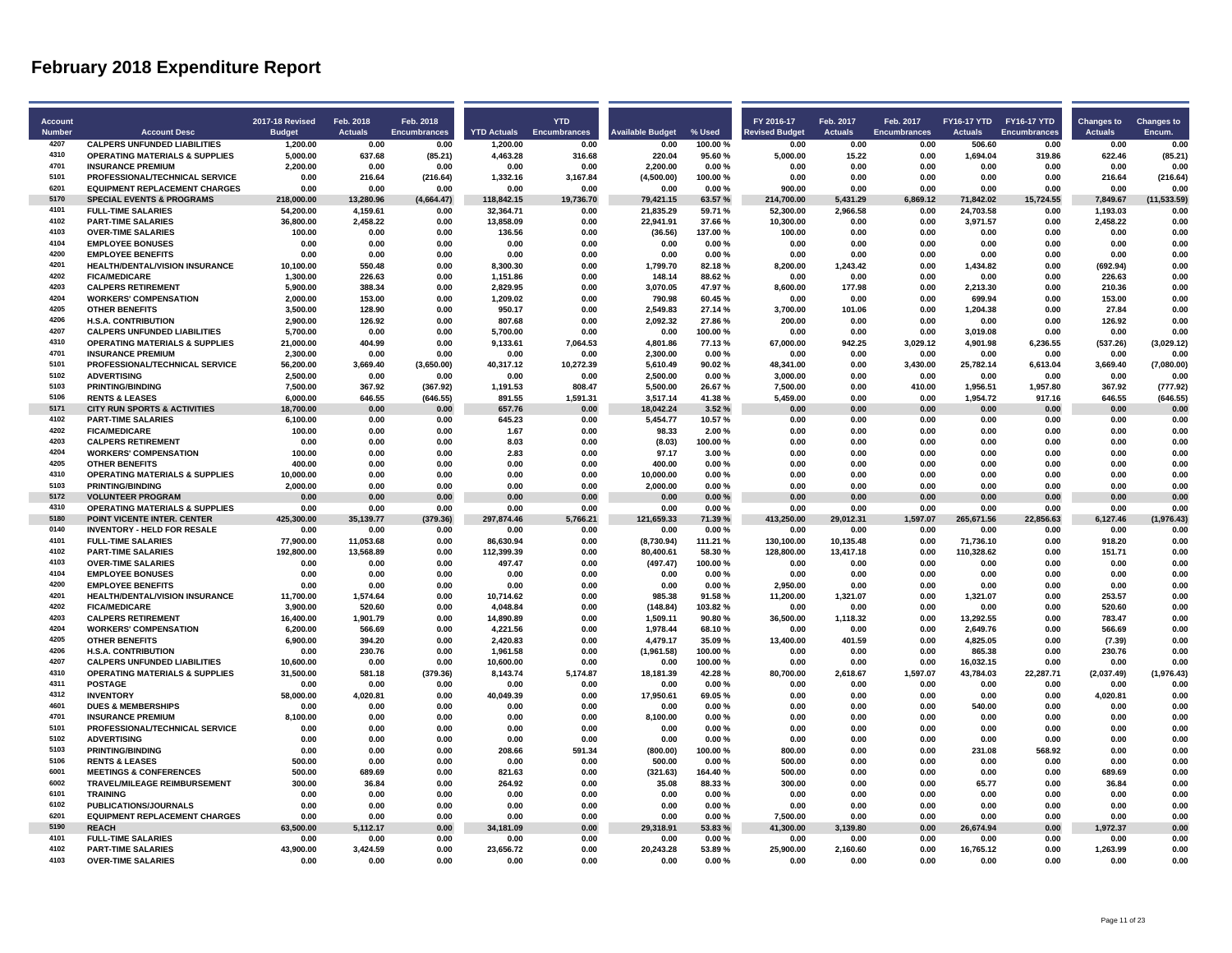|                          |                                                                      |                                  |                             |                           |                      | <b>YTD</b>                   |                         |                    |                                     |                             |                                  |                                           |                      |                                     |                             |
|--------------------------|----------------------------------------------------------------------|----------------------------------|-----------------------------|---------------------------|----------------------|------------------------------|-------------------------|--------------------|-------------------------------------|-----------------------------|----------------------------------|-------------------------------------------|----------------------|-------------------------------------|-----------------------------|
| Account<br><b>Number</b> | <b>Account Desc</b>                                                  | 2017-18 Revised<br><b>Budget</b> | Feb. 2018<br><b>Actuals</b> | Feb. 2018<br>Encumbrances | <b>YTD Actuals</b>   | Encumbrances                 | <b>Available Budget</b> | % Used             | FY 2016-17<br><b>Revised Budget</b> | Feb. 2017<br><b>Actuals</b> | Feb. 2017<br><b>Encumbrances</b> | FY16-17 YTD FY16-17 YTD<br><b>Actuals</b> | Encumbrances         | <b>Changes to</b><br><b>Actuals</b> | <b>Changes to</b><br>Encum. |
| 4200                     | <b>EMPLOYEE BENEFITS</b>                                             | 0.00                             | 0.00                        | 0.00                      | 0.00                 | 0.00                         | 0.00                    | 0.00%              | 0.00                                | 0.00                        | 0.00                             | 0.00                                      | 0.00                 | 0.00                                | 0.00                        |
| 4202                     | <b>FICA/MEDICARE</b>                                                 | 600.00                           | 156.22                      | 0.00                      |                      | 0.00                         |                         | 185.50%            | 0.00                                | 0.00                        | 0.00                             |                                           | 0.00                 | 156.22                              | 0.00                        |
| 4203                     | <b>CALPERS RETIREMENT</b>                                            | 2,400.00                         | 129.71                      | 0.00                      | 1,112.51<br>864.55   | 0.00                         | (512.51)<br>1,535.45    | 36.04%             | 3,800.00                            | 75.78                       | 0.00                             | 0.00                                      | 0.00                 | 53.93                               | 0.00                        |
| 4204                     | <b>WORKERS' COMPENSATION</b>                                         | 1,000.00                         | 78.75                       | 0.00                      | 567.54               | 0.00                         | 432.46                  | 56.80%             | 0.00                                | 0.00                        | 0.00                             | 1,269.87<br>299.98                        | 0.00                 | 78.75                               | 0.00                        |
| 4205                     | <b>OTHER BENEFITS</b>                                                | 1.300.00                         | 0.00                        | 0.00                      | 7.47                 | 0.00                         | 1,292.53                | 0.54 %             | 1,300.00                            | 79.75                       | 0.00                             | 457.96                                    | 0.00                 | (79.75)                             | 0.00                        |
| 4207                     | <b>CALPERS UNFUNDED LIABILITIES</b>                                  | 3,000.00                         | 0.00                        | 0.00                      | 3,000.00             | 0.00                         | 0.00                    | 100.00%            | 0.00                                | 0.00                        | 0.00                             | 2,933.46                                  | 0.00                 | 0.00                                | 0.00                        |
| 4310                     | <b>OPERATING MATERIALS &amp; SUPPLIES</b>                            | 10,300.00                        | 997.92                      | 0.00                      | 4,647.32             | 0.00                         |                         | 45.12%             | 10,000.00                           | 823.67                      | 0.00                             | 4,689.03                                  | 0.00                 | 174.25                              | 0.00                        |
| 4311                     | <b>POSTAGE</b>                                                       | 0.00                             | 0.00                        | 0.00                      | 0.00                 | 0.00                         | 5,652.68<br>0.00        | 0.00%              | 0.00                                | 0.00                        | 0.00                             | 0.00                                      | 0.00                 | 0.00                                | 0.00                        |
| 4601                     | <b>DUES &amp; MEMBERSHIPS</b>                                        | 0.00                             | 0.00                        | 0.00                      | 0.00                 | 0.00                         | 0.00                    | 0.00%              | 0.00                                | 0.00                        | 0.00                             | 0.00                                      | 0.00                 | 0.00                                | 0.00                        |
| 4701                     |                                                                      |                                  |                             |                           |                      |                              |                         |                    |                                     |                             |                                  |                                           |                      |                                     |                             |
| 5102                     | <b>INSURANCE PREMIUM</b><br><b>ADVERTISING</b>                       | 700.00<br>0.00                   | 0.00<br>0.00                | 0.00<br>0.00              | 0.00<br>0.00         | 0.00<br>0.00                 | 700.00<br>0.00          | 0.00%<br>0.00%     | 0.00<br>0.00                        | 0.00<br>0.00                | 0.00<br>0.00                     | 0.00<br>0.00                              | 0.00<br>0.00         | 0.00<br>0.00                        | 0.00<br>0.00                |
| 5103                     | <b>PRINTING/BINDING</b>                                              | 0.00                             | 0.00                        | 0.00                      | 0.00                 |                              | 0.00                    |                    | 0.00                                | 0.00                        | 0.00                             | 0.00                                      | 0.00                 | 0.00                                | 0.00                        |
| 5106                     |                                                                      |                                  |                             |                           |                      | 0.00                         |                         | 0.00%              |                                     | 0.00                        |                                  |                                           |                      |                                     |                             |
| 6001                     | <b>RENTS &amp; LEASES</b><br><b>MEETINGS &amp; CONFERENCES</b>       | 0.00<br>0.00                     | 0.00<br>324.98              | 0.00<br>0.00              | 0.00<br>324.98       | 0.00<br>0.00                 | 0.00                    | 0.00%<br>100.00%   | 0.00<br>0.00                        | 0.00                        | 0.00<br>0.00                     | 0.00<br>0.00                              | 0.00<br>0.00         | 0.00<br>324.98                      | 0.00<br>0.00                |
| 6002                     | <b>TRAVEL/MILEAGE REIMBURSEMENT</b>                                  | 300.00                           | 0.00                        | 0.00                      | 0.00                 | 0.00                         | (324.98)<br>300.00      | 0.00%              | 300.00                              | 0.00                        | 0.00                             | 259.52                                    | 0.00                 | 0.00                                | 0.00                        |
| 6101                     | <b>TRAINING</b>                                                      |                                  |                             | 0.00                      |                      | 0.00                         |                         |                    |                                     | 0.00                        | 0.00                             |                                           | 0.00                 |                                     | 0.00                        |
| 6102                     |                                                                      | 0.00                             | 0.00                        |                           | 0.00                 |                              | 0.00                    | 0.00%              | 0.00                                |                             |                                  | 0.00                                      |                      | 0.00                                |                             |
| 6201                     | <b>PUBLICATIONS/JOURNALS</b><br><b>EQUIPMENT REPLACEMENT CHARGES</b> | 0.00                             | 0.00                        | 0.00                      | 0.00                 | 0.00                         | 0.00                    | 0.00%              | 0.00                                | 0.00                        | 0.00                             | 0.00                                      | 0.00                 | 0.00                                | 0.00                        |
| 5210                     |                                                                      | 0.00                             | 0.00                        | 0.00                      | 0.00                 | 0.00                         | 0.00                    | 0.00%              | 0.00                                | 0.00                        | 0.00                             | 0.00                                      | 0.00                 | 0.00                                | 0.00                        |
| 4101                     | <b>SUPPORT SERVICES</b>                                              | 26.000.00                        | 1.645.68                    | 0.00                      | 34,417.19            | 0.00                         | (8, 417.19)             | 132.37%            | 79,200.00                           | 5,162.43                    | 0.00                             | 44.263.83                                 | 0.00                 | (3,516.75)                          | 0.00                        |
|                          | <b>FULL-TIME SALARIES</b>                                            | 15,600.00                        | 1,120.18                    | 0.00                      | 10,471.55            | 0.00                         | 5,128.45                | 67.13%             | 14,900.00                           | 1,128.94                    | 0.00                             | 9,367.71                                  | 0.00                 | (8.76)                              | 0.00                        |
| 4102<br>4103             | <b>PART-TIME SALARIES</b><br><b>OVER-TIME SALARIES</b>               | 0.00<br>0.00                     | 89.70<br>0.00               | 0.00<br>0.00              | 11,736.17<br>0.00    | 0.00<br>0.00                 | (11, 736.17)<br>0.00    | 100.00%<br>0.00%   | 49,400.00<br>0.00                   | 2,768.50<br>0.00            | 0.00<br>0.00                     | 23,602.36<br>0.00                         | 0.00<br>0.00         | (2,678.80)<br>0.00                  | 0.00<br>0.00                |
| 4104                     |                                                                      |                                  |                             | 0.00                      |                      |                              |                         |                    |                                     | 0.00                        |                                  | 0.00                                      |                      |                                     | 0.00                        |
| 4200                     | <b>EMPLOYEE BONUSES</b>                                              | 0.00                             | 0.00                        |                           | 0.00                 | 0.00                         | 0.00                    | 0.00%              | 0.00                                |                             | 0.00                             |                                           | 0.00                 | 0.00                                |                             |
| 4201                     | <b>EMPLOYEE BENEFITS</b>                                             | 0.00                             | 0.00                        | 0.00                      | 0.00                 | 0.00                         | 0.00                    | 0.00%              | 0.00                                | 0.00                        | 0.00                             | 0.00                                      | 0.00                 | 0.00                                | 0.00                        |
| 4202                     | HEALTH/DENTAL/VISION INSURANCE                                       | 3,100.00                         | 203.94                      | 0.00                      | 2,833.42             | 0.00                         | 266.58                  | 91.39%             | 2,400.00                            | 402.70                      | 0.00                             | 594.10                                    | 0.00                 | (198.76)                            | 0.00                        |
| 4203                     | <b>FICA/MEDICARE</b>                                                 | 200.00                           | 17.93                       | 0.00                      | 585.44               | 0.00                         | (385.44)                | 292.50%            | 0.00                                | 0.00                        | 0.00                             | 0.00                                      | 0.00                 | 17.93                               | 0.00                        |
|                          | <b>CALPERS RETIREMENT</b>                                            | 1,300.00                         | 91.07                       | 0.00                      | 1,433.54             | 0.00                         | (133.54)                | 110.31%            | 8,000.00                            | 789.55                      | 0.00                             | 2,661.35                                  | 0.00                 | (698.48)                            | 0.00                        |
| 4204                     | <b>WORKERS' COMPENSATION</b>                                         | 300.00                           | 28.05                       | 0.00                      | 462.96               | 0.00                         | (162.96)                | 154.33%            | 0.00                                | 0.00                        | 0.00                             | 799.92                                    | 0.00                 | 28.05                               | 0.00                        |
| 4205<br>4206             | <b>OTHER BENEFITS</b>                                                | 600.00                           | 37.11                       | 0.00                      | 325.06               | 0.00                         | 274.94                  | 54.17%             | 4,300.00                            | 72.74                       | 0.00                             | 1,252.37                                  | 0.00                 | (35.63)                             | 0.00                        |
|                          | <b>H.S.A. CONTRIBUTION</b>                                           | 1,100.00                         | 57.70                       | 0.00                      | 5,469.05             | 0.00                         | (4,369.05)              | 497.18%            | 200.00                              | 0.00                        | 0.00                             | 2,076.84                                  | 0.00                 | 57.70                               | 0.00                        |
| 4207<br>4701             | <b>CALPERS UNFUNDED LIABILITIES</b>                                  | 1,100.00                         | 0.00                        | 0.00                      | 1,100.00             | 0.00                         | 0.00                    | 100.00%            | 0.00                                | 0.00                        | 0.00                             | 3,909.18                                  | 0.00                 | 0.00                                | 0.00                        |
| 6110                     | <b>INSURANCE PREMIUM</b><br><b>SHERIFF CONTRACT</b>                  | 2,700.00                         | 0.00<br>0.00                | 0.00                      | 0.00<br>3.359.916.45 | 0.00                         | 2,700.00<br>0.00        | 0.00%              | 0.00<br>5.369.200.00                | 0.00<br>444.220.95          | 0.00                             | 0.00<br>2,280,946.55                      | 0.00<br>2,403,653.45 | 0.00<br>(444, 220.95)               | 0.00<br>444,220.95          |
| 5101                     | PROFESSIONAL/TECHNICAL SERVICE                                       | 6,135,200.00<br>6,135,200.00     | 0.00                        | 0.00<br>0.00              | 3,359,916.45         | 2,775,283.55<br>2,775,283.55 | 0.00                    | 100.00%<br>100.00% | 5,369,200.00                        | 444,220.95                  | (444, 220.95)<br>(444, 220.95)   | 2,280,946.55                              | 2,403,653.45         | (444, 220.95)                       | 444,220.95                  |
| 6120                     | <b>SPECIAL PROGRAMS</b>                                              | 1,867,423.68                     | 22,689.44                   | (13, 282.67)              | 276,787.14           | 683,410.21                   | 907,226.33              | 51.42%             | 2,031,430.00                        | 32,261.82                   | (32, 848.25)                     | 467,470.41                                | 640,764.79           | (9,572.38)                          | 19,565.58                   |
| 4101                     | <b>FULL-TIME SALARIES</b>                                            | 64,500.00                        | 4,819.54                    | 0.00                      | 40,907.31            | 0.00                         | 23.592.69               | 63.42%             | 71,700.00                           | 0.00                        | 0.00                             | 0.00                                      | 0.00                 | 4.819.54                            | 0.00                        |
| 4102                     | <b>PART-TIME SALARIES</b>                                            | 0.00                             | 0.00                        | 0.00                      | 0.00                 | 0.00                         | 0.00                    | 0.00%              | 0.00                                | 0.00                        | 0.00                             | 0.00                                      | 0.00                 | 0.00                                | 0.00                        |
| 4103                     | <b>OVER-TIME SALARIES</b>                                            | 0.00                             | 0.00                        | 0.00                      | 361.46               | 0.00                         | (361.46)                | 100.00%            | 0.00                                | 0.00                        | 0.00                             | 0.00                                      | 0.00                 | 0.00                                | 0.00                        |
| 4200                     | <b>EMPLOYEE BENEFITS</b>                                             | 0.00                             | 0.00                        | 0.00                      | 0.00                 | 0.00                         | 0.00                    | 0.00%              | 0.00                                | 0.00                        | 0.00                             | 0.00                                      | 0.00                 | 0.00                                | 0.00                        |
| 4201                     | <b>HEALTH/DENTAL/VISION INSURANCE</b>                                | 400.00                           | 718.42                      | 0.00                      | 6,468.96             | 0.00                         | (6,068.96)              | 1617.25%           | 9,200.00                            | 28.88                       | 0.00                             | 28.88                                     | 0.00                 | 689.54                              | 0.00                        |
| 4202                     | <b>FICA/MEDICARE</b>                                                 | 900.00                           | 64.90                       | 0.00                      | 544.97               | 0.00                         | 355.03                  | 60.56%             | 0.00                                | 0.00                        | 0.00                             | 0.00                                      | 0.00                 | 64.90                               | 0.00                        |
| 4203                     | <b>CALPERS RETIREMENT</b>                                            | 4,200.00                         | 314.86                      | 0.00                      | 2,672.47             | 0.00                         | 1,527.53                | 63.62%             | 5,200.00                            | 0.00                        | 0.00                             | 0.00                                      | 0.00                 | 314.86                              | 0.00                        |
| 4204                     | <b>WORKERS' COMPENSATION</b>                                         | 1.400.00                         | 111.00                      | 0.00                      | 1,053.81             | 0.00                         | 346.19                  | 75.29%             | 0.00                                | 0.00                        | 0.00                             | 849.92                                    | 0.00                 | 111.00                              | 0.00                        |
| 4205                     | <b>OTHER BENEFITS</b>                                                | 3,100.00                         | 236.25                      | 0.00                      | 1,329.87             | 0.00                         | 1,770.13                | 42.90%             | 3,200.00                            | 0.00                        | 0.00                             | 0.00                                      | 0.00                 | 236.25                              | 0.00                        |
| 4206                     | <b>H.S.A. CONTRIBUTION</b>                                           | 0.00                             | 230.76                      | 0.00                      | 461.52               | 0.00                         | (461.52)                | 100.00%            | 3,000.00                            | 0.00                        | 0.00                             | 0.00                                      | 0.00                 | 230.76                              | 0.00                        |
| 4310                     | <b>OPERATING MATERIALS &amp; SUPPLIES</b>                            | 221,957.00                       | 664.01                      | (264.27)                  | 89,217.63            | 84,771.76                    | 47,967.61               | 78.39%             | 694,930.00                          | (1,896.82)                  | 0.00                             | 298,143.27                                | 228,506.72           | 2,560.83                            | (264.27)                    |
| 4311                     | <b>POSTAGE</b>                                                       | 0.00                             | 0.00                        | 0.00                      | 0.00                 | 0.00                         | 0.00                    | 0.00%              | 0.00                                | 0.00                        | 0.00                             | 0.00                                      | 0.00                 | 0.00                                | 0.00                        |
| 4601                     | <b>DUES &amp; MEMBERSHIPS</b>                                        | 0.00                             | 0.00                        | 0.00                      | 0.00                 | 0.00                         | 0.00                    | 0.00%              | 0.00                                | 0.00                        | 0.00                             | 0.00                                      | 0.00                 | 0.00                                | 0.00                        |
| 4701                     | <b>INSURANCE PREMIUM</b>                                             | 1,500.00                         | 0.00                        | 0.00                      | 0.00                 | 0.00                         | 1,500.00                | 0.00%              | 0.00                                | 0.00                        | 0.00                             | 0.00                                      | 0.00                 | 0.00                                | 0.00                        |
| 4901                     | <b>MISC. EXPENSES</b>                                                | 691,500.00                       | 0.00                        | 0.00                      | 0.00                 | 491.500.00                   | 200,000.00              | 71.08%             | 660.000.00                          | 155.00                      | 0.00                             | 155.00                                    | 0.00                 | (155.00)                            | 0.00                        |
| 5101                     | PROFESSIONAL/TECHNICAL SERVICE                                       | 50,266.68                        | 900.00                      | (207.03)                  | 10,070.89            | 6,382.82                     | 33,812.97               | 32.73%             | 5,000.00                            | 2,122.56                    | (1,222.56)                       | 6,493.10                                  | 40,521.62            | (1,222.56)                          | 1,015.53                    |
| 5102                     | <b>ADVERTISING</b>                                                   | 0.00                             | 0.00                        | 0.00                      | 0.00                 | 0.00                         | 0.00                    | 0.00%              | 0.00                                | 0.00                        | 0.00                             | 0.00                                      | 0.00                 | 0.00                                | 0.00                        |
| 5103                     | <b>PRINTING/BINDING</b>                                              | 4,000.00                         | 0.00                        | 0.00                      | 0.00                 | 0.00                         | 4,000.00                | 0.00%              | 4,000.00                            | 0.00                        | 0.00                             | 0.00                                      | 0.00                 | 0.00                                | 0.00                        |
| 5111                     | <b>PUBLIC SAFETY - TRAFFIC</b>                                       | 16,000.00                        | 0.00                        | 0.00                      | 0.00                 | 0.00                         | 16,000.00               | 0.00%              | 16,000.00                           | 1,836.94                    | (1,836.94)                       | 1,836.94                                  | 14,163.06            | (1,836.94)                          | 1,836.94                    |
| 5112                     | <b>PUBLIC SAFETY - COASTAL</b>                                       | 39,000.00                        | 0.00                        | 0.00                      | 960.20               | 38,039.80                    | 0.00                    | 100.00%            | 39,000.00                           | 0.00                        | 0.00                             | 9,572.57                                  | 29,427.43            | 0.00                                | 0.00                        |
| 5113                     | PUBLIC SAFETY- WESTERN                                               | 8,000.00                         | 2,546.44                    | (2,546.44)                | 6,113.26             | 1,886.74                     | 0.00                    | 100.00%            | 8,000.00                            | 0.00                        | 0.00                             | 36.75                                     | 7,963.25             | 2,546.44                            | (2, 546.44)                 |
| 5114                     | <b>PUBLIC SAFETY - SUMMER</b>                                        | 10,000.00                        | 0.00                        | 0.00                      | 0.00                 | 0.00                         | 10,000.00               | 0.00%              | 10,000.00                           | 0.00                        | 0.00                             | 45.94                                     | 9,954.06             | 0.00                                | 0.00                        |
| 5115                     | PUBLIC SAFETY - SUPPLEMENTAL                                         | 53,000.00                        | 10,264.93                   | (10, 264.93)              | 52,274.23            | 725.77                       | 0.00                    | 100.00%            | 53,000.00                           | 0.00                        | 0.00                             | 3,563.41                                  | 11,436.59            | 10,264.93                           | (10, 264.93)                |
| 5116                     | <b>PUBLIC SAFETY - PRESERVE</b>                                      | 567,000.00                       | 0.00                        | 0.00                      | 0.00                 | 0.00                         | 567,000.00              | 0.00%              | 440,200.00                          | 29,788.75                   | (29, 788.75)                     | 142,272.50                                | 297,927.50           | (29,788.75)                         | 29,788.75                   |
| 5201                     | <b>REPAIR &amp; MAINTENANCE SERVICES</b>                             | 0.00                             | 0.00                        | 0.00                      | 0.00                 | 0.00                         | 0.00                    | 0.00%              | 1,000.00                            | 0.00                        | 0.00                             | 135.44                                    | 864.56               | 0.00                                | 0.00                        |
| 5301                     | <b>TELEPHONE</b>                                                     | 10,000.00                        | 1,818.33                    | 0.00                      | 4,103.88             | 0.00                         | 5,896.12                | 41.04%             | 8,000.00                            | 226.51                      | 0.00                             | 4,336.69                                  | 0.00                 | 1,591.82                            | 0.00                        |
| 6001                     | <b>MEETINGS &amp; CONFERENCES</b>                                    | 0.00                             | 0.00                        | 0.00                      | 0.00                 | 0.00                         | 0.00                    | 0.00%              | 0.00                                | 0.00                        | 0.00                             | 0.00                                      | 0.00                 | 0.00                                | 0.00                        |
| 6002                     | <b>TRAVEL/MILEAGE REIMBURSEMENT</b>                                  | 0.00                             | 0.00                        | 0.00                      | 0.00                 | 0.00                         | 0.00                    | 0.00%              | 0.00                                | 0.00                        | 0.00                             | 0.00                                      | 0.00                 | 0.00                                | 0.00                        |
| 6101                     | <b>TRAINING</b>                                                      | 0.00                             | n nn                        | 0.00                      | 0.00                 | 0.00                         | 0.00                    | 0.00%              | 0.00                                | 0.00                        | 0.00                             | 0.00                                      | 0.00                 | 0.00                                | 0.00                        |
| 6102                     | PUBLICATIONS/JOURNALS                                                | 0.00                             | 0.00                        | 0.00                      | 0.00                 | 0.00                         | 0.00                    | 0.00%              | 0.00                                | 0.00                        | 0.00                             | 0.00                                      | 0.00                 | 0.00                                | 0.00                        |
| 6201                     | <b>EQUIPMENT REPLACEMENT CHARGES</b>                                 | 700.00                           | 0.00                        | 0.00                      | 350.00               | 0.00                         | 350.00                  | 50.00%             | 0.00                                | 0.00                        | 0.00                             | 0.00                                      | 0.00                 | 0.00                                | 0.00                        |
|                          |                                                                      |                                  |                             |                           |                      |                              |                         |                    |                                     |                             |                                  |                                           |                      |                                     |                             |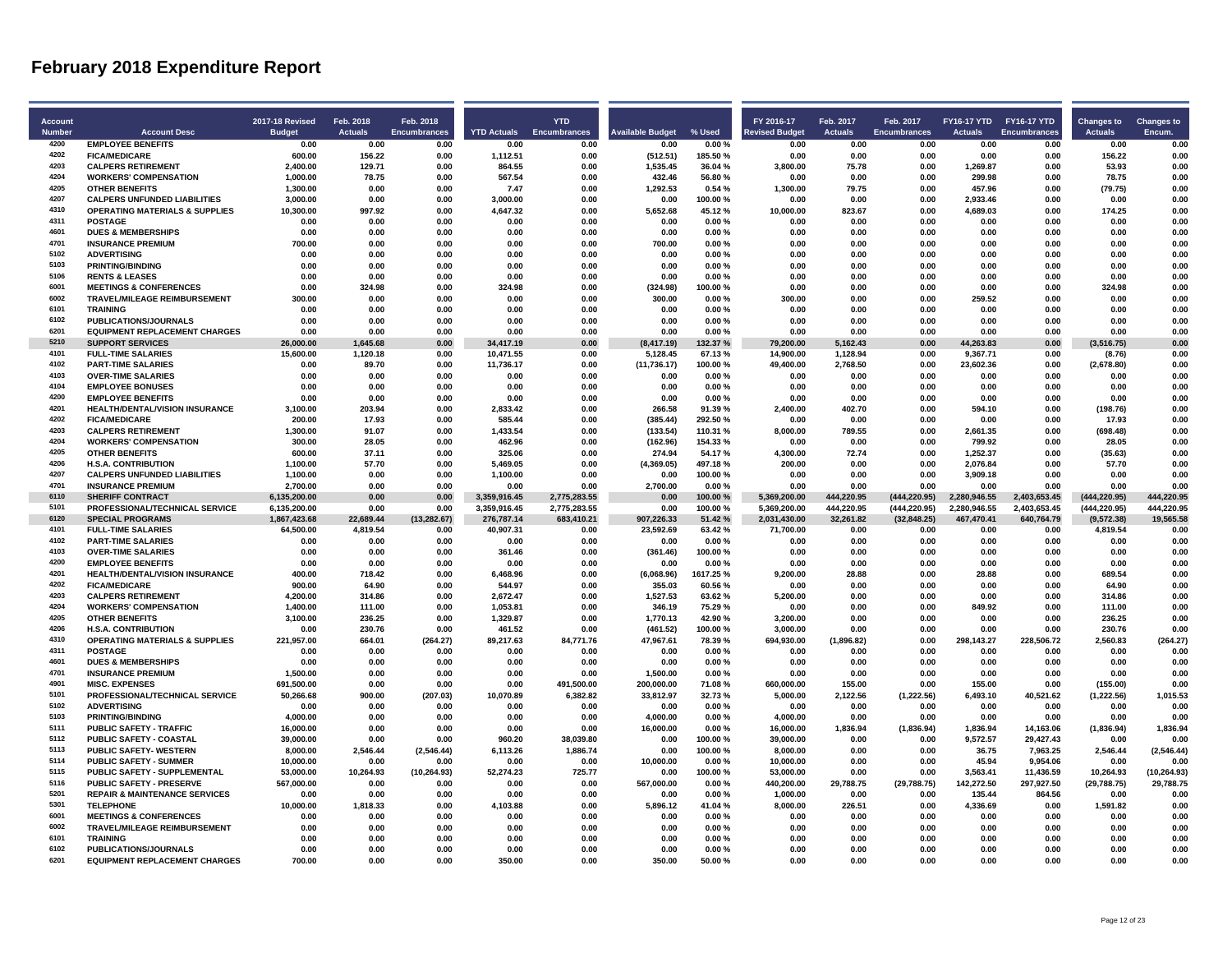| Account       |                                                                          | <b>2017-18 Revised</b> | Feb. 2018          | Feb. 2018           |                    | <b>YTD</b>          |                         |                  | FY 2016-17            | Feb. 2017          | Feb. 2017             |                      | FY16-17 YTD FY16-17 YTD | <b>Changes to</b>     | <b>Changes to</b>  |
|---------------|--------------------------------------------------------------------------|------------------------|--------------------|---------------------|--------------------|---------------------|-------------------------|------------------|-----------------------|--------------------|-----------------------|----------------------|-------------------------|-----------------------|--------------------|
| <b>Number</b> | <b>Account Desc</b>                                                      | <b>Budget</b>          | <b>Actuals</b>     | <b>Encumbrances</b> | <b>YTD Actuals</b> | <b>Encumbrances</b> | <b>Available Budget</b> | % Used           | <b>Revised Budget</b> | <b>Actuals</b>     | <b>Encumbrances</b>   | <b>Actuals</b>       | Encumbrances            | <b>Actuals</b>        | Encum.             |
| 8201          | <b>VEHICLES</b>                                                          | 120,000.00             | 0.00               | 0.00                | 59,896.68          | 60,103.32           | 0.00                    | 100.00%          | 0.00                  | 0.00               | 0.00                  | 0.00                 | 0.00                    | 0.00                  | 0.00               |
| 6130          | <b>ANIMAL CONTROL</b>                                                    | 136.000.00             | 3.850.00           | (3,850.00)          | 58,730.58          | 92,675.42           | (15, 406.00)            | 111.33%          | 117.000.00            | 10.330.21          | (8.462.71)            | 58.571.87            | 71,647.95               | (6,480.21)            | 4.612.71           |
| 4101          | <b>FULL-TIME SALARIES</b>                                                | 0.00                   | 0.00               | 0.00                | 0.00               | 0.00                | 0.00                    | 0.00%            | 0.00                  | 0.00               | 0.00                  | 0.00                 | 0.00                    | 0.00                  | 0.00               |
| 4102          | <b>PART-TIME SALARIES</b>                                                | 0.00                   | 0.00               | 0.00                | 0.00               | 0.00                | 0.00                    | 0.00%            | 0.00                  | 0.00               | 0.00                  | 0.00                 | 0.00                    | 0.00                  | 0.00               |
| 4103          | <b>OVER-TIME SALARIES</b>                                                | 0.00                   | 0.00               | 0.00                | 0.00               | 0.00                | 0.00                    | 0.00%            | 0.00                  | 0.00               | 0.00                  | 0.00                 | 0.00                    | 0.00                  | 0.00               |
| 4200          | <b>EMPLOYEE BENEFITS</b>                                                 | 0.00                   | 0.00               | 0.00                | 0.00               | 0.00                | 0.00                    | 0.00%            | 0.00                  | 0.00               | 0.00                  | 0.00                 | 0.00                    | 0.00                  | 0.00               |
| 4310          | <b>OPERATING MATERIALS &amp; SUPPLIES</b>                                | 0.00                   | 0.00               | 0.00                | 0.00               | 0.00                | 0.00                    | 0.00%            | 0.00                  | 0.00               | 0.00                  | 0.00                 | 0.00                    | 0.00                  | 0.00               |
| 4311          | <b>POSTAGE</b>                                                           | 0.00                   | 0.00               | 0.00                | 0.00               | 0.00                | 0.00                    | 0.00%            | 0.00                  | 0.00               | 0.00                  | 0.00                 | 0.00                    | 0.00                  | 0.00               |
| 4601          | <b>DUES &amp; MEMBERSHIPS</b>                                            | 0.00                   | 0.00               | 0.00                | 0.00               | 0.00                | 0.00                    | 0.00%            | 0.00                  | 0.00               | 0.00                  | 0.00                 | 0.00                    | 0.00                  | 0.00               |
| 4701          | <b>INSURANCE PREMIUM</b>                                                 | 0.00                   | 0.00               | 0.00                | 2.748.36           | 0.00                | (2.748.36)              | 100.00%          | 0.00                  | 0.00               | 0.00                  | 0.00                 | 0.00                    | 0.00                  | 0.00               |
| 4901          | <b>MISC. EXPENSES</b>                                                    | 0.00                   | 0.00               | 0.00                | 0.00               | 0.00                | 0.00                    | 0.00%            | 0.00                  | 0.00               | 0.00                  | 0.00                 | 0.00                    | 0.00                  | 0.00               |
| 5101          | PROFESSIONAL/TECHNICAL SERVICE                                           | 136,000.00             | 3,850.00           | (3,850.00)          | 55,982.22          | 92,675.42           | (12,657.64)             | 109.31%          | 117,000.00            | 10,330.21          | (8,462.71)            | 58,571.87            | 71,647.95               | (6,480.21)            | 4,612.71           |
| 5102          | <b>ADVERTISING</b>                                                       | 0.00                   | 0.00               | 0.00                | 0.00               | 0.00                | 0.00                    | 0.00%            | 0.00                  | 0.00               | 0.00                  | 0.00                 | 0.00                    | 0.00                  | 0.00               |
| 5103          | <b>PRINTING/BINDING</b>                                                  | 0.00<br>0.00           | 0.00               | 0.00<br>0.00        | 0.00<br>0.00       | 0.00<br>0.00        | 0.00<br>0.00            | 0.00%<br>0.00%   | 0.00<br>0.00          | 0.00<br>n nn       | 0.00<br>0.00          | 0.00<br>0.00         | 0.00                    | 0.00                  | 0.00               |
| 6001<br>6002  | <b>MEETINGS &amp; CONFERENCES</b><br><b>TRAVEL/MILEAGE REIMBURSEMENT</b> |                        | 0.00               | 0.00                | 0.00               |                     |                         |                  | 0.00                  | 0.00               |                       |                      | 0.00                    | 0.00                  | 0.00<br>0.00       |
| 6101          | <b>TRAINING</b>                                                          | 0.00<br>0.00           | 0.00<br>0.00       | 0.00                | 0.00               | 0.00<br>0.00        | 0.00<br>0.00            | 0.00%<br>0.00%   | 0.00                  | 0.00               | 0.00<br>0.00          | 0.00<br>0.00         | 0.00<br>0.00            | 0.00<br>0.00          | 0.00               |
| 6102          | <b>PUBLICATIONS/JOURNALS</b>                                             | 0.00                   | 0.00               | 0.00                | 0.00               | 0.00                | 0.00                    | 0.00%            | 0.00                  | n nn               | 0.00                  | 0.00                 | 0.00                    | 0.00                  | 0.00               |
| 6201          | <b>EQUIPMENT REPLACEMENT CHARGES</b>                                     | 0.00                   | 0.00               | 0.00                | 0.00               | 0.00                | 0.00                    | 0.00%            | 0.00                  | 0.00               | 0.00                  | 0.00                 | 0.00                    | 0.00                  | 0.00               |
| 6140          | <b>NEIGHBORHOOD WATCH</b>                                                | 0.00                   | 0.00               | 0.00                | 0.00               | 0.00                | 0.00                    | 0.00%            | 0.00                  | 0.00               | 0.00                  | 0.00                 | 0.00                    | 0.00                  | 0.00               |
| 4310          | <b>OPERATING MATERIALS &amp; SUPPLIES</b>                                | 0.00                   | 0.00               | 0.00                | 0.00               | 0.00                | 0.00                    | 0.00%            | 0.00                  | n nn               | 0.OO                  | 0.00                 | 0.00                    | 0.00                  | 0.00               |
| 5101          | PROFESSIONAL/TECHNICAL SERVICE                                           | 0.00                   | 0.00               | 0.00                | 0.00               | 0.00                | 0.00                    | 0.00%            | 0.00                  | 0.00               | 0.00                  | 0.00                 | 0.00                    | 0.00                  | 0.00               |
| 6001          | <b>MEETINGS &amp; CONFERENCES</b>                                        | 0.00                   | 0.00               | 0.00                | 0.00               | 0.00                | 0.00                    | 0.00%            | 0.00                  | 0.00               | 0.00                  | 0.00                 | 0.00                    | 0.00                  | 0.00               |
| 8110          | <b>GRANT ADMINISTRATION</b>                                              | 0.00                   | 0.00               | 0.00                | 0.00               | 0.00                | 0.00                    | 0.00%            | 0.00                  | 0.00               | 0.00                  | 0.00                 | 0.00                    | 0.00                  | 0.00               |
| 8001          | <b>ADA IMPROVE - PROF/TECH</b>                                           | 0.00                   | 0.00               | 0.00                | 0.00               | 0.00                | 0.00                    | 0.00%            | 0.00                  | 0.00               | 0.00                  | 0.00                 | 0.00                    | 0.00                  | 0.00               |
| 8810          | <b>ADA IMPROVEMENTS</b>                                                  | 0.00                   | 0.00               | 0.00                | 0.00               | 0.00                | 0.00                    | 0.00%            | 0.00                  | 0.00               | 0.00                  | 0.00                 | 0.00                    | 0.00                  | 0.00               |
| 8001          | <b>ADA IMPROVE - PROF/TECH</b>                                           | 0.00                   | 0.00               | 0.00                | 0.00               | 0.00                | 0.00                    | 0.00%            | 0.00                  | 0.00               | 0.00                  | 0.00                 | 0.00                    | 0.00                  | 0.00               |
| 9101          | <b>EMERGENCY OPERATION CENTER</b>                                        | 0.00                   | 0.00               | 0.00                | 0.00               | 0.00                | 0.00                    | 0.00%            | 0.00                  | 0.00               | 0.00                  | 0.00                 | 0.00                    | 0.00                  | 0.00               |
| 4310          | <b>OPERATING MATERIALS &amp; SUPPLIES</b>                                | 0.00                   | 0.00               | 0.00                | 0.00               | 0.00                | 0.00                    | 0.00%            | 0.00                  | 0.00               | 0.00                  | 0.00                 | 0.00                    | 0.00                  | 0.00               |
| 4401          | <b>COMPUTERS</b>                                                         | 0.00                   | 0.00               | 0.00                | 0.00               | 0.00                | 0.00                    | 0.00%            | 0.00                  | 0.00               | 0.00                  | 0.00                 | 0.00                    | 0.00                  | 0.00               |
| 4901          | <b>MISC. EXPENSES</b>                                                    | 0.00                   | 0.00               | 0.00                | 0.00               | 0.00                | 0.00                    | 0.00%            | 0.00                  | 0.00               | 0.00                  | 0.00                 | 0.00                    | 0.00                  | 0.00               |
| 5100          | PROFESSIONAL/TECHNICAL SERVICE                                           | 0.00                   | 0.00               | 0.00                | 0.00               | 0.00                | 0.00                    | 0.00%            | 0.00                  | 0.00               | 0.00                  | 0.00                 | 0.00                    | 0.00                  | 0.00               |
| 5106          | <b>RENTS &amp; LEASES</b>                                                | 0.00                   | 0.00               | 0.00                | 0.00               | 0.00                | 0.00                    | 0.00%            | 0.00                  | 0.00               | 0.00                  | 0.00                 | 0.00                    | 0.00                  | 0.00               |
| 5201          | <b>REPAIR &amp; MAINTENANCE SERVICES</b>                                 | 0.00                   | 0.00               | 0.00                | 0.00               | 0.00                | 0.00                    | 0.00%            | 0.00                  | 0.00               | 0.00                  | 0.00                 | 0.00                    | 0.00                  | 0.00               |
| 8101          | <b>EQUIPMENT &amp; FURNITURE</b>                                         | 0.00                   | 0.00               | 0.00                | 0.00               | 0.00                | 0.00                    | 0.00%            | 0.00                  | 0.00               | 0.00                  | 0.00                 | 0.00                    | 0.00                  | 0.00               |
| 8201          | <b>VEHICLES</b>                                                          | 0.00                   | 0.00               | 0.00                | 0.00               | 0.00                | 0.00                    | 0.00%            | 0.00                  | 0.00               | 0.00                  | 0.00                 | 0.00                    | 0.00                  | 0.00               |
| 8801          | <b>INFRASTRUCTURES</b>                                                   | 0.00                   | 0.00               | 0.00                | 0.00               | 0.00                | 0.00                    | 0.00%            | 0.00                  | 0.00               | 0.00                  | 0.00                 | 0.00                    | 0.00                  | 0.00               |
| 8802<br>202   | <b>OTHER IMPROVEMENTS</b>                                                | 0.00<br>1.847.718.42   | 0.00<br>112,380.15 | 0.00                | 0.00<br>942,979.54 | 0.00<br>644,353.07  | 0.00                    | 0.00%            | 0.00<br>1.980.883.00  | 0.00<br>251,592.44 | 0.00                  | 0.00                 | 0.00<br>687,051.69      | 0.00<br>(139, 212.29) | 0.00<br>106.029.76 |
| 0000          | <b>GAS TAX</b><br><b>UNASSIGNED</b>                                      | 0.00                   | 0.00               | (98,086.98)<br>0.00 | 0.00               | 0.00                | 260,385.81<br>0.00      | 85.91 %<br>0.00% | 0.00                  | 0.00               | (204, 116.74)<br>0.00 | 1,200,379.08<br>0.00 | 0.00                    | 0.00                  | 0.00               |
| 9330          | TRANSFER - INFRASTRUCTURE                                                | 0.00                   | 0.00               | 0.00                | 0.00               | 0.00                | 0.00                    | 0.00%            | 0.00                  | 0.00               | 0.00                  | 0.00                 | 0.00                    | 0.00                  | 0.00               |
| 3120          | <b>TRAFFIC SAFETY</b>                                                    | 10,000.00              | 3,698.57           | (2, 137.60)         | 19,707.38          | 647.77              | (10, 355.15)            | 203.55%          | 18,500.00             | 91,656.42          | (90,000.00)           | 100,097.21           | 0.00                    | (87, 957.85)          | 87.862.40          |
| 4101          | <b>FULL-TIME SALARIES</b>                                                | 0.00                   | 0.00               | 0.00                | 0.00               | 0.00                | 0.00                    | 0.00%            | 0.00                  | 0.00               | 0.00                  | 0.00                 | 0.00                    | 0.00                  | 0.00               |
| 4102          | <b>PART-TIME SALARIES</b>                                                | 0.00                   | 0.00               | 0.00                | 0.00               | 0.00                | 0.00                    | 0.00%            | 0.00                  | 0.00               | 0.00                  | 0.00                 | 0.00                    | 0.00                  | 0.00               |
| 4103          | <b>OVER-TIME SALARIES</b>                                                | 0.00                   | 0.00               | 0.00                | 0.00               | 0.00                | 0.00                    | 0.00%            | 0.00                  | 0.00               | 0.00                  | 0.00                 | 0.00                    | 0.00                  | 0.00               |
| 4200          | <b>EMPLOYEE BENEFITS</b>                                                 | 0.00                   | 0.00               | 0.00                | 0.00               | 0.00                | 0.00                    | 0.00%            | 0.00                  | 0.00               | 0.00                  | 0.00                 | 0.00                    | 0.00                  | 0.00               |
| 5101          | PROFESSIONAL/TECHNICAL SERVICE                                           | 0.00                   | 0.00               | 0.00                | 0.00               | 0.00                | 0.00                    | 0.00%            | 8.500.00              | 0.00               | 0.00                  | 0.00                 | 0.00                    | 0.00                  | 0.00               |
| 5201          | <b>REPAIR &amp; MAINTENANCE SERVICES</b>                                 | 10.000.00              | 2,137.60           | (2, 137.60)         | 9.352.23           | 647.77              | 0.00                    | 100.00%          | 10,000.00             | 0.00               | 0.00                  | (41.14)              | 0.00                    | 2,137.60              | (2, 137.60)        |
| 5304          | <b>ELECTRIC</b>                                                          | 0.00                   | 1,560.97           | 0.00                | 10,355.15          | 0.00                | (10, 355.15)            | 100.00%          | 0.00                  | 1,656.42           | 0.00                  | 10,138.35            | 0.00                    | (95.45)               | 0.00               |
| 8802          | <b>OTHER IMPROVEMENTS</b>                                                | 0.00                   | 0.00               | 0.00                | 0.00               | 0.00                | 0.00                    | 0.00%            | 0.00                  | 90.000.00          | (90.000.00)           | 90.000.00            | 0.00                    | (90.000.00)           | 90.000.00          |
| 3170          | <b>STREET PAVEMENT MAINTENANCE</b>                                       | 245,000.00             | 448.00             | (448.00)            | 133,454.15         | 111,545.85          | 0.00                    | 100.00%          | 245,000.00            | 63,201.40          | (73, 201.40)          | 142,537.65           | 92,462.35               | (62, 753.40)          | 72.753.40          |
| 4101          | <b>FULL-TIME SALARIES</b>                                                | 0.00                   | 0.00               | 0.00                | 0.00               | 0.00                | 0.00                    | 0.00%            | 0.00                  | 0.00               | 0.00                  | 0.00                 | 0.00                    | 0.00                  | 0.00               |
| 4102          | <b>PART-TIME SALARIES</b>                                                | 0.00                   | 0.00               | 0.00                | 0.00               | 0.00                | 0.00                    | 0.00%            | 0.00                  | 0.00               | 0.00                  | 0.00                 | 0.00                    | 0.00                  | 0.00               |
| 4103          | <b>OVER-TIME SALARIES</b>                                                | 0.00                   | 0.00               | 0.00                | 0.00               | 0.00                | 0.00                    | 0.00%            | 0.00                  | 0.00               | 0.00                  | 0.00                 | 0.00                    | 0.00                  | 0.00               |
| 4200          | <b>EMPLOYEE BENEFITS</b>                                                 | 0.00                   | 0.00               | 0.00                | 0.00               | 0.00                | 0.00                    | 0.00%            | 0.00                  | 0.00               | 0.00                  | 0.00                 | 0.00                    | 0.00                  | 0.00               |
| 4310          | <b>OPERATING MATERIALS &amp; SUPPLIES</b>                                | 0.00                   | 0.00               | 0.00                | 0.00               | 0.00                | 0.00                    | 0.00%            | 0.00                  | 0.00               | 0.00                  | 0.00                 | 0.00                    | 0.00                  | 0.00               |
| 4311<br>4901  | <b>POSTAGE</b>                                                           | 0.00                   | 0.00               | 0.00                | 0.00               | 0.00                | 0.00                    | 0.00%            | 0.00                  | 0.00               | 0.00                  | 0.00                 | 0.00                    | 0.00                  | 0.00               |
| 5101          | <b>MISC. EXPENSES</b>                                                    | 0.00                   | 0.00               | 0.00                | 0.00               | 0.00                | 0.00                    | 0.00%            | 0.00                  | 0.00               | 0.00                  | 0.00                 | 0.00                    | 0.00                  | 0.00               |
| 5102          | PROFESSIONAL/TECHNICAL SERVICE<br><b>ADVERTISING</b>                     | 0.00<br>0.00           | 0.00<br>0.00       | 0.00<br>0.00        | 0.00<br>0.00       | 0.00<br>0.00        | 0.00<br>0.00            | 0.00%<br>0.00%   | 0.00<br>0.00          | 0.00<br>0.00       | 0.00<br>0.00          | 0.00<br>0.00         | 0.00<br>0.00            | 0.00<br>0.00          | 0.00               |
| 5103          |                                                                          |                        |                    |                     |                    |                     |                         |                  |                       |                    |                       |                      |                         |                       | 0.00               |
| 5201          | <b>PRINTING/BINDING</b><br><b>REPAIR &amp; MAINTENANCE SERVICES</b>      | 0.00<br>245.000.00     | 0.00<br>448.00     | 0.00<br>(448.00)    | 0.00<br>133.454.15 | 0.00<br>111.545.85  | 0.00<br>0.00            | 0.00%<br>100.00% | 0.00<br>245.000.00    | 0.00<br>63.201.40  | 0.00<br>(73, 201.40)  | 0.00<br>142.537.65   | 0.00<br>92,462.35       | 0.00<br>(62, 753.40)  | 0.00<br>72.753.40  |
| 3180          | <b>STREET LANDSCAPE MAINTENANCE</b>                                      | 1.284.100.00           | 102.011.58         | (88,703.84)         | 570.071.01         | 504.145.69          | 209.883.30              | 83.66%           | 1.677.383.00          | 96.734.62          | (40, 915.34)          | 957.744.22           | 579,129.34              | 5.276.96              | (47.788.50)        |
| 4101          | <b>FULL-TIME SALARIES</b>                                                | 0.00                   | 0.00               | 0.00                | 0.00               | 0.00                | . በ በበ                  | 0.00%            | 0.00                  | 0.00               | 0.00                  | 0.00                 | 0.00                    | 0.00                  | 0.00               |
| 4102          | <b>PART-TIME SALARIES</b>                                                | 0.00                   | 0.00               | 0.00                | 0.00               | 0.00                | 0.00                    | 0.00%            | 0.00                  | 0.00               | 0.00                  | 0.00                 | 0.00                    | 0.00                  | 0.00               |
| 4103          | <b>OVER-TIME SALARIES</b>                                                | 0.00                   | 0.00               | 0.00                | 0.00               | 0.00                | 0.00                    | 0.00%            | 0.00                  | 0.00               | 0.00                  | 0.00                 | 0.00                    | 0.00                  | 0.00               |
|               |                                                                          |                        |                    |                     |                    |                     |                         |                  |                       |                    |                       |                      |                         |                       |                    |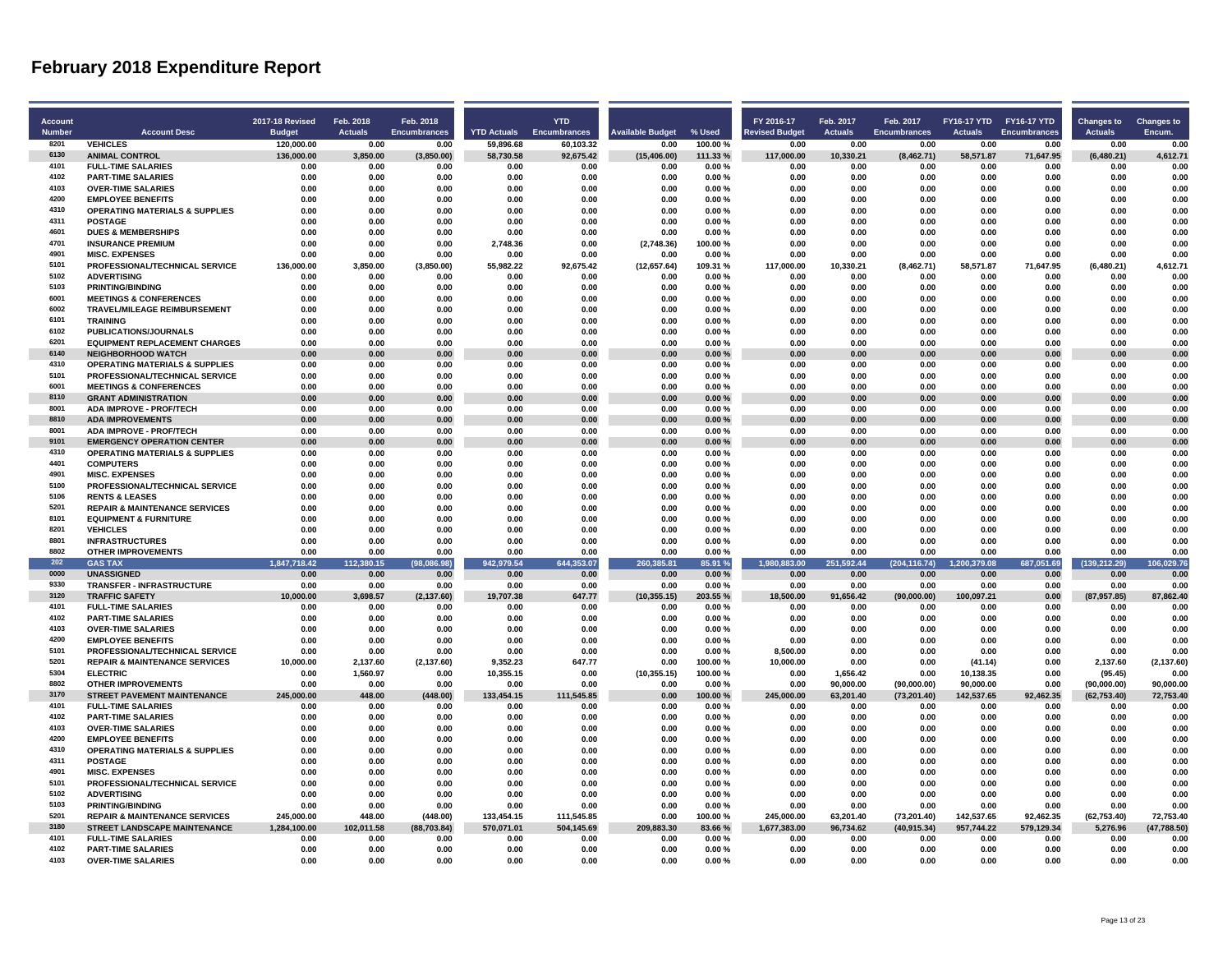| Account       |                                                        | <b>2017-18 Revised</b> | Feb. 2018        | Feb. 2018           |                  | <b>YTD</b>                      |                         |                  | FY 2016-17       | Feb. 2017      | Feb. 2017           | FY16-17 YTD FY16-17 YTD |                     | <b>Changes to</b> | <b>Changes to</b>    |
|---------------|--------------------------------------------------------|------------------------|------------------|---------------------|------------------|---------------------------------|-------------------------|------------------|------------------|----------------|---------------------|-------------------------|---------------------|-------------------|----------------------|
| <b>Number</b> | <b>Account Desc</b>                                    | <b>Budget</b>          | <b>Actuals</b>   | <b>Encumbrances</b> |                  | <b>YTD Actuals Encumbrances</b> | <b>Available Budget</b> | % Used           | evised Budget    | <b>Actuals</b> | <b>Encumbrances</b> | <b>Actuals</b>          | <b>Encumbrances</b> | <b>Actuals</b>    | Encum.               |
| 4200          | <b>EMPLOYEE BENEFITS</b>                               | 0.00                   | 0.00             | 0.00                | 0.00             | 0.00                            | 0.00                    | 0.00%            | 0.00             | 0.00           | 0.00                | 0.00                    | 0.00                | 0.00              | 0.00                 |
| 4310          | <b>OPERATING MATERIALS &amp; SUPPLIES</b>              | 250,000.00             | 776.90           | (776.90)            | 12,761.10        | 23,824.29                       | 213,414.61              | 14.63%           | 140,000.00       | 6,626.10       | (6, 240.77)         | 33,823.99               | 11,444.34           | (5,849.20)        | 5,463.87             |
| 4311          | <b>POSTAGE</b>                                         | 0.00                   | 0.00             | 0.00                | 0.00             | 0.00                            | 0.00                    | 0.00%            | 0.00             | 0.00           | 0.00                | 0.00                    | 0.00                | 0.00              | 0.00                 |
| 4901          | <b>MISC. EXPENSES</b>                                  | 0.00                   | 0.00             | 0.00                | 0.00             | 0.00                            | 0.00                    | 0.00%            | 0.00             | 0.00           | 0.00                | 0.00                    | 0.00                | 0.00              | 0.00                 |
| 5101          | PROFESSIONAL/TECHNICAL SERVICE                         | 15.000.00              | 0.00             | 0.00                | 3,325.00         | 2,675.00                        | 9,000.00                | 40.00%           | 15,000.00        | 0.00           | 4.480.00            | 0.00                    | 4,480.00            | 0.00              | (4, 480.00)          |
| 5102          | <b>ADVERTISING</b>                                     | 0.00                   | 0.00             | 0.00                | 0.00             | 0.00                            | 0.00                    | 0.00%            | 0.00             | 0.00           | 0.00                | 0.00                    | 0.00                | 0.00              | 0.00                 |
| 5103          | <b>PRINTING/BINDING</b>                                | 0.00                   | 0.00             | 0.00                | 0.00             | 0.00                            | 0.00                    | 0.00%            | 0.00             | 0.00           | 0.00                | 0.00                    | 0.00                | 0.00              | 0.00                 |
| 5106          | <b>RENTS &amp; LEASES</b>                              | 0.00                   | 0.00             | 0.00                | 0.00             | 0.00                            | 0.00                    | 0.00%            | 0.00             | 0.00           | 0.00                | 0.00                    | 0.00                | 0.00              | 0.00                 |
| 5201          | <b>REPAIR &amp; MAINTENANCE SERVICES</b>               | 913.100.00             | 85,676.94        | (87,926.94)         | 466.047.46       | 477.646.40                      | (30.593.86)             | 103.35%          | 1.436.383.00     | 81.633.05      | (39, 154.57)        | 804.083.50              | 563,205.00          | 4.043.89          | (48.772.37)          |
| 5301          | <b>TELEPHONE</b>                                       | 0.00                   | 0.00             | 0.00                | 2,794.15         | 0.00                            | (2,794.15)              | 100.00%          | 0.00             | 0.00           | 0.00                | 283.37                  | 0.00                | 0.00              | 0.00                 |
| 5302          | <b>WATER</b>                                           | 100.000.00             | 15,039.05        | 0.00                | 81,818.72        | 0.00                            | 18.181.28               | 81.82%           | 80,000.00        | 7,983.61       | 0.00                | 116,227.63              | 0.00                | 7.055.44          | 0.00                 |
| 5303          | <b>GAS</b>                                             | 0.00                   | 0.00             | 0.00                | 0.00             | 0.00                            | 0.00                    | 0.00%            | 0.00             | 0.00           | 0.00                | 0.00                    | 0.00                | 0.00              | 0.00                 |
| 5304          | <b>ELECTRIC</b>                                        | 6,000.00               | 518.69           | 0.00                | 3,324.58         | 0.00                            | 2,675.42                | 55.42%           | 6,000.00         | 491.86         | 0.00                | 3,325.73                | 0.00                | 26.83             | 0.00                 |
| 6201          | <b>EQUIPMENT REPLACEMENT CHARGES</b>                   | 0.00                   | 0.00             | 0.00                | 0.00             | 0.00                            | 0.00                    | 0.00%            | 0.00             | 0.00           | 0.00                | 0.00                    | 0.00                | 0.00              | 0.00                 |
| 9330          | <b>TRANSFER - INFRASTRUCTURE</b>                       | 0.00                   | 0.00             | 0.00                | 0.00             | 0.00                            | 0.00                    | 0.00%            | 0.00             | 0.00           | 0.00                | 0.00                    | 0.00                | 0.00              | 0.00                 |
| 3220          | <b>LANDSLIDE</b>                                       | 75,460.00              | 0.00             | 0.00                | 0.00             | 15,460.00                       | 60,000.00               | 20.49%           | 40,000.00        | 0.00           | 0.00                | 0.00                    | 15,460.00           | 0.00              | 0.00                 |
| 5101          | PROFESSIONAL/TECHNICAL SERVICE                         | 20,000.00              | 0.00             | 0.00                | 0.00             | 0.00                            | 20,000.00               | 0.00%            | 0.00             | 0.00           | 0.00                | 0.00                    | 0.00                | 0.00              | 0.00                 |
| 5201          | <b>REPAIR &amp; MAINTENANCE SERVICES</b>               | 55,460.00              | 0.00             | 0.00                | 0.00             | 15,460.00                       | 40,000.00               | 27.88%           | 40,000.00        | 0.00           | 0.00                | 0.00                    | 15,460.00           | 0.00              | 0.00                 |
| 8801          | SIDEWALK REPAIR & REPLACEMENT                          | 233,158.42             | 6,222.00         | (6,797.54)          | 219,747.00       | 12,553.76                       | 857.66                  | 99.63%           | 0.00             | 0.00           | 0.00                | 0.00                    | 0.00                | 6,222.00          | (6,797.54)           |
| 8006          | SIDEWALK - INSPECTION SERVICES                         | 31,260.42              | 6,222.00         | (6,797.54)          | 19,748.00        | 10,654.76                       | 857.66                  | 97.26%           | 0.00             | 0.00           | 0.00                | 0.00                    | 0.00                | 6,222.00          | (6,797.54)           |
| 8010          | SIDEWALK - MAINTENANCE/REPAIRS                         | 0.00                   | 0.00             | 0.00                | 0.00             | 0.00                            | 0.00                    | 0.00%            | 0.00             | 0.00           | 0.00                | 0.00                    | 0.00                | 0.00              | 0.00                 |
| 8802          | SIDEWALK REPAIR - OTHR IMPROV                          | 201.898.00             | 0.00             | 0.00                | 199.999.00       | 1.899.00                        | 0.00                    | 100.00%          | 0.00             | 0.00           | 0.00                | 0.00                    | 0.00                | 0.00              | 0.00                 |
| 8812          | HAWTHORNE BLVD. TRAFFIC SIGNAL                         | 0.00                   | 0.00             | 0.00                | 0.00             | 0.00                            | 0.00                    | 0.00%            | 0.00             | 0.00           | 0.00                | 0.00                    | 0.00                | 0.00              | 0.00                 |
| 8802          | <b>HAWTHORNE SYNCH - OTHER IMPROV</b>                  | 0.00                   | 0.00             | 0.00                | 0.00             | 0.00                            | 0.00                    | 0.00%            | 0.00             | 0.00           | 0.00                | 0.00                    | 0.00                | 0.00              | 0.00                 |
| 203           | <b>1972 ACT LANDSCAPE/LIGHT</b>                        | 0.00                   | 498.96           | (498.96)            | 498.96           | 809.80                          | (1.308.76)              | 100.00%          | 273.720.00       | 25.047.71      | (25.367.99)         | 90.035.97               | 149.704.59          | (24.548.75)       | 24.869.03            |
| 0000          | <b>UNASSIGNED</b>                                      | 0.00                   | 498.96           | (498.96)            | 498.96           | 809.80                          | (1,308.76)              | 100.00%          | 273,720.00       | 25,047.71      | (25, 367.99)        | 90,035.97               | 149,704.59          | (24, 548.75)      | 24,869.03            |
| 4311          | <b>POSTAGE</b>                                         | 0.00                   | 0.00             | 0.00                | 0.00             | 0.00                            | 0.00                    | 0.00%            | 0.00             | 0.00           | 0.00                | 0.00                    | 0.00                | 0.00              | 0.00                 |
| 5101          | PROFESSIONAL/TECHNICAL SERVICE                         | 0.00                   | 0.00             | 0.00                | 0.00             | 0.00                            | 0.00                    | 0.00%            | 11.600.00        | 0.00           | 0.00                | 7.487.96                | 7.000.00            | 0.00              | 0.00                 |
| 5102          | <b>ADVERTISING</b>                                     | 0.00                   | 0.00             | 0.00                | 0.00             | 0.00                            | 0.00                    | 0.00%            | 500.00           | 0.00           | 0.00                | 0.00                    | 500.00              | 0.00              | 0.00                 |
| 5103          | <b>PRINTING/BINDING</b>                                | 0.00                   | 0.00             | 0.00                | 0.00             | 0.00                            | 0.00                    | 0.00%            | 0.00             | 0.00           | 0.00                | 0.00                    | 0.00                | 0.00              | 0.00                 |
| 5107          | <b>LEGAL SERVICES - GENERAL</b>                        | 0.00                   | 0.00             | 0.00                | 0.00             | 0.00                            | 0.00                    | 0.00%            | 0.00             | 0.00           | 0.00                | 0.00                    | 0.00                | 0.00              | 0.00                 |
| 5201<br>5304  | <b>REPAIR &amp; MAINTENANCE SERVICES</b>               | 0.00                   | 498.96           | (498.96)            | 498.96           | 809.80                          | (1,308.76)              | 100.00%          | 194.520.00       | 25.047.71      | (25, 367.99)        | 49,498.01               | 142.204.59          | (24, 548.75)      | 24.869.03            |
| 6203          | <b>FLECTRIC</b>                                        | 0.00                   | 0.00             | 0.00                | 0.00             | 0.00                            | 0.00                    | 0.00%            | 1,000.00         | 0.00           | 0.00                | 0.00                    | 0.00                | 0.00              | 0.00                 |
| 9202          | <b>ADMINISTRATIVE OVERHEAD</b>                         | 0.00                   | 0.00             | 0.00                | 0.00             | 0.00                            | 0.00                    | 0.00%            | 66,100.00        | 0.00           | 0.00                | 33,050.00               | 0.00                | 0.00              | 0.00                 |
| 9330          | <b>TRANSFER - STREET MAINTENANCE</b>                   | 0.00                   | 0.00             | 0.00                | 0.00             | 0.00                            | 0.00                    | 0.00%            | 0.00             | 0.00           | 0.00                | 0.00                    | 0.00                | 0.00              | 0.00                 |
| 209           | TRANSFER - INFRASTRUCTURE                              | 0.00                   | 0.00             | 0.00                | 0.00             | 0.00                            | 0.00                    | 0.00%            | 0.00             | 0.00           | 0.00                | 0.00                    | 0.00                | 0.00              | 0.00                 |
| 0000          | <b>EL PRADO LIGHTING DISTRICT</b><br><b>UNASSIGNED</b> | 800.00<br>800.00       | 107.82<br>107.82 | (107.82)            | 373.23<br>373.23 | 175.00                          | 251.77<br>251.77        | 68.50%<br>68.50% | 800.00<br>800.00 | 0.00<br>0.00   | 0.00<br>0.00        | 30.85<br>30.85          | 0.00<br>0.00        | 107.82<br>107.82  | (107.82)<br>(107.82) |
| 5101          | PROFESSIONAL/TECHNICAL SERVICE                         | 0.00                   | 0.00             | (107.82)<br>0.00    | 0.00             | 175.00<br>0.00                  | 0.00                    | 0.00%            | 0.00             | 0.00           | 0.00                | 30.85                   | 0.00                | 0.00              | 0.00                 |
| 5201          | <b>REPAIR &amp; MAINTENANCE SERVICES</b>               | 500.00                 | 107.82           | (107.82)            | 373.23           | 175.00                          | (48.23)                 | 109.60%          | 500.00           | 0.00           | 0.00                | 0.00                    | 0.00                | 107.82            | (107.82)             |
| 5304          | <b>ELECTRIC</b>                                        | 300.00                 | 0.00             | 0.00                | 0.00             | 0.00                            | 300.00                  | 0.00%            | 300.00           | 0.00           | 0.00                | 0.00                    | 0.00                | 0.00              | 0.00                 |
| 211           | <b>1911 ACT STREET LIGHTING</b>                        | 1.523.910.00           | 52,183.29        | (25, 480.64)        | 376,165.98       | 22,905.24                       | 1.124.838.78            | 26.19%           | 487,000.00       | 25.898.82      | 0.00                | 252,327.78              | 256.00              | 26,284.47         | (25, 480.64)         |
| 0000          | <b>UNASSIGNED</b>                                      | 523,910.00             | 52,033.49        | (25, 330.84)        | 334,565.98       | 19,905.24                       | 169,438.78              | 67.66%           | 487,000.00       | 25,898.82      | 0.00                | 252,327.78              | 256.00              | 26,134.67         | (25, 330.84)         |
| 4310          | <b>OPERATING MATERIALS &amp; SUPPLIES</b>              | 0.00                   | 0.00             | 0.00                | 0.00             | 0.00                            | 0.00                    | 0.00%            | 600.00           | 0.00           | 0.00                | 344.00                  | 256.00              | 0.00              | 0.00                 |
| 5101          | PROFESSIONAL/TECHNICAL SERVICE                         | 7,900.00               | 0.00             | 0.00                | 0.00             | 0.00                            | 7,900.00                | 0.00%            | 7,900.00         | 0.00           | 0.00                | 0.00                    | 0.00                | 0.00              | 0.00                 |
| 5201          | <b>REPAIR &amp; MAINTENANCE SERVICES</b>               | 111,910.00             | 23,922.04        | (23,922.04)         | 104,660.87       | 7,249.13                        | 0.00                    | 100.00%          | 75,000.00        | 0.00           | 0.00                | 30,307.47               | 0.00                | 23,922.04         | (23, 922.04)         |
| 5304          | <b>ELECTRIC</b>                                        | 323,000.00             | 28,111.45        | (1,408.80)          | 189,355.11       | 12,656.11                       | 120,988.78              | 62.54%           | 322,400.00       | 25,898.82      | 0.00                | 181,126.31              | 0.00                | 2,212.63          | (1,408.80)           |
| 6203          | <b>ADMINISTRATIVE OVERHEAD</b>                         | 81.100.00              | 0.00             | 0.00                | 40.550.00        | 0.00                            | 40.550.00               | 50.00%           | 81.100.00        | 0.00           | 0.00                | 40.550.00               | 0.00                | 0.00              | 0.00                 |
| 8802          | <b>OTHER IMPROVEMENTS</b>                              | 0.00                   | 0.00             | 0.00                | 0.00             | 0.00                            | 0.00                    | 0.00%            | 0.00             | 0.00           | 0.00                | 0.00                    | 0.00                | 0.00              | 0.00                 |
| 9202          | TRANSFER - STREET MAINTENANCE                          | 0.00                   | 0.00             | 0.00                | 0.00             | 0.00                            | 0.00                    | 0.00%            | 0.00             | 0.00           | 0.00                | 0.00                    | 0.00                | 0.00              | 0.00                 |
| 9330          | <b>TRANSFER - INFRASTRUCTURE</b>                       | 0.00                   | 0.00             | 0.00                | 0.00             | 0.00                            | 0.00                    | 0.00%            | 0.00             | 0.00           | 0.00                | 0.00                    | 0.00                | 0.00              | 0.00                 |
| 8411          | <b>PVIC PARKING LOT LIGHTING</b>                       | 200,000.00             | 149.80           | (149.80)            | 29,600.00        | 0.00                            | 170,400.00              | 14.80%           | 0.00             | 0.00           | 0.00                | 0.00                    | 0.00                | 149.80            | (149.80)             |
| 8403          | <b>PARKS IMPROVEMENTS</b>                              | 200,000.00             | 149.80           | (149.80)            | 29,600.00        | 0.00                            | 170,400.00              | 14.80%           | 0.00             | 0.00           | 0.00                | 0.00                    | 0.00                | 149.80            | (149.80)             |
| 8821          | <b>STREET LIGHTS ACQUISITION</b>                       | 800.000.00             | 0.00             | 0.00                | 12.000.00        | 3.000.00                        | 785.000.00              | 1.88%            | 0.00             | 0.00           | 0.00                | 0.00                    | 0.00                | 0.00              | 0.00                 |
| 8099          | <b>MISC./OTHER EXPENSES</b>                            | 800.000.00             | 0.00             | 0.00                | 12.000.00        | 3.000.00                        | 785,000.00              | 1.88%            | 0.00             | 0.00           | 0.00                | 0.00                    | 0.00                | 0.00              | 0.00                 |
| 212           | <b>BEAUTIFICATION</b>                                  | 475,000.00             | 1,702.70         | (1,702.70)          | 14,879.51        | 27,440.49                       | 432,680.00              | 8.91 %           | 0.00             | 0.00           | 0.00                | 0.00                    | 0.00                | 1,702.70          | (1,702.70)           |
| 0000          | <b>UNASSIGNED</b>                                      | 0.00                   | 0.00             | 0.00                | 0.00             | 0.00                            | 0.00                    | 0.00%            | 0.00             | 0.00           | 0.00                | 0.00                    | 0.00                | 0.00              | 0.00                 |
| 4101          | <b>FULL-TIME SALARIES</b>                              | 0.00                   | 0.00             | 0.00                | 0.00             | 0.00                            | 0.00                    | 0.00%            | 0.00             | 0.00           | 0.00                | 0.00                    | 0.00                | 0.00              | 0.00                 |
| 4102          | <b>PART-TIME SALARIES</b>                              | 0.00                   | 0.00             | 0.00                | 0.00             | 0.00                            | 0.00                    | 0.00%            | 0.00             | 0.00           | 0.00                | 0.00                    | 0.00                | 0.00              | 0.00                 |
| 4103          | <b>OVER-TIME SALARIES</b>                              | 0.00                   | 0.00             | 0.00                | 0.00             | 0.00                            | 0.00                    | 0.00%            | 0.00             | 0.00           | 0.00                | 0.00                    | 0.00                | 0.00              | 0.00                 |
| 4200          | <b>EMPLOYEE BENEFITS</b>                               | 0.00                   | 0.00             | 0.00                | 0.00             | 0.00                            | 0.00                    | 0.00%            | 0.00             | 0.00           | 0.00                | 0.00                    | 0.00                | 0.00              | 0.00                 |
| 4901          | <b>MISC. EXPENSES</b>                                  | 0.00                   | 0.00             | 0.00                | 0.00             | 0.00                            | 0.00                    | 0.00%            | 0.00             | 0.00           | 0.00                | 0.00                    | 0.00                | 0.00              | 0.00                 |
| 5101          | PROFESSIONAL/TECHNICAL SERVICE                         | 0.00                   | 0.00             | 0.00                | 0.00             | 0.00                            | 0.00                    | 0.00%            | 0.00             | 0.00           | 0.00                | 0.00                    | 0.00                | 0.00              | 0.00                 |
| 6203          | <b>ADMINISTRATIVE OVERHEAD</b>                         | 0.00                   | 0.00             | 0.00                | 0.00             | 0.00                            | 0.00                    | 0.00%            | 0.00             | 0.00           | 0.00                | 0.00                    | 0.00                | 0.00              | 0.00                 |
| 8802          | <b>OTHER IMPROVEMENTS</b>                              | 0.00                   | 0.00             | 0.00                | 0.00             | 0.00                            | 0.00                    | 0.00%            | 0.00             | 0.00           | 0.00                | 0.00                    | 0.00                | 0.00              | 0.00                 |
| 9202          | <b>TRANSFER - STREET MAINTENANCE</b>                   | 0.00                   | 0.00             | 0.00                | 0.00             | 0.00                            | 0.00                    | 0.00%            | 0.00             | 0.00           | 0.00                | 0.00                    | 0.00                | 0.00              | 0.00                 |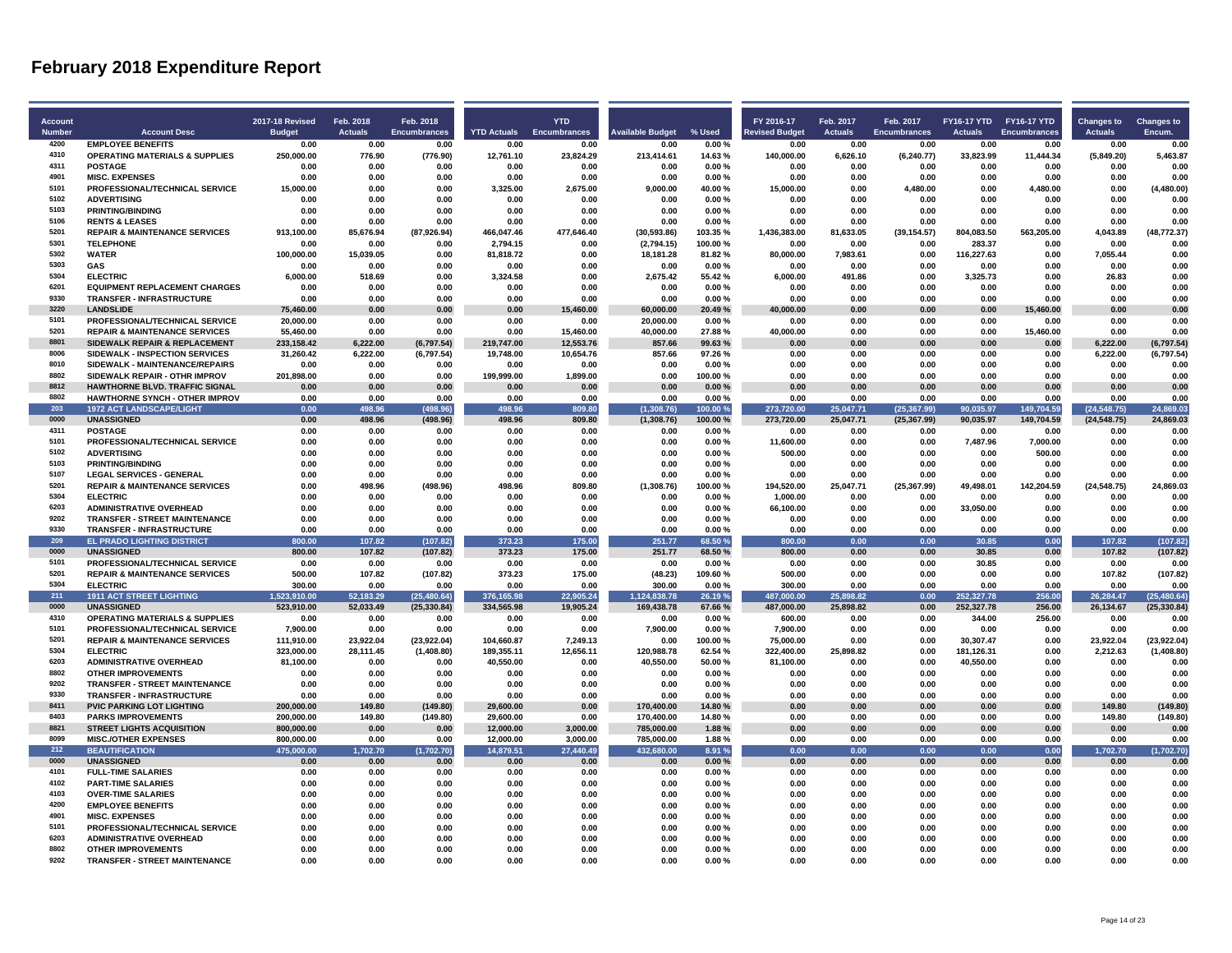| <b>Account</b> |                                                            | 2017-18 Revised    | Feb. 2018             | Feb. 2018                   |                       | <b>YTD</b>          |                         |                    | FY 2016-17            | Feb. 2017        | Feb. 2017           | FY16-17 YTD FY16-17 YTD |                     | <b>Changes to</b>     | <b>Changes to</b>           |
|----------------|------------------------------------------------------------|--------------------|-----------------------|-----------------------------|-----------------------|---------------------|-------------------------|--------------------|-----------------------|------------------|---------------------|-------------------------|---------------------|-----------------------|-----------------------------|
| <b>Number</b>  | <b>Account Desc</b>                                        | <b>Budget</b>      | <b>Actuals</b>        | <b>Encumbrances</b>         | <b>YTD Actuals</b>    | <b>Encumbrances</b> | <b>Available Budget</b> | % Used             | <b>Revised Budget</b> | <b>Actuals</b>   | <b>Encumbrances</b> | <b>Actuals</b>          | <b>Encumbrances</b> | <b>Actuals</b>        | Encum.                      |
| 9330           | <b>TRANSFER - INFRASTRUCTURE</b>                           | 0.00               | 0.00                  | 0.00                        | 0.00                  | 0.00                | 0.00                    | 0.00%              | 0.00                  | 0.00             | 0.00                | 0.00                    | 0.00                | 0.00                  | 0.00                        |
| 8820           | PVDW MEDIAN IMPROVEMENT                                    | 475,000.00         | 1,702.70              | (1,702.70)                  | 14,879.51             | 27,440.49           | 432,680.00              | 8.91%              | 0.00                  | 0.00             | 0.00                | 0.00                    | 0.00                | 1,702.70              | (1,702.70)                  |
| 8802           | <b>OTHER IMPROVEMENTS</b>                                  | 475.000.00         | 1,702.70              | (1,702.70)                  | 14.879.51             | 27,440.49           | 432.680.00              | 8.91%              | 0.00                  | 0.00             | 0.00                | 0.00                    | 0.00                | 1.702.70              | (1,702.70)                  |
| 213            | <b>WASTE REDUCTION</b>                                     | 293,200.00         | 13,707.36             | (5, 433.84)                 | 149,029.75            | 85,399.87           | 58,770.38               | 79.96%             | 292,697.00            | 18,149.17        | 188.06              | 119,693.71              | 82,038.10           | (4,441.81)            | (5,621.90)                  |
| 0000           | <b>UNASSIGNED</b>                                          | 293,200.00         | 13,707.36             | (5,433.84)                  | 149,029.75            | 85,399.87           | 58,770.38               | 79.96%             | 292,697.00            | 18,149.17        | 188.06              | 119,693.71              | 82,038.10           | (4, 441.81)           | (5,621.90)                  |
| 4101           | <b>FULL-TIME SALARIES</b>                                  | 54,200.00          | 5,749.34              | 0.00                        | 41,092.11             | 0.00                | 13,107.89               | 75.82%             | 52,400.00             | 3,954.54         | 0.00                | 33,069.37               | 0.00                | 1,794.80              | 0.00                        |
| 4102           | <b>PART-TIME SALARIES</b>                                  | 0.00               | 0.00                  | 0.00                        | 0.00                  | 0.00                | 0.00                    | 0.00%              | 0.00                  | 0.00             | 0.00                | 0.00                    | 0.00                | 0.00                  | 0.00                        |
| 4103           | <b>OVER-TIME SALARIES</b>                                  | 0.00               | 0.00                  | 0.00                        | 0.00                  | 0.00                | 0.00                    | $0.00 \%$          | 0.00                  | 0.00             | 0.00                | 0.00                    | 0.00                | 0.00                  | 0.00                        |
| 4104           | <b>EMPLOYEE BONUSES</b>                                    | 0.00               | 0.00                  | 0.00                        | 0.00                  | 0.00                | 0.00                    | 0.00%              | 0.00                  | 0.00             | 0.00                | 0.00                    | 0.00                | 0.00                  | 0.00                        |
| 4200           | <b>EMPLOYEE BENEFITS</b>                                   | 0.00               | 0.00                  | 0.00                        | 0.00                  | 0.00                | 0.00                    | 0.00%              | 1.200.00              | 0.00             | 0.00                | 0.00                    | 0.00                | 0.00                  | 0.00                        |
| 4201           | HEALTH/DENTAL/VISION INSURANCE                             | 8.900.00           | 637.57                | 0.00                        | 8,802.88              | 0.00                | 97.12                   | 98.91%             | 9,100.00              | 1,172.50         | 0.00                | 1,172.50                | 0.00                | (534.93)              | 0.00                        |
| 4202           | <b>FICA/MEDICARE</b>                                       | 800.00             | 74.74                 | 0.00                        | 526.76                | 0.00                | 273.24                  | 65.88%             | 0.00                  | 0.00             | 0.00                | 0.00                    | 0.00                | 74.74                 | 0.00                        |
| 4203           | <b>CALPERS RETIREMENT</b>                                  | 5.500.00           | 403.39                | 0.00                        | 3.420.02              | 0.00                | 2.079.98                | 62.18%             | 9.800.00              | 1.352.89         | 0.00                | 4.337.57                | 0.00                | (949.50)              | 0.00                        |
| 4204           | <b>WORKERS' COMPENSATION</b>                               | 1,200.00           | 132.97                | 0.00                        | 790.83                | 0.00                | 409 17                  | 65.92%             | 0.00                  | 0.00             | 0.00                | 599.94                  | 0.00                | 132.97                | 0.00                        |
| 4205           | <b>OTHER BENEFITS</b>                                      | 1,600.00           | 99.03                 | 0.00                        | 783.18                | 0.00                | 816.82                  | 48.94%             | 0.00                  | 54.39            | 0.00                | 873.65                  | 0.00                | 44.64                 | 0.00                        |
| 4206           | <b>H.S.A. CONTRIBUTION</b>                                 | 3,000.00           | 226.48                | 0.00                        | 2,819.28              | 0.00                | 180.72                  | 93.97%             | 1,500.00              | 0.00             | 0.00                | 3,230.64                | 0.00                | 226.48                | 0.00                        |
| 4207           | <b>CALPERS UNFUNDED LIABILITIES</b>                        | 6,600.00           | 0.00                  | 0.00                        | 6,600.00              | 0.00                | 0.00                    | 100.00%            | 0.00                  | 0.00             | 0.00                | 6,691.13                | 0.00                | 0.00                  | 0.00                        |
| 4310           | <b>OPERATING MATERIALS &amp; SUPPLIES</b>                  | 22,000.00          | 0.00                  | 0.00                        | 864.15                | 542.68              | 20,593.17               | 6.40%              | 5,000.00              | 0.00             | 0.00                | 87.20                   | 0.00                | 0.00                  | 0.00                        |
| 4311           | <b>POSTAGE</b>                                             | 6,000.00           | 0.00                  | 0.00                        | 0.00                  | 6,000.00            | 0.00                    | 100.00%            | 12,300.00             | 0.00             | 0.00                | 4,092.00                | 0.00                | 0.00                  | 0.00                        |
| 4601           | <b>DUES &amp; MEMBERSHIPS</b>                              | 700.00             | 200.00                | 0.00                        | 345.00                | 0.00                | 355.00                  | 49.29%             | 4,295.00              | 200.00           | 0.00                | 3,791.24                | 0.00                | 0.00                  | 0.00                        |
| 4701<br>4901   | <b>INSURANCE PREMIUM</b>                                   | 0.00               | 0.00                  | 0.00                        | 0.00                  | 0.00                | 0.00                    | 0.00%              | 3,000.00              | 0.00             | 0.00                | 0.00                    | 0.00                | 0.00                  | 0.00                        |
|                | <b>MISC. EXPENSES</b>                                      | 14,300.00          | 750.00                | 0.00                        | 5,576.94              | 0.00                | 8,723.06                | 39.00%             | 14,500.00             | 1,054.26         | 0.00                | 6,304.26                | 0.00                | (304.26)              | 0.00                        |
| 5101<br>5102   | PROFESSIONAL/TECHNICAL SERVICE                             | 48,000.00          | 0.00                  | 0.00                        | 19,257.28             | 32,934.38           | (4, 191.66)             | 108.73%            | 43,625.00             | 2,280.00         | (2, 280.00)         | 17,709.00<br>7.383.04   | 25,379.00           | (2, 280.00)           | 2,280.00                    |
| 5103           | <b>ADVERTISING</b>                                         | 14.500.00          | 900.00                | (900.00)                    | 5.312.50              | 17.287.50           | (8, 100.00)             | 155.86%            | 15.500.00             | 0.00             | 10,000.00           |                         | 10,426.96           | 900.00                | (10.900.00)                 |
| 5107           | <b>PRINTING/BINDING</b><br><b>LEGAL SERVICES - GENERAL</b> | 12,000.00          | 0.00                  | 0.00                        | 3,306.33              | 193.67              | 8,500.00                | 29.17%             | 13,480.00             | 0.00             | 230.00              | 9,754.37                | 2,773.12            | 0.00                  | (230.00)<br>0.00            |
| 5201           | <b>REPAIR &amp; MAINTENANCE SERVICES</b>                   | 0.00<br>84.200.00  | 0.00<br>4.533.84      | 0.00<br>(4, 533.84)         | 0.00<br>44.890.77     | 0.00<br>28 441 64   | 0.00<br>10.867.59       | 0.00%<br>87.09%    | 0.00<br>97.097.00     | 0.00<br>8.080.59 | 0.00<br>(7,761.94)  | 0.00<br>16,153.38       | 0.00<br>43,459.02   | 0.00<br>(3,546.75)    | 3.228.10                    |
| 6001           | <b>MEETINGS &amp; CONFERENCES</b>                          | 800.00             | 0.00                  | 0.00                        | 213.00                | 0.00                | 587.00                  | 26.63%             | 800.00                | 0.00             | 0.00                | 22.92                   | 0.00                | 0.00                  | 0.00                        |
| 6002           | <b>TRAVEL/MILEAGE REIMBURSEMENT</b>                        | 300.00             | 0.00                  | 0.00                        | 128.72                | 0.00                | 171.28                  | 43.00%             | 500.00                | 0.00             | 0.00                | 121.50                  | 0.00                | 0.00                  | 0.00                        |
| 6101           | <b>TRAINING</b>                                            | 0.00               | 0.00                  | 0.00                        | 0.00                  | 0.00                | 0.00                    | 0.00%              | 0.00                  | 0.00             | 0.00                | 0.00                    | 0.00                | 0.00                  | 0.00                        |
| 6102           | PUBLICATIONS/JOURNALS                                      | 0.00               | 0.00                  | 0.00                        | 0.00                  | 0.00                | 0.00                    | 0.00%              | 0.00                  | 0.00             | 0.00                | 0.00                    | 0.00                | 0.00                  | 0 <sub>0</sub>              |
| 6203           | <b>ADMINISTRATIVE OVERHEAD</b>                             | 8,600.00           | 0.00                  | 0.00                        | 4,300.00              | 0.00                | 4,300.00                | 50.00%             | 8,600.00              | 0.00             | 0.00                | 4,300.00                | 0.00                | 0.00                  | 0.00                        |
| 9101           | <b>TRANSFER - GENERAL FUND</b>                             | 0.00               | 0.00                  | 0.00                        | 0.00                  | 0.00                | 0.00                    | 0.00%              | 0.00                  | 0.00             | 0.00                | 0.00                    | 0.00                | 0.00                  | 0.00                        |
| 9202           | <b>TRANSFER - STREET MAINTENANCE</b>                       | 0.00               | 0.00                  | 0.00                        | 0.00                  | 0.00                | 0.00                    | 0.00%              | 0.00                  | 0.00             | 0.00                | 0.00                    | 0.00                | 0.00                  | 0.00                        |
| 214            | <b>AIR QUALITY MANAGEMENT</b>                              | 50.000.00          | 0.00                  | 0.00                        | 24,997.54             | 25,002.46           | 0.00                    | 100.00%            | 50,000.00             | 25,000.00        | (25,000.00)         | 50,000.00               | 0.00                | (25,000.00)           | 25,000.00                   |
| 0000           | <b>UNASSIGNED</b>                                          | 50,000.00          | 0.00                  | 0.00                        | 24,997.54             | 25,002.46           | 0.00                    | 100.00%            | 50,000.00             | 25,000.00        | (25,000.00)         | 50,000.00               | 0.00                | (25,000.00)           | 25,000.00                   |
| 4601           | <b>DUES &amp; MEMBERSHIPS</b>                              | 0.00               | 0.00                  | 0.00                        | 0.00                  | 0.00                | 0.00                    | 0.00%              | 0.00                  | 0.00             | 0.00                | 0.00                    | 0.00                | 0.00                  | 0.00                        |
| 5201           | <b>REPAIR &amp; MAINTENANCE SERVICES</b>                   | 50,000.00          | 0.00                  | 0.00                        | 24,997.54             | 25,002.46           | 0.00                    | 100.00%            | 50,000.00             | 25,000.00        | (25,000.00)         | 50,000.00               | 0.00                | (25,000.00)           | 25,000.00                   |
| 8201           | <b>VEHICLES</b>                                            | 0.00               | 0.00                  | 0.00                        | 0.00                  | 0.00                | 0.00                    | 0.00%              | 0.00                  | 0.00             | 0.00                | 0.00                    | 0.00                | 0.00                  | 0.00                        |
| 9330           | <b>TRANSFER - INFRASTRUCTURE</b>                           | 0.00               | 0.00                  | 0.00                        | 0.00                  | 0.00                | 0.00                    | 0.00%              | 0.00                  | 0.00             | 0.00                | 0.00                    | 0.00                | 0.00                  | 0.00                        |
| 215            | <b>PROPOSITION C</b>                                       | 600,000.00         | 14.975.00             | (14, 975.00)                | 94 733 68             | 505.266.32          | 0.00                    | 100.00%            | 956.672.00            | 15.921.25        | (15,921.25)         | 40,731.25               | 479,268.75          | (946.25)              | 946.25                      |
| 0000           | <b>UNASSIGNED</b>                                          | 0.00               | 0.00                  | 0.00                        | 0.00                  | 0.00                | 0.00                    | 0.00%              | 956,672.00            | 15,921.25        | (15, 921.25)        | 40,731.25               | 479,268.75          | (15, 921.25)          | 15,921.25                   |
| 4101           | <b>FULL-TIME SALARIES</b>                                  | 0.00               | 0.00                  | 0.00                        | 0.00                  | 0.00                | 0.00                    | 0.00%              | 0.00                  | 0.00             | 0.00                | 0.00                    | 0.00                | 0.00                  | 0.00                        |
| 4200           | <b>EMPLOYEE BENEFITS</b>                                   | 0.00               | 0.00                  | 0.00                        | 0.00                  | 0.00                | 0.00                    | 0.00%              | 0.00                  | 0.00             | 0.00                | 0.00                    | 0.00                | 0.00                  | 0.00                        |
| 5101           | PROFESSIONAL/TECHNICAL SERVICE                             | 0.00               | 0.00                  | 0.00                        | 0.00                  | 0.00                | 0.00                    | 0.00%              | 18,000.00             | 0.00             | 0.00                | 0.00                    | 0.00                | 0.00                  | 0.00                        |
| 5201           | <b>REPAIR &amp; MAINTENANCE SERVICES</b>                   | 0.00               | 0.00                  | 0.00                        | 0.00                  | 0.00                | 0.00                    | 0.00%              | 938.672.00            | 15.921.25        | (15.921.25)         | 40.731.25               | 479.268.75          | (15, 921.25)          | 15.921.25                   |
| 9202<br>9330   | <b>TRANSFER - STREET MAINTENANCE</b>                       | 0.00               | 0.00                  | 0.00                        | 0.00                  | 0.00                | 0.00                    | 0.00%              | 0.00                  | 0.00             | 0.00                | 0.00                    | 0.00                | 0.00                  | 0.00                        |
| 8302           | <b>TRANSFER - INFRASTRUCTURE</b>                           | 0.00<br>600.000.00 | 0.00                  | 0.00                        | 0.00                  | 0.00<br>505.266.32  | 0.00<br>0.00            | 0.00%              | 0.00<br>0.00          | 0.00<br>0.00     | 0.00<br>0.00        | 0.00<br>0.00            | 0.00<br>0.00        | 0.00                  | 0.00                        |
| 8006           | PORTUGUESE BEND RESURFACE<br><b>INSPECTION SERVICES</b>    | 18.000.00          | 14,975.00<br>1.220.00 | (14, 975.00)<br>(1, 220.00) | 94,733.68<br>6.395.50 | 11.604.50           | 0.00                    | 100.00%<br>100.00% | 0.00                  | 0.00             | 0.00                | 0.00                    | 0.00                | 14,975.00<br>1.220.00 | (14, 975.00)<br>(1, 220.00) |
| 8010           | <b>MAINTENANCE/REPAIRS</b>                                 | 582,000.00         | 13,755.00             | (13,755.00)                 | 88,338.18             | 493,661.82          | 0.00                    | 100.00%            | 0.00                  | 0.00             | 0.00                | 0.00                    | 0.00                | 13,755.00             | (13,755.00)                 |
| 8802           | <b>OTHER IMPROVEMENTS</b>                                  | 0.00               | 0.00                  | 0.00                        | 0.00                  | 0.00                | 0.00                    | 0.00%              | 0.00                  | 0.00             | 0.00                | 0.00                    | 0.00                | 0.00                  | 0.00                        |
| 216            | <b>PROPOSITION A</b>                                       | 932.244.07         | 19.699.09             | (20, 163.86)                | 566.612.32            | 361.410.39          | 4.221.36                | 99.55 %            | 638.300.00            | 305.657.00       | (305.657.00)        | 612.278.40              | 736.10              | (285.957.91)          | 285.493.14                  |
| 0000           | <b>UNASSIGNED</b>                                          | 648,300.00         | 0.00                  | 0.00                        | 311,564.13            | 310,735.87          | 26,000.00               | 95.99%             | 638,300.00            | 305,657.00       | (305, 657.00)       | 612,278.40              | 736.10              | (305, 657.00)         | 305,657.00                  |
| 4101           | <b>FULL-TIME SALARIES</b>                                  | 0.00               | 0.00                  | 0.00                        | 0.00                  | 0.00                | 0.00                    | 0.00%              | 0.00                  | 0.00             | 0.00                | 0.00                    | 0.00                | 0.00                  | 0.00                        |
| 4102           | <b>PART-TIME SALARIES</b>                                  | 0.00               | 0.00                  | 0.00                        | 0.00                  | 0.00                | 0.00                    | 0.00%              | 0.00                  | 0.00             | 0.00                | 0.00                    | 0.00                | 0.00                  | 0.00                        |
| 4103           | <b>OVER-TIME SALARIES</b>                                  | 0.00               | 0.00                  | 0.00                        | 0.00                  | 0.00                | 0.00                    | 0.00%              | 0.00                  | 0.00             | 0.00                | 0.00                    | 0.00                | 0.00                  | 0.00                        |
| 4200           | <b>EMPLOYEE BENEFITS</b>                                   | 0.00               | 0.00                  | 0.00                        | 0.00                  | 0.00                | 0.00                    | 0.00%              | 0.00                  | 0.00             | 0.00                | 0.00                    | 0.00                | 0.00                  | 0.00                        |
| 4310           | <b>OPERATING MATERIALS &amp; SUPPLIES</b>                  | 0.00               | 0.00                  | 0.00                        | 0.00                  | 0.00                | 0.00                    | 0.00%              | 0.00                  | 0.00             | 0.00                | 0.00                    | 0.00                | 0.00                  | 0.00                        |
| 4311           | <b>POSTAGE</b>                                             | 0.00               | 0.00                  | 0.00                        | 0.00                  | 0.00                | 0.00                    | 0.00%              | 0.00                  | 0.00             | 0.00                | 0.00                    | 0.00                | 0.00                  | 0.00                        |
| 4901           | <b>MISC. EXPENSES</b>                                      | 0.00               | 0.00                  | 0.00                        | 0.00                  | 0.00                | 0.00                    | 0.00%              | 0.00                  | 0.00             | 0.00                | 0.00                    | 0.00                | 0.00                  | 0.00                        |
| 5102           | <b>ADVERTISING</b>                                         | 0.00               | 0.00                  | 0.00                        | 0.00                  | 0.00                | 0.00                    | 0.00%              | 0.00                  | 0.00             | 0.00                | 0.00                    | 0.00                | 0.00                  | 0.00                        |
| 5103           | <b>PRINTING/BINDING</b>                                    | 2.000.00           | 0.00                  | 0.00                        | 944.67                | 55.33               | 1.000.00                | 50.00%             | 2.000.00              | 0.00             | 0.00                | 964.40                  | 736.10              | 0.00                  | 0.00                        |
| 5201           | <b>REPAIR &amp; MAINTENANCE SERVICES</b>                   | 626,300.00         | 0.00                  | 0.00                        | 310,619.46            | 310,680.54          | 5,000.00                | 99.20%             | 616,300.00            | 305,657.00       | (305, 657.00)       | 611,314.00              | 0.OO                | (305, 657.00)         | 305,657.00                  |
| 8802           | <b>OTHER IMPROVEMENTS</b>                                  | 20,000.00          | 0.00                  | 0.00                        | 0.00                  | 0.00                | 20,000.00               | 0.00%              | 20,000.00             | 0.00             | 0.00                | 0.00                    | 0.00                | 0.00                  | 0.00                        |
| 9203           | TRANSFER - 1972 ACT LANDSCAPE                              | 0.00               | 0.00                  | 0.00                        | 0.00                  | 0.00                | 0.00                    | 0.00%              | 0.00                  | 0.00             | 0.00                | 0.00                    | 0.00                | 0.00                  | 0.00                        |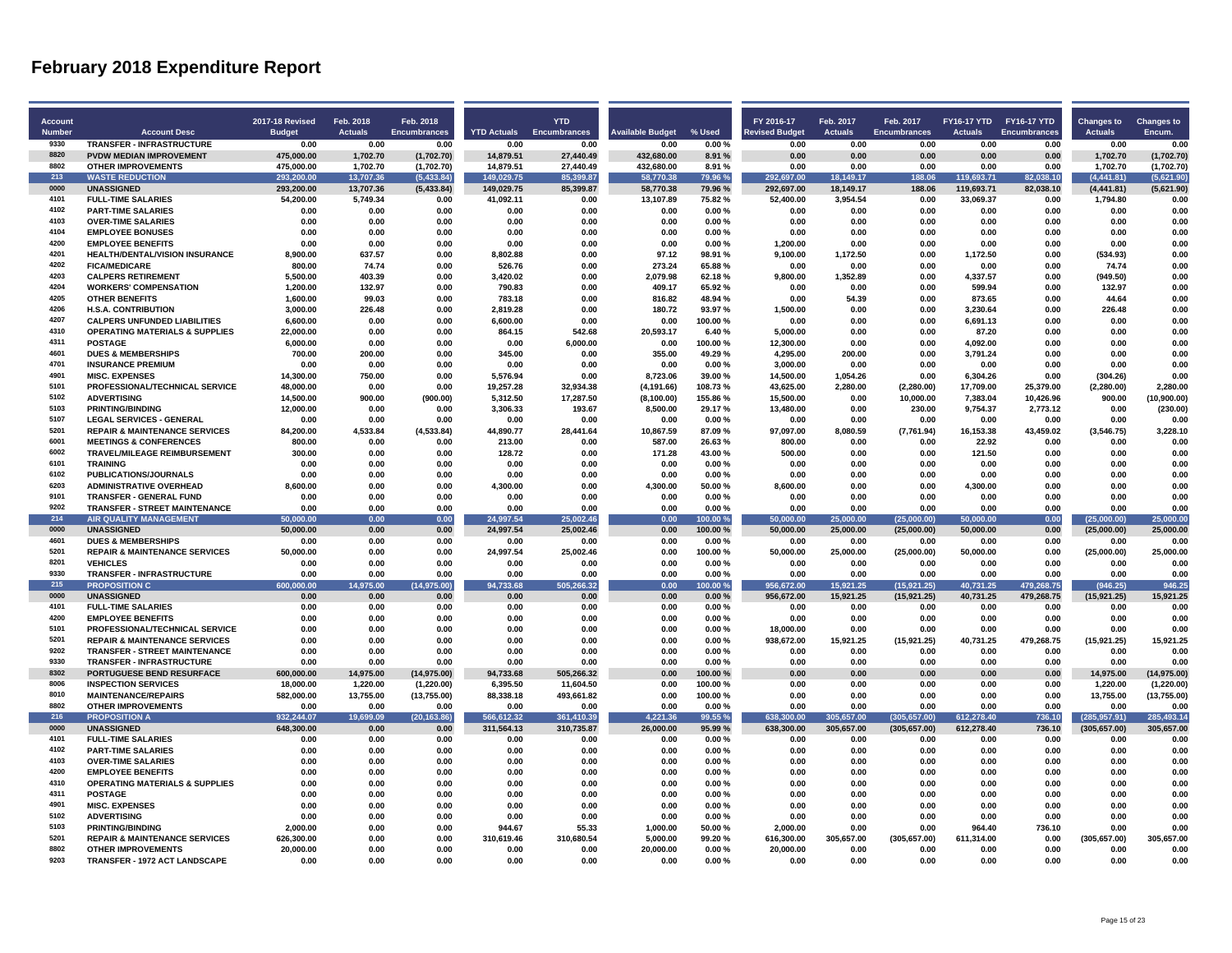| Account               |                                                                       | 2017-18 Revised       | Feb. 2018              | Feb. 2018                   |                            | <b>YTD</b>                  |                                 |                  | FY 2016-17                    | Feb. 2017              | Feb. 2017                   | FY16-17 YTD FY16-17 YTD |                             | <b>Changes to</b>      | <b>Changes to</b> |
|-----------------------|-----------------------------------------------------------------------|-----------------------|------------------------|-----------------------------|----------------------------|-----------------------------|---------------------------------|------------------|-------------------------------|------------------------|-----------------------------|-------------------------|-----------------------------|------------------------|-------------------|
| <b>Number</b><br>9330 | <b>Account Desc</b><br><b>TRANSFER - INFRASTRUCTURE</b>               | <b>Budget</b><br>0.00 | <b>Actuals</b><br>0.00 | <b>Encumbrances</b><br>0.00 | <b>YTD Actuals</b><br>0.00 | <b>Encumbrances</b><br>0.00 | <b>Available Budget</b><br>0.00 | % Used<br>0.00%  | <b>Revised Budget</b><br>0.00 | <b>Actuals</b><br>0.00 | <b>Encumbrances</b><br>0.00 | <b>Actuals</b><br>0.00  | <b>Encumbrances</b><br>0.00 | <b>Actuals</b><br>0.00 | Encum.<br>0.00    |
| 8031                  | <b>STREET IMPROVEMENTS</b>                                            | 0.00                  | 0.00                   | 0.00                        | 0.00                       | 0.00                        | 0.00                            | 0.00%            | 0.00                          | 0.00                   | 0.00                        | 0.00                    | 0.00                        | 0.00                   | 0.00              |
| 8802                  | <b>OTHER IMPROVEMENTS</b>                                             | 0.00                  | 0.00                   | 0.00                        | 0.00                       | 0.00                        | 0.00                            | 0.00%            | 0.00                          | 0.00                   | 0.00                        | 0.00                    | 0.00                        | 0.00                   | 0.00              |
| 8406                  | <b>LOWER HESSE IMPROV PHASE 1</b>                                     | 114.467.23            | 19,699.09              | (20, 163.86)                | 75,721.35                  | 43,745.88                   | (5,000.00)                      | 104.37%          | 0.00                          | 0.00                   | 0.00                        | 0.00                    | 0.00                        | 19,699.09              | (20, 163.86)      |
| 8403                  | <b>LOWER HESSE - PARKS IMPROVE</b>                                    | 114,467.23            | 19,699.09              | (20, 163.86)                | 75,721.35                  | 43,745.88                   | (5,000.00)                      | 104.37%          | 0.00                          | 0.00                   | 0.00                        | 0.00                    | 0.00                        | 19,699.09              | (20, 163.86)      |
| 8803                  | <b>HAWTHORNE PEDESTRIAN LINKAGE</b>                                   | 169,476.84            | 0.00                   | 0.00                        | 179,326.84                 | 6,928.64                    | (16, 778.64)                    | 109.90%          | 0.00                          | 0.00                   | 0.00                        | 0.00                    | 0.00                        | 0.00                   | 0.00              |
| 8802                  | <b>HAWTHORNE LINK - OTHER IMPROV</b>                                  | 169,476.84            | 0.00                   | 0.00                        | 179,326.84                 | 6,928.64                    | (16, 778.64)                    | 109.90%          | 0.00                          | 0.00                   | 0.00                        | 0.00                    | 0.00                        | 0.00                   | 0.00              |
| 217                   | <b>PUBLIC SAFETY GRANTS</b>                                           | 140.000.00            | 0.00                   | 0.00                        | 70.000.00                  | 0.00                        | 70.000.00                       | 50.00%           | 100.000.00                    | 0.00                   | 0.00                        | 50,000,00               | 0.00                        | 0.00                   | 0.00              |
| 0000                  | <b>UNASSIGNED</b>                                                     | 140,000.00            | 0.00                   | 0.00                        | 70,000.00                  | 0.00                        | 70,000.00                       | 50.00%           | 100,000.00                    | 0.00                   | 0.00                        | 50,000.00               | 0.00                        | 0.00                   | 0.00              |
| 4901                  | <b>MISC. EXPENSES</b>                                                 | 0.00                  | 0.00                   | 0.00                        | 0.00                       | 0.00                        | 0.00                            | 0.00%            | 0.00                          | 0.00                   | 0.00                        | 0.00                    | 0.00                        | 0.00                   | 0.00              |
| 9101                  | TRANSFER - GENERAL FUND                                               | 140,000.00            | 0.00                   | 0.00                        | 70,000.00                  | 0.00                        | 70,000.00                       | 50.00%           | 100,000.00                    | 0.00                   | 0.00                        | 50,000.00               | 0.00                        | 0.00                   | 0.00              |
| 218<br>0000           | <b>RDA HOUSING SET-ASIDE</b>                                          | 0.00                  | 0.00                   | 0.00                        | 0.00                       | 0.00                        | 0.00                            | 0.00%            | 0.00                          | 0.00                   | 0.00                        | 0.00                    | 0.00                        | 0.00                   | 0.00              |
| 4901                  | <b>UNASSIGNED</b><br><b>MISC. EXPENSES</b>                            | 0.00<br>0.00          | 0.00<br>0.00           | 0.00<br>0.00                | 0.00<br>0.00               | 0.00<br>0.00                | 0.00<br>0.00                    | 0.00%<br>0.00%   | 0.00<br>0.00                  | 0.00<br>0.00           | 0.00<br>0.00                | 0.00<br>0.00            | 0.00<br>0.00                | 0.00<br>0.00           | 0.00<br>0.00      |
| 5101                  | PROFESSIONAL/TECHNICAL SERVICE                                        | 0.00                  | 0.00                   | 0.00                        | 0.00                       | 0.00                        | 0.00                            | 0.00%            | 0.00                          | 0.00                   | 0.00                        | 0.00                    | 0.00                        | 0.00                   | 0.00              |
| 8802                  | <b>OTHER IMPROVEMENTS</b>                                             | 0.00                  | 0.00                   | 0.00                        | 0.00                       | 0.00                        | 0.00                            | 0.00%            | 0.00                          | 0.00                   | 0.00                        | 0.00                    | 0.00                        | 0.00                   | 0.00              |
| 8803                  | <b>LAND</b>                                                           | 0.00                  | 0.00                   | 0.00                        | 0.00                       | 0.00                        | 0.00                            | 0.00%            | 0.00                          | 0.00                   | 0.00                        | 0.00                    | 0.00                        | 0.00                   | 0.00              |
| 9101                  | TRANSFER - GENERAL FUND                                               | 0.00                  | 0.00                   | 0.00                        | 0.00                       | 0.00                        | 0.00                            | 0.00%            | 0.00                          | 0.00                   | 0.00                        | 0.00                    | 0.00                        | 0.00                   | 0.00              |
| 220                   | <b>MEASURE R</b>                                                      | 650.000.00            | 0.00                   | 0.00                        | 0.00                       | 0.00                        | 650.000.00                      | 0.00%            | 0.00                          | 0.00                   | 0.00                        | 0.00                    | 0.00                        | 0.00                   | 0.00              |
| 0000                  | <b>UNASSIGNED</b>                                                     | 0.00                  | 0.00                   | 0.00                        | 0.00                       | 0.00                        | 0.00                            | 0.00%            | 0.00                          | 0.00                   | 0.00                        | 0.00                    | 0.00                        | 0.00                   | 0.00              |
| 4101                  | <b>FULL-TIME SALARIES</b>                                             | 0.00                  | 0.00                   | 0.00                        | 0.00                       | 0.00                        | 0.00                            | 0.00%            | 0.00                          | 0.00                   | 0.00                        | 0.00                    | 0.00                        | 0.00                   | 0.00              |
| 4200                  | <b>EMPLOYEE BENEFITS</b>                                              | 0.00                  | 0.00                   | 0.00                        | 0.00                       | 0.00                        | 0.00                            | 0.00%            | 0.00                          | 0.00                   | 0.00                        | 0.00                    | 0.00                        | 0.00                   | 0.00              |
| 8802                  | <b>OTHER IMPROVEMENTS</b>                                             | 0.00                  | 0.00                   | 0.00                        | 0.00                       | 0.00                        | 0.00                            | 0.00%            | 0.00                          | 0.00                   | 0.00                        | 0.00                    | 0.00                        | 0.00                   | 0.00              |
| 9330                  | TRANSFER - INFRASTRUCTURE                                             | 0.00                  | 0.00                   | 0.00                        | 0.00                       | 0.00                        | 0.00                            | 0.00%            | 0.00                          | 0.00                   | 0.00                        | 0.00                    | 0.00                        | 0.00                   | 0.00              |
| 3180                  | <b>STREET LANDSCAPE MAINTENANCE</b>                                   | 0.00                  | 0.00                   | 0.00                        | 0.00                       | 0.00                        | 0.00                            | 0.00%            | 0.00                          | 0.00                   | 0.00                        | 0.00                    | 0.00                        | 0.00                   | 0.00              |
| 5201                  | <b>REPAIR &amp; MAINTENANCE SERVICES</b>                              | 0.00                  | 0.00                   | 0.00                        | 0.00                       | 0.00                        | 0.00                            | 0.00%            | 0.00                          | 0.00                   | 0.00                        | 0.00                    | 0.00                        | 0.00                   | 0.00              |
| 8801                  | SIDEWALK REPAIR & REPLACEMENT                                         | 250.000.00            | 0.00                   | 0.00                        | 0.00                       | 0.00                        | 250,000.00                      | 0.00%            | 0.00                          | 0.00                   | 0.00                        | 0.00                    | 0.00                        | 0.00                   | 0.00              |
| 8006                  | SIDEWALK - INSPECTION SERVICES                                        | 0.00                  | 0.00                   | 0.00                        | 0.00                       | 0.00                        | 0.00                            | 0.00%            | 0.00                          | 0.00                   | 0.00                        | 0.00                    | 0.00                        | 0.00                   | 0.00              |
| 8010<br>8805          | SIDEWALK - MAINTENANCE/REPAIRS                                        | 250,000.00            | 0.00                   | 0.00                        | 0.00                       | 0.00                        | 250,000.00                      | 0.00%            | 0.00                          | 0.00                   | 0.00                        | 0.00                    | 0.00                        | 0.00                   | 0.00<br>0.00      |
| 8804                  | <b>MIRALESTE ARTERIAL ST. REHAB</b><br>MIRALESTE - ARTERIAL ST. IMPRV | 0.00<br>0.00          | 0.00<br>0.00           | 0.00<br>0.00                | 0.00<br>0.00               | 0.00<br>0.00                | 0.00<br>0.00                    | 0.00%<br>0.00%   | 0.00<br>0.00                  | 0.00<br>0.00           | 0.00<br>0.00                | 0.00<br>0.00            | 0.00<br>0.00                | 0.00<br>0.00           | 0.00              |
| 8808                  | <b>CRENSHAW BLVD. REHAB</b>                                           | 200,000.00            | 0.00                   | 0.00                        | 0.00                       | 0.00                        | 200,000.00                      | 0.00%            | 0.00                          | 0.00                   | 0.00                        | 0.00                    | 0.00                        | 0.00                   | 0.00              |
| 8004                  | <b>ARCHITECTURE DESIGN SERVICES</b>                                   | 200.000.00            | 0.00                   | 0.00                        | 0.00                       | 0.00                        | 200.000.00                      | 0.00%            | 0.00                          | 0.00                   | 0.00                        | 0.00                    | 0.00                        | 0.00                   | 0.00              |
| 8809                  | <b>WESTERN AVE. TRAFFIC CONGEST</b>                                   | 200,000.00            | 0.00                   | 0.00                        | 0.00                       | 0.00                        | 200,000.00                      | 0.00%            | 0.00                          | 0.00                   | 0.00                        | 0.00                    | 0.00                        | 0.00                   | 0.00              |
| 8802                  | <b>OTHER IMPROVEMENTS</b>                                             | 200,000.00            | 0.00                   | 0.00                        | 0.00                       | 0.00                        | 200,000.00                      | 0.00%            | 0.00                          | 0.00                   | 0.00                        | 0.00                    | 0.00                        | 0.00                   | 0.00              |
| 8810                  | <b>ADA IMPROVEMENTS</b>                                               | 0.00                  | 0.00                   | 0.00                        | 0.00                       | 0.00                        | 0.00                            | 0.00%            | 0.00                          | 0.00                   | 0.00                        | 0.00                    | 0.00                        | 0.00                   | 0.00              |
| 8006                  | SIDEWALK - INSPECTION SERVICES                                        | 0.00                  | 0.00                   | 0.00                        | 0.00                       | 0.00                        | 0.00                            | 0.00%            | 0.00                          | 0.00                   | 0.00                        | 0.00                    | 0.00                        | 0.00                   | 0.00              |
| 221                   | <b>MEASURE M</b>                                                      | 536,200.00            | 3,045.42               | (9,984.17)                  | 75,027.61                  | 70,478.64                   | 390,693.75                      | 27.14 %          | 0.00                          | 0.00                   | 0.00                        | 0.00                    | 0.00                        | 3,045.42               | (9,984.17)        |
| 0000                  | <b>UNASSIGNED</b>                                                     | 536,200.00            | 3.045.42               | (9,984.17)                  | 75,027.61                  | 70,478.64                   | 390,693.75                      | 27.14 %          | 0.00                          | 0.00                   | 0.00                        | 0.00                    | 0.00                        | 3.045.42               | (9,984.17)        |
| 5201                  | <b>REPAIR &amp; MAINTENANCE SERVICES</b>                              | 535,200.00            | 3,045.42               | (9,984.17)                  | 75,027.61                  | 70,478.64                   | 389,693.75                      | 27.19%           | 0.00                          | 0.00                   | 0.00                        | 0.00                    | 0.00                        | 3,045.42               | (9,984.17)        |
| 5304                  | <b>ELETRIC</b>                                                        | 1,000.00              | 0.00                   | 0.00                        | 0.00                       | 0.00                        | 1,000.00                        | 0.00%            | 0.00                          | 0.00                   | 0.00                        | 0.00                    | 0.00                        | 0.00                   | 0.00              |
| 222                   | <b>HABITAT RESTORATION</b>                                            | 174,300.00            | 0.00                   | 0.00                        | 114.558.00                 | 65.895.00                   | (6, 153.00)                     | 103.53%          | 166.500.00                    | 0.00                   | 0.00                        | 96,975.00               | 35,125.00                   | 0.00                   | 0.00              |
| 0000<br>5101          | <b>UNASSIGNED</b>                                                     | 174,300.00            | 0.00                   | 0.00                        | 114,558.00                 | 65.895.00                   | (6, 153.00)                     | 103.53%          | 166.500.00                    | 0.00                   | 0.00                        | 96,975.00               | 35,125.00                   | 0.00                   | 0.00              |
| 5201                  | PROFESSIONAL/TECHNICAL SERVICE                                        | 155,300.00            | 0.00<br>0.00           | 0.00<br>0.00                | 100,308.00                 | 61,145.00                   | (6, 153.00)                     | 103.96%          | 148,000.00                    | 0.00<br>0.00           | 0.00<br>0.00                | 91,500.00               | 30,500.00                   | 0.00<br>0.00           | 0.00<br>0.00      |
| 8802                  | <b>REPAIR &amp; MAINTENANCE SERVICES</b><br><b>OTHER IMPROVEMENTS</b> | 19,000.00<br>0.00     | 0.00                   | 0.00                        | 14,250.00<br>0.00          | 4,750.00<br>0.00            | 0.00<br>0.00                    | 100.00%<br>0.00% | 18,500.00<br>0.00             | 0.00                   | 0.00                        | 5,475.00<br>0.00        | 4,625.00<br>0.00            | 0.00                   | 0.00              |
| 223                   | <b>SUBREGION ONE MAINTENANCE</b>                                      | 44,800.00             | 6,015.07               | (5,222.17)                  | 24.384.79                  | 8.475.46                    | 11,939.75                       | 73.35%           | 44.800.00                     | 2.342.56               | (1,527.08)                  | 21,715.22               | 742.62                      | 3.672.51               | (3,695.09)        |
| 0000                  | <b>UNASSIGNED</b>                                                     | 44,800.00             | 6,015.07               | (5, 222.17)                 | 24,384.79                  | 8,475.46                    | 11,939.75                       | 73.35%           | 44,800.00                     | 2,342.56               | (1,527.08)                  | 21,715.22               | 742.62                      | 3,672.51               | (3,695.09)        |
| 5201                  | <b>REPAIR &amp; MAINTENANCE SERVICES</b>                              | 24,000.00             | 5,222.17               | (5, 222.17)                 | 18,076.30                  | 8,475.46                    | (2,551.76)                      | 110.63%          | 24,000.00                     | 1,692.91               | (1,527.08)                  | 15,246.87               | 742.62                      | 3,529.26               | (3,695.09)        |
| 5302                  | <b>WATER</b>                                                          | 20,000.00             | 736.61                 | 0.00                        | 5,949.63                   | 0.00                        | 14,050.37                       | 29.75%           | 20,000.00                     | 596.11                 | 0.00                        | 6,104.83                | 0.00                        | 140.50                 | 0.00              |
| 5304                  | <b>ELECTRIC</b>                                                       | 800.00                | 56.29                  | 0.00                        | 358.86                     | 0.00                        | 441.14                          | 44.88%           | 800.00                        | 53.54                  | 0.00                        | 363.52                  | 0.00                        | 2.75                   | 0.00              |
| 224                   | <b>MEASURE A MAINTENANCE</b>                                          | 90,000.00             | 0.00                   | 0.00                        | 45,000.00                  | 0.00                        | 45.000.00                       | 50.00 %          | 90,000.00                     | 0.00                   | 0.00                        | 45,000.00               | 0.00                        | 0.00                   | 0.00              |
| 0000                  | <b>UNASSIGNED</b>                                                     | 90,000.00             | 0.00                   | 0.00                        | 45,000.00                  | 0.00                        | 45,000.00                       | 50.00%           | 90,000.00                     | 0.00                   | 0.00                        | 45,000.00               | 0.00                        | 0.00                   | 0.00              |
| 5201                  | <b>REPAIR &amp; MAINTENANCE SERVICES</b>                              | 0.00                  | 0.00                   | 0.00                        | 0.00                       | 0.00                        | 0.00                            | 0.00%            | 0.00                          | 0.00                   | 0.00                        | 0.00                    | 0.00                        | 0.00                   | 0.00              |
| 9101                  | TRANSFER - GENERAL FUND                                               | 90,000.00             | 0.00                   | 0.00                        | 45,000.00                  | 0.00                        | 45,000.00                       | 50.00%           | 90,000.00                     | 0.00                   | 0.00                        | 45,000.00               | 0.00                        | 0.00                   | 0.00              |
| 225                   | <b>ABALONE COVE SEWER DISTRICT</b>                                    | 252.625.00            | 2.316.34               | (1, 102.40)                 | 81.003.70                  | 36.884.47                   | 134.736.83                      | 46.67%           | 249.400.00                    | 2.706.78               | (987.09)                    | 71.639.24               | 107,465.93                  | (390.44)               | (115.31)          |
| 0000                  | <b>UNASSIGNED</b>                                                     | 252,625.00            | 2,316.34               | (1, 102.40)                 | 81,003.70                  | 36,884.47                   | 134,736.83                      | 46.67%           | 249,400.00                    | 2,706.78               | (987.09)                    | 71,639.24               | 107,465.93                  | (390.44)               | (115.31)          |
| 4101<br>4102          | <b>FULL-TIME SALARIES</b><br><b>PART-TIME SALARIES</b>                | 9,600.00<br>0.00      | 718.48<br>0.00         | 0.00<br>0.00                | 5,600.18<br>0.00           | 0.00<br>0.00                | 3,999.82<br>0.00                | 58.33%<br>0.00%  | 9,100.00<br>0.00              | 700.96<br>0.00         | 0.00<br>0.00                | 5,817.38<br>0.00        | 0.00<br>0.00                | 17.52<br>0.00          | 0.00<br>0.00      |
| 4103                  | <b>OVER-TIME SALARIES</b>                                             | 0.00                  | 0.00                   | 0.00                        | 0.00                       | 0.00                        | 0.00                            | 0.00%            | 0.00                          | 0.00                   | 0.00                        | 0.00                    | 0.00                        | 0.00                   | 0.00              |
| 4104                  | <b>EMPLOYEE BONUSES</b>                                               | 0.00                  | 0.00                   | 0.00                        | 605.00                     | 0.00                        | (605.00)                        | 100.00%          | 0.00                          | 0.00                   | 0.00                        | 0.00                    | 0.00                        | 0.00                   | 0.00              |
| 4200                  | <b>EMPLOYEE BENEFITS</b>                                              | 0.00                  | 0.00                   | 0.00                        | 0.00                       | 0.00                        | 0.00                            | 0.00%            | 200.00                        | 0.00                   | 0.00                        | 0.00                    | 0.00                        | 0.00                   | 0.00              |
| 4201                  | <b>HEALTH/DENTAL/VISION INSURANCE</b>                                 | 1.000.00              | 75.12                  | 0.00                        | 971.31                     | 0.00                        | 28.69                           | 97.10%           | 1,100.00                      | 126.30                 | 0.00                        | 126.30                  | 0.00                        | (51.18)                | 0.00              |
| 4202                  | <b>FICA/MEDICARE</b>                                                  | 100.00                | 9.26                   | 0.00                        | 78.83                      | 0.00                        | 21.17                           | 79.00%           | 0.00                          | 0.00                   | 0.00                        | 0.00                    | 0.00                        | 9.26                   | 0.00              |
| 4203                  | <b>CALPERS RETIREMENT</b>                                             | 1.000.00              | 72.64                  | 0.00                        | 616.55                     | 0.00                        | 383.45                          | 61.70%           | 1,700.00                      | 612.19                 | 0.00                        | 1,141.24                | 0.00                        | (539.55)               | 0.00              |
| 4204                  | <b>WORKERS' COMPENSATION</b>                                          | 200.00                | 16.74                  | 0.00                        | 148.28                     | 0.00                        | 51.72                           | 74.00%           | 0.00                          | 0.00                   | 0.00                        | 100.00                  | 0.00                        | 16.74                  | 0.00              |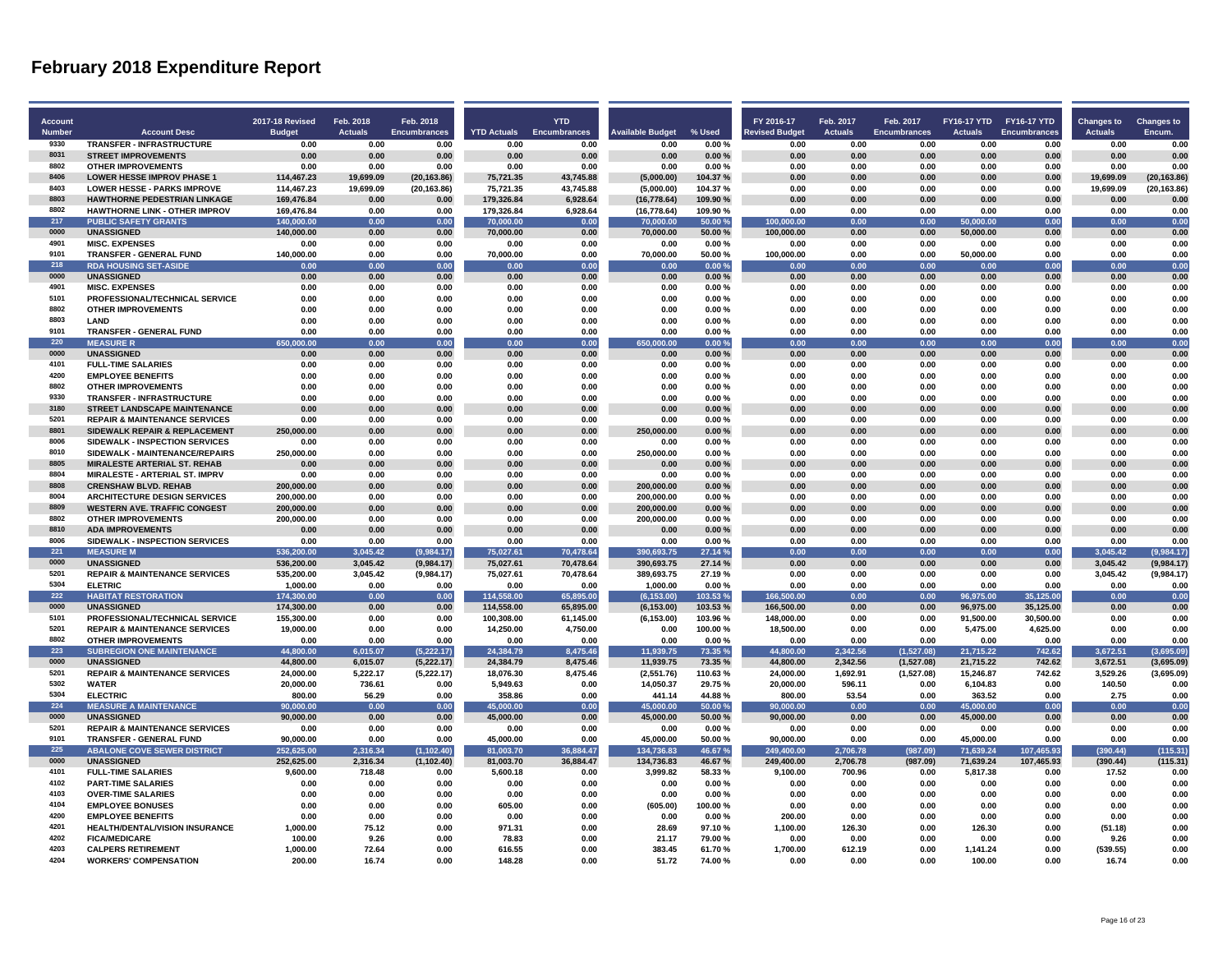| Account<br><b>Number</b> | <b>Account Desc</b>                                                          | 2017-18 Revised<br><b>Budget</b> | Feb. 2018<br><b>Actuals</b> | Feb. 2018<br><b>Encumbrances</b> | <b>YTD Actuals</b> Encumbrances | <b>YTD</b>       | <b>Available Budget</b> | % Used          | FY 2016-17<br><b>Levised Budget</b> | Feb. 2017<br><b>Actuals</b> | Feb. 2017<br><b>Encumbrances</b> | FY16-17 YTD FY16-17 YTD<br><b>Actuals</b> | Encumbrances      | <b>Changes to</b><br><b>Actuals</b> | <b>Changes to</b><br>Encum. |
|--------------------------|------------------------------------------------------------------------------|----------------------------------|-----------------------------|----------------------------------|---------------------------------|------------------|-------------------------|-----------------|-------------------------------------|-----------------------------|----------------------------------|-------------------------------------------|-------------------|-------------------------------------|-----------------------------|
| 4205                     | <b>OTHER BENEFITS</b>                                                        | 300.00                           | 16.50                       | 0.00                             | 105.77                          | 0.00             | 194.23                  | 35.33%          | 0.00                                | 8.59                        | 0.00                             | 137.31                                    | 0.00              | 7.91                                | 0.00                        |
| 4206                     | <b>H.S.A. CONTRIBUTION</b>                                                   | 400.00                           | 32.30                       | 0.00                             | 129.21                          | 0.00             | 270.79                  | 32.25%          | 400.00                              | 0.00                        | 0.00                             | 0.00                                      | 0.00              | 32.30                               | 0.00                        |
| 4207                     | <b>CALPERS UNFUNDED LIABILITIES</b>                                          | 1,200.00                         | 0.00                        | 0.00                             | 1,200.00                        | 0.00             | 0.00                    | 100.00%         | 0.00                                | 0.00                        | 0.00                             | 1,186.03                                  | 0.00              | 0.00                                | 0.00                        |
| 4701                     | <b>INSURANCE PREMIUM</b>                                                     | 0.00                             | 0.00                        | 0.00                             | 0.00                            | 0.00             | 0.00                    | 0.00%           | 200.00                              | 0.00                        | 0.00                             | 0.00                                      | 0.00              | 0.00                                | 0.00                        |
| 5101                     | PROFESSIONAL/TECHNICAL SERVICE                                               | 11,225.00                        | 352.40                      | (352.40)                         | 11,760.00                       | 2,751.00         | (3,286.00)              | 129.27%         | 9,100.00                            | 87.00                       | (87.00)                          | 2,904.80                                  | 945.20            | 265.40                              | (265.40)                    |
| 5102                     | <b>ADVERTISING</b>                                                           | 500.00                           | 0.00                        | 0.00                             | 0.00                            | 0.00             | 500.00                  | 0.00%           | 500.00                              | 0.00                        | 0.00                             | 0.00                                      | 0.00              | 0.00                                | 0.00                        |
| 5201                     | <b>REPAIR &amp; MAINTENANCE SERVICES</b>                                     | 223,100.00                       | 750.00                      | (750.00)                         | 57,715.38                       | 34,133.47        | 131,251.15              | 41.17%          | 223,100.00                          | 900.09                      | (900.09)                         | 58,346.29                                 | 106,520.73        | (150.09)                            | 150.09                      |
| 5304                     | <b>ELECTRIC</b>                                                              | 4,000.00                         | 272.90                      | 0.00                             | 2,073.19                        | 0.00             | 1,926.81                | 51.83%          | 4,000.00                            | 271.65                      | 0.00                             | 1,879.89                                  | 0.00              | 1.25                                | 0.00                        |
| 8802<br>226              | <b>OTHER IMPROVEMENTS</b>                                                    | 0.00                             | 0.00                        | 0.00                             | 0.00                            | 0.00             | 0.00                    | 0.00%           | 0.00                                | 0.00                        | 0.00                             | 0.00                                      | 0.00              | 0.00                                | 0.00                        |
| 0000                     | <b>RPV TV</b><br><b>UNASSIGNED</b>                                           | 0.00<br>0.00                     | 0.00<br>0.00                | 0.00<br>0.00                     | 0.00<br>0.00                    | 0.00<br>0.00     | 0.00<br>0.00            | 0.00%<br>0.00%  | 0.00<br>0.00                        | 0.00<br>0.00                | 0.00<br>0.00                     | 0.00<br>0.00                              | 0.00<br>0.00      | 0.00<br>0.00                        | 0.00<br>0.00                |
| 4102                     | <b>PART-TIME SALARIES</b>                                                    | 0.00                             | 0.00                        | 0.00                             | 0.00                            | 0.00             | 0.00                    | 0.00%           | 0.00                                | 0.00                        | 0.00                             | 0.00                                      | 0.00              | 0.00                                | 0.00                        |
| 4200                     | <b>EMPLOYEE BENEFITS</b>                                                     | 0.00                             | 0.00                        | 0.00                             | 0.00                            | 0.00             | 0.00                    | 0.00%           | 0.00                                | 0.00                        | 0.00                             | 0.00                                      | 0.00              | 0.00                                | 0.00                        |
| 4205                     | <b>OTHER BENEFITS</b>                                                        | 0.00                             | 0.00                        | 0.00                             | 0.00                            | 0.00             | 0.00                    | 0.00%           | 0.00                                | 0.00                        | 0.00                             | 0.00                                      | 0.00              | 0.00                                | 0.00                        |
| 4310                     | <b>OPERATING MATERIALS &amp; SUPPLIES</b>                                    | 0.00                             | 0.00                        | 0.00                             | 0.00                            | 0.00             | 0.00                    | 0.00%           | 0.00                                | 0.00                        | 0.00                             | 0.00                                      | 0.00              | 0.00                                | 0.00                        |
| 4601                     | <b>DUES &amp; MEMBERSHIPS</b>                                                | 0.00                             | 0.00                        | 0.00                             | 0.00                            | 0.00             | 0.00                    | 0.00%           | 0.00                                | 0.00                        | 0.00                             | 0.00                                      | 0.00              | 0.00                                | 0.00                        |
| 5101                     | PROFESSIONAL/TECHNICAL SERVICE                                               | 0.00                             | 0.00                        | 0.00                             | 0.00                            | 0.00             | 0.00                    | 0.00%           | 0.00                                | 0.00                        | 0.00                             | 0.00                                      | 0.00              | 0.00                                | 0.00                        |
| 5201                     | <b>REPAIR &amp; MAINTENANCE SERVICES</b>                                     | 0.00                             | 0.00                        | 0.00                             | 0.00                            | 0.00             | 0.00                    | 0.00%           | 0.00                                | 0.00                        | 0.00                             | 0.00                                      | 0.00              | 0.00                                | 0.00                        |
| 6201                     | <b>EQUIPMENT REPLACEMENT CHARGES</b>                                         | 0.00                             | 0.00                        | 0.00                             | 0.00                            | 0.00             | 0.00                    | 0.00%           | 0.00                                | 0.00                        | 0.00                             | 0.00                                      | 0.00              | 0.00                                | 0.00                        |
| 6202                     | <b>EMPLOYEE BENEFIT CHARGES</b>                                              | 0.00                             | 0.00                        | 0.00                             | 0.00                            | 0.00             | 0.00                    | 0.00%           | 0.00                                | 0.00                        | 0.00                             | 0.00                                      | 0.00              | 0.00                                | 0.00                        |
| 9101<br>227              | <b>TRANSFER - GENERAL FUND</b><br><b>GINSBURG CULTURAL ART BLD</b>           | 0.00<br>0.00                     | 0.00<br>0.00                | 0.00<br>0.00                     | 0.00<br>0.00                    | 0.00<br>0.00     | 0.00<br>0.00            | 0.00%<br>0.00%  | 0.00<br>0.00                        | 0.00<br>0.00                | 0.00<br>0.00                     | 0.00<br>0.00                              | 0.00<br>0.00      | 0.00<br>0.00                        | 0.00<br>0.00                |
| 0000                     | <b>UNASSIGNED</b>                                                            | 0.00                             | 0.00                        | 0.00                             | 0.00                            | 0.00             | 0.00                    | 0.00%           | 0.00                                | 0.00                        | 0.00                             | 0.00                                      | 0.00              | 0.00                                | 0.00                        |
| 4310                     | <b>OPERATING MATERIALS &amp; SUPPLIES</b>                                    | 0.00                             | n nn                        | 0.00                             | 0.00                            | 0.00             | 0.00                    | 0.00%           | 0.00                                | 0.00                        | 0.00                             | 0.00                                      | 0.00              | 0.00                                | 0.00                        |
| 4901                     | <b>MISC. EXPENSES</b>                                                        | 0.00                             | 0.00                        | 0.00                             | 0.00                            | 0.00             | 0.00                    | 0.00%           | 0.00                                | 0.00                        | 0.00                             | 0.00                                      | 0.00              | 0.00                                | 0.00                        |
| 5101                     | PROFESSIONAL/TECHNICAL SERVICE                                               | 0.00                             | 0.00                        | 0.00                             | 0.00                            | 0.00             | 0.00                    | 0.00%           | 0.00                                | 0.00                        | 0.00                             | 0.00                                      | 0.00              | 0.00                                | 0.00                        |
| 8802                     | <b>OTHER IMPROVEMENTS</b>                                                    | 0.00                             | 0.00                        | 0.00                             | 0.00                            | 0.00             | 0.00                    | 0.00%           | 0.00                                | 0.00                        | 0.00                             | 0.00                                      | 0.00              | 0.00                                | 0.00                        |
| 9330                     | <b>TRANSFER - INFRASTRUCTURE</b>                                             | 0.00                             | 0.00                        | 0.00                             | 0.00                            | 0.00             | 0.00                    | 0.00%           | 0.00                                | 0.00                        | 0.00                             | 0.00                                      | 0.00              | 0.00                                | 0.00                        |
| 228                      | <b>DONOR RESTRICTED CONTRIBUTION</b>                                         | 612,892.75                       | 14,807.69                   | (14, 435.39)                     | 20,457.58                       | 78,035.21        | 514,399.96              | 16.07%          | 480,209.00                          | 0.00                        | 0.00                             | 5,537.14                                  | 15,487.61         | 14,807.69                           | (14, 435.39)                |
| 0000                     | <b>UNASSIGNED</b>                                                            | 12,892.75                        | 557.69                      | (185.39)                         | 6,207.58                        | 8,285.21         | (1,600.04)              | 112.41%         | 480,209.00                          | 0.00                        | 0.00                             | 5,537.14                                  | 15,487.61         | 557.69                              | (185.39)                    |
| 4310                     | <b>OPERATING MATERIALS &amp; SUPPLIES</b>                                    | 5,000.00                         | 557.69                      | (185.39)                         | 2,886.20                        | 3,603.46         | (1,489.66)              | 129.80%         | 9,184.00                            | 0.00                        | 4,514.71                         | 507.85                                    | 4,006.86          | 557.69                              | (4,700.10)                  |
| 5101                     | PROFESSIONAL/TECHNICAL SERVICE                                               | 0.00                             | 0.00                        | 0.00                             | 0.00                            | 0.00             | 0.00                    | 0.00%           | 0.00                                | 0.00                        | (4,514.71)                       | 485.29                                    | 0.00              | 0.00                                | 4,514.71                    |
| 5201<br>9330             | <b>REPAIR &amp; MAINTENANCE SERVICES</b><br><b>TRANSFER - INFRASTRUCTURE</b> | 7.892.75<br>0.00                 | 0.00<br>0.00                | 0.00                             | 3.321.38                        | 4,681.75<br>0.00 | (110.38)                | 101.39%         | 16.025.00                           | 0.00<br>0.00                | 0.00                             | 4.544.00                                  | 11.480.75<br>0.00 | 0.00<br>0.00                        | 0.00<br>0.00                |
| 8501                     | PVIC EXHIBIT REPLACEMENT                                                     | 600,000.00                       | 14,250.00                   | 0.00<br>(14, 250.00)             | 0.00<br>14,250.00               | 69,750.00        | 0.00<br>516,000.00      | 0.00%<br>14.00% | 455,000.00<br>0.00                  | 0.00                        | 0.00<br>0.00                     | 0.00<br>0.00                              | 0.00              | 14,250.00                           | (14, 250.00)                |
| 8001                     | <b>PROFESSIONAL/TECH SERVICES</b>                                            | 24.000.00                        | 0.00                        | 0.00                             | 0.00                            | 17.000.00        | 7.000.00                | 70.83%          | 0.00                                | 0.00                        | 0.00                             | 0.00                                      | 0.00              | 0.00                                | 0.00                        |
| 8004                     | <b>PVIC - ARCHITECTURE DESIGN</b>                                            | 300,000.00                       | 0.00                        | 0.00                             | 0.00                            | 0.00             | 300,000.00              | 0.00%           | 0.00                                | 0.00                        | 0.00                             | 0.00                                      | 0.00              | 0.00                                | 0.00                        |
| 8403                     | <b>PARKS IMPROVEMENTS</b>                                                    | 276,000.00                       | 14,250.00                   | (14, 250.00)                     | 14,250.00                       | 52,750.00        | 209,000.00              | 24.28%          | 0.00                                | 0.00                        | 0.00                             | 0.00                                      | 0.00              | 14,250.00                           | (14, 250.00)                |
| 285                      | <b>IA PORTUGUESE BEND MAINTENANCE</b>                                        | 155,720.00                       | 6.916.99                    | (6.554.14)                       | 68.821.40                       | 39.988.85        | 46.909.75               | 69.88%          | 114.900.00                          | 22.276.95                   | (15,674.00)                      | 24.018.39                                 | 64.640.00         | (15.359.96)                         | 9.119.86                    |
| 0000                     | <b>UNASSIGNED</b>                                                            | 155.720.00                       | 6.916.99                    | (6, 554.14)                      | 68.821.40                       | 39.988.85        | 46,909.75               | 69.88%          | 114.900.00                          | 22.276.95                   | (15,674.00)                      | 24,018.39                                 | 64.640.00         | (15, 359.96)                        | 9.119.86                    |
| 5101                     | PROFESSIONAL/TECHNICAL SERVICE                                               | 89,220.00                        | 0.00                        | 0.00                             | 12,590.00                       | 28,230.00        | 48,400.00               | 45.75%          | 48,400.00                           | 21,938.00                   | (20, 174.00)                     | 21,938.00                                 | 60,140.00         | (21, 938.00)                        | 20,174.00                   |
| 5201                     | <b>REPAIR &amp; MAINTENANCE SERVICES</b>                                     | 59,500.00                        | 6,554.14                    | (6, 554.14)                      | 53,910.72                       | 11,758.85        | (6, 169.57)             | 110.37%         | 59,500.00                           | 0.00                        | 4,500.00                         | 0.00                                      | 4,500.00          | 6,554.14                            | (11, 054.14)                |
| 5304                     | <b>ELECTRIC</b>                                                              | 7.000.00                         | 362.85                      | 0.00                             | 2.320.68                        | 0.00             | 4,679.32                | 33.16%          | 7,000.00                            | 338.95                      | 0.00                             | 2,080.39                                  | 0.00              | 23.90                               | 0.00                        |
| 310<br>0000              | <b>CDBG</b>                                                                  | 165,760.00                       | 784.00                      | (784.00)                         | 17,803.31                       | 220,047.00       | (72,090.31)             | 143.49%         | 343.000.00                          | 9,071.00                    | 15,499.00                        | 24,358.00                                 | 161,272.00        | (8, 287.00)                         | (16, 283.00)                |
| 4901                     | <b>UNASSIGNED</b><br><b>MISC. EXPENSES</b>                                   | (139, 300.00)<br>0.00            | 0.00<br>0.00                | 0.00<br>0.00                     | 0.00<br>0.00                    | 0.00<br>0.00     | (139, 300.00)<br>0.00   | 0.00%<br>0.00%  | 0.00<br>0.00                        | 0.00<br>0.00                | 0.00<br>0.00                     | 0.00<br>0.00                              | 0.00<br>0.00      | 0.00<br>0.00                        | 0.00<br>0.00                |
| 8802                     | <b>OTHER IMPROVEMENTS</b>                                                    | (139, 300.00)                    | 0.00                        | 0.00                             | 0.00                            | 0.00             | (139, 300.00)           | 0.00%           | 0.00                                | 0.00                        | 0.00                             | 0.00                                      | 0.00              | 0.00                                | 0.00                        |
| 9330                     | <b>TRANSFER - INFRASTRUCTURE</b>                                             | 0.00                             | 0.00                        | 0.00                             | 0.00                            | 0.00             | 0.00                    | 0.00%           | 0.00                                | 0.00                        | 0.00                             | 0.00                                      | 0.00              | 0.00                                | 0.00                        |
| 8110                     | <b>GRANT ADMINISTRATION</b>                                                  | 0.00                             | 0.00                        | 0.00                             | 0.00                            | 0.00             | 0.00                    | 0.00%           | 0.00                                | 0.00                        | 0.00                             | 0.00                                      | 0.00              | 0.00                                | 0.00                        |
| 4101                     | <b>FULL-TIME SALARIES</b>                                                    | 0.00                             | 0.00                        | 0.00                             | 0.00                            | 0.00             | 0.00                    | 0.00%           | 0.00                                | 0.00                        | 0.00                             | 0.00                                      | 0.00              | 0.00                                | 0.00                        |
| 4102                     | <b>PART-TIME SALARIES</b>                                                    | 0.00                             | 0.00                        | 0.00                             | 0.00                            | 0.00             | 0.00                    | 0.00%           | 0.00                                | 0.00                        | 0.00                             | 0.00                                      | 0.00              | 0.00                                | 0.00                        |
| 4103                     | <b>OVER-TIME SALARIES</b>                                                    | 0.00                             | 0.00                        | 0.00                             | 0.00                            | 0.00             | 0.00                    | 0.00%           | 0.00                                | 0.00                        | 0.00                             | 0.00                                      | 0.00              | 0.00                                | 0.00                        |
| 4310                     | <b>OPERATING MATERIALS &amp; SUPPLIES</b>                                    | 0.00                             | 0.00                        | 0.00                             | 0.00                            | 0.00             | 0.00                    | 0.00%           | 0.00                                | 0.00                        | 0.00                             | 0.00                                      | 0.00              | 0.00                                | 0.00                        |
| 4311                     | <b>POSTAGE</b>                                                               | 0.00                             | 0.00                        | 0.00                             | 0.00                            | 0.00             | 0.00                    | 0.00%           | 0.00                                | 0.00                        | 0.00                             | 0.00                                      | 0.00              | 0.00                                | 0.00                        |
| 5101                     | PROFESSIONAL/TECHNICAL SERVICE                                               | 0.00                             | 0.00                        | 0.00                             | 0.00                            | 0.00             | 0.00                    | 0.00%           | 0.00                                | 0.00                        | 0.00                             | 0.00                                      | 0.00              | 0.00                                | 0.00                        |
| 5102<br>5103             | <b>ADVERTISING</b>                                                           | 0.00                             | 0.00                        | 0.00                             | 0.00                            | 0.00             | 0.00                    | 0.00%           | 0.00                                | 0.00                        | 0.00                             | 0.00                                      | 0.00              | 0.00                                | 0.00                        |
| 8802                     | <b>PRINTING/BINDING</b><br><b>OTHER IMPROVEMENTS</b>                         | 0.00<br>0.00                     | 0.00<br>0.00                | 0.00<br>0.00                     | 0.00<br>0.00                    | 0.00<br>0.00     | 0.00<br>0.00            | 0.00%<br>0.00%  | 0.00<br>0.00                        | 0.00<br>0.00                | 0.00<br>0.00                     | 0.00<br>0.00                              | 0.00<br>0.00      | 0.00<br>0.00                        | 0.00<br>0.00                |
| 8413                     | <b>DEL CERRO PARK IMPROVEMENT</b>                                            | 0.00                             | 0.00                        | 0.00                             | 0.00                            | 0.00             | 0.00                    | 0.00%           | 0.00                                | 0.00                        | 0.00                             | 0.00                                      | 0.00              | 0.00                                | 0.00                        |
| 8002                     | DEL CERRO - CONSTRUCT MGMT                                                   | 0.00                             | 0.00                        | 0.00                             | 0.00                            | 0.00             | 0.00                    | 0.00%           | 0.00                                | 0.00                        | 0.00                             | 0.00                                      | 0.00              | 0.00                                | 0.00                        |
| 8004                     | DEL CERRO - ARCHITECT DESIGN                                                 | 0.00                             | 0.00                        | 0.00                             | 0.00                            | 0.00             | 0.00                    | 0.00%           | 0.00                                | 0.00                        | 0.00                             | 0.00                                      | 0.00              | 0.00                                | 0.00                        |
| 8403                     | <b>DEL CERRO - PARKS IMPROVE</b>                                             | 0.00                             | 0.00                        | 0.00                             | 0.00                            | 0.00             | 0.00                    | 0.00%           | 0.00                                | 0.00                        | 0.00                             | 0.00                                      | 0.00              | 0.00                                | 0.00                        |
| 8810                     | <b>ADA IMPROVEMENTS</b>                                                      | 305,060.00                       | 784.00                      | (784.00)                         | 17,803.31                       | 220,047.00       | 67,209.69               | 77.97%          | 343,000.00                          | 9,071.00                    | 15,499.00                        | 24,358.00                                 | 161,272.00        | (8, 287.00)                         | (16, 283.00)                |
| 4101                     | <b>FULL-TIME SALARIES</b>                                                    | 0.00                             | 0.00                        | 0.00                             | 0.00                            | 0.00             | 0.00                    | 0.00%           | 0.00                                | 0.00                        | 0.00                             | 0.00                                      | 0.00              | 0.00                                | 0.00                        |
| 4310                     | <b>OPERATING MATERIALS &amp; SUPPLIES</b>                                    | 0.00                             | 0.00                        | 0.00                             | 0.00                            | 0.00             | 0.00                    | 0.00%           | 0.00                                | 0.00                        | 0.00                             | 0.00                                      | 0.00              | 0.00                                | 0.00                        |
| 5101                     | PROFESSIONAL/TECHNICAL SERVICE                                               | 0.00                             | 0.00                        | 0.00                             | 0.00                            | 0.00             | 0.00                    | 0.00%           | 0.00                                | 0.00                        | 0.00                             | 0.00                                      | 0.00              | 0.00                                | 0.00                        |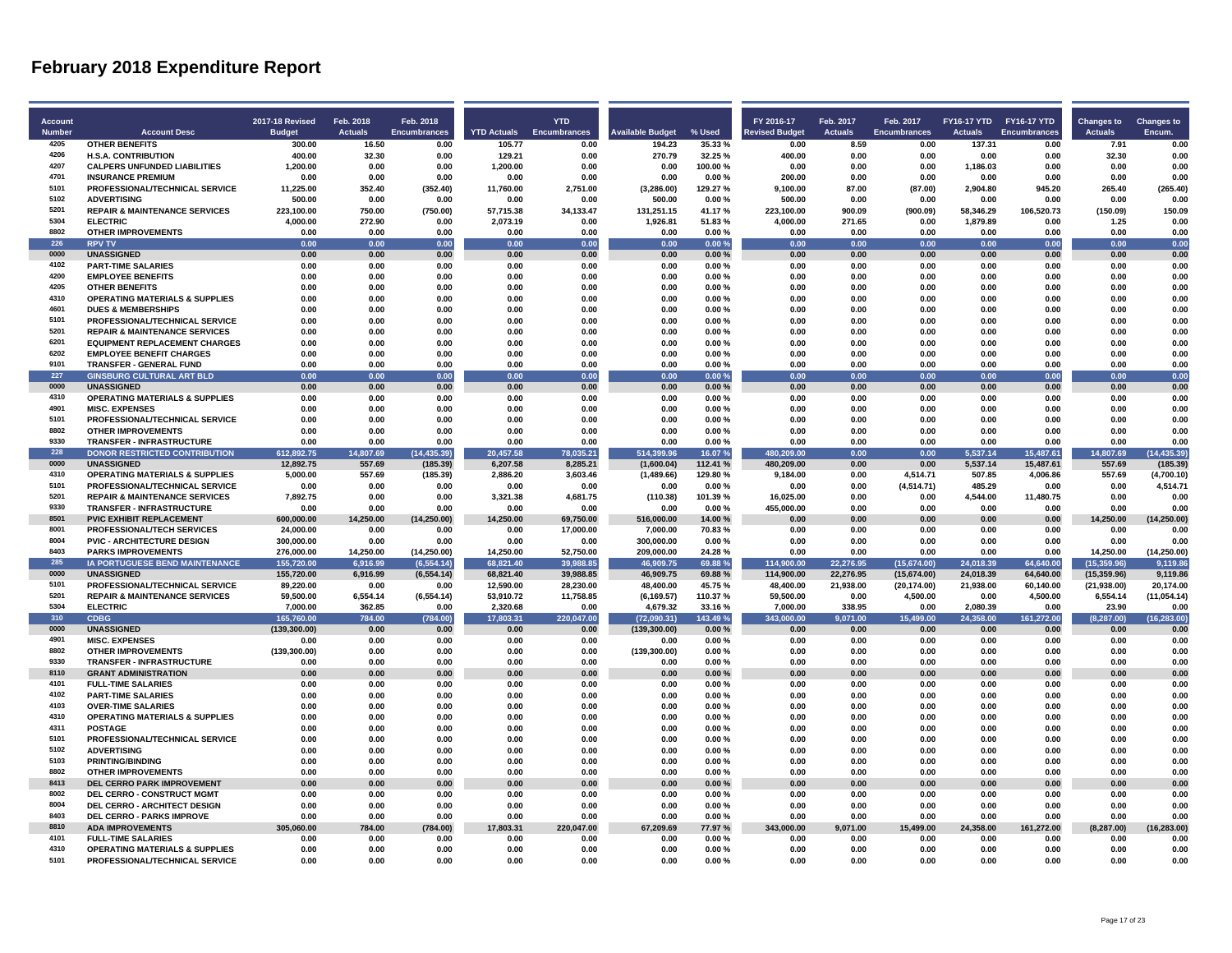| Account<br>Number | <b>Account Desc</b>                                                      | <b>2017-18 Revised</b><br><b>Budget</b> | Feb. 2018<br><b>Actuals</b> | Feb. 2018<br><b>Encumbrances</b> | <b>YTD Actuals</b>   | <b>YTD</b><br><b>Encumbrances</b> | <b>Nvailable Budget</b> | % Used           | FY 2016-17<br>evised Budget | Feb. 2017<br><b>Actuals</b> | Feb. 2017<br><b>Encumbrances</b> | FY16-17 YTD FY16-17 YTD<br><b>Actuals</b> | <b>Encumbrances</b> | <b>Changes to</b><br><b>Actuals</b> | <b>Changes to</b><br>Encum. |
|-------------------|--------------------------------------------------------------------------|-----------------------------------------|-----------------------------|----------------------------------|----------------------|-----------------------------------|-------------------------|------------------|-----------------------------|-----------------------------|----------------------------------|-------------------------------------------|---------------------|-------------------------------------|-----------------------------|
| 5102              | <b>ADVERTISING</b>                                                       | 0.00                                    | 0.00                        | 0.00                             | 0.00                 | 0.00                              | 0.00                    | 0.00%            | 0.00                        | 0.00                        | 0.00                             | 0.00                                      | 0.00                | 0.00                                | 0.00                        |
| 8001              | <b>ADA IMPROV - PROF/TECH</b>                                            | 0.00                                    | 0.00                        | 0.00                             | 0.00                 | 0.00                              | 0.00                    | 0.00%            | 0.00                        | 0.00                        | 0.00                             | 0.00                                      | 0.00                | 0.00                                | 0.00                        |
| 8802              | <b>OTHER IMPROVEMENTS</b>                                                | 305,060.00                              | 784.00                      | (784.00)                         | 17,803.31            | 220,047.00                        | 67,209.69               | 77.97%           | 343,000.00                  | 9,071.00                    | 15,499.00                        | 24,358.00                                 | 161,272.00          | (8, 287.00)                         | (16, 283.00)                |
| 311               | <b>CDBG-R</b>                                                            | 0.00                                    | 0.00                        | 0.00                             | 0.00                 | 0.00                              | 0.00                    | 0.00%            | 0.00                        | 0.00                        | 0.00                             | 0.00                                      | 0.00                | 0.00                                | 0.00                        |
| 0000              | <b>UNASSIGNED</b>                                                        | 0.00                                    | 0.00                        | 0.00                             | 0.00                 | 0.00                              | 0.00                    | 0.00%            | 0.00                        | 0.00                        | 0.00                             | 0.00                                      | 0.00                | 0.00                                | 0.00                        |
| 5101<br>5102      | PROFESSIONAL/TECHNICAL SERVICE                                           | 0.00                                    | 0.00                        | 0.00                             | 0.00                 | 0.00                              | 0.00                    | 0.00%            | 0.00                        | 0.00                        | 0.00                             | 0.00                                      | 0.00                | 0.00                                | 0.00                        |
| 8801              | <b>ADVERTISING</b><br><b>INFRASTRUCTURES</b>                             | 0.00<br>0.00                            | 0.00<br>0.00                | 0.00<br>0.00                     | 0.00<br>0.00         | 0.00<br>0.00                      | 0.00<br>0.00            | 0.00%<br>0.00%   | 0.00<br>0.00                | 0.00<br>0.00                | 0.00<br>0.00                     | 0.00<br>0.00                              | 0.00<br>0.00        | 0.00<br>0.00                        | 0.00<br>0.00                |
| 330               | <b>INFRASTRUCTURE IMPROVEMENTS</b>                                       | 10,116,863.77                           | 710,359.24                  | (763, 500.24)                    | 6,654<br>409.67      | 2,675,850.14                      | 03.96<br>786,           | 92.22%           | 15,291,541.00               | 231<br>931.40               | 188,860.60                       | 6,119,287.33                              | 2,386,105.24        | 478,427.84                          | (952, 360.84)               |
| 0000              | <b>UNASSIGNED</b>                                                        | 0.00                                    | 0.00                        | 0.00                             | 0.00                 | 0.00                              | 0.00                    | 0.00%            | 0.00                        | 0.00                        | 0.00                             | 0.00                                      | 0.00                | 0.00                                | 0.00                        |
| 9501              | <b>TRANSFER - WATER QUALITY</b>                                          | 0.00                                    | 0.00                        | 0.00                             | 0.00                 | 0.00                              | 0.00                    | $0.00 \%$        | 0.00                        | 0.00                        | 0.00                             | 0.00                                      | 0.00                | 0.00                                | 0.00                        |
| 9681              | <b>TRANSFER - EQUIPMENT REPLACE</b>                                      | 0.00                                    | 0.00                        | 0.00                             | 0.00                 | 0.00                              | 0.00                    | 0.00%            | 0.00                        | 0.00                        | 0.00                             | 0.00                                      | 0.00                | 0.00                                | 0.00                        |
| 8001              | PAVEMENT MANAGEMENT PROGRAM                                              | 0.00                                    | 0.00                        | 0.00                             | 0.00                 | 0.00                              | 0.00                    | 0.00%            | 0.00                        | 0.00                        | 0.00                             | 0.00                                      | 0.00                | 0.00                                | 0.00                        |
| 8001              | <b>PAVEMENT PROG - PROF/TECH</b>                                         | 0.00                                    | 0.00                        | 0.00                             | 0.00                 | 0.00                              | 0.00                    | 0.00%            | 0.00                        | 0.00                        | 0.00                             | 0.00                                      | 0.00                | 0.00                                | 0.00                        |
| 8802              | PUBLIC FAC - OTHER IMPROVE                                               | 0.00                                    | 0.00                        | 0.00                             | 0.00                 | 0.00                              | 0.00                    | 0.00%            | 0.00                        | 0.00                        | 0.00                             | 0.00                                      | 0.00                | 0.00                                | 0.00                        |
| 8031              | <b>STREET IMPROVEMENTS</b>                                               | (1, 132, 679.80)                        | 0.00                        | (88, 477.00)                     | 0.00                 | 44.745.00                         | (1, 177, 424.80)        | $-3.95%$         | 12,372,683.00               | 143.055.83                  | 269.436.17                       | 5.458.225.47                              | 1,568,386.81        | (143, 055.83)                       | (357, 913.17)               |
| 4101<br>4103      | <b>FULL-TIME SALARIES</b>                                                | 0.00                                    | 0.00                        | 0.00                             | 0.00                 | 0.00                              | 0.00                    | 0.00%            | 0.00                        | 0.00                        | 0.00                             | 0.00                                      | 0.00                | 0.00                                | 0.00                        |
| 4200              | <b>OVER-TIME SALARIES</b><br><b>EMPLOYEE BENEFITS</b>                    | 0.00<br>0.00                            | 0.00<br>0.00                | 0.00<br>0.00                     | 0.00<br>0.00         | 0.00<br>0.00                      | 0.00<br>0.00            | 0.00%<br>0.00%   | 0.00<br>0.00                | 0.00<br>0.00                | $\bf 0.00$<br>0.00               | 0.00<br>0.00                              | 0.00<br>0.00        | 0.00<br>0.00                        | 0.00<br>0.00                |
| 5101              | PROFESSIONAL/TECHNICAL SERVICE                                           | 0.00                                    | 0.00                        | 0.00                             | 0.00                 | 0.00                              | 0.00                    | 0.00%            | 130.487.00                  | 6,011.75                    | 385.691.25                       | 77,753.97                                 | 444.436.03          | (6,011.75)                          | (385.691.25)                |
| 5201              | <b>REPAIR &amp; MAINTENANCE SERVICES</b>                                 | 0.00                                    | 0.00                        | 0.00                             | 0.00                 | 0.00                              | 0.00                    | 0.00%            | 0.00                        | 0.00                        | 789.00                           | 0.00                                      | 789.00              | 0.00                                | (789.00)                    |
| 8001              | PROFESSIONAL/TECH SERVICES                                               | 44.745.00                               | 0.00                        | 0.00                             | 0.00                 | 44,745.00                         | 0.00                    | 100.00%          | 0.00                        | 0.00                        | 0.00                             | 0.00                                      | 0.00                | 0.00                                | 0.00                        |
| 8099              | STREET IMP MISC/OTHER EXPENSES                                           | 0.00                                    | 0.00                        | 0.00                             | 0.00                 | 0.00                              | 0.00                    | 0.00%            | 0.00                        | 0.00                        | 0.00                             | 0.00                                      | 0.00                | 0.00                                | 0.00                        |
| 8802              | <b>OTHER IMPROVEMENTS</b>                                                | (1, 177, 424.80)                        | 0.00                        | (88, 477.00)                     | 0.00                 | 0.00                              | (1, 177, 424.80)        | 0.00%            | 12,242,196.00               | 137,044.08                  | (117, 044.08)                    | 5,380,471.50                              | 1,123,161.78        | (137, 044.08)                       | 28,567.08                   |
| 8032              | <b>STORM DRAIN IMPROVEMENTS</b>                                          | 0.00                                    | 0.00                        | 0.00                             | 0.00                 | 0.00                              | 0.00                    | 0.00%            | 460,000.00                  | 0.00                        | 0.00                             | 0.00                                      | 0.00                | 0.00                                | 0.00                        |
| 5101              | PROFESSIONAL/TECHNICAL SERVICE                                           | 0.00                                    | 0.00                        | 0.00                             | 0.00                 | 0.00                              | 0.00                    | 0.00%            | 0.00                        | 0.00                        | 0.00                             | 0.00                                      | 0.00                | 0.00                                | 0.00                        |
| 8801              | <b>INFRASTRUCTURES</b>                                                   | 0.00                                    | 0.00                        | 0.00                             | 0.00                 | 0.00                              | 0.00                    | 0.00%            | 0.00                        | 0.00                        | 0.00                             | 0.00                                      | 0.00                | 0.00                                | 0.00                        |
| 8802              | <b>OTHER IMPROVEMENTS</b>                                                | 0.00                                    | 0.00                        | 0.00                             | 0.00                 | 0.00                              | 0.00                    | 0.00%            | 460,000.00                  | 0.00                        | 0.00                             | 0.00                                      | 0.00                | 0.00                                | 0.00                        |
| 8033<br>4101      | PARKS, TRAIL&OPEN SPACE IMPRO                                            | 0.00                                    | 0.00                        | 0.00                             | 5.974.00             | 0.00                              | (5,974.00)              | 100.00%          | 381,837.00                  | 58.800.72                   | (58, 800.72)                     | 333,313.51                                | 196,504.78          | (58, 800.72)                        | 58,800.72                   |
| 4200              | <b>FULL-TIME SALARIES</b><br><b>EMPLOYEE BENEFITS</b>                    | 0.00<br>0.00                            | 0.00<br>0.00                | 0.00<br>0.00                     | 0.00<br>0.00         | 0.00<br>0.00                      | 0.00<br>0.00            | 0.00%<br>0.00%   | 0.00<br>0.00                | 0.00<br>0.00                | 0.00<br>0.00                     | 0.00<br>0.00                              | 0.00<br>0.00        | 0.00<br>0.00                        | 0.00<br>0.00                |
| 5101              | PROFESSIONAL/TECHNICAL SERVICE                                           | 0.00                                    | 0.00                        | 0.00                             | 0.00                 | 0.00                              | 0.00                    | 0.00%            | 0.00                        | 21,700.72                   | (21,700.72)                      | 59,488.79                                 | 44,211.21           | (21,700.72)                         | 21,700.72                   |
| 8401              | <b>BUILDINGS</b>                                                         | 0.00                                    | 0.00                        | 0.00                             | 0.00                 | 0.00                              | 0.00                    | 0.00%            | 0.00                        | 0.00                        | 0.00                             | 0.00                                      | 0.00                | 0.00                                | 0.00                        |
| 8801              | <b>INFRASTRUCTURES</b>                                                   | 0.00                                    | 0.00                        | 0.00                             | 0.00                 | 0.00                              | 0.00                    | 0.00%            | 0.00                        | 0.00                        | 0.00                             | 0.00                                      | 0.00                | 0.00                                | 0.00                        |
| 8802              | <b>OTHER IMPROVEMENTS</b>                                                | 0.00                                    | 0.00                        | 0.00                             | 5,974.00             | 0.00                              | (5,974.00)              | 100.00%          | 381<br>,837.00              | 37,100.00                   | (37, 100.00)                     | 273,824.72                                | 152,293.57          | (37, 100.00)                        | 37,100.00                   |
| 8803              | <b>I AND</b>                                                             | 0.00                                    | 0.00                        | 0.00                             | 0.00                 | 0.00                              | 0.00                    | 0.00%            | 0.00                        | 0.00                        | 0.00                             | 0.00                                      | 0.00                | 0.00                                | 0.00                        |
| 8035              | <b>SEWER IMPROVEMENTS</b>                                                | 0.00                                    | 0.00                        | 0.00                             | 0.00                 | 0.00                              | 0.00                    | 0.00%            | 200,000.00                  | 0.00                        | 0.00                             | 0.00                                      | 0.00                | 0.00                                | 0.00                        |
| 5101              | PROFESSIONAL/TECHNICAL SERVICE                                           | 0.00                                    | 0.00                        | 0.00                             | 0.00                 | 0.00                              | 0.00                    | 0.00%            | 0.00                        | 0.00                        | 0.00                             | 0.00                                      | 0.00                | 0.00                                | 0.00                        |
| 8801              | <b>INFRASTRUCTURES</b>                                                   | 0.00                                    | 0.00                        | 0.00                             | 0.00                 | 0.00                              | 0.00                    | 0.00%            | 0.00                        | 0.00                        | 0.00                             | 0.00                                      | 0.00                | 0.00                                | 0.00                        |
| 8802              | <b>OTHER IMPROVEMENTS</b>                                                | 0.00                                    | 0.00                        | 0.00                             | 0.00                 | 0.00                              | 0.00                    | 0.00%            | 200.000.00                  | 0.00                        | 0.00                             | 0.00                                      | 0.00                | 0.00                                | 0.00                        |
| 8036<br>4311      | <b>BUILDING IMPROVEMENTS</b><br><b>POSTAGE</b>                           | 0.00<br>0.00                            | 0.00                        | 0.00                             | 0.00<br>0.00         | 0.00<br>0.00                      | 0.00<br>0.00            | 0.00%<br>0.00%   | 332,000.00                  | 0.00<br>0.00                | 0.00                             | 23,922.77                                 | 35,172.23           | 0.00<br>0.00                        | 0.00                        |
| 5101              | PROFESSIONAL/TECHNICAL SERVICE                                           | 0.00                                    | 0.00<br>0.00                | 0.00<br>0.00                     | 0.00                 | 0.00                              | 0.00                    | 0.00%            | 5,500.00<br>0.00            | 0.00                        | 3,800.00<br>0.00                 | 11,000.00<br>0.00                         | 1,000.00<br>0.00    | 0.00                                | (3,800.00)<br>0.00          |
| 5103              | PRINTING/BINDING                                                         | 0.00                                    | 0.00                        | 0.00                             | 0.00                 | 0.00                              | 0.00                    | 0.00%            | 7,700.00                    | 0.00                        | 0.00                             | 6,618.57                                  | 1,081.43            | 0.00                                | 0.00                        |
| 8101              | <b>EQUIPMENT &amp; FURNITURE</b>                                         | 0.00                                    | 0.00                        | 0.00                             | 0.00                 | 0.00                              | 0.00                    | 0.00%            | 7.500.00                    | 0.00                        | 0.00                             | 6,089.20                                  | 1,410.80            | 0.00                                | 0.00                        |
| 8802              | <b>OTHER IMPROVEMENTS</b>                                                | 0.00                                    | 0.00                        | 0.00                             | 0.00                 | 0.00                              | 0.00                    | 0.00%            | 311.300.00                  | 0.00                        | (3,800.00)                       | 215.00                                    | 31.680.00           | 0.00                                | 3.800.00                    |
| 8043              | <b>LANDSLIDE IMPROVEMENTS</b>                                            | 0.00                                    | 0.00                        | 0.00                             | 0.00                 | 0.00                              | 0.00                    | 0.00%            | 1,256,798.00                | 30,074.85                   | (29,999.85)                      | 197,798.13                                | 559,620.87          | (30,074.85)                         | 29.999.85                   |
| 5101              | PROFESSIONAL/TECHNICAL SERVICE                                           | 0.00                                    | 0.00                        | 0.00                             | 0.00                 | 0.00                              | 0.00                    | 0.00%            | 73,960.00                   | 0.00                        | 0.00                             | 0.00                                      | 0.00                | 0.00                                | 0.00                        |
| 5102              | <b>ADVERTISING</b>                                                       | 0.00                                    | 0.00                        | 0.00                             | 0.00                 | 0.00                              | 0.00                    | 0.00%            | 640.00                      | 0.00                        | 0.00                             | 640.00                                    | 0.00                | 0.00                                | 0.00                        |
| 5103              | PRINTING/BINDING                                                         | 0.00                                    | 0.00                        | 0.00                             | 0.00                 | 0.00                              | 0.00                    | 0.00%            | 400.00                      | 0.00                        | 0.00                             | 366.24                                    | 33.76               | 0.00                                | 0.00                        |
| 8802              | <b>OTHER IMPROVEMENTS</b>                                                | 0.00                                    | 0.00                        | 0.00                             | 0.00                 | 0.00                              | 0.00                    | 0.00%            | 1,181,798.00                | 30,074.85                   | (29,999.85)                      | 196,791.89                                | 559,587.11          | (30,074.85)                         | 29,999.85                   |
| 8101<br>8001      | <b>ENGINEERING REV/LABOR COMP</b>                                        | 77,910.00                               | 0.00                        | 25,000.00                        | 16,070.00            | 51,840.00                         | 10,000.00               | 87.16%           | 0.00                        | 0.00                        | 0.00                             | 0.00                                      | 0.00                | 0.00                                | 25,000.00                   |
| 8102              | <b>ENGINNEERING REVIEW -PROF/TECH</b><br><b>INFRASTRUCTURE MGMT.PLAN</b> | 77,910.00                               | 0.00                        | 25,000.00                        | 16,070.00            | 51,840.00                         | 10,000.00<br>20,000.00  | 87.16%           | 0.00<br>0.00                | 0.00                        | 0.00                             | 0.00                                      | 0.00                | 0.00                                | 25,000.00                   |
| 8001              | IMP - PROFESSIONAL /TECH                                                 | 25,000.00<br>25,000.00                  | 1,680.00<br>1,680.00        | (1,680.00)<br>(1,680.00)         | 1,680.00<br>1,680.00 | 3,320.00<br>3,320.00              | 20,000.00               | 20.00%<br>20.00% | 0.00                        | 0.00<br>0.00                | 0.00<br>0.00                     | 0.00<br>0.00                              | 0.00<br>0.00        | 1,680.00<br>1,680.00                | (1,680.00)<br>(1,680.00)    |
| 8103              | <b>SANITARY SEWER CAP ANALYSIS</b>                                       | 0.00                                    | 0.00                        | 0.00                             | 0.00                 | 0.00                              | 0.00                    | 0.00%            | 0.00                        | 0.00                        | 0.00                             | 0.00                                      | 0.00                | 0.00                                | 0.00                        |
| 8001              | SANITARY SEWER - PROF/TECH                                               | 0.00                                    | 0.00                        | 0.00                             | 0.00                 | 0.00                              | 0.00                    | 0.00%            | 0.00                        | 0.00                        | 0.00                             | 0.00                                      | 0.00                | 0.00                                | 0.00                        |
| 8110              | <b>GRANT ADMINISTRATION</b>                                              | 70,000.00                               | 7,951.73                    | (7,951.73)                       | 19,339.09            | 5,660.91                          | 45,000.00               | 35.71 %          | 288,223.00                  | 0.00                        | 0.00                             | 106,027.45                                | 18,195.55           | 7,951.73                            | (7, 951.73)                 |
| 4101              | <b>FULL-TIME SALARIES</b>                                                | 0.00                                    | 0.00                        | 0.00                             | 0.00                 | 0.00                              | 0.00                    | 0.00%            | 0.00                        | 0.00                        | 0.00                             | 0.00                                      | 0.00                | 0.00                                | 0.00                        |
| 4102              | <b>PART-TIME SALARIES</b>                                                | 0.00                                    | 0.00                        | 0.00                             | 0.00                 | 0.00                              | 0.00                    | 0.00%            | 0.00                        | 0.00                        | 0.00                             | 0.00                                      | 0.00                | 0.00                                | 0.00                        |
| 4103              | <b>OVER-TIME SALARIES</b>                                                | 0.00                                    | 0.00                        | 0.00                             | 0.00                 | 0.00                              | 0.00                    | 0.00%            | 0.00                        | 0.00                        | 0.00                             | 0.00                                      | 0.00                | 0.00                                | 0.00                        |
| 4200              | <b>EMPLOYEE BENEFITS</b>                                                 | 0.00                                    | 0.00                        | 0.00                             | 0.00                 | 0.00                              | 0.00                    | 0.00%            | 0.00                        | 0.00                        | 0.00                             | 0.00                                      | 0.00                | 0.00                                | 0.00                        |
| 4310              | <b>OPERATING MATERIALS &amp; SUPPLIES</b>                                | 0.00                                    | 0.00                        | 0.00                             | 0.00                 | 0.00                              | 0.00                    | 0.00%            | 0.00                        | 0.00                        | 0.00                             | 0.00                                      | 0.00                | 0.00                                | 0.00                        |
| 4311              | <b>POSTAGE</b>                                                           | 0.00                                    | 0.00                        | 0.00                             | 0.00                 | 0.00                              | 0.00                    | $0.00 \%$        | 0.00                        | 0.00                        | 0.OO                             | 0.00                                      | n na                | 0.00                                | 0.00                        |
| 4901<br>5101      | <b>MISC. EXPENSES</b>                                                    | 0.00                                    | 0.00                        | 0.00                             | 0.00                 | 0.00                              | 0.00                    | 0.00%            | 0.00                        | 0.00                        | 0.00                             | 0.00                                      | 0.00                | 0.00                                | 0.00                        |
|                   | PROFESSIONAL/TECHNICAL SERVICE                                           | 0.00                                    | 0.00                        | 0.00                             | 0.00                 | 0.00                              | 0.00                    | 0.00%            | 288.223.00                  | 0.00                        | 0.00                             | 106.027.45                                | 18.195.55           | 0.00                                | 0.00                        |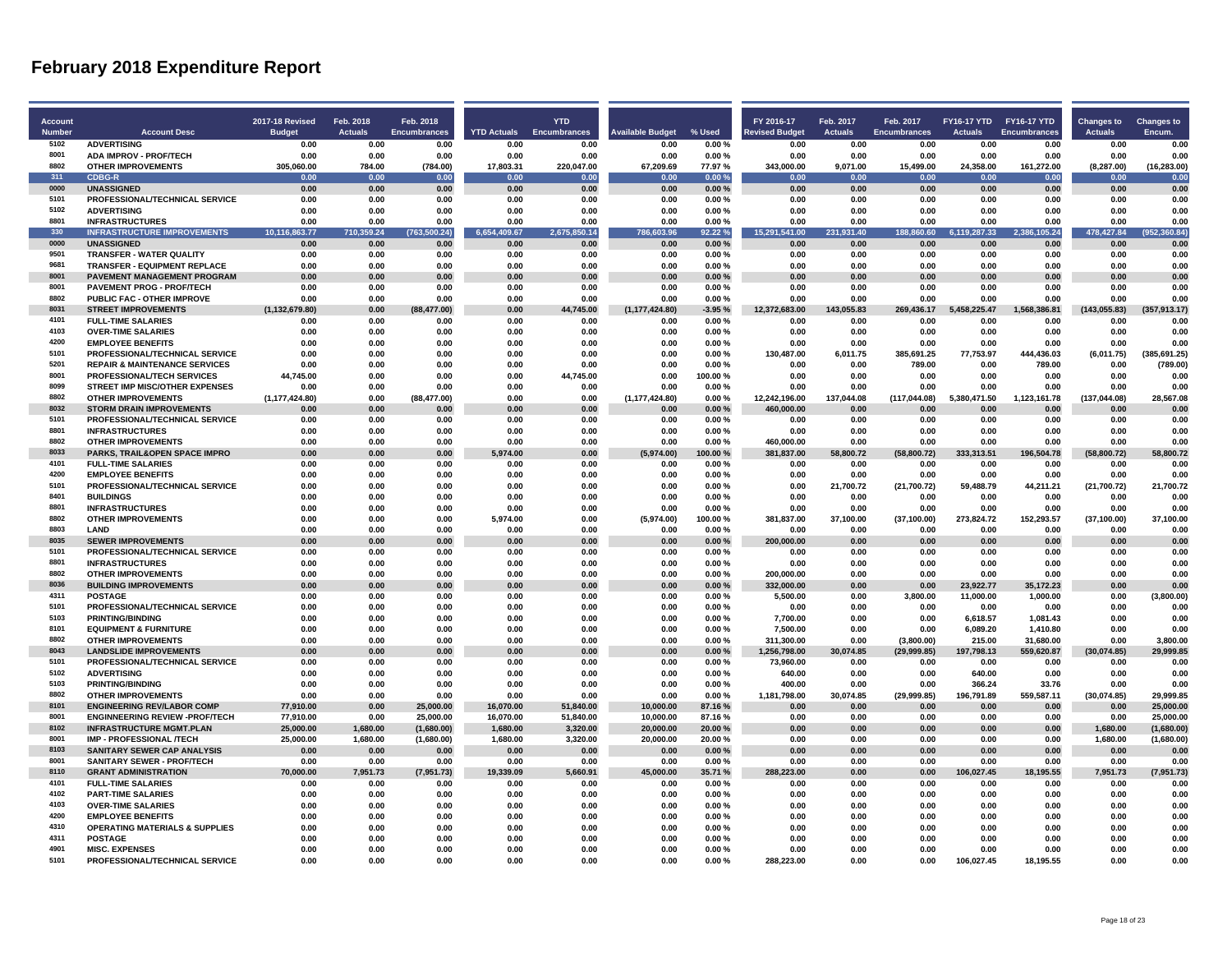| <b>Account</b><br><b>Number</b> | <b>Account Desc</b>                                                      | <b>2017-18 Revised</b><br><b>Budget</b> | Feb. 2018<br><b>Actuals</b> | Feb. 2018<br><b>Encumbrances</b> | <b>YTD Actuals</b>       | <b>YTD</b><br><b>Encumbrances</b> | <b>Available Budget</b>  | % Used             | FY 2016-17<br><b>Revised Budget</b> | Feb. 2017<br><b>Actuals</b> | Feb. 2017<br><b>Encumbrances</b> | FY16-17 YTD FY16-17 YTD<br><b>Actuals</b> | <b>Encumbrances</b> | <b>Changes to</b><br><b>Actuals</b> | <b>Changes to</b><br>Encum. |
|---------------------------------|--------------------------------------------------------------------------|-----------------------------------------|-----------------------------|----------------------------------|--------------------------|-----------------------------------|--------------------------|--------------------|-------------------------------------|-----------------------------|----------------------------------|-------------------------------------------|---------------------|-------------------------------------|-----------------------------|
| 5102                            | <b>ADVERTISING</b>                                                       | 0.00                                    | 0.00                        | 0.00                             | 0.00                     | 0.00                              | 0.00                     | 0.00%              | 0.00                                | 0.00                        | 0.00                             | 0.00                                      | 0.00                | 0.00                                | 0.00                        |
| 5103                            | <b>PRINTING/BINDING</b>                                                  | 0.00                                    | 0.00                        | 0.00                             | 0.00                     | 0.00                              | 0.00                     | 0.00%              | 0.00                                | 0.00                        | 0.00                             | 0.00                                      | 0.00                | 0.00                                | 0.00                        |
| 5201                            | <b>REPAIR &amp; MAINTENANCE SERVICES</b>                                 | 0.00                                    | 0.00                        | 0.00                             | 0.00                     | 0.00                              | 0.00                     | 0.00%              | 0.00                                | 0.00                        | 0.00                             | 0.00                                      | 0.00                | 0.00                                | 0.00                        |
| 8001                            | <b>GRANT ADMIN - PROFESSION/TECH</b>                                     | 70.000.00                               | 7.951.73                    | (7,951.73)                       | 19.339.09                | 5.660.91                          | 45.000.00                | 35.71%             | 0.00                                | 0.00                        | 0.00                             | 0.00                                      | 0.00                | 7.951.73                            | (7.951.73)                  |
| 8802                            | <b>OTHER IMPROVEMENTS</b>                                                | 0.00                                    | 0.00                        | 0.00                             | 0.00                     | 0.00                              | 0.00                     | 0.00%              | 0.00                                | 0.00                        | 0.00                             | 0.00                                      | 0.00                | 0.00                                | 0.00                        |
| 8202                            | <b>ABALONE COVE SEWER REHAB</b>                                          |                                         |                             |                                  | 0.00                     |                                   | 0.00                     |                    | 0.00                                | 0.00                        | 0.00                             | 0.00                                      | 0.00                | 0.00                                | 0.00                        |
| 8806                            | AB COVE SEWER - IMPROVEMENT                                              | 0.00<br>0.00                            | 0.00<br>0.00                | 0.00<br>0.00                     | 0.00                     | 0.00<br>0.00                      | 0.00                     | 0.00%<br>0.00%     | 0.00                                | 0.00                        | 0.00                             | 0.00                                      | 0.00                | 0.00                                | 0.00                        |
| 8203                            | AB COVE RATE STUDY & REHAB                                               | 175.000.00                              | 0.00                        | 0.00                             | 0.00                     | 0.00                              | 175.000.00               | 0.00%              | 0.00                                | 0.00                        | 0.00                             | 0.00                                      | 0.00                | 0.00                                | 0.00                        |
| 8001                            | AB COVE SEWER - PROF/TECH                                                |                                         | 0.00                        | 0.00                             | 0.00                     | 0.00                              |                          | 0.00%              | 0.00                                | 0.00                        | 0.00                             | 0.00                                      | 0.00                | 0.00                                | 0.00                        |
| 8301                            |                                                                          | 175,000.00                              |                             |                                  |                          |                                   | 175,000.00               |                    |                                     |                             |                                  |                                           |                     |                                     |                             |
| 8003                            | <b>PVDS REALIGNMENT - EAST END</b><br><b>PVDS - ENVIRONMENTAL REVIEW</b> | 140,745.00<br>140,745.00                | 0.00<br>0.00                | 0.00<br>0.00                     | 0.00<br>0.00             | 40,745.00<br>40.745.00            | 100,000.00<br>100.000.00 | 28.95 %<br>28.95%  | 0.00<br>0.00                        | 0.00<br>0.00                | 0.00<br>0.00                     | 0.00<br>0.00                              | 0.00<br>0.00        | 0.00<br>0.00                        | 0.00<br>0.00                |
| 8802                            | <b>PVDS - OTHER IMPROVE</b>                                              | 0.00                                    |                             |                                  | 0.00                     |                                   |                          |                    | 0.00                                | 0.00                        | 0.00                             | 0.00                                      | 0.00                | 0.00                                | 0.00                        |
| 8303                            |                                                                          |                                         | 0.00                        | 0.00                             |                          | 0.00                              | 0.00                     | 0.00%              |                                     |                             |                                  |                                           |                     |                                     |                             |
| 8001                            | PB LANDSLIDE DEWATERING WELLS<br><b>DEWATERING WELLS - PROF/TECH</b>     | 0.00<br>0.00                            | 0.00<br>0.00                | 0.00<br>0.00                     | 0.00<br>0.00             | 0.00<br>0.00                      | 0.00<br>0.00             | 0.00%<br>0.00%     | 0.00<br>0.00                        | 0.00<br>0.00                | 0.00<br>0.00                     | 0.00<br>0.00                              | 0.00<br>0.00        | 0.00<br>0.00                        | 0.00<br>0.00                |
| 8002                            | <b>DEWATERING - CONSTRUCTION MGMT</b>                                    | 0.00                                    | 0.00                        | 0.00                             | 0.00                     | 0.00                              | 0.00                     | 0.00%              | 0.00                                | 0.00                        | 0.00                             | 0.00                                      | 0.00                | 0.00                                | 0.00                        |
| 8802                            |                                                                          |                                         |                             |                                  |                          |                                   |                          |                    |                                     |                             |                                  |                                           |                     |                                     |                             |
| 8304                            | <b>DEWATERING - OTHER IMPROVE</b>                                        | 0.00                                    | 0.00                        | 0.00                             | 0.00                     | 0.00                              | 0.00                     | 0.00%              | 0.00                                | 0.00                        | 0.00                             | 0.00                                      | 0.00                | 0.00                                | 0.00                        |
| 8001                            | PB LANDSLIDE AREA STRATEGIC<br><b>LANDSLIDE - PROF/TECH</b>              | 697,029.62<br>697.029.62                | 68,752.21                   | (24,952.21)                      | 124,809.96<br>124.809.96 | 2,190.04<br>2.190.04              | 570,029.62<br>570.029.62 | 18.22%<br>18.22%   | 0.00<br>0.00                        | 0.00<br>0.00                | 0.00<br>0.00                     | 0.00<br>0.00                              | 0.00<br>0.00        | 68,752.21                           | (24, 952.21)                |
| 8403                            |                                                                          |                                         | 68,752.21                   | (24, 952.21)                     |                          |                                   |                          |                    |                                     |                             |                                  |                                           |                     | 68,752.21                           | (24, 952.21)                |
| 8001                            | <b>SUNNYSIDE RIDGE TRAIL</b>                                             | 83,154.21                               | 0.00                        | 0.00                             | 0.00                     | 83,154.21                         | 0.00                     | 100.00%            | 0.00                                | 0.00                        | 0.00                             | 0.00                                      | 0.00                | 0.00                                | 0.00                        |
| 8002                            | SUNNYSIDE RIDGE - PROF/TECH                                              | 0.00                                    | 0.00                        | 0.00                             | 0.00                     | 0.00                              | 0.00                     | 0.00%              | 0.00                                | 0.00                        | 0.00                             | 0.00                                      | 0.00                | 0.00                                | 0.00                        |
| 8099                            | <b>SUNNYSIDE RIDGE - CONSTR MGMT</b>                                     | 0.00<br>0.00                            | 0.00<br>0.00                | 0.00<br>0.00                     | 0.00<br>0.00             | 0.00<br>0.00                      | 0.00<br>0.00             | 0.00%<br>0.00%     | 0.00<br>0.00                        | 0.00<br>0.00                | 0.00<br>0.00                     | 0.00<br>0.00                              | 0.00<br>0.00        | 0.00<br>0.00                        | 0.00<br>0.00                |
| 8404                            | SUNNYSIDE RIDGE - MISC./OTHER                                            |                                         |                             |                                  |                          |                                   |                          |                    |                                     |                             |                                  |                                           |                     |                                     |                             |
| 8404                            | SUNNYSIDE RIDGE - TRAILS IMPRV                                           | 83,154.21                               | 0.00<br>0.00                | 0.00                             | 0.00<br>104.562.00       | 83,154.21                         | 0.00<br>281.628.10       | 100.00%            | 0.00<br>0.00                        | 0.00<br>0.00                | 0.00<br>0.00                     | 0.00<br>0.00                              | 0.00                | 0.00<br>0.00                        | 0.00<br>0.00                |
| 8099                            | <b>COASTAL BLUFF FENCE</b>                                               | 400,000.00                              |                             | 0.00                             |                          | 13,809.90                         |                          | 29.59%             |                                     |                             |                                  |                                           | 0.00                |                                     |                             |
| 8404                            | <b>COASTAL B MISC./OTHER EXPENSES</b>                                    | 0.00                                    | 0.00                        | 0.00                             | 0.00                     | 0.00                              | 0.00                     | 0.00%              | 0.00                                | 0.00                        | 0.00                             | 0.00                                      | 0.00                | 0.00                                | 0.00                        |
| 8802                            | <b>COASTAL BLUFF - TRAILS IMPROVE</b>                                    | 400,000.00                              | 0.00                        | 0.00                             | 104,562.00               | 13,809.90                         | 281,628.10               | 29.59%             | 0.00                                | 0.00                        | 0.00                             | 0.00                                      | 0.00                | 0.00                                | 0.00                        |
| 8405                            | <b>COASTAL BLUFF - OTHER IMPROVE</b>                                     | 0.00                                    | 0.00                        | 0.00                             | 0.00                     | 0.00                              | 0.00                     | 0.00%              | 0.00                                | 0.00                        | 0.00                             | 0.00                                      | 0.00                | 0.00                                | 0.00                        |
| 8001                            | <b>LADERA LINDA COMMUNITY CNTR</b>                                       | 9.871.00                                | 0.00                        | 0.00                             | 9.871.00                 | 0.00                              | 0.00                     | 100.00%            | 0.00                                | 0.00                        | 8.225.00                         | 0.00                                      | 8.225.00            | 0.00                                | (8.225.00)                  |
| 8004                            | LL MASTER PLAN - PROF/TECH                                               | 0.00                                    | 0.00                        | 0.00                             | 0.00                     | 0.00                              | 0.00                     | 0.00%              | 0.00                                | 0.00                        | 0.00                             | 0.00                                      | 0.00                | 0.00                                | 0.00                        |
| 8406                            | <b>LLINDA PLAN - ARCHITECT DESIGN</b>                                    | 9,871.00                                | 0.00                        | 0.00                             | 9,871.00                 | 0.00                              | 0.00                     | 100.00%            | 0.00<br>0.00                        | 0.00<br>0.00                | 8,225.00                         | 0.00                                      | 8,225.00            | 0.00                                | (8, 225.00)<br>0.00         |
| 8403                            | <b>LOWER HESSE IMPROV PHASE 1</b><br><b>LOWER HESSE - PARKS IMPROV</b>   | 0.00<br>0.00                            | 0.00<br>0.00                | 0.00<br>0.00                     | 0.00<br>0.00             | 0.00<br>0.00                      | 0.00<br>0.00             | 0.00%<br>0.00%     | 0.00                                | 0.00                        | 0.00<br>0.00                     | 0.00<br>0.00                              | 0.00<br>0.00        | 0.00<br>0.00                        | 0.00                        |
| 8411                            |                                                                          |                                         |                             |                                  |                          |                                   |                          |                    |                                     |                             |                                  |                                           |                     |                                     |                             |
| 8802                            | <b>PVIC PARKING LOT LIGHTING</b>                                         | 0.00<br>0.00                            | 0.00<br>0.00                | 0.00<br>0.00                     | 0.00<br>0.00             | 0.00                              | 0.00<br>0.00             | $0.00 \%$<br>0.00% | 0.00<br>0.00                        | 0.00<br>0.00                | 0.00<br>0.00                     | 0.00<br>0.00                              | 0.00<br>0.00        | 0.00<br>0.00                        | 0.00<br>0.00                |
| 8412                            | <b>PVIC - OTHER IMPROVEMENTS</b><br><b>HESSE PARK - ADA IMROVEMENT</b>   | 0.00                                    | 0.00                        | 0.00                             | 0.00                     | 0.00<br>0.00                      | 0.00                     |                    | 0.00                                | 0.00                        | 0.00                             | 0.00                                      | 0.00                | 0.00                                | 0.00                        |
| 8004                            |                                                                          | 0.00                                    |                             |                                  | 0.00                     |                                   | 0.00                     | 0.00%              |                                     |                             |                                  |                                           |                     | 0.00                                |                             |
| 8413                            | ADA HESSE - ARCHITECT DESIGN                                             |                                         | 0.00                        | 0.00                             |                          | 0.00                              |                          | 0.00%              | 0.00                                | 0.00                        | 0.00                             | 0.00                                      | 0.00                |                                     | 0.00                        |
| 8004                            | <b>DEL CERRO PARK IMPROVEMENT</b><br><b>DEL CERRO - ARCHITECT DESIGN</b> | 0.00<br>0.00                            | 0.00<br>0.00                | 0.00<br>0.00                     | 0.00<br>0.00             | 0.00<br>0.00                      | 0.00<br>0.00             | 0.00%<br>0.00%     | 0.00<br>0.00                        | 0.00<br>0.00                | 0.00<br>0.00                     | 0.00<br>0.00                              | 0.00<br>0.00        | 0.00<br>0.00                        | 0.00<br>0.00                |
| 8501                            | PVIC EXHIBIT REPLACEMENT                                                 | 110,000.00                              | 0.00                        | 0.00                             | 0.00                     | 0.00                              | 110,000.00               | 0.00%              | 0.00                                | 0.00                        | 0.00                             | 0.00                                      | 0.00                | 0.00                                | 0.00                        |
| 8099                            | <b>PVIC - MISC./OTHER EXPENSES</b>                                       | 0.00                                    | 0.00                        | 0.00                             | 0.00                     | 0.00                              | 0.00                     | 0.00%              | 0.00                                | 0.00                        | 0.00                             | 0.00                                      | 0.00                | 0.00                                | 0.00                        |
| 8402                            | <b>PVIC - BUILDING IMPROVEMENTS</b>                                      | 110,000.00                              | 0.00                        | 0.00                             | 0.00                     | 0.00                              | 110.000.00               | 0.00%              | 0.00                                | 0.00                        | 0.00                             | 0.00                                      | 0.00                | 0.00                                | 0.00                        |
| 8502                            | <b>RPVTV BUILDING IMPROVEMENT</b>                                        | 35.000.00                               | 0.00                        | 0.00                             | 0.00                     | 0.00                              | 35.000.00                | $0.00 \%$          | 0.00                                | 0.00                        | 0.00                             | 0.00                                      | 0.00                | 0.00                                | 0.00                        |
| 8004                            | <b>RPVTV - ARCHITECTURE DESIGN</b>                                       | 0.00                                    | 0.00                        | 0.00                             | 0.00                     | 0.00                              | 0.00                     | 0.00%              | 0.00                                | 0.00                        | 0.00                             | 0.00                                      | 0.00                | 0.00                                | 0.00                        |
| 8099                            | <b>RPVTV - MISC./OTHER EXPENSES</b>                                      | 0.00                                    | 0.00                        | 0.00                             | 0.00                     | 0.00                              | 0.00                     | 0.00%              | 0.00                                | 0.00                        | 0.00                             | 0.00                                      | 0.00                | 0.00                                | 0.00                        |
| 8402                            | <b>RPVTV - BUILDING IMPROVEMENTS</b>                                     | 35.000.00                               | 0.00                        | 0.00                             | 0.00                     | 0.00                              | 35.000.00                | 0.00%              | 0.00                                | 0.00                        | 0.00                             | 0.00                                      | 0.00                | 0.00                                | 0.00                        |
| 8503                            | <b>CIVIC CENTER</b>                                                      | 237,300.00                              | 9,000.00                    | (9,000.00)                       | 9.000.00                 | 1,000.00                          | 227,300.00               | 4.21%              | 0.00                                | 0.00                        | 0.00                             | 0.00                                      | 0.00                | 9,000.00                            | (9,000.00)                  |
| 8009                            | <b>CIVIC CENTER - PROJECT DEV</b>                                        | 10,000.00                               | 9,000.00                    | (9,000.00)                       | 9,000.00                 | 1,000.00                          | 0.00                     | 100.00%            | 0.00                                | 0.00                        | 0.00                             | 0.00                                      | 0.00                | 9,000.00                            | (9,000.00)                  |
| 8099                            | <b>CIVIC CENTER - MISC./OTHER</b>                                        | 0.00                                    | 0.00                        | 0.00                             | 0.00                     | 0.00                              | 0.00                     | 0.00%              | 0.00                                | 0.00                        | 0.00                             | 0.00                                      | 0.00                | 0.00                                | 0.00                        |
| 8402                            | <b>CIVIC CENTER - BUILDING IMPROVE</b>                                   | 227.300.00                              | 0.00                        | 0.00                             | 0.00                     | 0.00                              | 227.300.00               | 0.00%              | 0.00                                | 0.00                        | 0.00                             | 0.00                                      | 0.00                | 0.00                                | 0.00                        |
| 8504                            | <b>CITYWIDE ADA TRANSITION PLAN</b>                                      | 596,112.90                              | 137,426.95                  | (137, 426.95)                    | 201,029.93               | 250,082.97                        | 145,000.00               | 75.68%             | 0.00                                | 0.00                        | 0.00                             | 0.00                                      | 0.00                | 137,426.95                          | (137, 426.95)               |
| 8004                            | <b>ADA - ARCHITECTURE DESIGN</b>                                         | 0.00                                    | 0.00                        | 0.00                             | 0.00                     | 0.00                              | 0.00                     | 0.00%              | 0.00                                | 0.00                        | 0.00                             | 0.00                                      | 0.00                | 0.00                                | 0.00                        |
| 8802                            | CITY ADA TRANS - OTHER IMPROVE                                           | 596,112.90                              | 137,426.95                  | (137, 426.95)                    | 201,029.93               | 250,082.97                        | 145.000.00               | 75.68%             | 0.00                                | 0.00                        | 0.00                             | 0.00                                      | 0.00                | 137.426.95                          | (137.426.95)                |
| 8505                            | PVIC SUNSET ROOM ACOUSTICAL                                              | 110,000.00                              | 0.00                        | 0.00                             | 93,051.00                | 12,446.00                         | 4,503.00                 | 95.91%             | 0.00                                | 0.00                        | 0.00                             | 0.00                                      | 0.00                | 0.00                                | 0.00                        |
| 8402                            | PVIC SUNSET ROOM IMPROV                                                  | 110,000.00                              | 0.00                        | 0.00                             | 93,051.00                | 12,446.00                         | 4,503.00                 | 95.91%             | 0.00                                | 0.00                        | 0.00                             | 0.00                                      | 0.00                | 0.00                                | 0.00                        |
| 8702                            | STORM DRAIN POINT REPAIR PROG                                            | 32,250.00                               | 0.00                        | 0.00                             | 0.00                     | 32,250.00                         | 0.00                     | 100.00%            | 0.00                                | 0.00                        | 0.00                             | 0.00                                      | 0.00                | 0.00                                | 0.00                        |
| 8004                            | <b>ARCHITECTURE DESIGN SERVICES</b>                                      | 32,250.00                               | 0.00                        | 0.00                             | 0.00                     | 32,250.00                         | 0.00                     | 100.00%            | 0.00                                | 0.00                        | 0.00                             | 0.00                                      | 0.00                | 0.00                                | 0.00                        |
| 8707                            | STORM DRAIN DEFICIENCY IMPRO                                             | 200,551.00                              | 6,117.67                    | (6, 117.67)                      | 25,660.36                | 207,365.30                        | (32, 474.66)             | 116.19 %           | 0.00                                | 0.00                        | 0.00                             | 0.00                                      | 0.00                | 6,117.67                            | (6, 117.67)                 |
| 8001                            | PROFESSIONAL/TECH SERVICES                                               | 0.00                                    | 0.00                        | 0.00                             | 9,798.00                 | 9,986.00                          | (19,784.00)              | 100.00%            | 0.00                                | 0.00                        | 0.00                             | 0.00                                      | 0.00                | 0.00                                | 0.00                        |
| 8006                            | <b>INSPECTION SERVICES</b>                                               | 0.00                                    | 465.00                      | (465.00)                         | 4,947.63                 | 11,942.37                         | (16, 890.00)             | 100.00%            | 0.00                                | 0.00                        | 0.00                             | 0.00                                      | 0.00                | 465.00                              | (465.00)                    |
| 8802                            | <b>SDDIP - OTHER IMPROVEMENTS</b>                                        | 0.00                                    | 0.00                        | 0.00                             | 0.00                     | 0.00                              | 0.00                     | 0.00%              | 0.00                                | 0.00                        | 0.00                             | 0.00                                      | 0.00                | 0.00                                | 0.00                        |
| 8807                            | SDDIP - STORMWATER IMPROVE                                               | 200.551.00                              | 5,652.67                    | (5,652.67)                       | 10.914.73                | 185,436.93                        | 4,199.34                 | 97.91%             | 0.00                                | 0.00                        | 0.00                             | 0.00                                      | 0.00                | 5.652.67                            | (5.652.67)                  |
| 8709                            | <b>CONNECTOR PIPE SCREENS</b>                                            | 251.100.00                              | 0.00                        | 0.00                             | 0.00                     | 0.00                              | 251.100.00               | 0.00%              | 0.00                                | 0.00                        | 0.00                             | 0.00                                      | 0.00                | 0.00                                | 0.00                        |
| 8807                            | <b>CONNECTOR PIPE - STORMWATER</b>                                       | 251,100.00                              | 0.00                        | 0.00                             | 0.00                     | 0.00                              | 251,100.00               | 0.00%              | 0.00                                | 0.00                        | 0.00                             | 0.00                                      | 0.00                | 0.00                                | 0.00                        |
| 8803                            | <b>HAWTHORNE PEDESTRIAN LINKAGE</b>                                      | 1,083,067.96                            | 0.00                        | (61, 467.00)                     | 1,132,030.50             | 167,032.02                        | (215, 994.56)            | 119.94 %           | 0.00                                | 0.00                        | 0.00                             | 0.00                                      | 0.00                | $0.00\,$                            | (61, 467.00)                |
| 8001                            | <b>HAWTHORNE PED PROF/TECH</b>                                           | 0.00                                    | 0.00                        | 0.00                             | 0.00                     | 0.00                              | 0.00                     | 0.00%              | 0.00                                | 0.00                        | 0.00                             | 0.00                                      | 0.00                | 0.00                                | 0.00                        |
| 8002                            | <b>HAWTHORNE LINK - CONST MGMT</b>                                       | 59.517.50                               | 0.00                        | 0.00                             | 118.067.50               | 17.802.50                         | (76, 352.50)             | 228.28%            | 0.00                                | 0.00                        | 0.00                             | 0.00                                      | 0.00                | 0.00                                | 0.00                        |
|                                 |                                                                          |                                         |                             |                                  |                          |                                   |                          |                    |                                     |                             |                                  |                                           |                     |                                     |                             |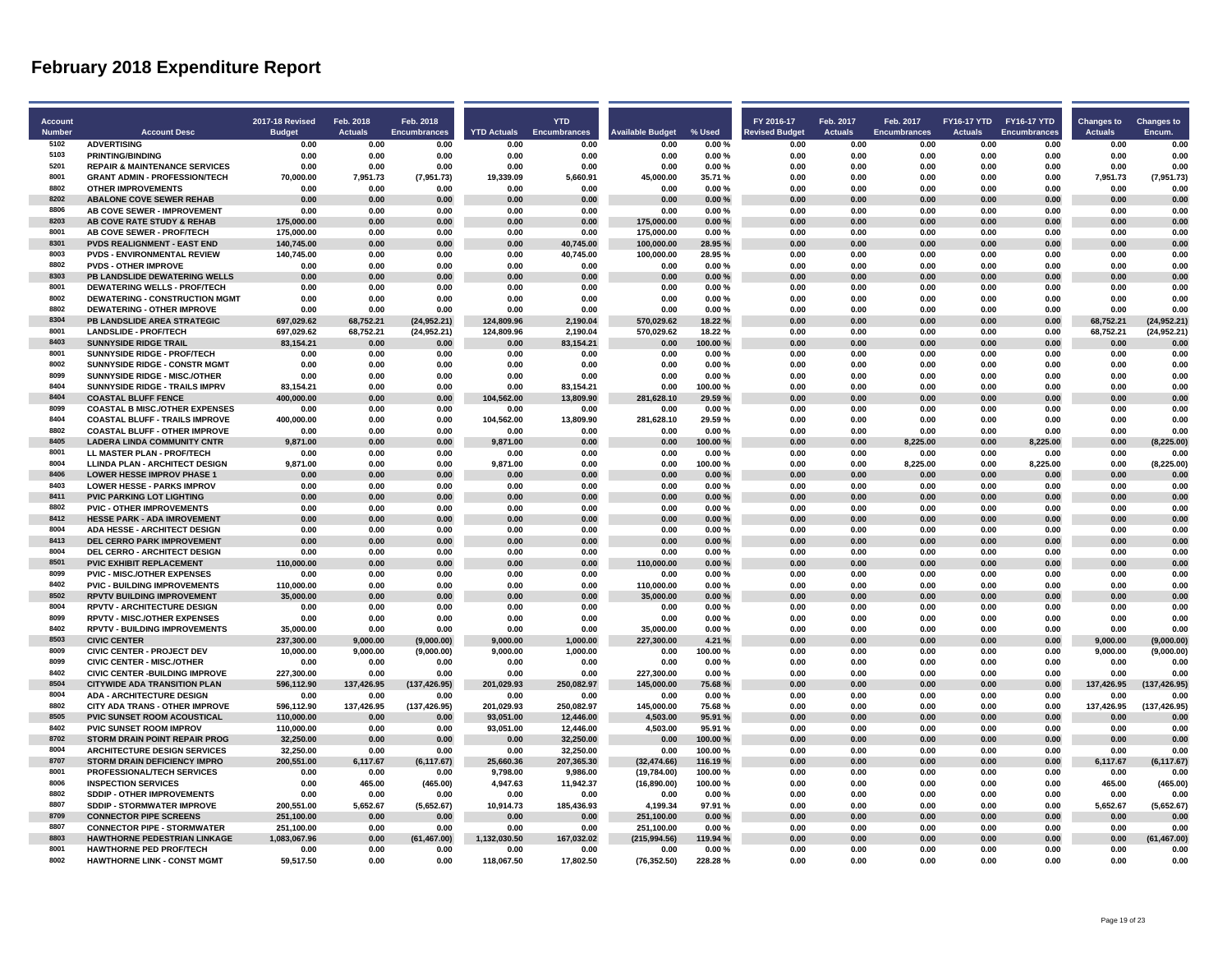Ť

| Account       |                                                                          | <b>2017-18 Revised</b>     | Feb. 2018              | Feb. 2018                    |                        | <b>YTD</b>               |                          |                    | FY 2016-17           | Feb. 2017      | Feb. 2017           |                | FY16-17 YTD FY16-17 YTD | <b>Changes to</b>       | <b>Changes to</b>            |
|---------------|--------------------------------------------------------------------------|----------------------------|------------------------|------------------------------|------------------------|--------------------------|--------------------------|--------------------|----------------------|----------------|---------------------|----------------|-------------------------|-------------------------|------------------------------|
| <b>Number</b> | <b>Account Desc</b>                                                      | <b>Budget</b>              | <b>Actuals</b>         | <b>Encumbrances</b>          | <b>YTD Actuals</b>     | <b>Encumbrances</b>      | <b>Available Budget</b>  | % Used             | evised Budget        | <b>Actuals</b> | <b>Encumbrances</b> | <b>Actuals</b> | <b>Encumbrances</b>     | <b>Actuals</b>          | Encum.                       |
| 8004          | HAWTHORNE LINK ARCHITECT DSGN                                            | 0.00                       | 0.00                   | 0.00                         | 0.00                   | 0.00                     | 0.00                     | 0.00%              | 0.00                 | 0.00           | 0.00                | 0.00           | 0.00                    | 0.00                    | 0.00                         |
| 8802          | <b>HAWTHORNE LINK - OTHER IMPROV</b>                                     | 1,023,550.46               | 0.00                   | (61, 467.00)                 | 1,013,963.00           | 149,229.52               | (139, 642.06)            | 113.64%            | 0.00                 | 0.00           | 0.00                | 0.00           | 0.00                    | 0.00                    | (61, 467.00)                 |
| 8804          | <b>HAWTHORNE BLVD. BEAUTIFICATION</b>                                    | 0.00                       | 0.00                   | 0.00                         | 0.00                   | 0.00                     | 0.00                     | 0.00%              | 0.00                 | 0.00           | 0.00                | 0.00           | 0.00                    | 0.00                    | 0.00                         |
| 8802          | <b>HAWTHORNE BEAUTY OTHER IMPROVE</b>                                    | 0.00                       | 0.00                   | 0.00                         | 0.00                   | 0.00                     | 0.00                     | 0.00%              | 0.00                 | 0.00           | 0.00                | 0.00           | 0.00                    | 0.00                    | 0.00                         |
| 8805          | <b>MIRALESTE ARTERIAL ST. REHAB</b>                                      | 1,707,505.95               | 39,678.50              | (39, 178.50)                 | 1,801,880.43           | 94,561.75                | (188, 936.23)            | 111.07%            | 0.00                 | 0.00           | 0.00                | 0.00           | 0.00                    | 39.678.50               | (39, 178.50)                 |
| 8002          | <b>CONSTRUCTION MANAGEMENT</b>                                           | 88,477.00                  | 80,566.25              | 7,910.75                     | 80,566.25              | 7,910.75                 | 0.00                     | 100.00%            | 0.00                 | 0.00           | 0.00                | 0.00           | 0.00                    | 80,566.25               | 7,910.75                     |
| 8004<br>8006  | <b>MIRALESTE - ARCHITECT DESIGN</b><br><b>MIRALESTE - INSPECTION SVS</b> | 20,612.20<br>(25, 995.25)  | 0.00<br>(62, 481.75)   | 0.00                         | 0.00<br>0.00           | 20,612.20<br>0.00        | 0.00<br>(25, 995.25)     | 100.00%<br>0.00%   | 0.00<br>0.00         | 0.00<br>0.00   | 0.00<br>0.00        | 0.00<br>0.00   | 0.00<br>0.00            | 0.00<br>(62, 481.75)    | 0.00<br>(25, 995.25)         |
| 8010          | <b>MIRALESTE MAINTENANCE/REPAIRS</b>                                     | 0.00                       | 21,594.00              | (25,995.25)                  | 43,688.00              | 0.00                     | (43,688.00)              |                    | 0.00                 | 0.00           | 0.00                | 0.00           | 0.00                    | 21,594.00               | (21, 094.00)                 |
| 8804          | <b>MIRALESTE - ARTERIAL ST IMPROV</b>                                    | 1,624,412.00               | 0.00                   | (21,094.00)<br>0.00          | 1,677,626.18           | 66,038.80                | (119, 252.98)            | 100.00%<br>107.34% | 0.00                 | 0.00           | 0.00                | 0.00           | 0.00                    | 0.00                    | 0.00                         |
| 8806          | <b>PVDS BIKE LANE IMPROVEMENTS</b>                                       | 76,475.00                  | 1,441.15               | (1,441.15)                   | 1,441.15               | 3,545.35                 | 71,488.50                | 6.52%              | 0.00                 | 0.00           | 0.00                | 0.00           | 0.00                    | 1,441.15                | (1,441.15)                   |
| 8005          | <b>BIKE LANE - ENGINEERING DESIGN</b>                                    | 0.00                       | 0.00                   | 0.00                         | 0.00                   | 0.00                     | 0.00                     | 0.00%              | 0.00                 | 0.00           | 0.00                | 0.00           | 0.00                    | 0.00                    | 0.00                         |
| 8802          | <b>PVDS BIKE - OTHER IMPROVE</b>                                         | 76,475.00                  | 1,441.15               | (1,441.15)                   | 1,441.15               | 3,545.35                 | 71,488.50                | 6.52%              | 0.00                 | 0.00           | 0.00                | 0.00           | 0.00                    | 1,441.15                | (1,441.15)                   |
| 8807          | <b>PVDE AT BRONCO IMPROVEMENTS</b>                                       | 49,295.00                  | 0.00                   | 0.00                         | 0.00                   | 0.00                     | 49,295.00                | 0.00%              | 0.00                 | 0.00           | 0.00                | 0.00           | 0.00                    | 0.00                    | 0.00                         |
| 8802          | PVDE BRONCO - OTHER IMPROVE                                              | 0.00                       | 0.00                   | 0.00                         | 0.00                   | 0.00                     | 0.00                     | 0.00%              | 0.00                 | 0.00           | 0.00                | 0.00           | 0.00                    | 0.00                    | 0.00                         |
| 8805          | <b>PVDE @ BRONCO - RES ST IMPROV</b>                                     | 49,295.00                  | 0.00                   | 0.00                         | 0.00                   | 0.00                     | 49,295.00                | 0.00%              | 0.00                 | 0.00           | 0.00                | 0.00           | 0.00                    | 0.00                    | 0.00                         |
| 8811          | <b>ARTERIAL WALLS &amp; FENCES REPL</b>                                  | 231,129.00                 | (16,929.50)            | 16,929.50                    | 10,412.15              | 34,792.85                | 185,924.00               | 19.56 %            | 0.00                 | 0.00           | 0.00                | 0.00           | 0.00                    | (16,929.50)             | 16,929.50                    |
| 8005          | <b>ARTERIAL WALLS - ENGINEER SRVS</b>                                    | 0.00                       | 10,412.15              | 34,792.85                    | 10,412.15              | 34,792.85                | (45, 205.00)             | 100.00%            | 0.00                 | 0.00           | 0.00                | 0.00           | 0.00                    | 10,412.15               | 34,792.85                    |
| 8802          | <b>ARTERIAL WALL - OTHER IMPROVE</b>                                     | 231,129.00                 | (27, 341.65)           | (17, 863.35)                 | 0.00                   | 0.00                     | 231,129.00               | 0.00%              | 0.00                 | 0.00           | 0.00                | 0.00           | 0.00                    | (27, 341.65)            | (17, 863.35)                 |
| 8812<br>8001  | HAWTHORNE BLVD. TRAFFIC SIGNAL<br><b>PROFESSIONAL/TECH SERVICES</b>      | 213,702.53                 | 28,853.33              | (8,903.33)                   | 49,595.73              | 25,122.48<br>0.00        | 138,984.32               | 34.96 %            | 0.00<br>0.00         | 0.00<br>0.00   | 0.00<br>0.00        | 0.00<br>0.00   | 0.00<br>0.00            | 28,853.33               | (8,903.33)<br>(20, 470.00)   |
| 8002          | <b>HAWTHORNE SYNCH - CONSTR MGMT</b>                                     | 0.00<br>0.00               | 20,470.00<br>0.00      | (20, 470.00)<br>0.00         | 20,470.00<br>0.00      | 0.00                     | (20, 470.00)<br>0.00     | 100.00%<br>0.00%   | 0.00                 | 0.00           | 0.00                | 0.00           | 0.00                    | 20,470.00<br>0.00       | 0.00                         |
| 8006          | <b>HAWTHORNE SYNCH - INSPECTION</b>                                      | 4,203.00                   | 0.00                   | 0.00                         | 0.00                   | 4,203.00                 | 0.00                     | 100.00%            | 0.00                 | 0.00           | 0.00                | 0.00           | 0.00                    | 0.00                    | 0.00                         |
| 8099          | <b>HAWTHORN SYNCH - MISC./EXP</b>                                        | 0.00                       | 0.00                   | 0.00                         | 0.00                   | 0.00                     | 0.00                     | 0.00%              | 0.00                 | 0.00           | 0.00                | 0.00           | 0.00                    | 0.00                    | 0.00                         |
| 8802          | <b>HAWTHORNE SYNCH - OTHER IMPROV</b>                                    | 209,499.53                 | 8,383.33               | 11,566.67                    | 29,125.73              | 20,919.48                | 159,454.32               | 23.89%             | 0.00                 | 0.00           | 0.00                | 0.00           | 0.00                    | 8,383.33                | 11,566.67                    |
| 8814          | <b>PVDE GUARDRAIL REPLACEMENT</b>                                        | 13.760.00                  | 0.00                   | 0.00                         | 19.061.70              | 62,393.30                | (67, 695.00)             | 591.97%            | 0.00                 | 0.00           | 0.00                | 0.00           | 0.00                    | 0.00                    | 0.00                         |
| 8002          | <b>PVDE GUARDRAIL - CONSTR MGMT</b>                                      | 13,760.00                  | 0.00                   | 0.00                         | 0.00                   | 13,760.00                | 0.00                     | 100.00%            | 0.00                 | 0.00           | 0.00                | 0.00           | 0.00                    | 0.00                    | 0.00                         |
| 8005          | PVDE GUARDRAIL - ENGINEER SRVS                                           | 0.00                       | 0.00                   | 0.00                         | 0.00                   | 0.00                     | 0.00                     | 0.00%              | 0.00                 | 0.00           | 0.00                | 0.00           | 0.00                    | 0.00                    | 0.00                         |
| 8802          | <b>PVDE GUARDRAIL - OTHER IMPROV</b>                                     | 0.00                       | 0.00                   | 0.00                         | 19.061.70              | 48,633.30                | (67.695.00)              | 100.00%            | 0.00                 | 0.00           | 0.00                | 0.00           | 0.00                    | 0.00                    | 0.00                         |
| 8817          | <b>RESIDENT ST REHAB C 1- AREA 7</b>                                     | 3,578,857.40               | 388,266.30             | (380, 713.30)                | 2,984,407.27           | 1,020,353.46             | (425, 903.33)            | 111.90%            | 0.00                 | 0.00           | 0.00                | 0.00           | 0.00                    | 388,266.30              | (380, 713.30)                |
| 8004          | <b>AREA 7 - ARCHITECTURE DESIGN</b>                                      | 174,057.40                 | 0.00                   | 0.00                         | 34,326.52              | 84,701.51                | 55,029.37                | 68.38%             | 0.00                 | 0.00           | 0.00                | 0.00           | 0.00                    | 0.00                    | 0.00                         |
| 8099<br>8805  | <b>AREA 7 - MISC./OTHER EXPENSES</b>                                     | 5,000.00                   | 0.00                   | 0.00                         | 0.00                   | 5,000.00                 | 0.00                     | 100.00%            | 0.00                 | 0.00           | 0.00                | 0.00           | 0.00                    | 0.00                    | 0.00                         |
| 8818          | <b>AREA 7 - RESIDENT ST IMPRVMNT</b>                                     | 3,399,800.00<br>391,703.00 | 388,266.30             | (380, 713.30)                | 2,950,080.75           | 930,651.95               | (480, 932.70)            | 114.15%<br>100.00% | 0.00<br>0.00         | 0.00<br>0.00   | 0.00<br>0.00        | 0.00<br>0.00   | 0.00                    | 388,266.30<br>31,320.90 | (380, 713.30)                |
| 8004          | <b>RESIDENT ST REHAB C2 - AREA 8</b><br><b>AREA 8 - ARCHITECT DESIGN</b> | 391,703.00                 | 31,320.90<br>31,320.90 | (31, 320.90)<br>(31, 320.90) | 34,733.40<br>34,733.40 | 356,969.60<br>356,969.60 | 0.00<br>0.00             | 100.00%            | 0.00                 | 0.00           | 0.00                | 0.00           | 0.00<br>0.00            | 31,320.90               | (31, 320.90)<br>(31, 320.90) |
| 8822          | <b>WESTERN AVE. ALPR</b>                                                 | 560,000.00                 | 0.00                   | 0.00                         | 0.00                   | 0.00                     | 560,000.00               | 0.00%              | 0.00                 | 0.00           | 0.00                | 0.00           | 0.00                    | 0.00                    | 0.00                         |
| 8099          | <b>WESTERN ALPR - MISC. EXPENSES</b>                                     | 560,000.00                 | 0.00                   | 0.00                         | 0.00                   | 0.00                     | 560,000.00               | 0.00%              | 0.00                 | 0.00           | 0.00                | 0.00           | 0.00                    | 0.00                    | 0.00                         |
| 8823          | <b>CREST RD. EMBANKMENT REPAIR</b>                                       | 90,000.00                  | 6,800.00               | (6,800.00)                   | 6,800.00               | 10,000.00                | 73,200.00                | 18.67%             | 0.00                 | 0.00           | 0.00                | 0.00           | 0.00                    | 6,800.00                | (6,800.00)                   |
| 8010          | <b>CREST RD. EMBANK - REPAIRS</b>                                        | 90,000.00                  | 6,800.00               | (6,800.00)                   | 6,800.00               | 10,000.00                | 73,200.00                | 18.67%             | 0.00                 | 0.00           | 0.00                | 0.00           | 0.00                    | 6,800.00                | (6,800.00)                   |
| 8826          | STREET REHAB CYCLE 7-AREA 2&6                                            | 3.024.00                   | 0.00                   | 0.00                         | 3.000.00               | 152.470.00               | (152.446.00)             | 5141.20%           | 0.00                 | 0.00           | 0.00                | 0.00           | 0.00                    | 0.00                    | 0.00                         |
| 8002          | <b>AREA 2&amp;6 - CONSTRUCTION MGMT</b>                                  | 0.00                       | 0.00                   | 0.00                         | 0.00                   | 0.00                     | 0.00                     | 0.00%              | 0.00                 | 0.00           | 0.00                | 0.00           | 0.00                    | 0.00                    | 0.00                         |
| 8004          | <b>AREA 2&amp;6 - ARCHITECT DESIGN</b>                                   | 3,024.00                   | 0.00                   | 0.00                         | 3,000.00               | 152,470.00               | (152, 446.00)            | 5141.20%           | 0.00                 | 0.00           | 0.00                | 0.00           | 0.00                    | 0.00                    | 0.00                         |
| 8805          | AREA 2&6 - RESIDENTIAL ST IMPR                                           | 0.00                       | 0.00                   | 0.00                         | 0.00                   | 0.00                     | 0.00                     | 0.00%              | 0.00                 | 0.00           | 0.00                | 0.00           | 0.00                    | 0.00                    | 0.00                         |
| 331<br>0000   | <b>FEDERAL GRANTS</b>                                                    | 1,131,300.00               | 0.00                   | 0.00                         | 0.00                   | 0.00                     | 1,131,300.00             | 0.00%              | 0.00                 | 0.00           | 0.00                | 0.00           | 0.00                    | 0.00                    | 0.00                         |
| 9330          | <b>UNASSIGNED</b>                                                        | 0.00                       | 0.00                   | 0.00                         | 0.00                   | 0.00                     | 0.00                     | 0.00%              | 0.00                 | 0.00           | 0.00                | 0.00           | 0.00                    | 0.00                    | 0.00                         |
| 8806          | <b>TRANSFER - INFRASTRUCTURE</b><br><b>PVDS BIKE LANE IMPROVEMENTS</b>   | 0.00<br>678.500.00         | 0.00<br>0.00           | 0.00<br>0.00                 | 0.00<br>0.00           | 0.00<br>0.00             | 0.00<br>678,500.00       | 0.00%<br>$0.00 \%$ | 0.00<br>0.00         | 0.00<br>0.00   | 0.00<br>0.00        | 0.00<br>0.00   | 0.00<br>0.00            | 0.00<br>0.00            | 0.00<br>0.00                 |
| 8805          | <b>RESIDENTIAL STREET IMPRVMNT</b>                                       | 678,500.00                 | 0.00                   | 0.00                         | 0.00                   | 0.00                     | 678,500.00               | 0.00%              | 0.00                 | 0.00           | 0.00                | 0.00           | 0.00                    | 0.00                    | 0.00                         |
| 8807          | <b>PVDE AT BRONCO IMPROVEMENTS</b>                                       | 452,800.00                 | 0.00                   | 0.00                         | 0.00                   | 0.00                     | 452,800.00               | 0.00%              | 0.00                 | 0.00           | 0.00                | 0.00           | 0.00                    | 0.00                    | 0.00                         |
| 8805          | <b>RESIDENTIAL STREET IMPRVMNT</b>                                       | 452,800.00                 | 0.00                   | 0.00                         | 0.00                   | 0.00                     | 452,800.00               | 0.00%              | 0.00                 | 0.00           | 0.00                | 0.00           | 0.00                    | 0.00                    | 0.00                         |
| 332           | <b>STATE GRANTS</b>                                                      | 1.086.369.00               | 0.00                   | 0.00                         | 0.00                   | 0.00                     | 1.086.369.00             | 0.00%              | 0.00                 | 0.00           | 0.00                | 0.00           | 0.00                    | 0.00                    | 0.00                         |
| 0000          | <b>UNASSIGNED</b>                                                        | 0.00                       | 0.00                   | 0.00                         | 0.00                   | 0.00                     | 0.00                     | 0.00%              | 0.00                 | 0.00           | 0.00                | 0.00           | 0.00                    | 0.00                    | 0.00                         |
| 8802          | <b>OTHER IMPROVEMENTS</b>                                                | 0.00                       | 0.00                   | 0.00                         | 0.00                   | 0.00                     | 0.00                     | 0.00%              | 0.00                 | 0.00           | 0.00                | 0.00           | 0.00                    | 0.00                    | 0.00                         |
| 8709          | <b>CONNECTOR PIPE SCREENS</b>                                            | 600,000.00                 | 0.00                   | 0.00                         | 0.00                   | 0.00                     | 600,000.00               | 0.00%              | 0.00                 | 0.00           | 0.00                | 0.00           | 0.00                    | 0.00                    | 0.00                         |
| 8807          | <b>STORMWATER IMPROVEMENTS</b>                                           | 600,000.00                 | 0.00                   | 0.00                         | 0.00                   | 0.00                     | 600,000.00               | 0.00%              | 0.00                 | 0.00           | 0.00                | 0.00           | 0.00                    | 0.00                    | 0.00                         |
| 8817          | <b>RESIDENT ST REHAB C 1- AREA 7</b>                                     | 243,183.00                 | 0.00                   | 0.00                         | 0.00                   | 0.00                     | 243,183.00               | 0.00%              | 0.00                 | 0.00           | 0.00                | 0.00           | 0.00                    | 0.00                    | 0.00                         |
| 8805          | <b>AREA 7 - RESIDEN ST IMPRVMNT</b>                                      | 243,183.00                 | 0.00                   | 0.00                         | 0.00                   | 0.00                     | 243,183.00               | 0.00%              | 0.00                 | 0.00           | 0.00                | 0.00           | 0.00                    | 0.00                    | 0.00                         |
| 8825<br>8805  | <b>CREST ROAD REHAB</b>                                                  | 243,186.00                 | 0.00                   | 0.00                         | 0.00                   | 0.00                     | 243,186.00               | 0.00%              | 0.00                 | 0.00           | 0.00                | 0.00           | 0.00                    | 0.00                    | 0.00                         |
| 334           | <b>CREST RD REHAB - RES ST IMPROV</b><br><b>QUIMBY PARK DEVELOPMENT</b>  | 243,186.00<br>1.663.601.04 | 0.00<br>104.872.74     | 0.00                         | 0.00<br>846.657.68     | 0.00<br>262,418.36       | 243,186.00<br>554.525.00 | 0.00%<br>66.67%    | 0.00<br>1,002,575.00 | 0.00<br>0.00   | 0.00<br>0.00        | 0.00<br>0.00   | 0.00<br>0.00            | 0.00<br>104,872.74      | 0.00                         |
| 0000          | <b>UNASSIGNED</b>                                                        | 0.00                       | 0.00                   | (107, 407.97)<br>0.00        | 0.00                   | 0.00                     | 0.00                     | 0.00%              | 1,002,575.00         | 0.00           | 0.00                | 0.00           | 0.00                    | 0.00                    | (107, 407.97)<br>0.00        |
| 5100          | PROFESSIONAL/TECHNICAL SERVICE                                           | 0.00                       | 0.00                   | 0.00                         | 0.00                   | 0.00                     | 0.00                     | 0.00%              | 0.00                 | 0.00           | 0.00                | 0.00           | 0.00                    | 0.00                    | 0.00                         |
| 5101          | PROFESSIONAL/TECHNICAL SERVICE                                           | 0.00                       | 0.00                   | 0.00                         | 0.00                   | 0.00                     | 0.00                     | 0.00%              | 0.00                 | 0.00           | 0.00                | 0.00           | 0.00                    | 0.00                    | 0.00                         |
| 8801          | <b>INFRASTRUCTURES</b>                                                   | 0.00                       | 0.00                   | 0.00                         | 0.00                   | 0.00                     | 0.00                     | 0.00%              | 0.00                 | 0.00           | 0.00                | 0.00           | 0.00                    | 0.00                    | 0.00                         |
| 8802          | <b>OTHER IMPROVEMENTS</b>                                                | 0.00                       | 0.00                   | 0.00                         | 0.00                   | 0.00                     | 0.00                     | 0.00%              | 1,002,575.00         | 0.00           | 0.00                | 0.00           | 0.00                    | 0.00                    | 0.00                         |
| 9330          | <b>TRANSFER - INFRASTRUCTURE</b>                                         | 0.00                       | 0.00                   | 0.00                         | 0.00                   | 0.00                     | 0.00                     | 0.00%              | 0.00                 | 0.00           | 0.00                | 0.00           | 0.00                    | 0.00                    | 0.00                         |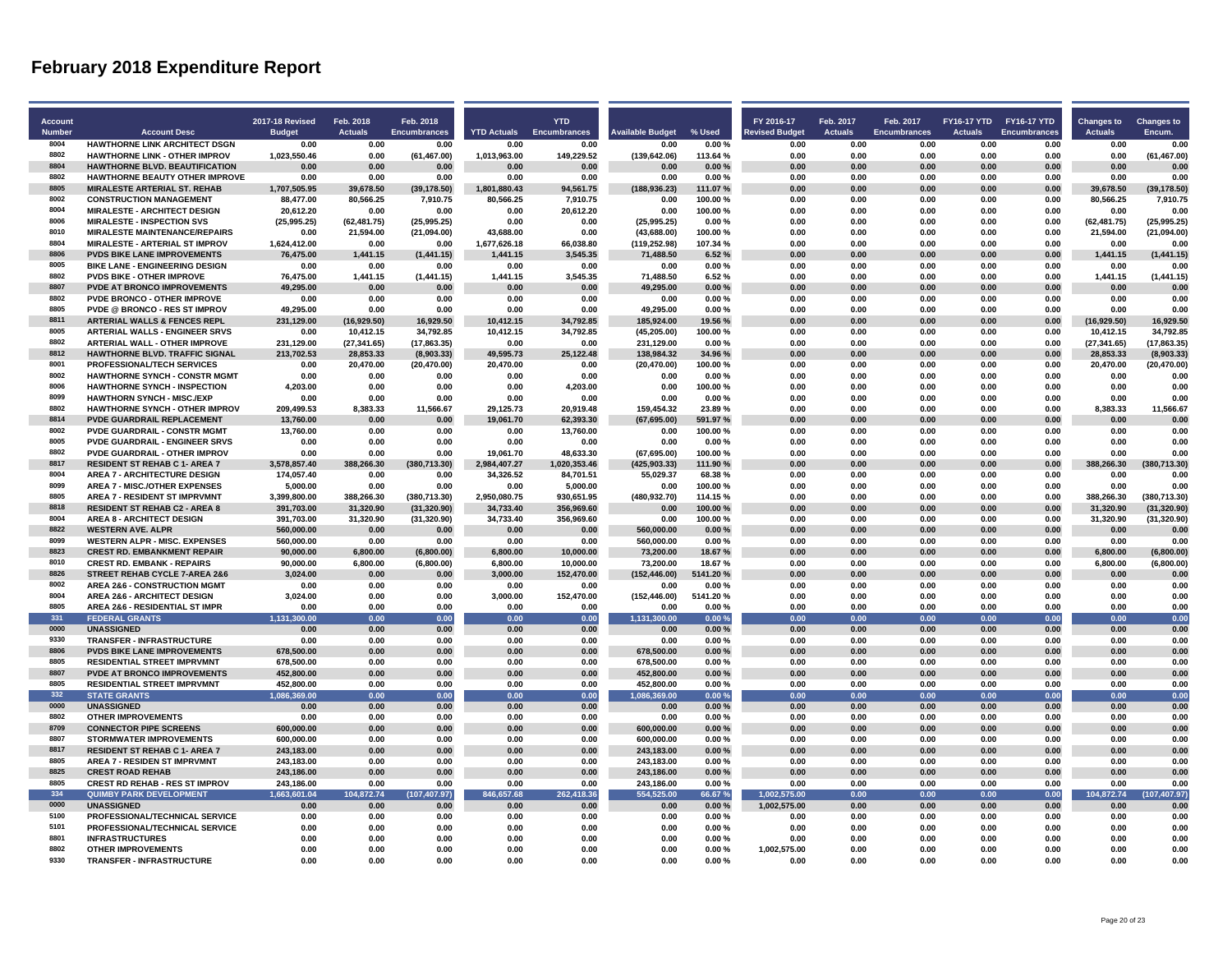л

л

л

| Account       |                                                                           | <b>2017-18 Revised</b> | Feb. 2018            | Feb. 2018                  |                        | <b>YTD</b>             |                            |                   | FY 2016-17            | Feb. 2017      | Feb. 2017           | FY16-17 YTD FY16-17 YTD |                     | <b>Changes to</b>    | <b>Changes to</b>          |
|---------------|---------------------------------------------------------------------------|------------------------|----------------------|----------------------------|------------------------|------------------------|----------------------------|-------------------|-----------------------|----------------|---------------------|-------------------------|---------------------|----------------------|----------------------------|
| <b>Number</b> | <b>Account Desc</b>                                                       | <b>Budget</b>          | <b>Actuals</b>       | <b>Encumbrances</b>        | <b>YTD Actuals</b>     | <b>Encumbrances</b>    | <b>Available Budget</b>    | % Used            | <b>Revised Budget</b> | <b>Actuals</b> | <b>Encumbrances</b> | <b>Actuals</b>          | <b>Encumbrances</b> | <b>Actuals</b>       | Encum.                     |
| 8402          | <b>EASTVIEW PARK - DOG PARK</b>                                           | 363,404.27             | 0.00                 | 0.00                       | 363,383.60             | 20.67                  | 0.00                       | 100.00%           | 0.00                  | 0.00           | 0.00                | 0.00                    | 0.00                | 0.00                 | 0.00                       |
| 8403          | <b>EASTVIEW DOG PARKS IMPROVE</b>                                         | 363,404.27             | 0.00                 | 0.00                       | 363,383.60             | 20.67                  | 0.00                       | 100.00%           | 0.00                  | 0.00           | 0.00                | 0.00                    | 0.00                | 0.00                 | 0.00                       |
| 8802          | <b>OTHER IMPROVEMENTS</b>                                                 | 0.00                   | 0.00                 | 0.00                       | 0.00                   | 0.00                   | 0.00                       | 0.00%             | 0.00                  | 0.00           | 0.00                | 0.00                    | 0.00                | 0.00                 | 0.00                       |
| 8405<br>8004  | <b>LADERA LINDA COMMUNITY CNTR</b><br><b>ARCHITECTURE DESIGN SERVICES</b> | 350.000.00<br>0.00     | 319.80<br>319.80     | (319.80)<br>(319.80)       | 55.908.60<br>54.408.60 | 15.566.40<br>15.566.40 | 278.525.00<br>(69, 975.00) | 20.42%<br>100.00% | 0.00<br>0.00          | 0.00<br>0.00   | 0.00<br>0.00        | 0.00<br>0.00            | 0.00<br>0.00        | 319.80<br>319.80     | (319.80)<br>(319.80)       |
| 8402          | <b>BUILDING IMPROVEMENTS</b>                                              | 350,000.00             | 0.00                 | 0.00                       | 1,500.00               | 0.00                   | 348,500.00                 | 0.43%             | 0.00                  | 0.00           | 0.00                | 0.00                    | 0.00                | 0.00                 | 0.00                       |
| 8406          | <b>LOWER HESSE IMPROV PHASE 1</b>                                         | 650,196.77             | 103,457.94           | (105, 993.17)              | 404,048.43             | 246,148.34             | 0.00                       | 100.00%           | 0.00                  | 0.00           | 0.00                | 0.00                    | 0.00                | 103,457.94           | (105, 993.17)              |
| 8002          | <b>LOWER HESSE - CONSTR MGMT</b>                                          | 0.00                   | 0.00                 | 0.00                       | 0.00                   | 0.00                   | 0.00                       | 0.00%             | 0.00                  | 0.00           | 0.00                | 0.00                    | 0.00                | 0.00                 | 0.00                       |
| 8004          | <b>ARCHITECTURE DESIGN SERVICES</b>                                       | 0.00                   | 0.00                 | 0.00                       | 0.00                   | 0.00                   | 0.00                       | 0.00%             | 0.00                  | 0.00           | 0.00                | 0.00                    | 0.00                | 0.00                 | 0.00                       |
| 8006          | <b>LOWER HESSE - INSPECTION</b>                                           | 25.800.00              | 0.00                 | 0.00                       | 7.740.00               | 18,060.00              | 0.00                       | 100.00%           | 0.00                  | 0.00           | 0.00                | 0.00                    | 0.00                | 0.00                 | 0.00                       |
| 8403          | <b>LOWER HESSE - PARKS IMPROVE</b>                                        | 624.396.77             | 103.457.94           | (105, 993.17)              | 396.308.43             | 228.088.34             | 0.00                       | 100.00%           | 0.00                  | 0.00           | 0.00                | 0.00                    | 0.00                | 103.457.94           | (105, 993.17)              |
| 8802          | <b>OTHER IMPROVEMENTS</b>                                                 | 0.00                   | 0.00                 | 0.00                       | 0.00                   | 0.00                   | 0.00                       | 0.00%             | 0.00                  | 0.00           | 0.00                | 0.00                    | 0.00                | 0.00                 | 0.00                       |
| 8407          | <b>ABALONE COVE BEACH</b>                                                 | 150,000.00             | 0.00                 | 0.00                       | 0.00                   | 0.00                   | 150,000.00                 | 0.00%             | 0.00                  | 0.00           | 0.00                | 0.00                    | 0.00                | 0.00                 | 0.00                       |
| 8404          | <b>TRAILS/OPEN SPACE IMPROVEMNT</b>                                       | 150,000.00             | 0.00                 | 0.00                       | 0.00                   | 0.00                   | 150,000.00                 | 0.00%             | 0.00                  | 0.00           | 0.00                | 0.00                    | 0.00                | 0.00                 | 0.00                       |
| 8802<br>8410  | <b>OTHER IMPROVEMENTS</b>                                                 | 0.00                   | 0.00                 | 0.00                       | 0.00                   | 0.00                   | 0.00                       | 0.00%             | 0.00                  | 0.00           | 0.00                | 0.00                    | 0.00                | 0.00                 | 0.00                       |
| 8004          | <b>CONESTOGA TRAIL CONNECTION</b><br><b>ARCHITECTURE DESIGN SERVICES</b>  | 150,000.00<br>0.00     | 1,095.00<br>0.00     | (1,095.00)<br>0.00         | 23,317.05<br>0.00      | 682.95<br>0.00         | 126,000.00<br>0.00         | 16.00%<br>0.00%   | 0.00<br>0.00          | 0.00<br>0.00   | 0.00<br>0.00        | 0.00<br>0.00            | 0.00<br>0.00        | 1,095.00<br>0.00     | (1,095.00)<br>0.00         |
| 8404          | <b>TRAILS/OPEN SPACE IMPROVEMNT</b>                                       | 150,000.00             | 1,095.00             | (1,095.00)                 | 23.317.05              | 682.95                 | 126,000.00                 | 16.00%            | 0.00                  | 0.00           | 0.00                | 0.00                    | 0.00                | 1,095.00             | (1,095.00)                 |
| 336           | <b>LOW-MODERATE INCOME HOUSING</b>                                        | 0.00                   | 0.00                 | 0.00                       | 0.00                   | 0.00                   | 0.00                       | 0.00%             | 0.00                  | 0.00           | 0.00                | 0.00                    | 0.00                | 0.00                 | 0.00                       |
| 0000          | <b>UNASSIGNED</b>                                                         | 0.00                   | 0.00                 | 0.00                       | 0.00                   | 0.00                   | 0.00                       | 0.00%             | 0.00                  | 0.00           | 0.00                | 0.00                    | 0.00                | 0.00                 | 0.00                       |
| 5101          | PROFESSIONAL/TECHNICAL SERVICE                                            | 0.00                   | 0.00                 | 0.00                       | 0.00                   | 0.00                   | 0.00                       | 0.00%             | 0.00                  | 0.00           | 0.00                | 0.00                    | 0.00                | 0.00                 | 0.00                       |
| 5201          | <b>REPAIR &amp; MAINTENANCE SERVICES</b>                                  | 0.00                   | 0.00                 | 0.00                       | 0.00                   | 0.00                   | 0.00                       | 0.00%             | 0.00                  | 0.00           | 0.00                | 0.00                    | 0.00                | 0.00                 | 0.00                       |
| 8802          | <b>OTHER IMPROVEMENTS</b>                                                 | 0.00                   | 0.00                 | 0.00                       | 0.00                   | 0.00                   | 0.00                       | 0.00%             | 0.00                  | 0.00           | 0.00                | 0.00                    | 0.00                | 0.00                 | 0.00                       |
| 8803          | LAND                                                                      | 0.00                   | 0.00                 | 0.00                       | 0.00                   | 0.00                   | 0.00                       | 0.00%             | 0.00                  | 0.00           | 0.00                | 0.00                    | 0.00                | 0.00                 | 0.00                       |
| 9330          | <b>TRANSFER - INFRASTRUCTURE</b>                                          | 0.00                   | 0.00                 | 0.00                       | 0.00                   | 0.00                   | 0.00                       | 0.00%             | 0.00                  | 0.00           | 0.00                | 0.00                    | 0.00                | 0.00                 | 0.00                       |
| 337           | <b>AFFORDABLE HOUSING PROJECTS</b>                                        | 0.00                   | 0.00                 | 0.00                       | 0.00                   | 0.00                   | 0.00                       | 0.00%             | 0.00                  | 0.00           | 0.00                | 0.00                    | 0.00                | 0.00                 | 0.00                       |
| 0000          | <b>UNASSIGNED</b>                                                         | 0.00                   | 0.00                 | 0.00                       | 0.00                   | 0.00                   | 0.00                       | 0.00%             | 0.00                  | 0.00           | 0.00                | 0.00                    | 0.00                | 0.00                 | 0.00                       |
| 5101<br>5201  | PROFESSIONAL/TECHNICAL SERVICE                                            | 0.00                   | 0.00                 | 0.00                       | 0.00                   | 0.00                   | 0.00                       | 0.00%             | 0.00                  | 0.00           | 0.00                | 0.00                    | 0.00                | 0.00                 | 0.00                       |
| 8802          | <b>REPAIR &amp; MAINTENANCE SERVICES</b><br><b>OTHER IMPROVEMENTS</b>     | 0.00<br>0.00           | 0.00<br>0.00         | 0.00<br>0.00               | 0.00<br>0.00           | 0.00<br>0.00           | 0.00<br>0.00               | 0.00%<br>0.00%    | 0.00<br>0.00          | 0.00<br>0.00   | 0.00<br>0.00        | 0.00<br>0.00            | 0.00<br>0.00        | 0.00<br>0.00         | 0.00<br>0.00               |
| 8803          | LAND                                                                      | 0.00                   | 0.00                 | 0.00                       | 0.00                   | 0.00                   | 0.00                       | 0.00%             | 0.00                  | 0.00           | 0.00                | 0.00                    | 0.00                | 0.00                 | 0.00                       |
| 9330          | <b>TRANSFER - INFRASTRUCTURE</b>                                          | 0.00                   | 0.00                 | 0.00                       | 0.00                   | 0.00                   | 0.00                       | 0.00%             | 0.00                  | 0.00           | 0.00                | 0.00                    | 0.00                | 0.00                 | 0.00                       |
| 338           | <b>DEV IMPACT MITIGATION (EET)</b>                                        | 0.00                   | 0.00                 | 0.00                       | 0.00                   | 0.00                   | 0.00                       | 0.00%             | 770,137.00            | 0.00           | 0.00                | 0.00                    | 0.00                | 0.00                 | 0.00                       |
| 0000          | <b>UNASSIGNED</b>                                                         | 0.00                   | 0.00                 | 0.00                       | 0.00                   | 0.00                   | 0.00                       | 0.00%             | 770,137.00            | 0.00           | 0.00                | 0.00                    | 0.00                | 0.00                 | 0.00                       |
| 4310          | <b>OPERATING MATERIALS &amp; SUPPLIES</b>                                 | 0.00                   | 0.00                 | 0.00                       | 0.00                   | 0.00                   | 0.00                       | 0.00%             | 0.00                  | 0.00           | 0.00                | 0.00                    | 0.00                | 0.00                 | 0.00                       |
| 5101          | PROFESSIONAL/TECHNICAL SERVICE                                            | 0.00                   | 0.00                 | 0.00                       | 0.00                   | 0.00                   | 0.00                       | 0.00%             | 0.00                  | 0.00           | 0.00                | 0.00                    | 0.00                | 0.00                 | 0.00                       |
| 8099          | <b>MISC./OTHER EXPENSES</b>                                               | 0.00                   | 0.00                 | 0.00                       | 0.00                   | 0.00                   | 0.00                       | 0.00%             | 0.00                  | 0.00           | 0.00                | 0.00                    | 0.00                | 0.00                 | 0.00                       |
| 8801          | <b>INFRASTRUCTURES</b>                                                    | 0.00                   | 0.00                 | 0.00                       | 0.00                   | 0.00                   | 0.00                       | 0.00%             | 0.00                  | 0.00           | 0.00                | 0.00                    | 0.00                | 0.00                 | 0.00                       |
| 8802          | <b>OTHER IMPROVEMENTS</b>                                                 | 0.00                   | 0.00                 | 0.00                       | 0.00                   | 0.00                   | 0.00                       | 0.00%             | 770,137.00            | 0.00           | 0.00                | 0.00                    | 0.00                | 0.00                 | 0.00                       |
| 8803<br>9330  | LAND                                                                      | 0.00                   | 0.00                 | 0.00                       | 0.00                   | 0.00                   | 0.00                       | 0.00%             | 0.00                  | 0.00           | 0.00                | 0.00                    | 0.00                | 0.00                 | 0.00                       |
| 339           | <b>TRANSFER - INFRASTRUCTURE</b><br><b>MEASURE A CAPITAL</b>              | 0.00<br>0.00           | 0.00<br>0.00         | 0.00<br>0.00               | 0.00<br>0.00           | 0.00<br>0.00           | 0.00<br>0.00               | 0.00%<br>0.00%    | 0.00<br>0.00          | 0.00<br>0.00   | 0.00<br>0.00        | 0.00<br>0.00            | 0.00<br>0.00        | 0.00<br>0.00         | 0.00<br>0.00               |
| 0000          | <b>UNASSIGNED</b>                                                         | 0.00                   | 0.00                 | 0.00                       | 0.00                   | 0.00                   | 0.00                       | 0.00%             | 0.00                  | 0.00           | 0.00                | 0.00                    | 0.00                | 0.00                 | 0.00                       |
| 5101          | PROFESSIONAL/TECHNICAL SERVICE                                            | 0.00                   | 0.00                 | 0.00                       | 0.00                   | 0.00                   | 0.00                       | 0.00%             | 0.00                  | 0.00           | 0.00                | 0.00                    | 0.00                | 0.00                 | 0.00                       |
| 8801          | <b>INFRASTRUCTURES</b>                                                    | 0.00                   | 0.00                 | 0.00                       | 0.00                   | 0.00                   | 0.00                       | 0.00%             | 0.00                  | 0.00           | 0.00                | 0.00                    | 0.00                | 0.00                 | 0.00                       |
| 8802          | <b>OTHER IMPROVEMENTS</b>                                                 | 0.00                   | 0.00                 | 0.00                       | 0.00                   | 0.00                   | 0.00                       | 0.00%             | 0.00                  | 0.00           | 0.00                | 0.00                    | 0.00                | 0.00                 | 0.00                       |
| 9330          | <b>TRANSFER - INFRASTRUCTURE</b>                                          | 0.00                   | 0.00                 | 0.00                       | 0.00                   | 0.00                   | 0.00                       | 0.00%             | 0.00                  | 0.00           | 0.00                | 0.00                    | 0.00                | 0.00                 | 0.00                       |
| 340           | <b>BICYCLE/PEDESTRIAN ACCESS</b>                                          | 82.500.00              | 9.120.38             | (9, 120.38)                | 26,422.08              | 11,258.51              | 44.819.41                  | 45.67%            | 82.500.00             | 0.00           | 0.00                | 0.00                    | 0.00                | 9,120.38             | (9, 120.38)                |
| 0000          | <b>UNASSIGNED</b>                                                         | 0.00                   | 0.00                 | 0.00                       | 0.00                   | 0.00                   | 0.00                       | 0.00%             | 82,500.00             | 0.00           | 0.00                | 0.00                    | 0.00                | 0.00                 | 0.00                       |
| 4901          | <b>MISC. EXPENSES</b>                                                     | 0.00                   | 0.00                 | 0.00                       | 0.00                   | 0.00                   | 0.00                       | 0.00%             | 0.00                  | 0.00           | 0.00                | 0.00                    | 0.00                | 0.00                 | 0.00                       |
| 8802          | <b>OTHER IMPROVEMENTS</b>                                                 | 0.00                   | 0.00                 | 0.00                       | 0.00                   | 0.00                   | 0.00                       | 0.00%             | 82,500.00             | 0.00           | 0.00                | 0.00                    | 0.00                | 0.00                 | 0.00                       |
| 9330<br>8817  | <b>TRANSFER - INFRASTRUCTURE</b>                                          | 0.00                   | 0.00                 | 0.00                       | 0.00                   | 0.00                   | 0.00                       | 0.00%             | 0.00                  | 0.00           | 0.00                | 0.00                    | 0.00                | 0.00                 | 0.00                       |
| 8805          | <b>RESIDENT ST REHAB C 1- AREA 7</b><br>AREA 7 - RESIDENT ST IMPRVMNT     | 82,500.00<br>82,500.00 | 9,120.38<br>9,120.38 | (9, 120.38)<br>(9, 120.38) | 26.422.08<br>26,422.08 | 11,258.51<br>11,258.51 | 44,819.41<br>44.819.41     | 45.67%<br>45.67%  | 0.00<br>0.00          | 0.00<br>0.00   | 0.00<br>0.00        | 0.00<br>0.00            | 0.00<br>0.00        | 9,120.38<br>9,120.38 | (9, 120.38)<br>(9, 120.38) |
| 341           | <b>UTILITY UNDERGROUNDING</b>                                             | 0.00                   | 0.00                 | 0.00                       | 0.00                   | 0.00                   | 0.00                       | 0.00%             | 0.00                  | 0.00           | 0.00                | 0.00                    | 0.00                | 0.00                 | 0.00                       |
| 0000          | <b>UNASSIGNED</b>                                                         | 0.00                   | 0.00                 | 0.00                       | 0.00                   | 0.00                   | 0.00                       | 0.00%             | 0.00                  | 0.00           | 0.00                | 0.00                    | 0.00                | 0.00                 | 0.00                       |
| 5101          | PROFESSIONAL/TECHNICAL SERVICE                                            | 0.00                   | 0.00                 | 0.00                       | 0.00                   | 0.00                   | 0.00                       | 0.00%             | 0.00                  | 0.00           | 0.00                | 0.00                    | 0.00                | 0.00                 | 0.00                       |
| 8801          | <b>INFRASTRUCTURES</b>                                                    | 0.00                   | 0.00                 | 0.00                       | 0.00                   | 0.00                   | 0.00                       | 0.00%             | 0.00                  | 0.00           | 0.00                | 0.00                    | 0.00                | 0.00                 | 0.00                       |
| 8802          | <b>OTHER IMPROVEMENTS</b>                                                 | 0.00                   | 0.00                 | 0.00                       | 0.00                   | 0.00                   | 0.00                       | 0.00%             | 0.00                  | 0.00           | 0.00                | 0.00                    | 0.00                | 0.00                 | 0.00                       |
| 9330          | <b>TRANSFER - INFRASTRUCTURE</b>                                          | 0.00                   | 0.00                 | 0.00                       | 0.00                   | 0.00                   | 0.00                       | 0.00%             | 0.00                  | 0.00           | 0.00                | 0.00                    | 0.00                | 0.00                 | 0.00                       |
| 342           | <b>ROADWAY BEAUTIFICATION</b>                                             | 0.00                   | 0.00                 | 0.00                       | 0.00                   | 0.00                   | 0.00                       | 0.00%             | 0.00                  | 0.00           | 0.00                | 0.00                    | 0.00                | 0.00                 | 0.00                       |
| 0000          | <b>UNASSIGNED</b>                                                         | 0.00                   | 0.00                 | 0.00                       | 0.00                   | 0.00                   | 0.00                       | 0.00%             | 0.00                  | 0.00           | 0.00                | 0.00                    | 0.00                | 0.00                 | 0.00                       |
| 5101<br>8801  | PROFESSIONAL/TECHNICAL SERVICE                                            | 0.00                   | 0.00                 | 0.00                       | 0.00                   | 0.00                   | 0.00                       | 0.00%             | 0.00                  | 0.00           | 0.00                | 0.00                    | 0.00                | 0.00                 | 0.00                       |
| 8802          | <b>INFRASTRUCTURES</b><br><b>OTHER IMPROVEMENTS</b>                       | 0.00<br>0.00           | 0.00<br>0.00         | 0.00<br>0.00               | 0.00<br>0.00           | 0.00<br>0.00           | 0.00<br>0.00               | 0.00%<br>0.00%    | 0.00<br>0.00          | 0.00<br>0.00   | 0.00<br>0.00        | 0.00<br>0.00            | 0.00<br>0.00        | 0.00<br>0.00         | 0.00<br>0.00               |
| 9330          | <b>TRANSFER - INFRASTRUCTURE</b>                                          | 0.00                   | 0.00                 | 0.00                       | 0.00                   | 0.00                   | 0.00                       | 0.00%             | 0.00                  | 0.00           | 0.00                | 0.00                    | 0.00                | 0.00                 | 0.00                       |
|               |                                                                           |                        |                      |                            |                        |                        |                            |                   |                       |                |                     |                         |                     |                      |                            |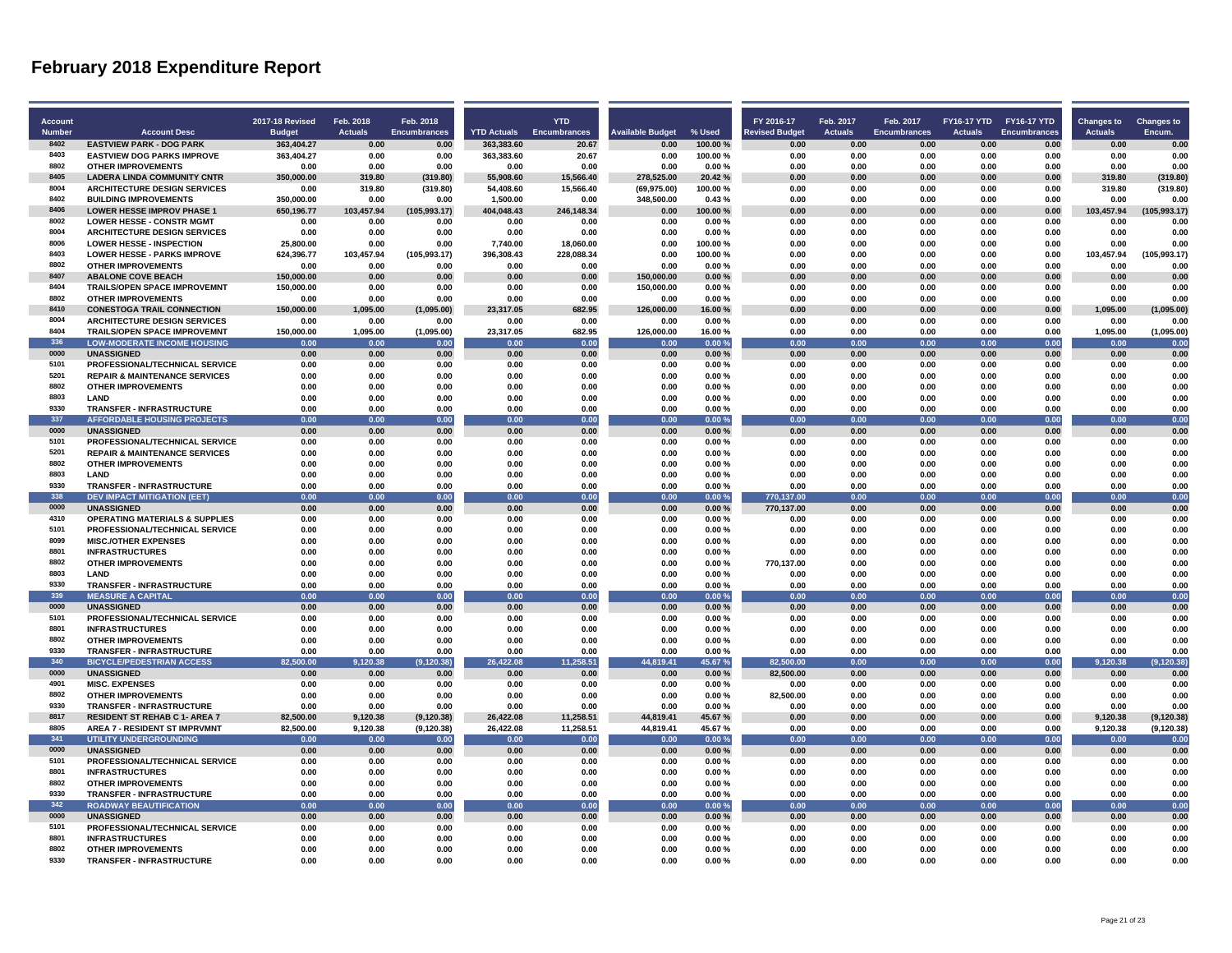| <b>Account</b> |                                           | <b>2017-18 Revised</b> | Feb. 2018      | Feb. 2018           |                    | <b>YTD</b>          |                         |                | FY 2016-17            | Feb. 2017      | Feb. 2017           |                | FY16-17 YTD FY16-17 YTD | <b>Changes to</b> | <b>Changes to</b> |
|----------------|-------------------------------------------|------------------------|----------------|---------------------|--------------------|---------------------|-------------------------|----------------|-----------------------|----------------|---------------------|----------------|-------------------------|-------------------|-------------------|
| <b>Number</b>  | <b>Account Desc</b>                       | <b>Budget</b>          | <b>Actuals</b> | <b>Encumbrances</b> | <b>YTD Actuals</b> | <b>Encumbrances</b> | <b>Available Budget</b> | % Used         | <b>Revised Budget</b> | <b>Actuals</b> | <b>Encumbrances</b> | <b>Actuals</b> | <b>Encumbrances</b>     | <b>Actuals</b>    | Encum.            |
| 375            | <b>RDA PORTUGUESE BEND PROJECTS</b>       | 0.00                   | 0.00           | 0.00                | 0.00               | 0.00                | 0.00                    | 0.00%          | 0.00                  | 0.00           | 0.00                | 0.00           | 0.00                    | 0.00              | 0.00              |
| 0000           | <b>UNASSIGNED</b>                         | 0.00                   | 0.00           | 0.00                | 0.00               | 0.00                | 0.00                    | 0.00%          | 0.00                  | 0.00           | 0.00                | 0.00           | 0.00                    | 0.00              | 0.00              |
| 4310           | OPERATING MATERIALS & SUPPLIES            | 0.00                   | 0.00           | 0.00                | 0.00               | 0.00                | 0.00                    | 0.00%          | 0.00                  | 0.00           | 0.00                | 0.00           | 0.00                    | 0.00              | 0.00              |
| 4601           | <b>DUES &amp; MEMBERSHIPS</b>             | 0.00                   | 0.00           | 0.00                | 0.00               | 0.00                | 0.00                    | 0.00%          | 0.00                  | 0.00           | 0.00                | 0.00           | 0.00                    | 0.00              | 0.00              |
| 4701           | <b>INSURANCE PREMIUM</b>                  | 0.00                   | 0.00           | 0.00                | 0.00               | 0.00                | 0.00                    | 0.00%          | 0.00                  | 0.00           | 0.00                | 0.00           | 0.00                    | 0.00              | 0.00              |
| 5101           | PROFESSIONAL/TECHNICAL SERVICE            | 0.00                   | 0.00           | 0.00                | 0.00               | 0.00                | 0.00                    | 0.00%          | 0.00                  | 0.00           | 0.00                | 0.00           | 0.00                    | 0.00              | 0.00              |
| 5107           | <b>LEGAL SERVICES - GENERAL</b>           | 0.00                   | 0.00           | 0.00                | 0.00               | 0.00                | 0.00                    | 0.00%          | 0.00                  | 0.00           | 0.00                | 0.00           | 0.00                    | 0.00              | 0.00              |
| 8802           | <b>OTHER IMPROVEMENTS</b>                 | 0.00                   | 0.00           | 0.00                | 0.00               | 0.00                | 0.00                    | 0.00%          | 0.00                  | 0.00           | 0.00                | 0.00           | 0.00                    | 0.00              | 0.00              |
| 9330           | <b>TRANSFER - INFRASTRUCTURE</b>          | 0.00                   | 0.00           | 0.00                | 0.00               | 0.00                | 0.00                    | 0.00%          | 0.00                  | 0.00           | 0.00                | 0.00           | 0.00                    | 0.00              | 0.00              |
| 380            | <b>RDA ABALONE COVE PROJECTS</b>          | 0.00                   | 0.00           | 0.00                | 0.00               | 0.00                | 0.00                    | 0.00%          | 0.00                  | 0.00           | 0.00                | 0.00           | 0.00                    | 0.00              | 0.00              |
| 0000           | <b>UNASSIGNED</b>                         | 0.00                   | 0.00           | 0.00                | 0.00               | 0.00                | 0.00                    | 0.00%          | 0.00                  | 0.00           | 0.00                | 0.00           | 0.00                    | 0.00              | 0.00              |
| 5101           | PROFESSIONAL/TECHNICAL SERVICE            | 0.00                   | 0.00           | 0.00                | 0.00               | 0.00                | 0.00                    | 0.00%          | 0.00                  | 0.00           | 0.00                | 0.00           | 0.00                    | 0.00              | 0.00              |
| 5107           | <b>LEGAL SERVICES - GENERAL</b>           | 0.00                   | 0.00           | 0.00                | 0.00               | 0.00                | 0.00                    | 0.00%          | 0.00                  | 0.00           | 0.00                | 0.00           | 0.00                    | 0.00              | 0.00              |
| 8802           | <b>OTHER IMPROVEMENTS</b>                 | 0.00                   | 0.00           | 0.00                | 0.00               | 0.00                | 0.00                    | 0.00%          | 0.00                  | 0.00           | 0.00                | 0.00           | 0.00                    | 0.00              | 0.00              |
| 9330           | <b>TRANSFER - INFRASTRUCTURE</b>          | 0.00                   | 0.00           | 0.00                | 0.00               | 0.00                | 0.00                    | 0.00%          | 0.00                  | 0.00           | 0.00                | 0.00           | 0.00                    | 0.00              | 0.00              |
| 410            | <b>RDA DEBT SERVICE</b>                   | 0.00                   | 0.00           | 0.00                | 0.00               | 0.00                | 0.00                    | 0.00%          | 0.00                  | 0.00           | 0.00                | 0.00           | 0.00                    | 0.00              | 0.00              |
| 0000           | <b>UNASSIGNED</b>                         | 0.00                   | 0.00           | 0.00                | 0.00               | 0.00                | 0.00                    | $0.00 \%$      | 0.00                  | 0.00           | 0.00                | 0.00           | 0.00                    | 0.00              | 0.00              |
| 4901           | <b>MISC. EXPENSES</b>                     | 0.00                   | 0.00           | 0.00                | 0.00               | 0.00                | 0.00                    | 0.00%          | 0.00                  | 0.00           | 0.00                | 0.00           | 0.00                    | 0.00              | 0.00              |
| 5101           | PROFESSIONAL/TECHNICAL SERVICE            | 0.00                   | 0.00           | 0.00                | 0.00               | 0.00                | 0.00                    | 0.00%          | 0.00                  | 0.00           | 0.00                | 0.00           | 0.00                    | 0.00              | 0.00              |
| 5105           | <b>INTEREST EXPENSES</b>                  | 0.00                   | 0.00           | 0.00                | 0.00               | 0.00                | 0.00                    | 0.00%          | 0.00                  | 0.00           | 0.00                | 0.00           | 0.00                    | 0.00              | 0.00              |
| 7101           | <b>PRINCIPAL</b>                          | 0.00                   | 0.00           | 0.00                | 0.00               | 0.00                | 0.00                    | 0.00%          | 0.00                  | 0.00           | 0.00                | 0.00           | 0.00                    | 0.00              | 0.00              |
| 7102           | <b>INTEREST EXPENSES</b>                  | 0.00                   | 0.00           | 0.00                | 0.00               | 0.00                | 0.00                    | 0.00%          | 0.00                  | 0.00           | 0.00                | 0.00           | 0.00                    | 0.00              | 0.00              |
| 9101           | <b>TRANSFER - GENERAL FUND</b>            | 0.00                   | 0.00           | 0.00                | 0.00               | 0.00                | 0.00                    | 0.00%          | 0.00                  | 0.00           | 0.00                | 0.00           | 0.00                    | 0.00              | 0.00              |
| 501            | <b>WATER QUALITY/FLOOD PROTECTION</b>     | 4,130,566.45           | 490,653.33     | (490, 653.33)       | 3,002,309.62       | 1,207,875.17        | (79,618.34)             | 101.93 %       | 4,377,914.00          | 198,620.94     | (126,990.06)        | 695,849.38     | 1,101,209.10            | 292,032.39        | (363, 663.27)     |
| 0000           | <b>UNASSIGNED</b>                         | 0.00                   | 0.00           | 0.00                | 150.00             | 0.00                | (150.00)                | 100.00%        | 4.377.914.00          | 198.620.94     | (126,990.06)        | 695.849.38     | 1,101,209.10            | (198, 620.94)     | 126.990.06        |
| 4101           | <b>FULL-TIME SALARIES</b>                 | 0.00                   | 0.00           | 0.00                | 0.00               | 0.00                | 0.00                    | 0.00%          | 114,500.00            | 2,412.84       | 0.00                | 43,917.63      | 0.00                    | (2, 412.84)       | 0.00              |
| 4103           | <b>OVER-TIME SALARIES</b>                 | 0.00                   | 0.00           | 0.00                | 0.00               | 0.00                | 0.00                    | 0.00%          | 0.00                  | 0.00           | 0.00                | 0.00           | 0.00                    | 0.00              | 0.00              |
| 4200           | <b>EMPLOYEE BENEFITS</b>                  | 0.00                   | 0.00           | 0.00                | 0.00               | 0.00                | 0.00                    | 0.00%          | 2,600.00              | 0.00           | 0.00                | 0.00           | 0.00                    | 0.00              | 0.00              |
| 4201           | <b>HEALTH/DENTAL/VISION INSURANCE</b>     | 0.00                   | 0.00           | 0.00                | 0.00               | 0.00                | 0.00                    | 0.00%          | 8,000.00              | 615.18         | 0.00                | 1,558.78       | 0.00                    | (615.18)          | 0.00              |
| 4202           | <b>FICA/MEDICARE</b>                      | 0.00                   | 0.00           | 0.00                | 0.00               | 0.00                | 0.00                    | 0.00%          | 0.00                  | 0.00           | 0.00                | 0.00           | 0.00                    | 0.00              | 0.00              |
| 4203           | <b>CALPERS RETIREMENT</b>                 | 0.00                   | 0.00           | 0.00                | 0.00               | 0.00                | 0.00                    | 0.00%          | 20.000.00             | 682.11         | 0.00                | 4,772.49       | 0.00                    | (682.11)          | 0.00              |
| 4204           | <b>WORKERS' COMPENSATION</b>              | 0.00                   | 0.00           | 0.00                | 0.00               | 0.00                | 0.00                    | 0.00%          | 0.00                  | 0.00           | 0.00                | 1,299.88       | 0.00                    | 0.00              | 0.00              |
| 4205           | <b>OTHER BENEFITS</b>                     | 0.00                   | 0.00           | 0.00                | 0.00               | 0.00                | 0.00                    | 0.00%          | 0.00                  | 33.75          | 0.00                | 1,278.52       | 0.00                    | (33.75)           | 0.00              |
| 4206           | <b>H.S.A. CONTRIBUTION</b>                | 0.00                   | 0.00           | 0.00                | 0.00               | 0.00                | 0.00                    | 0.00%          | 1,400.00              | 0.00           | 0.00                | 4.730.58       | 0.00                    | 0.00              | 0.00              |
| 4207           | <b>CALPERS UNFUNDED LIABILITIES</b>       | 0.00                   | 0.00           | 0.00                | 0.00               | 0.00                | 0.00                    | 0.00%          | 0.00                  | 0.00           | 0.00                | 13,127.30      | 0.00                    | 0.00              | 0.00              |
| 4310           | <b>OPERATING MATERIALS &amp; SUPPLIES</b> | 0.00                   | 0.00           | 0.00                | 0.00               | 0.00                | 0.00                    | 0.00%          | 0.00                  | 0.00           | 0.00                | 0.00           | 0.00                    | 0.00              | 0.00              |
| 4701           | <b>INSURANCE PREMIUM</b>                  | 0.00                   | 0.00           | 0.00                | 0.00               | 0.00                | 0.00                    | 0.00%          | 3.300.00              | 0.00           | 0.00                | 0.00           | 0.00                    | 0.00              | 0.00              |
| 4801           | <b>FURNITURE &amp; EQUIPMENT DEP</b>      | 0.00                   | 0.00           | 0.00                | 0.00               | 0.00                | 0.00                    | 0.00%          | 0.00                  | 0.00           | 0.00                | 0.00           | 0.00                    | 0.00              | 0.00              |
| 4901           | <b>MISC. EXPENSES</b>                     | 0.00                   | 0.00           | 0.00                | 0.00               | 0.00                | 0.00                    | 0.00%          | 0.00                  | 0.00           | 0.00                | 0.00           | 0.00                    | 0.00              | 0.00              |
| 5101           | PROFESSIONAL/TECHNICAL SERVICE            | 0.00                   | 0.00           | 0.00                | 0.00               | 0.00                | 0.00                    | 0.00%          | 303,944.00            | 45,047.31      | (45,047.31)         | 216,330.77     | 87,613.53               | (45,047.31)       | 45,047.31         |
| 5102<br>5103   | <b>ADVERTISING</b>                        | 0.00                   | 0.00           | 0.00                | 0.00               | 0.00                | 0.00                    | 0.00%          | 0.00                  | 0.00           | 0.00                | 0.00           | 0.00                    | 0.00              | 0.00              |
|                | <b>PRINTING/BINDING</b>                   | 0.00                   | 0.00           | 0.00                | 0.00               | 0.00                | 0.00                    | 0.00%          | 0.00                  | 0.00           | 0.00                | 0.00           | 0.00                    | 0.00              | 0.00              |
| 5201<br>8099   | <b>REPAIR &amp; MAINTENANCE SERVICES</b>  | 0.00                   | 0.00           | 0.00                | 0.00               | 0.00                | 0.00                    | 0.00%          | 0.00                  | 0.00           | 0.00                | 0.00           | 0.00<br>0.00            | 0.00              | 0.00              |
| 8802           | <b>MISC./OTHER EXPENSES</b>               | 0.00                   | 0.00           | 0.00                | 0.00               | 0.00                | 0.00                    | 0.00%          | 0.00                  | 0.00           | 0.00                | 0.00           |                         | 0.00              | 0.00              |
| 8803           | <b>OTHER IMPROVEMENTS</b><br><b>I AND</b> | 0.00                   | 0.00           | 0.00                | 150.00             | 0.00                | (150.00)                | 100.00%        | 3,924,170.00          | 149,829.75     | (81, 942.75)        | 408,833.43     | 1,013,595.57            | (149, 829.75)     | 81,942.75         |
| 9330           | <b>TRANSFER - INFRASTRUCTURE</b>          | 0.00<br>0.00           | 0.00<br>0.00   | 0.00<br>0.00        | 0.00<br>0.00       | 0.00<br>0.00        | 0.00<br>0.00            | 0.00%<br>0.00% | 0.00<br>0.00          | 0.00<br>0.00   | 0.00<br>0.00        | 0.00<br>0.00   | 0.00<br>0.00            | 0.00<br>0.00      | 0.00<br>0.00      |
| 8701           | <b>STORM DRAIN LINING PROGRAM</b>         | 0.00                   | 0.00           | 0.00                | 0.00               | 0.00                | 0.00                    | 0.00%          | 0.00                  | 0.00           | 0.00                | 0.00           | 0.00                    | 0.00              | 0.00              |
| 8002           | STORM DRAIN LINING - CONSTMGMT            | 0.00                   | 0.00           | 0.00                | 0.00               | 0.00                | 0.00                    | 0.00%          | 0.00                  | 0.00           | 0.00                | 0.00           | 0.00                    | 0.00              | 0.00              |
| 8006           | <b>STORM DRAIN LINING-INSPECTION</b>      | 0.00                   | 0.00           | 0.00                | 0.00               | 0.00                | 0.00                    | 0.00%          | 0.00                  | 0.00           | 0.00                | 0.00           | 0.00                    | 0.00              | 0.00              |
| 8807           | STORM DRAIN LINING IMPROVEMENT            | 0.00                   | 0.00           | 0.00                | 0.00               | 0.00                | 0.00                    | 0.00%          | 0.00                  | 0.00           | 0.00                | 0.00           | 0.00                    | 0.00              | 0.00              |
| 8702           | STORM DRAIN POINT REPAIR PROG             | 2,178,120.09           | 0.00           | 0.00                | 1,608,346.75       | 569,972.09          | (198.75)                | 100.01%        | 0.00                  | 0.00           | 0.00                | 0.00           | 0.00                    | 0.00              | 0.00              |
| 8004           | POINT REPAIR - ARCHITECT DSGN             | 54,520.09              | 0.00           | 0.00                | 11,778.00          | 42,742.09           | 0.00                    | 100.00%        | 0.00                  | 0.00           | 0.00                | 0.00           | 0.00                    | 0.00              | 0.00              |
| 8006           | POINT REPAIR - INSPECTION                 | 35,000.00              | 0.00           | 0.00                | 35,198.75          | 0.00                | (198.75)                | 100.57%        | 0.00                  | 0.00           | 0.00                | 0.00           | 0.00                    | 0.00              | 0.00              |
| 8807           | POINT REPAIR PROJECT IMPROVE              | 2,088,600.00           | 0.00           | 0.00                | 1,561,370.00       | 527,230.00          | 0.00                    | 100.00%        | 0.00                  | 0.00           | 0.00                | 0.00           | 0.00                    | 0.00              | 0.00              |
| 8706           | <b>ALTAMIRA CANYON CULVERT MOD</b>        | 0.00                   | 0.00           | 0.00                | 0.00               | 0.00                | 0.00                    | 0.00%          | 0.00                  | 0.00           | 0.00                | 0.00           | 0.00                    | 0.00              | 0.00              |
| 8004           | <b>ALTAMIRA CULVERT MOD - DESIGN</b>      | 0.00                   | 0.00           | 0.00                | 0.00               | 0.00                | 0.00                    | 0.00%          | 0.00                  | 0.00           | 0.00                | 0.00           | 0.00                    | 0.00              | 0.00              |
| 8807           | <b>ALTAMIRA - STORMWATER IMPROVE</b>      | 0.00                   | 0.00           | 0.00                | 0.00               | 0.00                | 0.00                    | 0.00%          | 0.00                  | 0.00           | 0.00                | 0.00           | 0.00                    | 0.00              | 0.00              |
| 8707           | STORM DRAIN DEFICIENCY IMPRO              | 1,874,124.97           | 490,653.33     | (490, 653.33)       | 1,393,812.87       | 559,581.69          | (79, 269.59)            | 104.23%        | 0.00                  | 0.00           | 0.00                | 0.00           | 0.00                    | 490,653.33        | (490, 653.33)     |
| 8002           | SDDIP CONSTRUCTION MGMT.                  | 78,620.00              | 23,560.00      | (23,560.00)         | 129,510.25         | 24,180.00           | (75,070.25)             | 195.48%        | 0.00                  | 0.00           | 0.00                | 0.00           | 0.00                    | 23,560.00         | (23, 560.00)      |
| 8004           | <b>SDDIP - ARCHITECT DESIGN</b>           | 3,823.11               | 0.00           | 0.00                | 0.00               | 3,823.11            | 0.00                    | 100.00%        | 0.00                  | 0.00           | 0.00                | 0.00           | 0.00                    | 0.00              | 0.00              |
| 8005           | SDDIP - ENGINEERING SERVICES              | 21,781.86              | 0.00           | 0.00                | 11,193.75          | 10,588.11           | 0.00                    | 100.00%        | 0.00                  | 0.00           | 0.00                | 0.00           | 0.00                    | 0.00              | 0.00              |
| 8807           | <b>SDDIP - STORMWATER IMPROVE</b>         | 1,769,900.00           | 467,093.33     | (467,093.33)        | 1,253,108.87       | 520,990.47          | (4, 199.34)             | 100.24%        | 0.00                  | 0.00           | 0.00                | 0.00           | 0.00                    | 467.093.33        | (467,093.33)      |
| 8708           | <b>ALTAMIRA CANYON DRAINAGE</b>           | 78,321.39              | 0.00           | 0.00                | 0.00               | 78,321.39           | 0.00                    | 100.00%        | 0.00                  | 0.00           | 0.00                | 0.00           | 0.00                    | 0.00              | 0.00              |
| 8001           | ALTAMIRA DRAINAGE - PROF/TECH             | 78,321.39              | 0.00           | 0.00                | 0.00               | 78,321.39           | 0.00                    | 100.00%        | 0.00                  | 0.00           | 0.00                | 0.00           | 0.00                    | 0.00              | 0.00              |
| 8099           | <b>ALTAMIRA DRAIN - MISC.EXPENSES</b>     | 0.00                   | 0.00           | 0.00                | 0.00               | 0.00                | 0.00                    | 0.00%          | 0.00                  | 0.00           | 0.00                | 0.00           | 0.00                    | 0.00              | 0.00              |
|                |                                           |                        |                |                     |                    |                     |                         |                |                       |                |                     |                |                         |                   |                   |